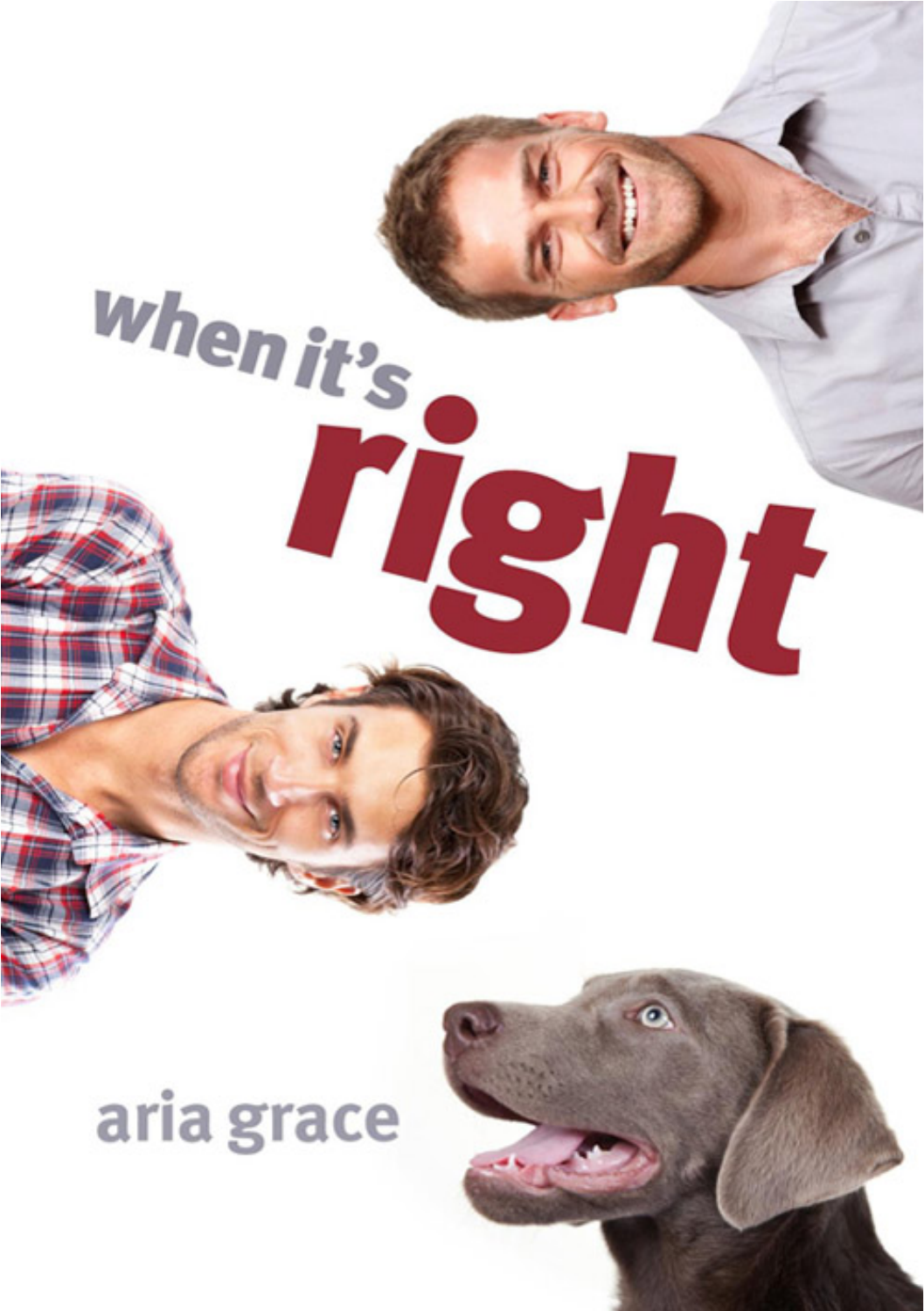## **WHEN IT'S RIGHT**

When Shane Greenly left his home in Casper Mountain, Wy, he was leaving more than just the closet. He needed a fresh start to pursue his dream of running a dog training ranch without having to deny who he really is. Meeting Alex was one of the best things that could have happened to Shane. They were at the beginning of a wonderful relationship when the unthinkable happens and Shane has to leave. The consequences of his past mistakes could not be hidden any longer.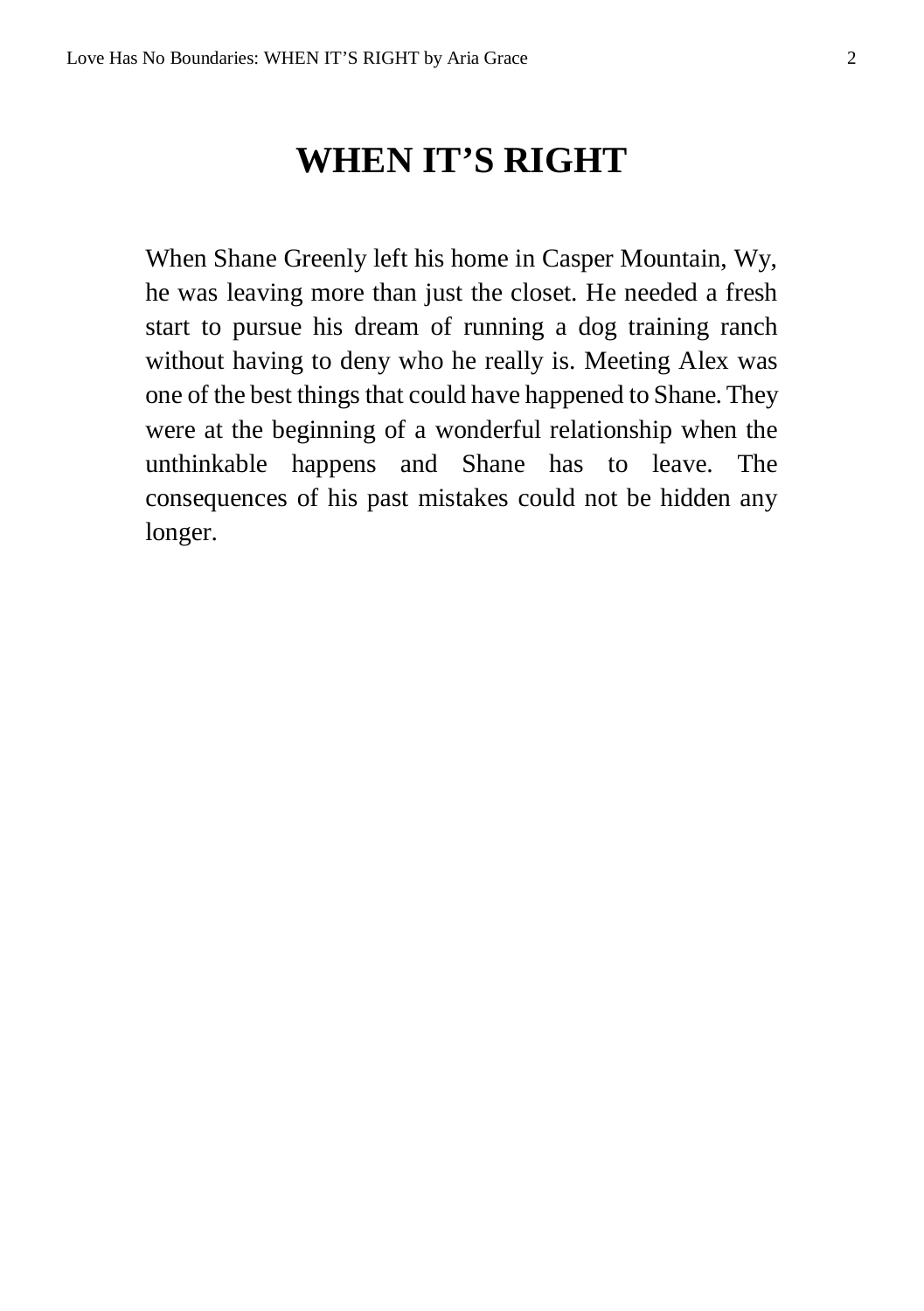## **Contents**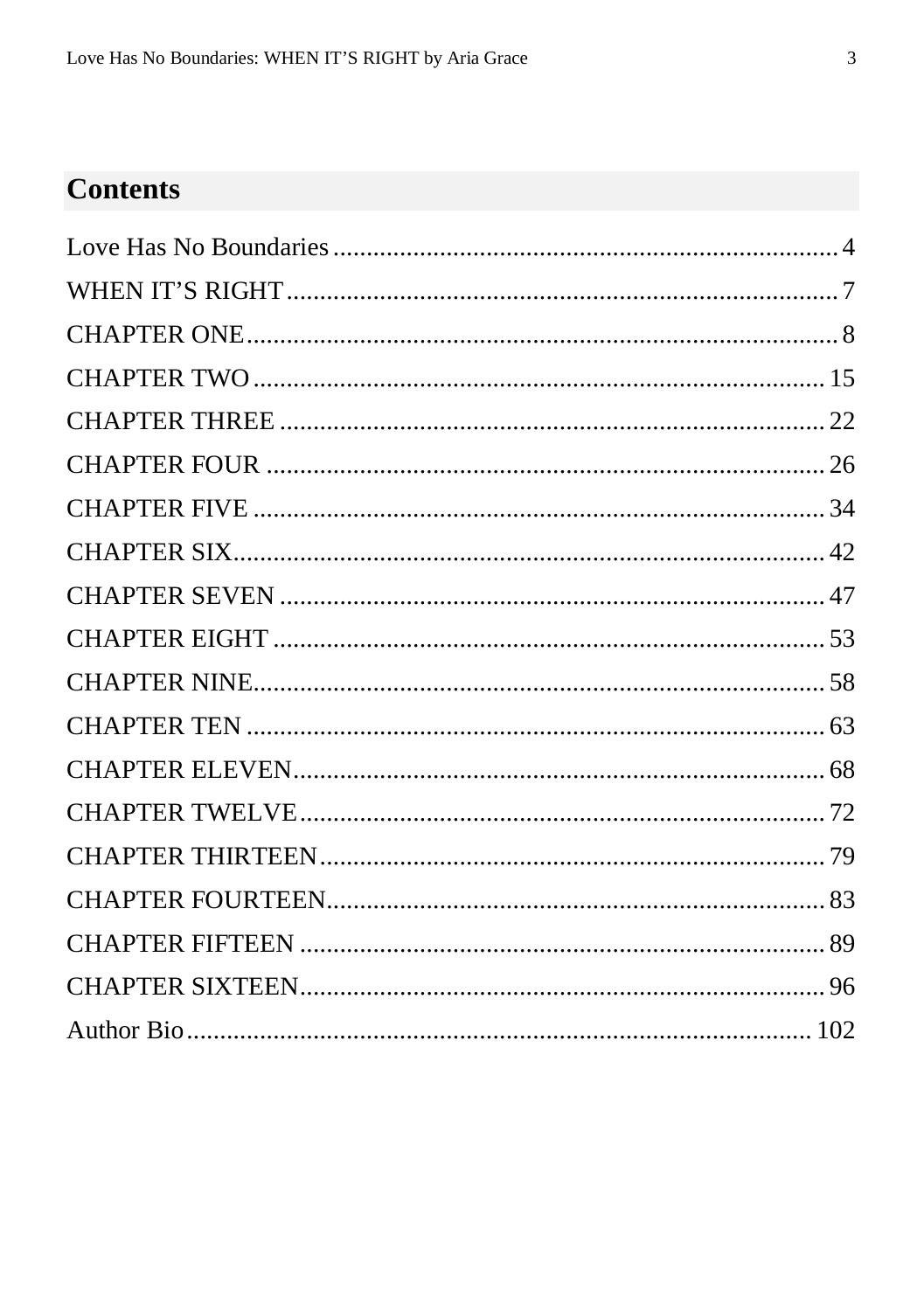## <span id="page-3-0"></span>**Love Has No Boundaries**

## *An M/M Romance series*

# **WHEN IT'S RIGHT**

## **By Aria Grace**

## **Introduction**

The story you are about to read celebrates love, sex and romance between men. It is a product of the *Love Has No Boundaries* promotion sponsored by the *Goodreads M/M Romance Group* and is published as a free gift to you.

## **What Is Love Has No Boundaries?**

The *Goodreads M/M Romance Group* invited members to choose a photo and pen a letter asking for a short M/M romance story inspired by the image; authors from the group were encouraged to select a letter and write an original tale. The result was an outpouring of creativity that shone a spotlight on the special bond between M/M romance writers and the people who love what they do.

A written description of the image that inspired this story is provided along with the original request letter. If you'd like to view the photo, please feel free to join the [Goodreads M/M Romance Group](http://www.goodreads.com/group/show/20149-m-m-romance) and visit the discussion section: *Love Has No Boundaries*.

Whether you are an avid M/M romance reader or new to the genre, you are in for a delicious treat.

## **Words of Caution**

This story may contain sexually explicit content and is **intended for adult readers.** It may contain content that is disagreeable or distressing to some readers. The *M/M Romance Group* strongly recommends that each reader review the General Information section before each story for story tags as well as for content warnings.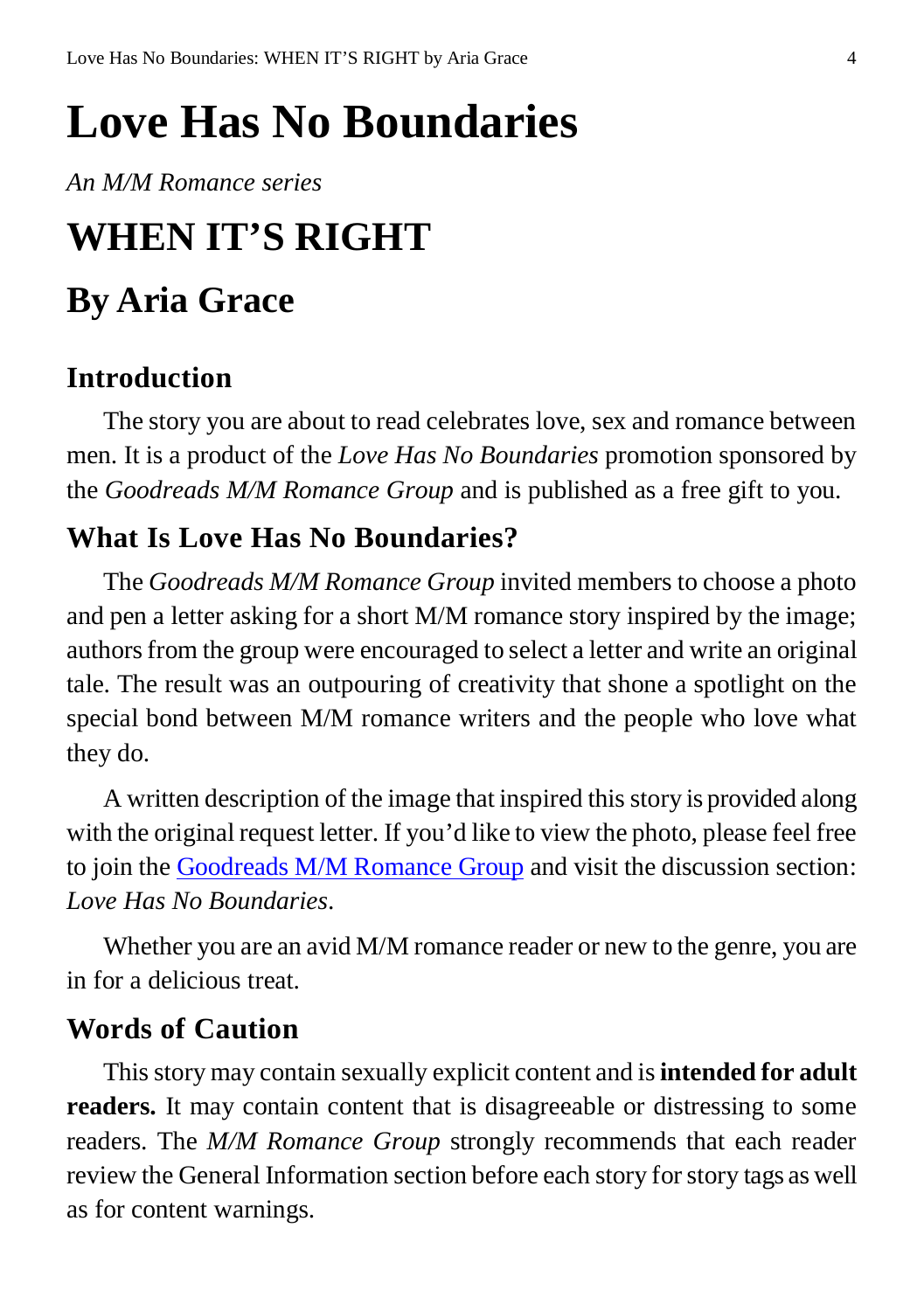This story is a work of fiction. Names, characters, places and incidents are the products of the author's imagination or are used fictitiously. Any resemblance to actual events, locales, or persons, living or dead, is entirely coincidental.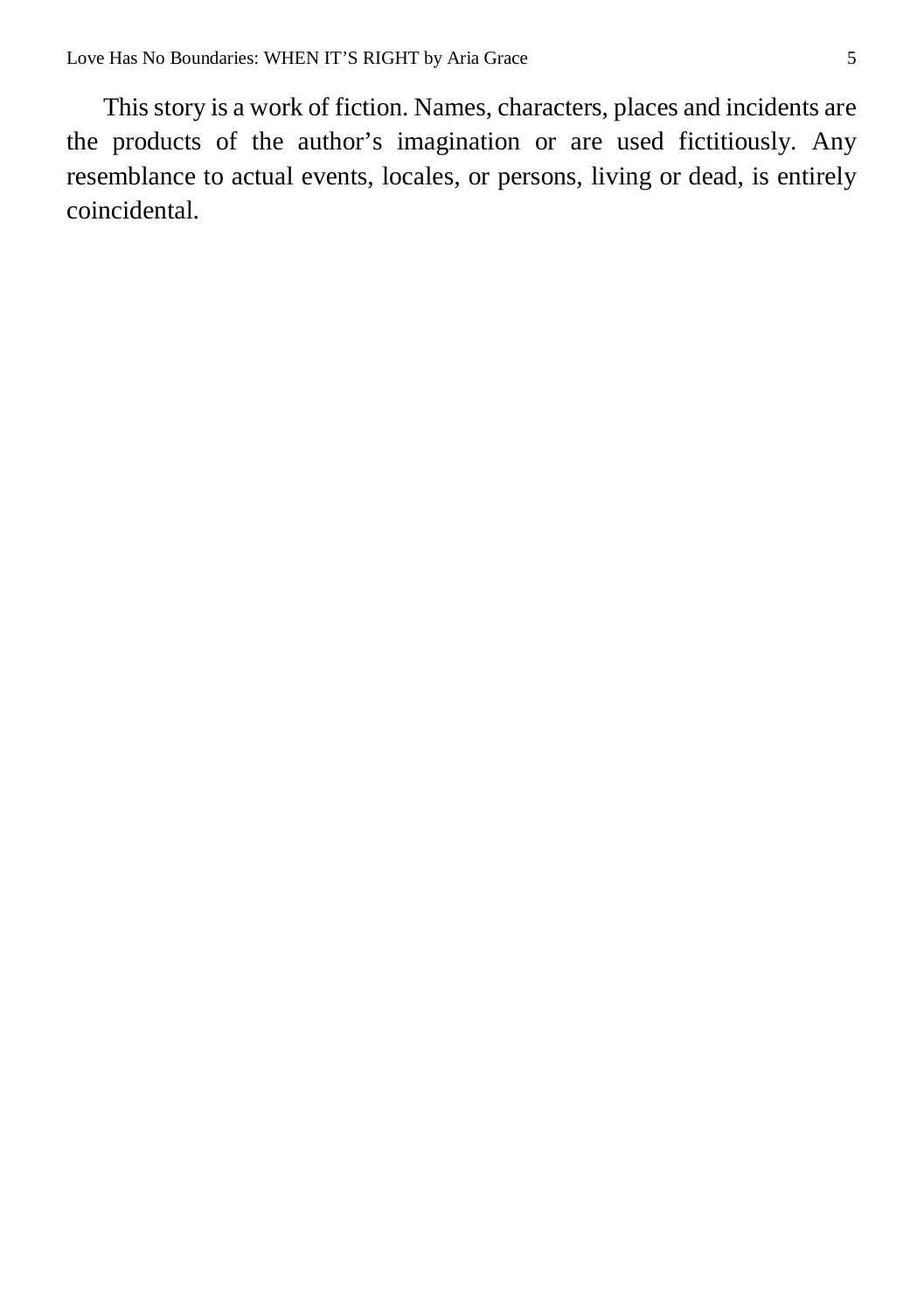All rights reserved worldwide. This eBook may be distributed freely in its entirety courtesy of the *Goodreads M/M Romance Group*. This eBook may not be sold, manipulated or reproduced in any format without the express written permission of the author.

### When It's Right, Copyright © 2013 Aria Grace

## Cover Design by James Martin of Linguis

This ebook is published by the *M/M Romance Group* and is not directly endorsed by or affiliated with Goodreads Inc.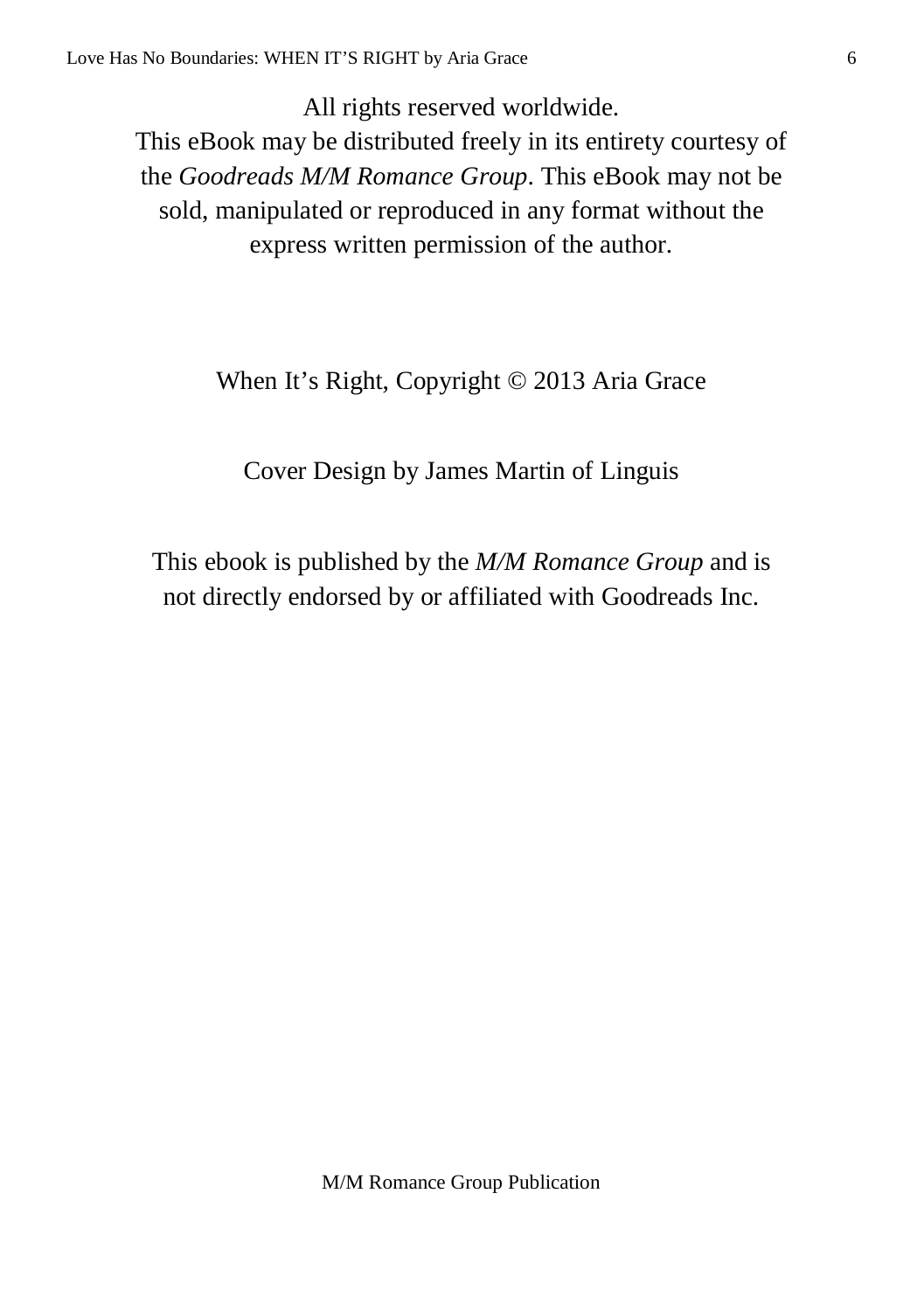## <span id="page-6-0"></span>**WHEN IT'S RIGHT By Aria Grace**

## **Photo Description**

A smiling dark-haired guy in his twenties or thirties is apparently driving a car. Another man, perhaps a little younger, also with short dark hair, is resting his head on the driver's shoulder, eyes closed, a faint smile on his face. Behind them on the backseat is a dog, and all we see of it is the dog's big head, eyes closed, its chin on the resting man's neck. All three look utterly contented.

## **Story Letter**

## *Dear Author,*

*If it wasn't for this wonderful, sleeping animal, my love and I would have never found one another. We fell hard and fast, but a secret I'd hoped would never be exposed almost tore us apart forever.*

*Please describe our journey finding true love and overcoming obstacles with the unexpected help of the best four-legged friend a guy could have.*

*I'm looking for a story that has angst, but ultimately ends with a sweet HEA.*

*Sincerely,*

*MW138*

## **Story Info**

**Genre:** contemporary

**Tags:** family drama, veterinarian, first time, coming out, men with pets

**Word count:** 33,481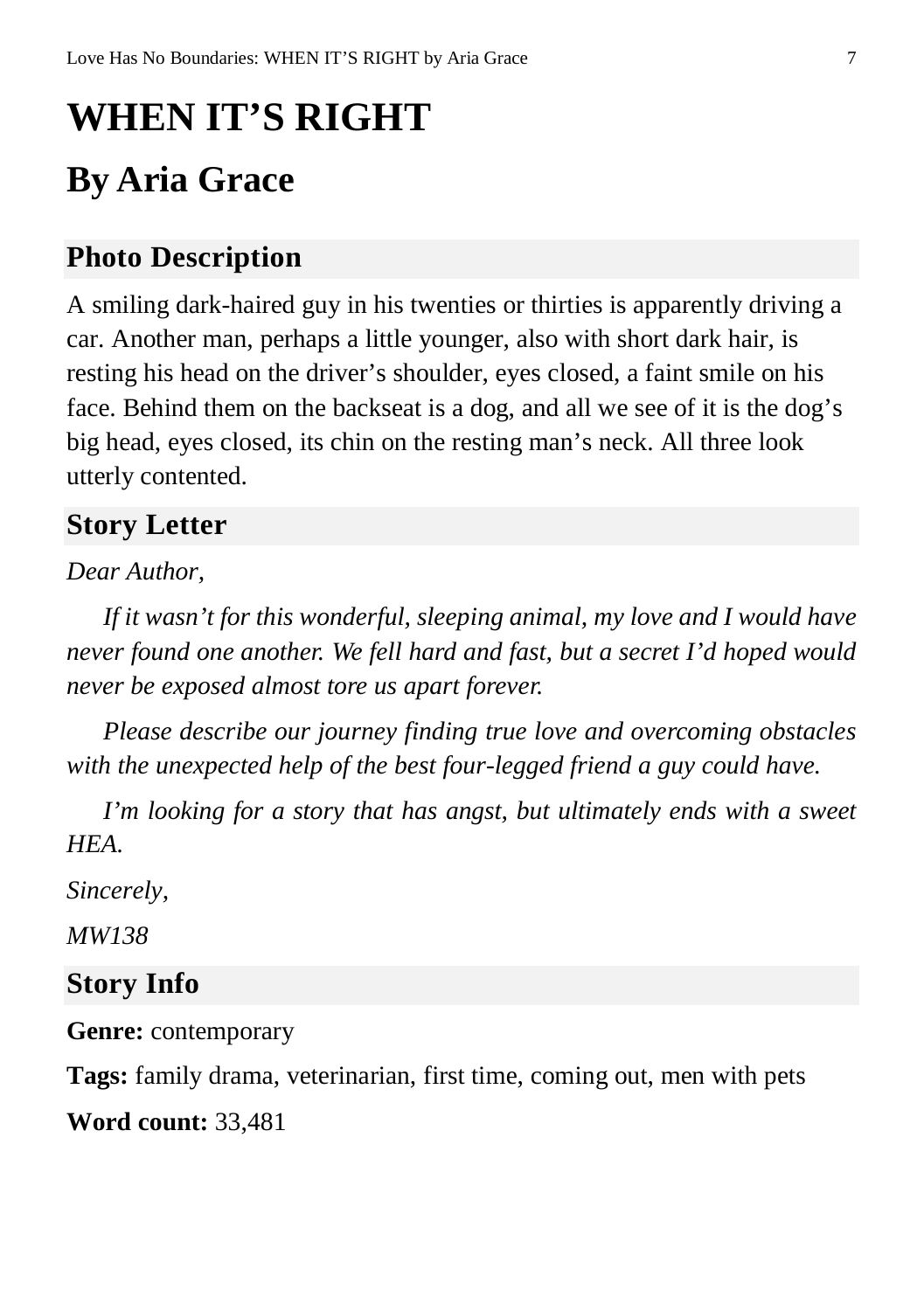## **WHEN IT'S RIGHT By Aria Grace**

#### CHAPTER ONE

#### *Alex*

<span id="page-7-0"></span>Sometimes I wish she wasn't so damn cute. Those brown eyes beg for attention, and her droopy ears get to me every time. I really can't afford to take a puppy break, but we've both been cooped up in the house for hours and my mind is mush anyway. My presentation is as good as it's going to get and if I keep tweaking it, I'm just going to talk myself out of a client.

"Okay, Stormy. You win." She jumps up at her name and starts licking my face. I have to shove her off me so I can step into a pair of running shoes and find her leash. As soon as the leash is in hand, she bites the end and drags me to the door.

"We're going, we're going. Just chill for a second." When I picked her out of the litter of twelve chocolate Labs, I thought getting the hyper female was a good idea. I wanted to be able to take her running and to play Frisbee with her on occasion. I had no idea that meant she'd never settle down. At almost a year old, she is even more hyper now than she was at two months old.

As she bounds down the steps of my small bungalow, I consider my options. We could walk to the park about a mile away and play fetch for a while. She loves that, but it is part of her regular routine with Mandy, the lady who walks her every afternoon. So, feeling guilty about having to leave her over the weekend for a business trip, I decide to take her somewhere special.

"Load up, girl. We're going for a ride." She jumps right into the front of my Pathfinder and waits for us to take off. With her tail whacking me in the arm at an alarming rate, she settles in with her head out the window and enjoys the summer breeze.

It is only a thirty minute drive to the state park just outside of Denver, but by the time we drive into the parking lot, she is fit to be tied. The high-pitched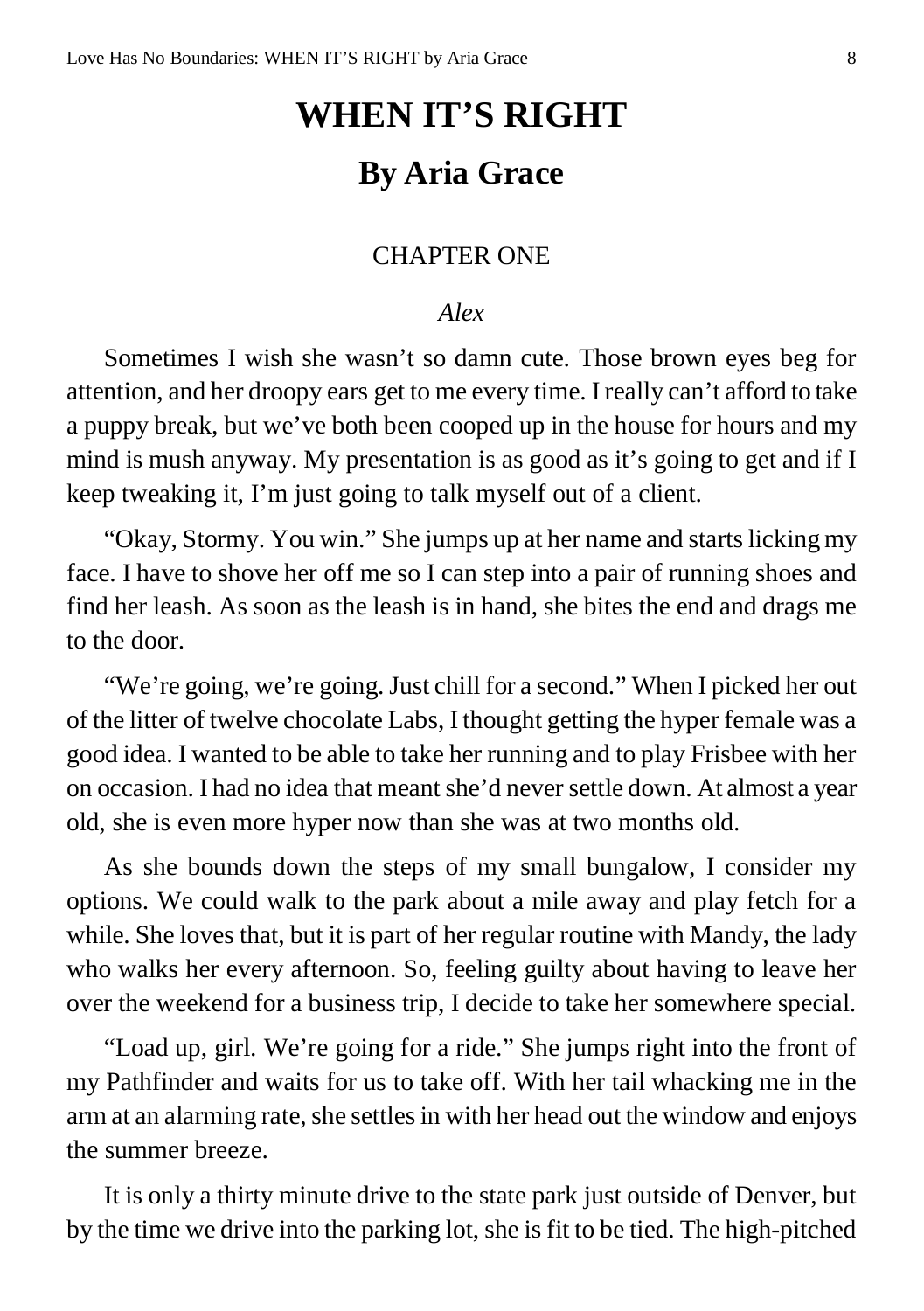whines of excitement are enough to make passersby think I am skinning her. But once the car is in park and the door open, she bolts from its confinement. Always ready to explore. I don't usually let her off leash out here, but she's so amped up that I know leashing her will just end up pissing me off with all of her pulling and tugging, so I go against my better judgment and let her roam.

The trail that we usually take is blocked because of a fallen tree, so we veer left onto an access road. I know I'm going to spend the rest of the week locked up in conference rooms and hotels; I'm happy to take in the fresh air while I can. With P!nk blaring in my earbuds, we begin our run.

Stormy takes off with me hot on her heels. She loves to smell the plants that have been marked by the various wildlife, so when she wanders a few hundred feet in front or behind me, I don't worry. The park is visited by hundreds of people each day, and despite the risk of possibly running into a coyote, this trail is generally pretty safe.

About a mile into the run, we see cattle in the distance. Fortunately, Stormy doesn't pay much attention to them so I don't either. I am zoning out to my music when Stormy turns a corner about fifty feet ahead of me. Just as I round the bend and look up, the world moves in slow motion. She is running full speed toward a large gap in a fence. Before I can get any words out of my mouth, she leaps onto a cattle grate and falls in. Her four legs slip through the steel bars at odd angles, leaving her hanging over the drainage ditch underneath. The silence of the park is pierced by her terrified yelp of pain and surprise.

"No," I scream as I run faster. I can see her struggling to get up, but each time a paw lands on a rail, it just slips again, causing even more damage to her already injured limbs.

"Hold, Stormy." I try to sound firm but I can hear the quiver in my voice as I sprint to reach her. She is too scared to listen, but I get to her before she can fully lift out. As I approach her from behind, I quickly assess her injuries. No compound breaks, thank god! She thinks she's in trouble, and her tail is curled between her legs. Maybe that means it isn't as bad as it could be. Hopefully,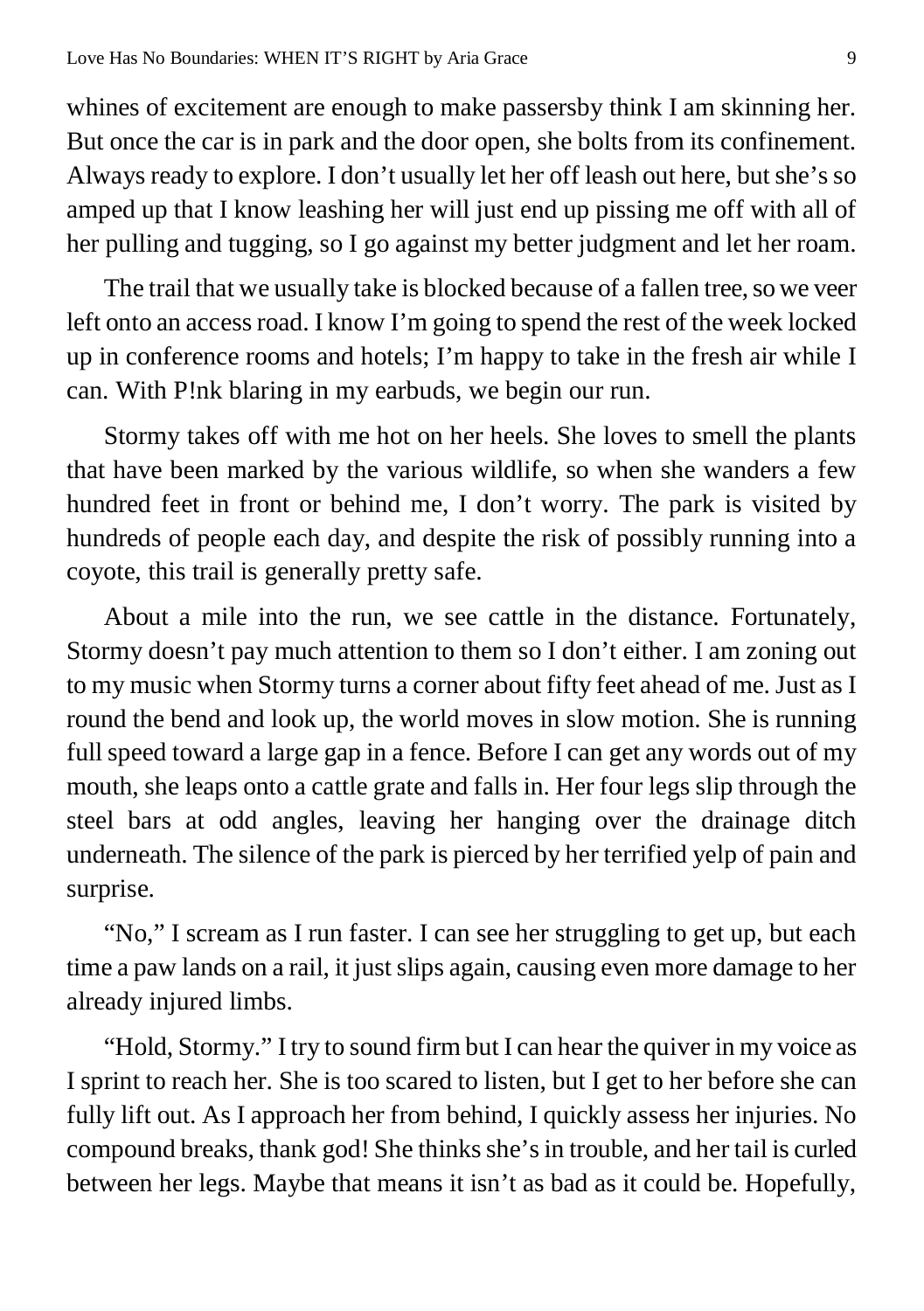she just slipped cleanly between the steel rails and is fine. "It's okay, baby. Just hold for a sec."

Reaching under her belly with one arm and around her neck with the other, I lift her straight up and carry her back down the trail. My nerves are frayed and I think I'm at least as freaked out as Stormy is.

Eventually, my adrenaline wanes, and after some reassuring licks across my sweaty shoulder, I attempt to let her down. I set her on a flat patch of dirt and attach the leash that was stupidly in my pocket instead of around her neck. Stupid, stupid, stupid.

She tries to walk but her right front leg is in bad shape. After a short whine when she puts it on the ground, she yanks her leg up and holds it out from her body. Clearly, there is a problem. I see a small cut on her elbow, but it's not big enough to cause the pain she's in. That means it's internal. Dammit.

This is her first real injury since I brought her home at eight weeks old and it breaks my heart. Having been fairly spoiled, she seems scared and confused as she hobbles around. *My baby is hurt and it's my fault.*

Scooping her up, I carry her the rest of the way back to the car.

"Don't worry, girl. You're gonna be fine. We get to go see Dr. Mills."

She is the only dog I've ever seen that loves going to the vet. Between the treats they give her and the attention from the staff, she has almost as much fun there as at the dog park.

The ride to the vet seems to take forever. Rush hour traffic and her occasional yelps when she forgets she's in pain and tries to stand on the seat, make me a ball of stress. As soon as we pull into the parking lot and she sees the office, she is up again and trying to jump out the window.

Carrying her in, her wiggling and squealing gets the attention of some kids in the waiting room. They have a Rottie that's a little over-interested in Stormy, but when I explain to the receptionist what happened, we're quickly directed to an empty room to wait for the doctor.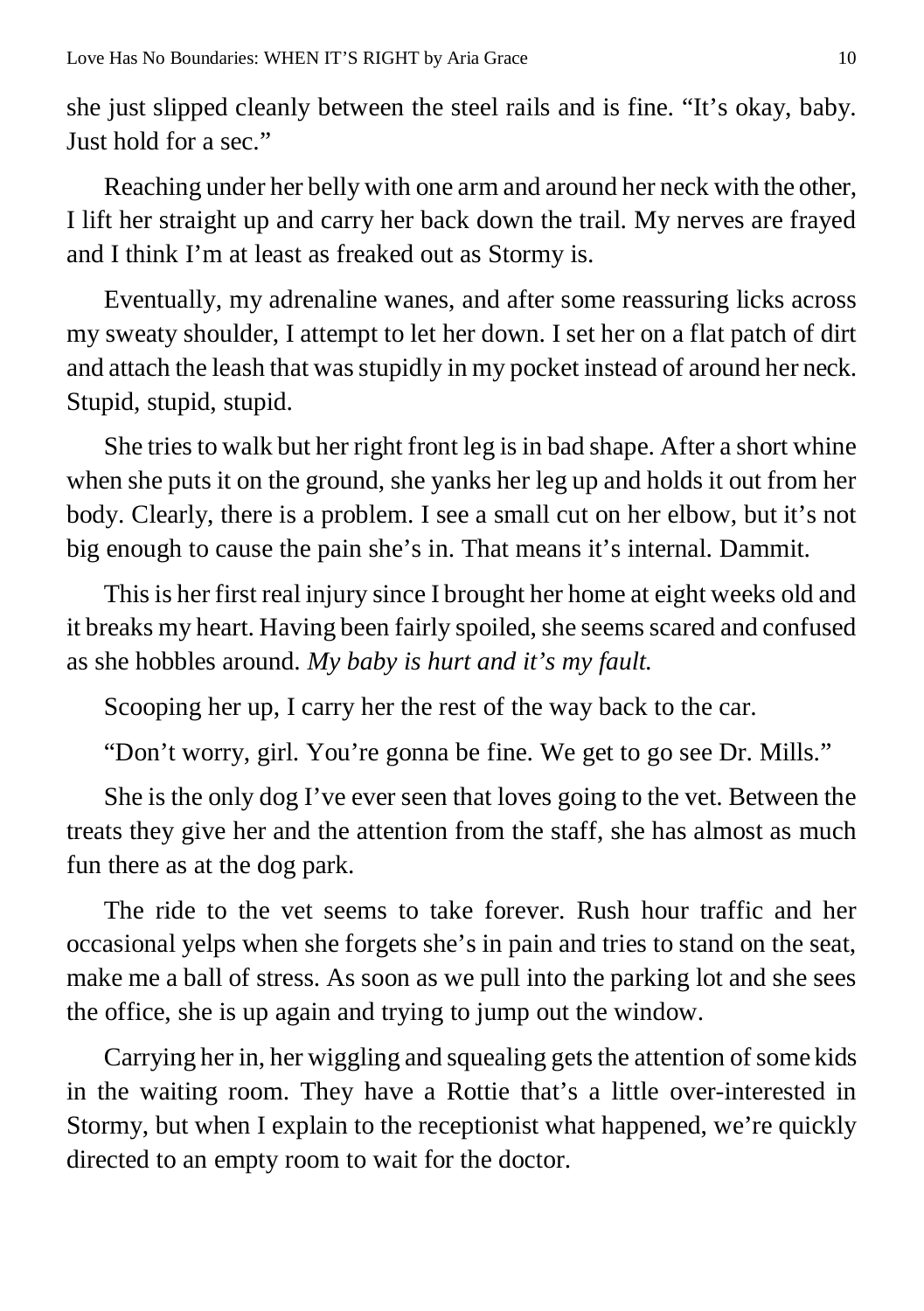The room is familiar. To date, it has only had positive experiences. The faux-granite counter is lined with jars of treats and cotton balls. The worn vinyl bench is wide enough for me to sit on while holding her upper half on my lap. The large, stainless steel table in the middle of the room seems more like an operating table than just a place for well-puppy visits. It's currently lowered to the ground to act as a scale but I know this visit isn't going to go as well as the previous. This is when I have to admit that I've failed to keep her safe and now she's suffering. How do people survive having actual kids that get hurt? I can't even imagine.

While we're waiting, I gently press my finger down the length of her right leg and watch her breathing. She is panting happily until I touch a particularly tender point. Her breathing quickens so I know she feels it, but her tail is still wagging so that's a good sign. Probably not a serious break, if there's a break at all. Hopefully this is just a false alarm and she'll be good as new with a few days of rest.

After only a few minutes of trying to keep Stormy calm, the door opens and my jaw drops. The most gorgeous guy I've ever seen walks in. In all the months I've been coming to this office for routine shots and flea treatments, I've only seen women working. This guy must be new because I would have definitely remembered him. He gives me a shy smile as he puts down his clipboard and kneels in front of us.

"Well, hello, sweetheart. You must be Stormy." He grabs her around the ears and lets her lick his cheek. "What a pretty girl you are."

Just seeing him on his knees makes me almost forget about the dog. I have to sit on one hand to keep from reaching out and running my fingers through his silky brown hair. It's cropped short around the ears with just an inch at the top, almost military style, which makes him even more attractive. What would it feel like to be pumping into that mouth with my fingers tightly wound through it? *Okay, focus!* I try to compose myself so I can deal with the matter at hand.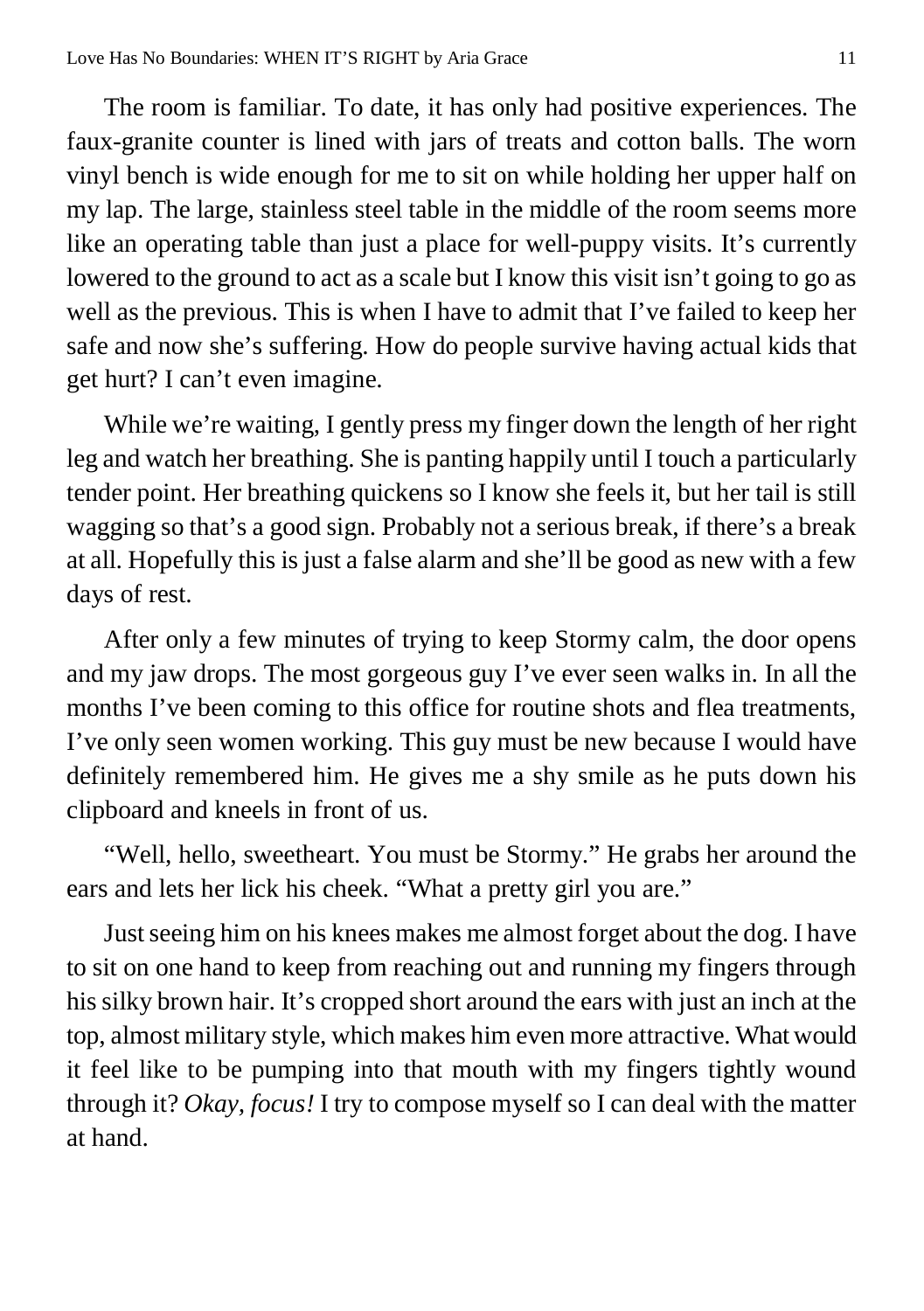Clearly remembering that we haven't met, he looks up at me and offers his hand. "Hi, there. I'm Shane. I just need to get some information before Dr. Mills comes in."

"Hi, Shane," I mumble while still staring at him. "I'm Alex. Are you new here?"

Without looking back at me, he pulls a Milk-Bone from the pocket of his scrubs and slips it to Stormy. She is already smitten so he doesn't need to coerce her onto the floor-height tabletop.

"Yeah, I'm interning for a few months," he responds while gently maneuvering Stormy onto the scale. Sixty-three pounds. No wonder my arms are tired from carrying her. "Let's see if we can get you all fixed up, pretty girl."

*Okay, I get it. You like girls. Just let me have my little fantasy over here.* I can't help the frustrated thoughts from entering my mind and in a ridiculous moment of immaturity, I'm actually jealous of my dog. What I wouldn't give to have him rubbing my back like that.

"I just need to take her temperature and then I'll bring in the doctor." As he raises the table to counter-height, I stand up to help hold her. She loves a good old-fashioned thermometer up the ass more than the average dog but she's so wiggly, I always worry she's going to break the damn thing while it's inside of her.

"I'll hold her front and try to keep her steady," I offer. While leaning her good leg against my chest, I wrap one arm under her chest and the other closer to her belly. My hand has a mind of its own and accidentally brushes against Shane's bicep. Just a few fingertips graze the skin below the edge of his shirt. But he notices. He quietly gasps and freezes. Shit. I've overstepped.

My eyes shoot up to his and he's staring at the spot on his arm where I touched him. Does he feel the same electricity that I do? My fingers are still tingling from where they met his skin. Maybe I'm coming down with something because I swear the heat in the room has gone up twenty degrees.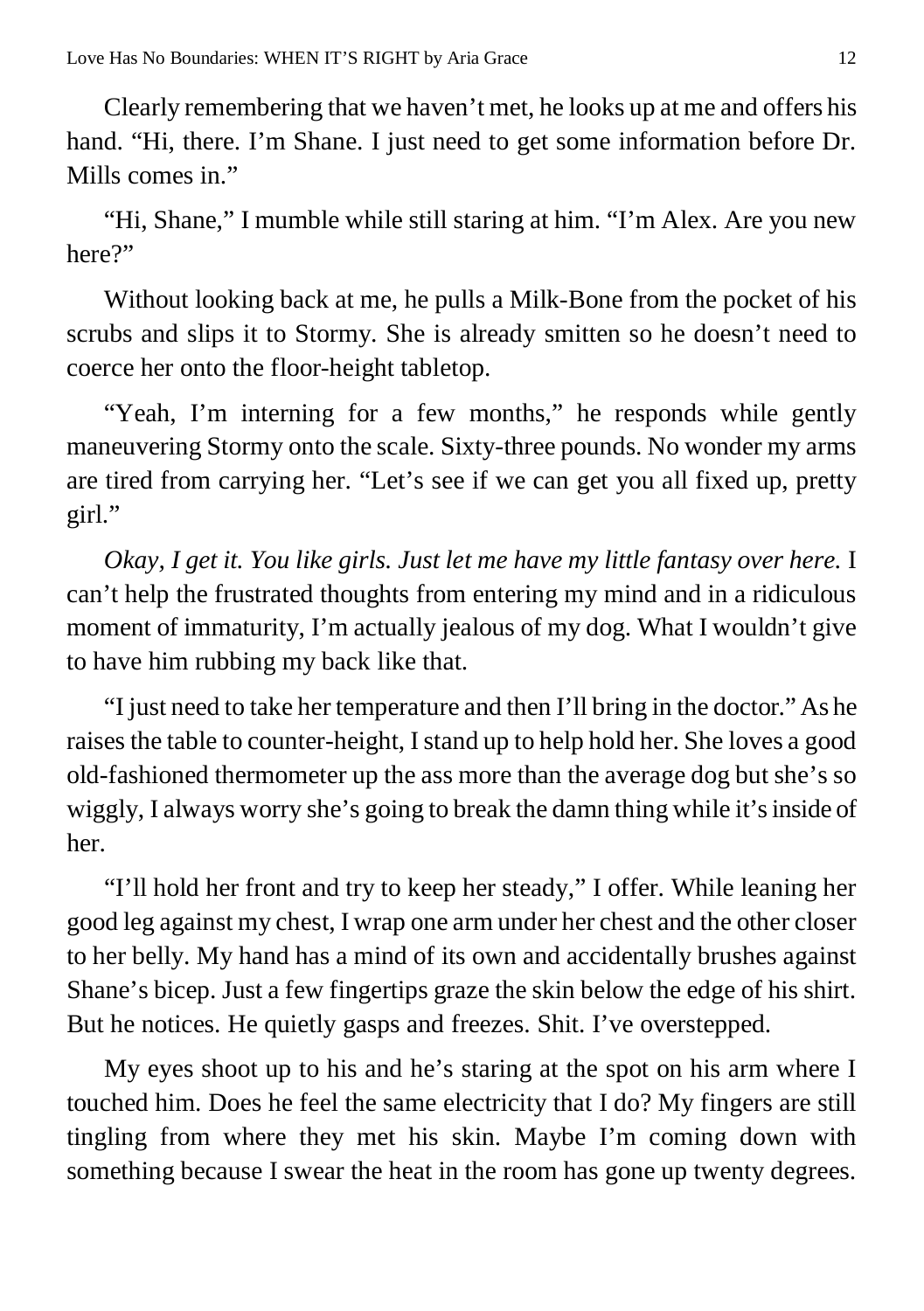"Sorry. She doesn't always understand the words 'stand still.' Probably why we're in here now." I'm trying to lighten the mood and ease the palpable tension in the room. I know what I'm feeling, but I can't tell if he's tense because he is new to the job, not used to touching patients, or just a homophobe that has heard about me. I have to remind myself that the world doesn't revolve around me and there is basically zero chance he has heard about me prior to that moment. I'm sure it's just his professionalism kicking in. Regardless, I don't want to make it weird.

"No problem." He quickly recovers and lifts her tail, standing at her back. "If she's ready…" He doesn't finish his sentence. He just slips the thermometer in and focuses intently on his watch. I try to keep my eyes on Stormy, but they keep drifting back to Shane. His lips are full and pink. They are shaped perfectly, even on the top and bottom. I can imagine that they would be soft and smooth. So kissable.

Not realizing I am staring, and not sure if I got caught, he clears his throat and pulls out the thermometer. "102. Perfect." He quickly cleans up and excuses himself to get the doctor. With Shane out of the room, I can finally breathe.

"I'm sorry you got hurt, baby, but you're getting steak tonight for introducing me to Shane. Yes, you are," I coo into her ear. I will be fantasizing about those lips kneeling in front of me for weeks to come.

\*\*\*\*

After reliving our ordeal to Dr. Mills, and getting a much shorter lecture than I expected about letting a puppy run off-leash in an unfamiliar place, she takes Stormy to the back for an x-ray. Between berating myself for being so careless and imagining how I can ask Shane out without seeming like a creepy old man, I email the team to let them know I'll be offline for the next few hours. Thankfully, my piece of the presentation is basically done so I'm not the bottleneck for anyone else.

The x-ray reveals a hairline fracture of her right radius bone. It's slight, but still makes me feel queasy as the doctor walks me through the film. The good news is that it isn't completely broken and would likely be fully healed within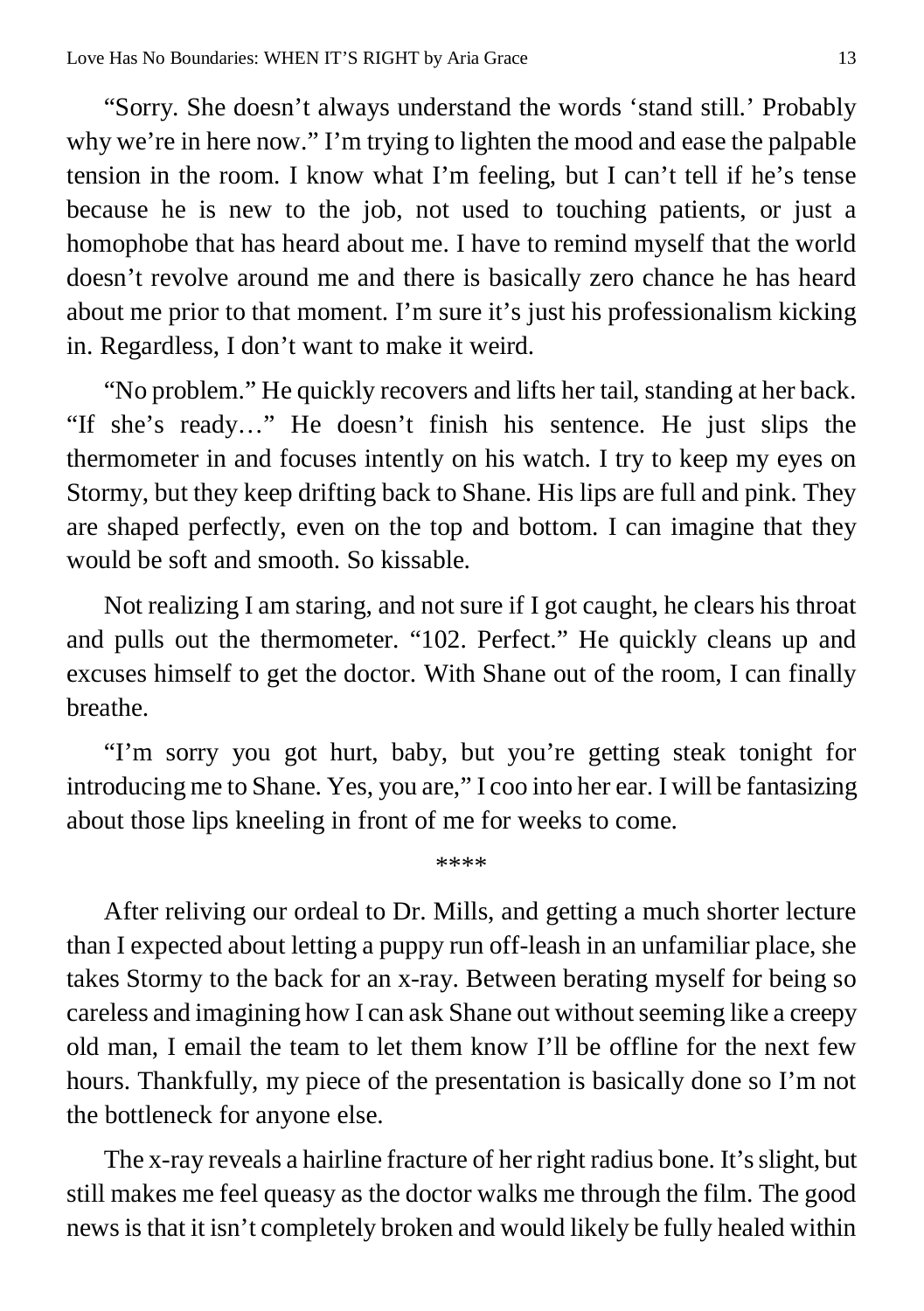six weeks. The bad news is that she'd be in a cast for at least four of those weeks.

"She needs to stay off her feet as much as possible, and that means keeping her crated when you're not home. No jumping around, and don't let her chew on her cast." The doctor gave me final instructions while Shane stood in the corner taking notes. I try to keep my focus on the printouts she is handing me about proper care of a cast, but I'm distracted by the way he chews his lower lip while he writes. The way his perfectly white teeth roll over that beautiful lip has my mouth watering. He has a childlike innocence that makes me want to hug him. Well, preferably a naked hug, but a hug nonetheless.

"Uh-hunh. No problem." I absentmindedly follow along with her directions.

"No getting wet, and no jumping into the car or on the couch. You have to be strong if you want her to heal."

"Yeah, of course. She'll be on bed rest, I promise."

Dr. Mills laughs. "Easier said than done. I've never met a Lab that could handle bed rest. I hope you don't have a social life planned for the next few weeks, because she's gonna be a handful." With that, she walks out of the room and leaves Shane to fit an Elizabethan collar around Stormy's neck to keep her from chewing her cast.

"Do you have any questions before you go?" Shane asks, finally looking me in the eye.

"Um, no. I think I have everything I need. I can work at home tomorrow and then…" Shit. My trip. "Oh, actually, I forgot—I have to leave on a business trip on Friday morning. Do you think I can have her kenneled here for the weekend while I'm gone?"

"Of course. We can keep her here, but she'll have to be in the crate pretty much the entire time since she can't walk around in the yard. We'll just let her out to do her business and stretch. She won't be too happy about it." He kneels down again to pet Stormy. She is already annoyed by the collar and keeps trying to catch it with her teeth. It's going to be a long four weeks.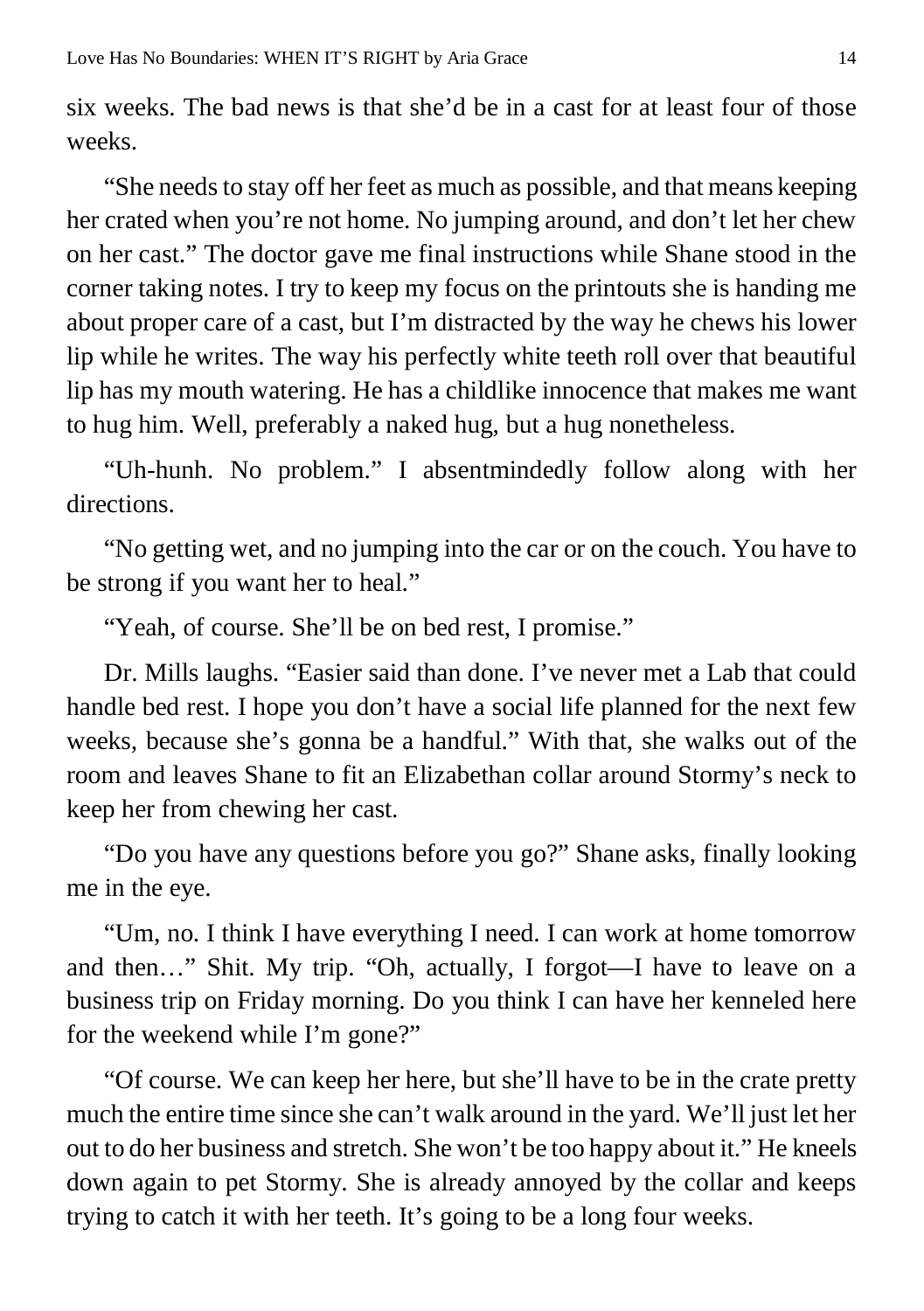"The whole time? I hate to do that to her, but I really can't miss this meeting in San Diego. Um, do you know of any dog-sitters that can stay at my place? I'll pay well if they are willing to keep her entertained while off her feet." In my head, I quickly run through the list of friends that might be able to keep her, except none would want to deal with a whiny pup that was supposed to stay still.

"Well, actually, I could do it. My family runs a kennel and training center in Wyoming, and that's actually why I'm doing this internship with my aunt. I'm planning to open my own dog ranch out here someday."

"Seriously? That's awesome. I leave on Friday morning so if you want to come by tomorrow after work, I'll show you around and give you a key to my place." Getting him to my place was easier than I expected. Of course, it was for Stormy, not for me. I could work with that. My charm was legendary and could turn a straight man bi… well, it hadn't in the past, but there's a first for everything.

"Cool. And you don't even have to pay me. She'll be easy, and I could use a break from my cousins. I love them but teenage girls are… loud." He laughs quietly and I lean closer. I don't even realize I'm doing it. It's totally instinctive and totally natural. He has a pull on me that is almost magnetic. I want to be closer to him but I remind myself to stay in control.

"No, I'll pay you. This is a huge help for me." He's got to be at least five years younger than me, even so, I can't help staring at his lips when he talks. Obviously, he's only interested in a professional relationship and I can respect that boundary. I need his help with Stormy so I can keep from freaking him out. Besides, if he's from Wyoming, he's probably a Bible-toting Republican that will beat me with the barrel of his shotgun if I seem overly friendly. *Gotta stay cool, Alex.*

<span id="page-14-0"></span>After exchanging numbers and giving him my address, Stormy and I head home. I have some serious cleaning to do before he comes over tomorrow.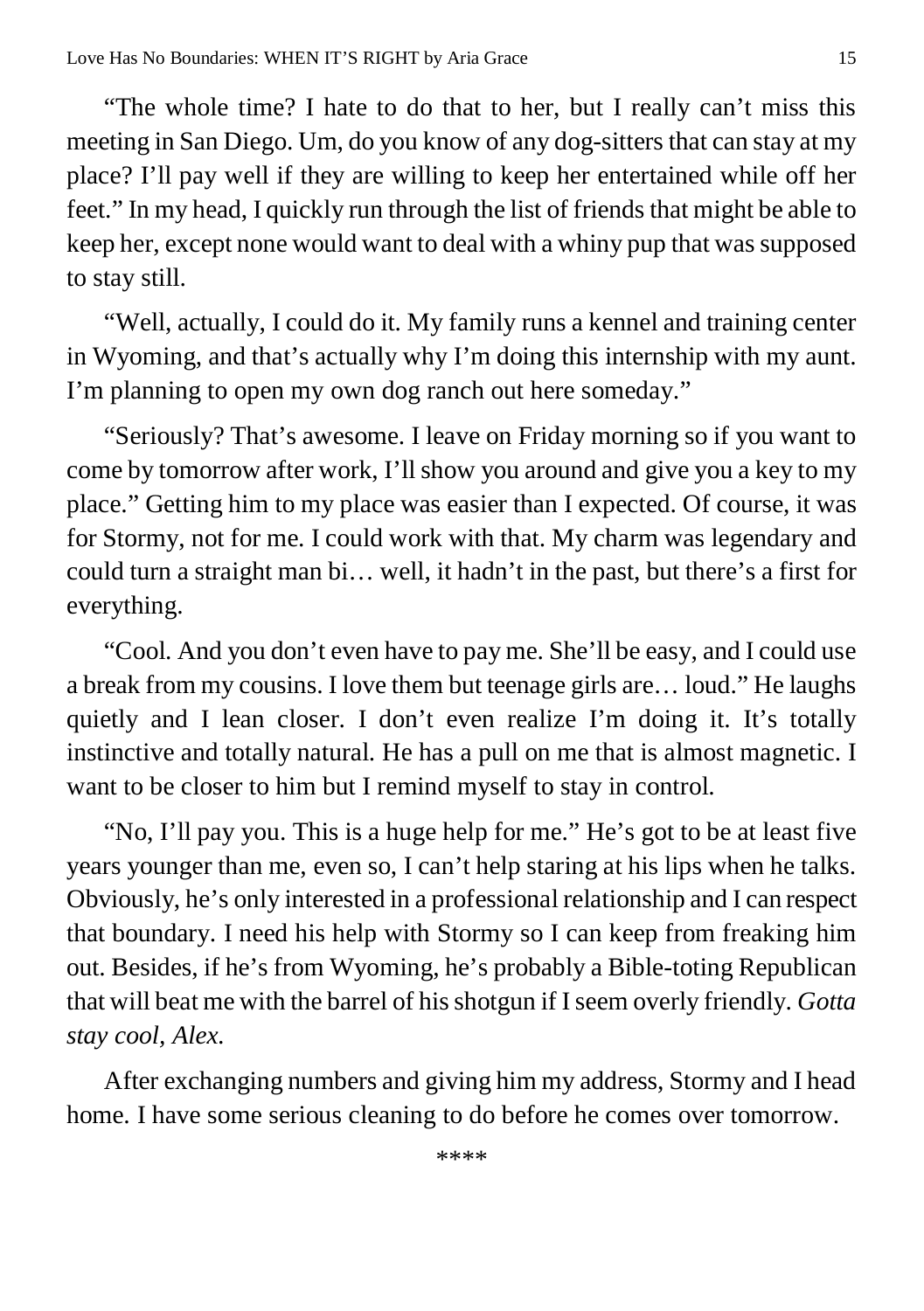#### CHAPTER TWO

#### *Shane*

Offering to dog sit seemed like a good idea when I said it. Now that they're gone, I'm having second thoughts. Aunt Karen didn't have a problem with me taking the business from her, though she did remind me that I'll be representing her practice and have to be professional in all respects. Obviously, I know that, but it still adds some pressure. I probably should call and say I'm not available after all… but I know I'm not going to.

He reminds me of Brandon and it's too tempting. As much as moving to Denver was to start a new life where I could be honest about myself, I still miss my home. Brandon was the only person that knew the truth about me and was willing to indulge me in my drunken confessions.

Not only was he my best friend, he was my first kiss, my first blow job and my first love. If only he felt the same way for me, I might have stayed. I might have been willing to face being disowned by my family and ridiculed by everyone else I cared about. But he never could. Never would.

I know he cares about me but he could never love me. Outside of occasionally fooling around after a late party or a fight with Missy, he is determined to be the ladies' man that his father raised him to be.

I can't do that again. I will get through this weekend at Alex's and then probably never see him again. Stormy was just too sweet to confine in a crate for three days straight. I can be strong and not let my past feelings cloud a professional relationship. He is my aunt's customer and I am just a new guy in town watching his dog.

\*\*\*\*

Arriving at exactly six thirty on Thursday night, I'm nervous as I knock on the door. I can hear rustling around inside as Alex is obviously trying to calm Stormy down. Like most dogs, she is probably used to running to the door to greet all visitors. I hope she didn't pull anything when I knocked. I should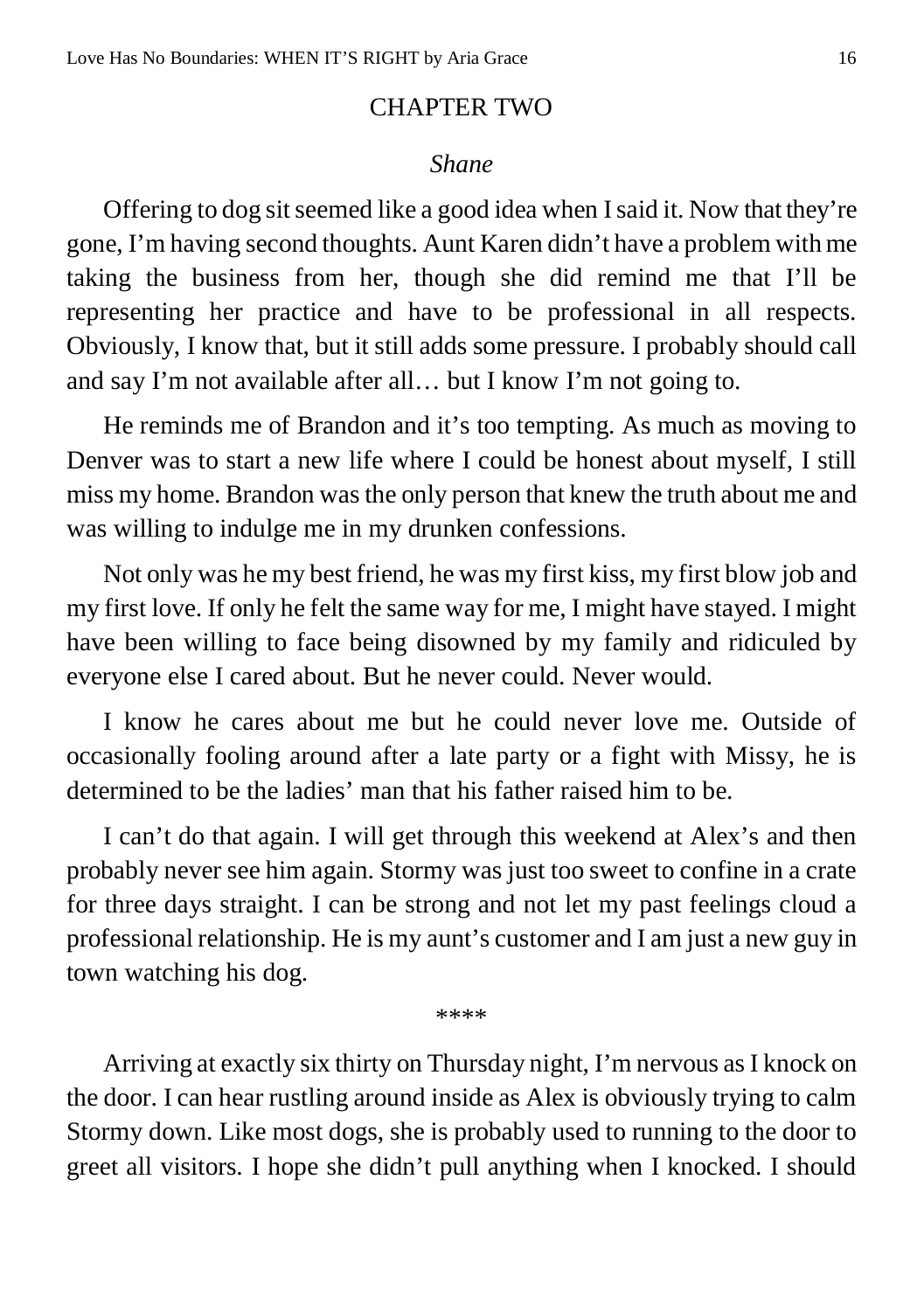have texted him that I was here so he could hold her. Duh, I was already fucking up my first solo gig.

When he answers the door, I can't help but catch my breath. Alex is dressed in a pair of low-slung jeans that have a few strategic holes down his legs. His bare feet peek out from the hem and make me smile. His feet are perfect. I've never considered myself a foot guy, but his look exceptionally nice. And soft. A navy V-neck sweater fits snugly across his chest, not in an overt way, just very fashionable. I am suddenly self-conscious in my Wranglers and Ropers. I'll need a new wardrobe if I'm going to fit in around here.

"Hey, Shane, glad you could make it. Please, come in," he says, opening the door wide to let me in.

Stormy was sitting in a hold position with her tail thumping vigorously on the wood floor. It's obvious that she wants to attack me with affection but she is well trained. The bright pink cast looks awkward as she holds it slightly away from her body, but she stays in place with only her lower half wiggling until I get to her.

As soon as I kneel down in front of her, Alex says, "okay," and she bursts into my arms. I lose my balance and fall on my ass, grabbing her by the chest to keep her hurt leg off the ground. I am laughing at my lack of grace while she cleans every inch of my face with her slobbery tongue. Alex is laughing too, so this must be her standard greeting.

"Hey, beautiful. I'm happy to see you too," I say, trying to regain my footing while still holding up her front half.

"Sorry about that. We've been working on her door greetings and she is usually pretty good, but I think she recognizes you as the treat man so she couldn't hold back." Alex walks her to her bed and tells her to settle.

"No problem. I'm used to it. Actually, I'm impressed at how well she obeys. You've done a good job with training her." He obviously knows how to assert his dominance as the leader of the pack. It's kind of hot.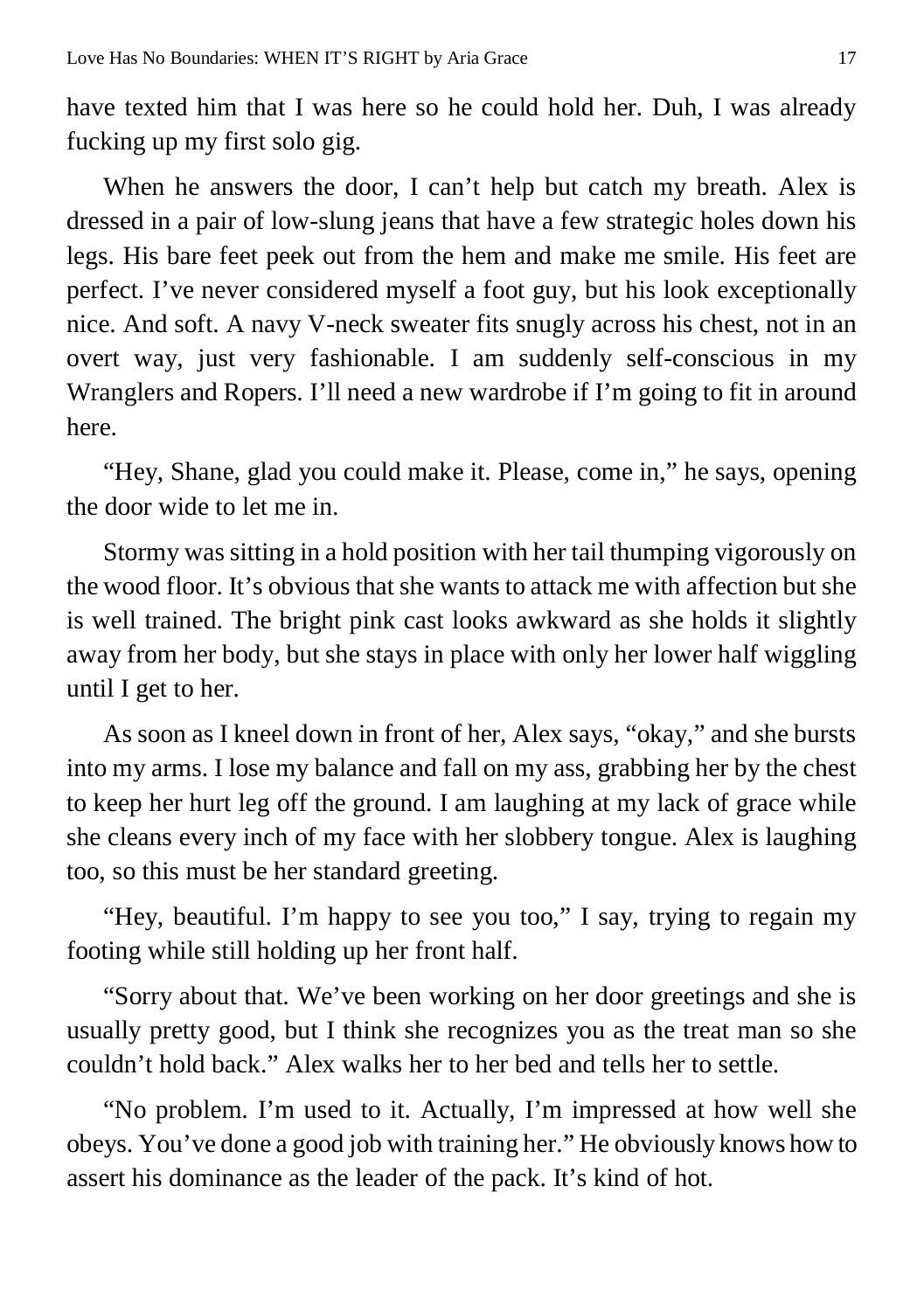"She has her moments, but I've finally gained the upper hand. She knows who's boss and is usually good. Well, at home anyway. Once we get in the car, all bets are off." He gestures for me to follow him to the kitchen. "Can I get you a drink or anything? Water, beer, Coke?"

"No, thanks. I'm fine." I could really use a beer, but that wouldn't be professional. I need to get his instructions for the weekend and then get out. He probably has plans tonight that I'm interrupting.

"Okay, well, this is the kitchen. Help yourself to anything. I've tried to stock it for you but I'll leave some cash, too. If there is anything you need, feel free to pick it up." He points out where to find glasses and plates and shows me Stormy's treat stash. She is a well-loved dog. It was amazing she wasn't heavier. Actually, with all the snacks Alex kept in the house, it was more amazing that he was so trim. His flat stomach didn't hold an ounce of fat. He turns down a hallway and I can't resist checking out his ass. With a flick of his wrist, he gestures for me to follow. I would follow that man anywhere.

"This is the guest room. I've been using it as storage, so it's a mess. I'll change the sheets in the morning and you can just sleep in my bed. It's more comfortable and Stormy is used to sleeping there with me." His face pinks up as he admits it. I think it's sweet that he lets her sleep with him.

Growing up with dogs, I could appreciate the comfort of having a friend nearby overnight. It was one of things I missed most since moving in with Aunt Karen. Her little Shih Tzus didn't want anything to do with me. The feeling is mutual.

"You don't have to do that. I can sleep on the couch or whatever." The thought of sleeping in his bed seems so intimate. Although I have to admit I'm a little excited, too. I wonder if he sleeps nude? Maybe I will.

"Hey, you're doing me a huge favor. I want you to be comfortable." As I follow him into the master bedroom, I take a look around. The dark wood furniture looks brand new and all matches. The large bed sits at least three feet off the ground in a display of grandeur and I have to resist the urge to jump on it. I know I'll have time to really check out everything tomorrow.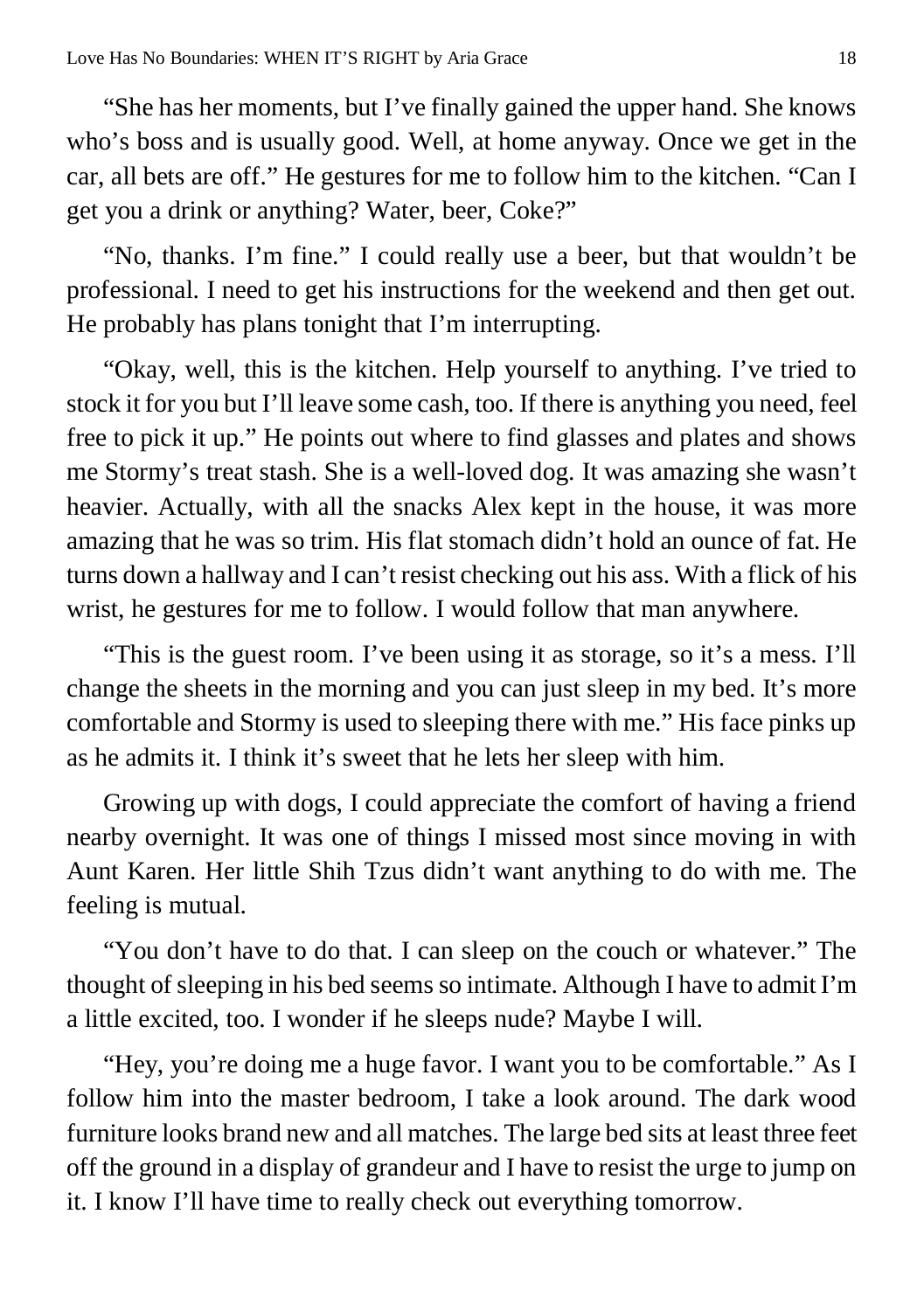There are a few pieces of art on the wall that look like they were painted by a kindergartener, still, it all works. The whole room has a very hotel-like feel. He either has a girlfriend that decorated or he hired someone, because I've never met a guy that had such elegant taste. This room reminds me of the Pottery Barn catalogs that Mom always has around the house.

Alex is pushing buttons on the remote and trying to explain how to turn on the different channels but I'm not paying much attention. I'm too busy looking for earrings on his dresser or a pink toothbrush over his sink. No signs of a live-in girlfriend. The fantasy continues.

Just as we walk out to the back porch with Stormy, we hear the doorbell ring.

"Oh, lemme grab that. Can you keep her out here so she doesn't get too hyper? She was good for you but she isn't as good when food is involved."

"Sure." Before I realize what he means, he is back in the house and Stormy is pressing her nose against the glass to check out the new guest.

A few minutes later, Alex is back with a pizza box and a six-pack of beer. "You haven't eaten yet, have you? I'm starving. I hope you don't mind a little food break."

"No, I'm fine. Thanks, though. I should get out of your hair anyway. I'm sure you have a lot of packing to do. Is there…"

"No, please. I'll feel like an ass if you make me eat in front of you. Have at least one piece and then we can finish up. I didn't know what you'd like so I got half pepperoni and half everything."

"Oh, yeah, that's fine" He ordered with me in mind? That was thoughtful. "Thanks."

"Beer?"

Well, I guess if I'm going to eat, I might as well have a drink.

"Yeah, I guess one would be okay." I settle at the glass patio table, in the seat across from Alex, while he sets out paper plates and napkins.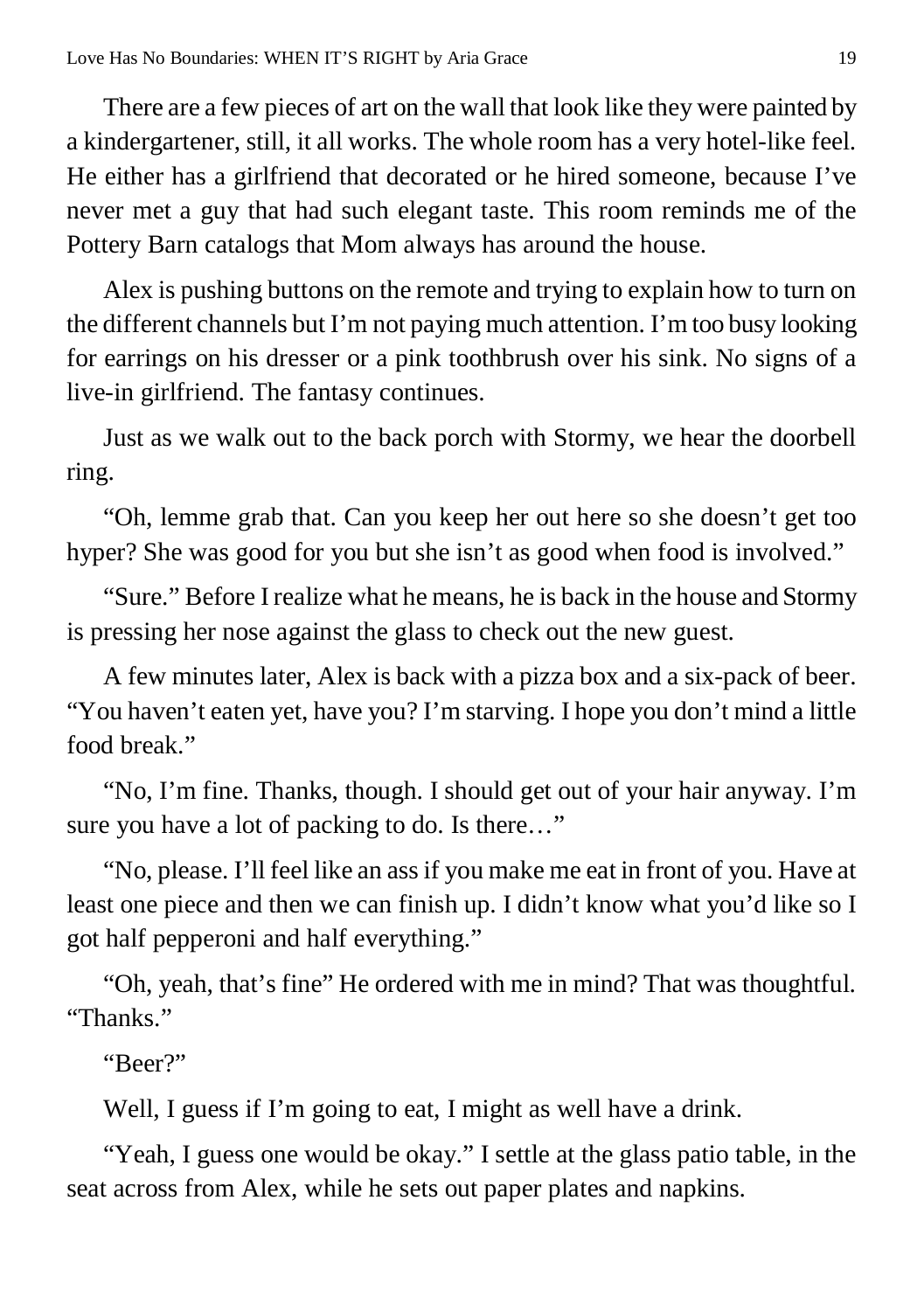At first, we both study our pizza so intently you'd think neither of us has ever seen one before. Just as I'm thinking the meal is going to be completely silent, he finally breaks it. "So, Dr. Mills is your aunt?"

Stormy lies on a purple bed at his feet, just waiting for crumbs to fall, and Alex is pulling off small pieces of crust and "accidentally" dropping them near her.

"Yeah, she's been really great. She encouraged me to move here and get serious about my future. I guess it's time." I don't want to sound like a loser but I feel inadequate with Alex. He is more sophisticated than I will ever be. I'm sure he hangs out at museums and concerts, where I am more of a billiards and bowling type of guy. He even looks like he just stepped out of a men's fitness magazine. His hair is darker than mine and longer. He has a messy look that probably takes hours to perfect. It's obvious that he spends time indoors because his light complexion sets off the most amazing aqua-blue eyes.

My curiosity is getting the better of me so I ask, "So, what do you do?"

"I'm an account manager for an ad agency. One of my biggest clients has an event this weekend, and I'm going to be presenting to the management team tomorrow, then running around like a chicken with my head cut off for the rest of the weekend to make sure everything runs smoothly. Oh, what time do you get off tomorrow?" he asks before taking a drink of his beer.

I am about to answer him, but my eyes have drifted yet again to the rim of the bottle as it reaches his lips. Some guys put their lips around the whole bottle. Some guys stick their upper lip inside when they take a drink. Alex doesn't do either of those. He opens his mouth and actually pours the beer into it without even touching the glass. Just his open mouth waiting to receive the liquid that flows in.

I realize his lips have tugged up into a smile, breaking my trance. Shit! Busted.

"Oh, um, sorry. It's been a long day. I guess I'm zoning. Anyway, I get off at three so I'll be here right after that. Will she be okay until then?" I look down at Stormy, watching her scoot forward to lick up a piece of pepperoni.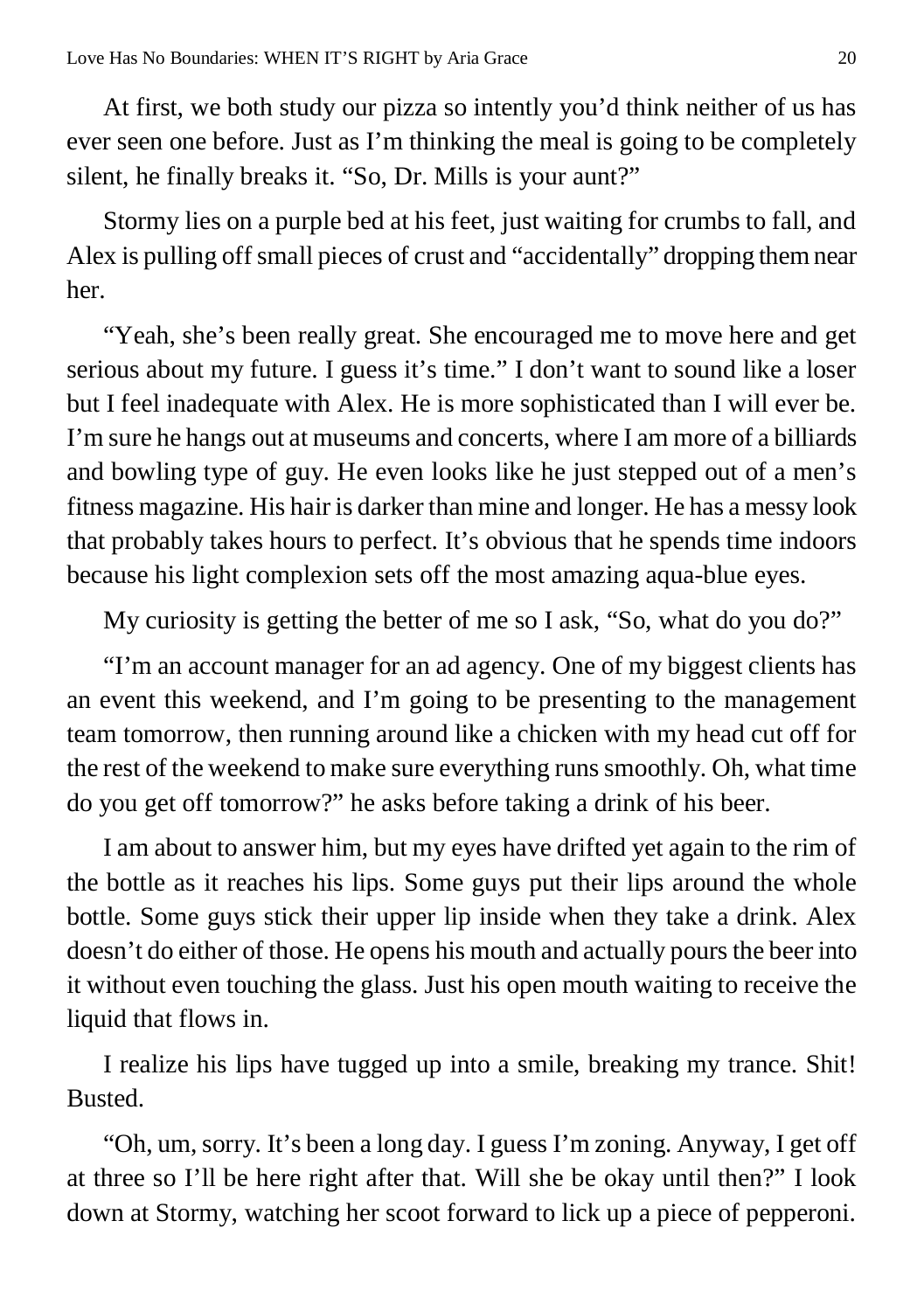"No problem. My friend, Stephanie, will stop by at noon to put her out and let her stretch."

And there it is. The girlfriend. "Cool."

We finish up dinner and Alex shows me a few more things before handing me a set of keys. I'm anxious to get on my way, suddenly feeling like I'm intruding in his personal space way beyond what is appropriate.

"Like I said, make yourself at home. Watch anything you want on pay-perview. Eat whatever you want. Walk around naked. Whatever." He laughs as he says it but I feel like he's staring at me. When my eyes catch his, they hold there. He seems to be questioning me, and I wonder if I've been too forward. Maybe I'm getting a little too bold for my breeches. I need to rein it in before I get my ass whooped.

"Will do. Have a good trip," I mumble as I rush for the door. "I'll call if we need anything but Stormy and I should be fine." Without meaning to, I practically slam the door behind me. I take a deep breath as I jog down his porch steps. The cool air flowing into my lungs is a welcome sensation. I might be able to dodge a panic attack if I can get out of here fast enough.

\*\*\*\*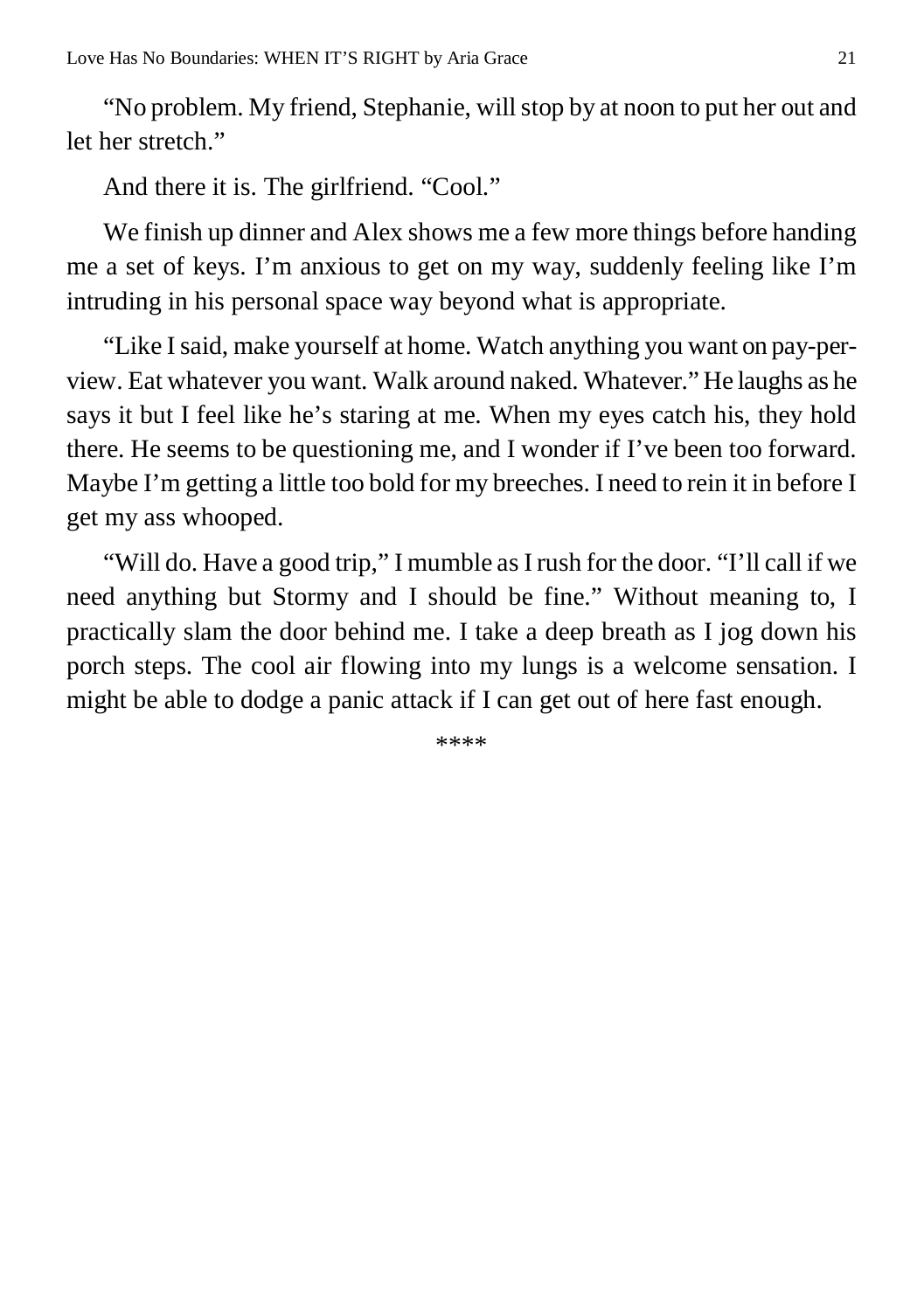#### CHAPTER THREE

#### *Alex*

<span id="page-21-0"></span>The scrubs he was wearing yesterday did not prepare me for what I find when I open my front door. He looks like he's right off *Brokeback Mountain,* and I want to ride that cowboy into oblivion. He wears a simple black T-shirt and dark jeans. Tight, dark jeans. Wranglers. Damn, I haven't seen anyone look so good in a pair of those in a long time. They are snug around his waist and down his thighs, not leaving much to the imagination. The bulge in front is encouraging. If that is what he sports when he's limp, I couldn't imagine what he'd look like… Stop. Focus. He's your dog-sitter, for god's sake.

After ushering him in, I let him greet Stormy while I compose myself. Holy hell, he looks even better from the back. He is kneeling again. This kid is killing me. Before he notices the drool from my chin, I release Stormy and she flies into his arms. I subtly adjust my jeans so my growing interest isn't as obvious. Then he laughs.

Shane has a deep, playful laugh that makes my stomach tighten. I feel that pull again, like I should go to him. I need to go to him. That's ridiculous. He's rolling on the ground with Stormy and doing an admirable job of keeping her casted leg from bearing any weight. If I'm not careful, that good ol' boy will beat my ass for coming on to him.

I take a few steps toward him and then catch myself, remembering that he's here for purely professional reasons. Walking past, I wait for him to pick himself up before leading him into the kitchen.

Showing him around my Craftsman-style bungalow doesn't take long. The guest room is full of boxes and I immediately offer up the master bedroom. It seems like he's checking out the room. Is that approval or disdain? I can't tell. I hope he doesn't think it's weird to sleep in my bed. I'm getting hard just thinking about him sprawled between my sheets. Too bad I didn't have a camera set up… *Okay, perv, kill the stalking tendencies.* I've got to remember he's just doing me a favor.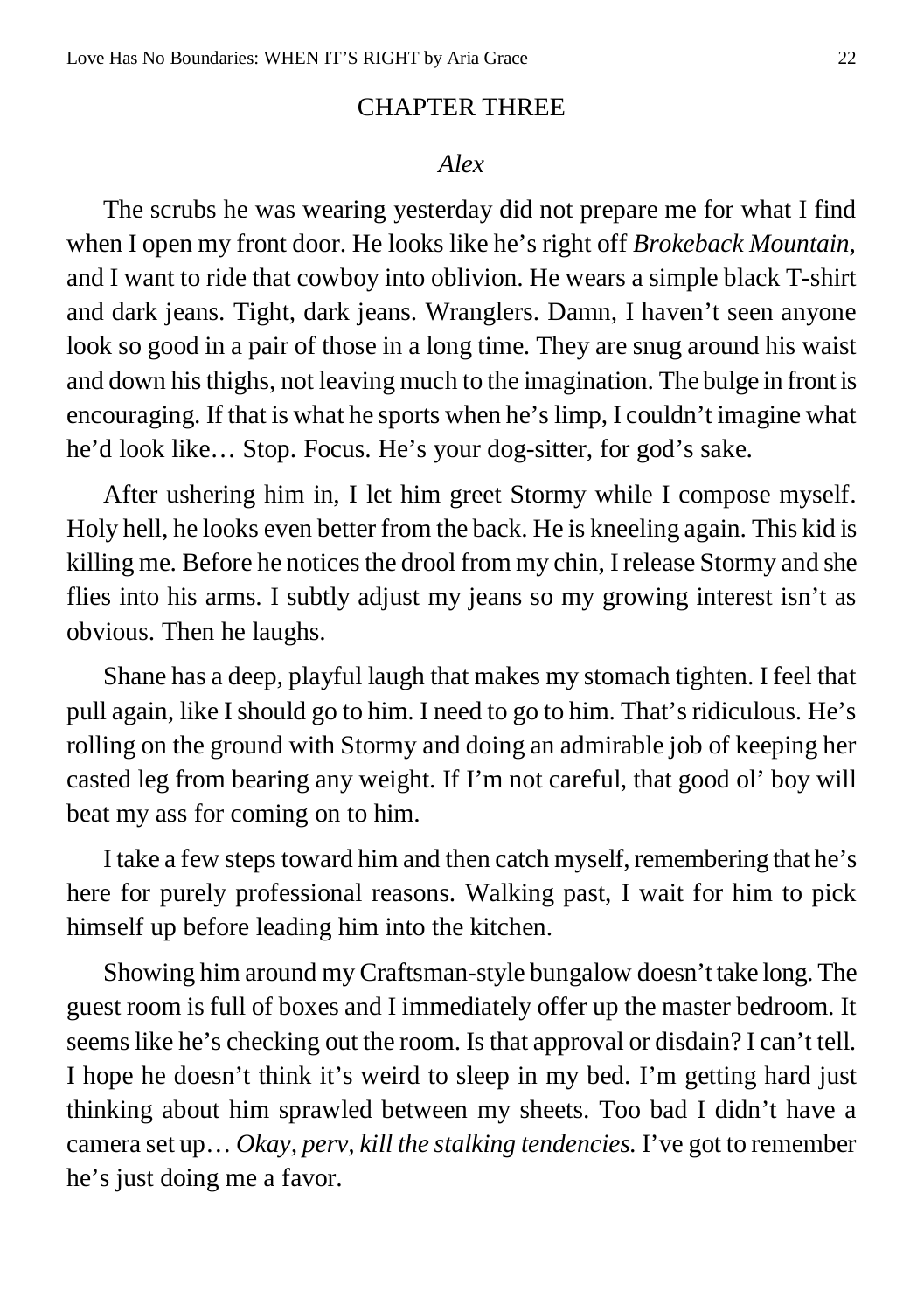I spend a few minutes showing him how to use the universal remote to control the stereo, DVD and DVR, but he isn't really paying attention. He seems anxious in this room. Maybe he can sense my interest and thinks I'm gonna jump him. I have to be honest, the thought has crossed my mind. I don't want him to feel uncomfortable around me, so I quickly wrap up the demo.

Shane seems like a cool guy. Genuinely nice, and I already feel like I can trust him. I might even be able to set him up with one of the girls from the office. Steph is always bitching about all the good guys being gay. I'll have her stop by over the weekend and introduce herself. She's twenty-five, about the same age as Shane, and god knows she'd love a hot cowboy. Who wouldn't?

"Let's go out back, and then I think that'll be about everything." Shane and Stormy follow me as we walk out into the cool evening air. I'm about to show Shane the bin that we keep all her toys in when the doorbell rings. Almost forgot that I ordered a pizza.

Shane tries to get out of eating but I guilt him into it. My Catholic upbringing is good for something. I could guilt over a kind heart as well as the rest of them. Poor guy is obviously tired. I should let him go, but I'm selfish and want to spend as much time as I can with him. After tonight, I might not really see him again. When he zones out and looks like he's staring at my lips, I can't help but smile. If only.

I want to come out and ask about a girlfriend but I can't. If he is already feeling weird, that will definitely send him running. I just need to get past this weekend and then I'll figure out a way to see him again. Maybe Steph can get a better read on him. She's a cute girl; if he's single, he'll definitely be interested.

\*\*\*\*

Shane looks like he saw a ghost when he bolts from the house. I don't know if he remembered a prior obligation or what, but I barely get to say goodbye as he flies down the steps and into his truck.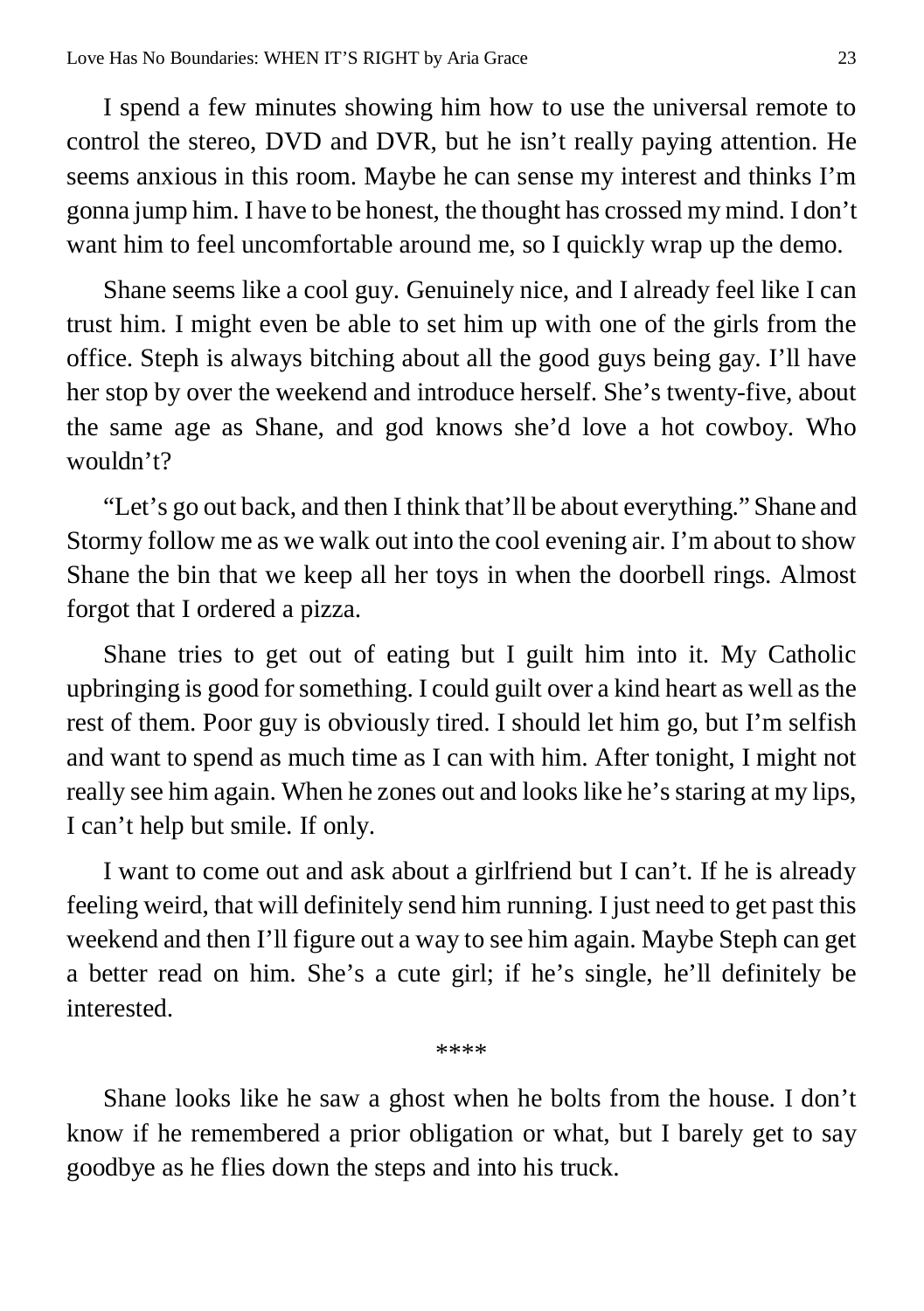"Well, girl, he's all yours this weekend, so you better behave. And make sure you're close by when he showers. I want a full report of what he looks like naked. Leave nothing out!" Stormy is barely able to keep her eyes open enough to feign interest. She has no idea what she will bear witness to this weekend. *Could I get a nanny-cam set up in the next twelve hours?*

After a quick shower, I hop into bed. I'm too amped up to sleep, and flip through the channels to see if anything good is on TV. When did prime time TV become all about cooking and singing competitions?

My mind keeps wandering back to Shane. What is he doing right now? Who is he with? Is he going to bring some chick over here this weekend? So what if he does? He's an adult and if he wants to use my house as his fuck pad for a few days, I guess I don't have a problem with it. As long as he takes care of Stormy, he should have a good time.

I wonder what his story is. His chocolaty-brown eyes seem so innocent. Like they just want to be loved. His tendency to keep his eyes low is endearing. When he peeks up from under those long lashes, it makes me want to pull him into me. Like he needs to be protected. Which is crazy since he has at least twenty pounds on me and clearly doesn't need any protecting.

His broad shoulders and swollen biceps were developed through years of manual labor. Lifting, carrying, working. Not like my leaner muscles that are borne from hours at a gym and running up and down countless hills. My vanity has kept me trim. He is all rugged man. Natural and hot as hell. I can imagine him as a teenager on a ranch. It must have been cool to work around dogs all the time. And cowboys. Did he ever experiment with any of the guys on the ranch? You hear the stories, but I wonder if there's any truth to them. I grew up in the 'burbs and did my experimenting out in the open for god and the world to see.

I knew I was gay by the time I hit puberty. I couldn't keep it down around any of the boys… but had nothing but friendly feelings for the girls. As much as my parents hate that I won't be bringing home a nice Catholic wife or any babies, they are cooler than some. Our visits, though short and infrequent, are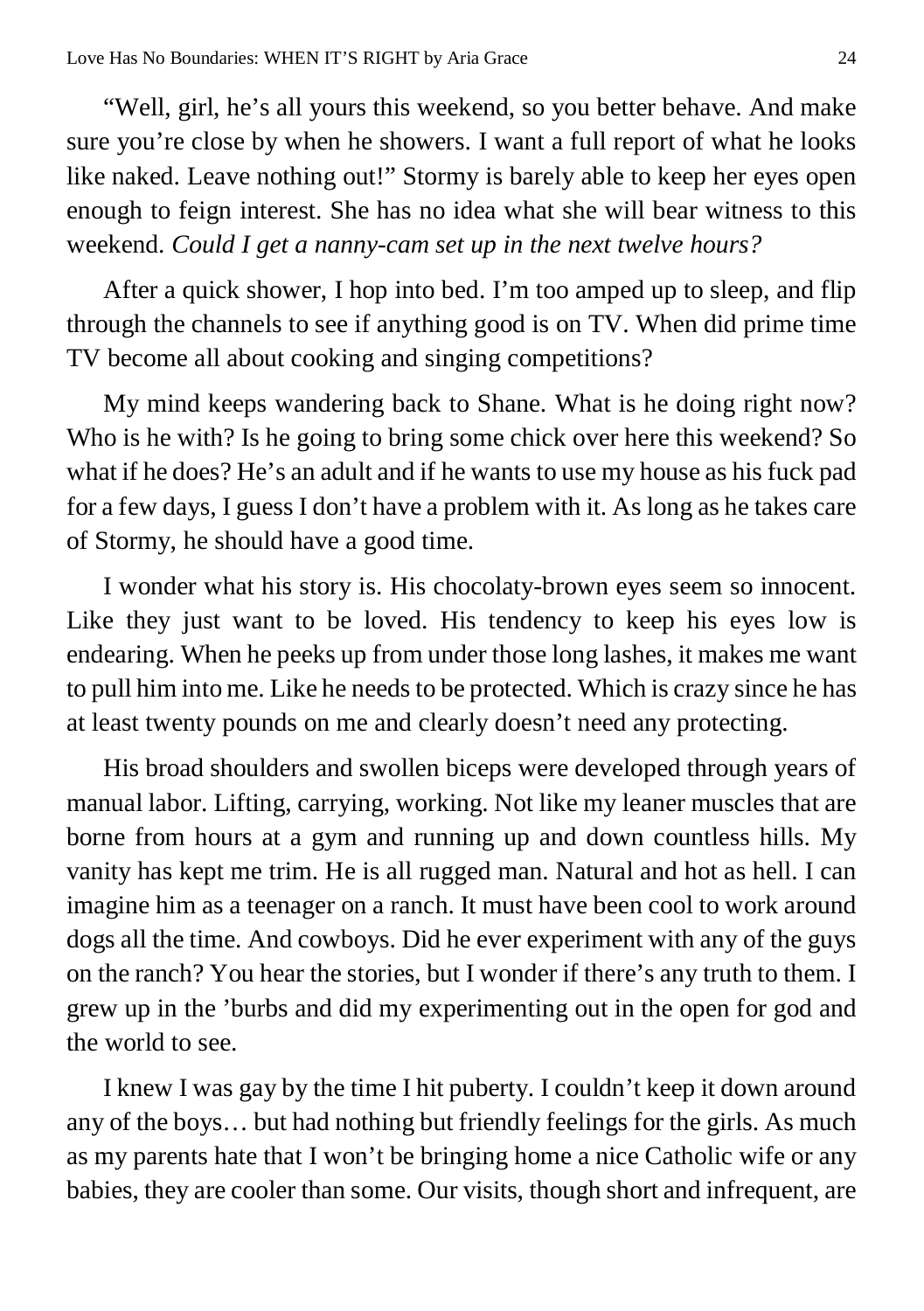always cordial and I know they love me. They just don't love certain things about me.

How would my life be different if I were raised on a ranch in Wyoming? In Seattle, we saw gay couples all the time and it wasn't a big deal. Not completely accepted but not uncommon. Out in the country, it probably wasn't so tolerant. If a guy like Shane was gay, he'd probably have to stay closeted or move. Why did he say he moved? Something about his future and starting a dog service here? Would there be a girlfriend following him? Steph better get some good dirt on him.

\*\*\*\*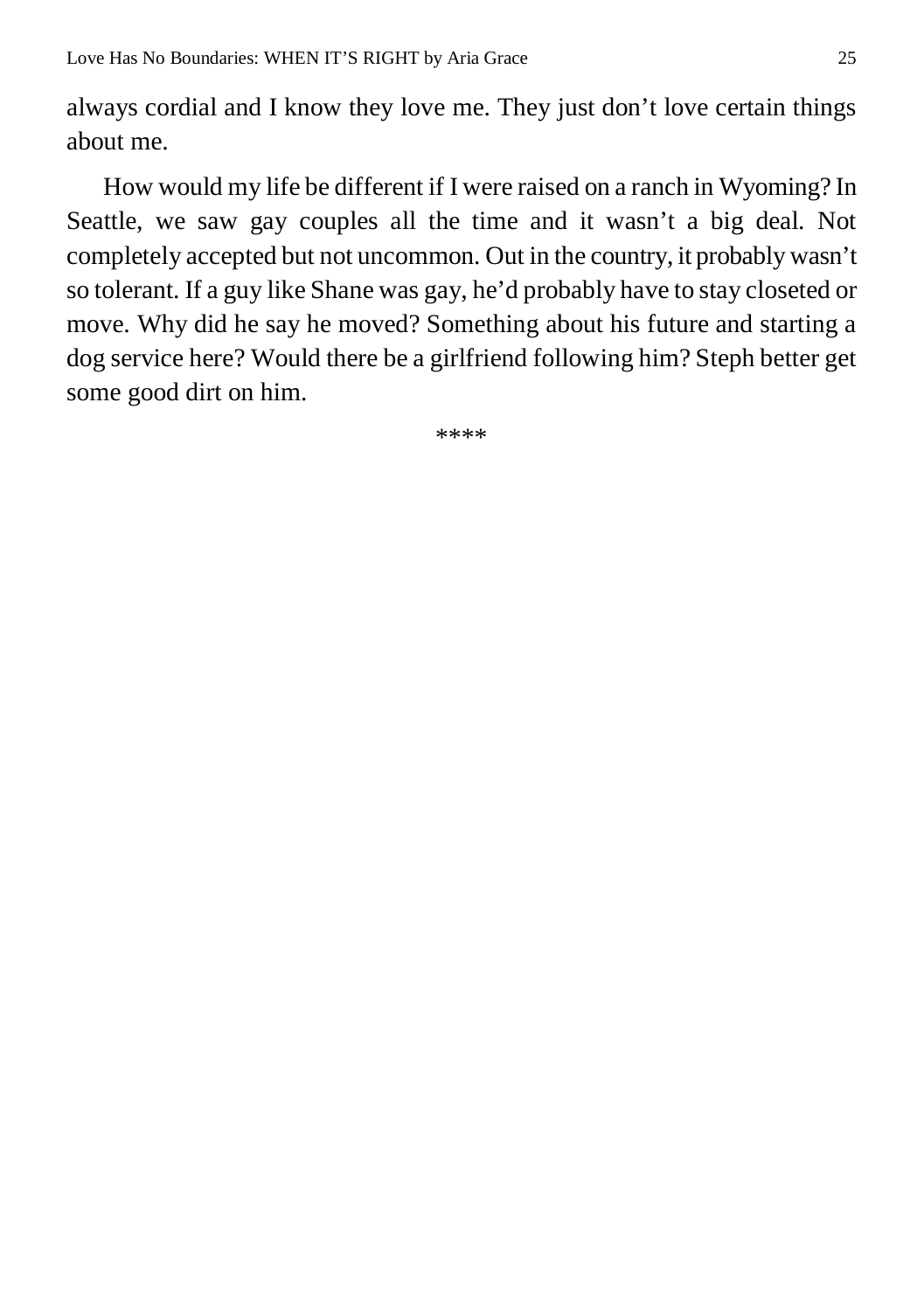### CHAPTER FOUR

#### *Shane*

<span id="page-25-0"></span>Letting myself into Alex's house feels weird. I'm half expecting an alarm to go off and the police to show up. I've never really been in someone's home when they weren't there, and I feel like I'm violating his privacy.

Stormy's tail thumps loudly against the wall of her crate, and the huge, plastic collar around her neck bangs against the gate as she stands to greet me. I quickly release her from the kennel and let her lap at my face, her lower half bouncing in excitement. "I missed you too, girl. Are you ready to get out of that silly cage? Hunh?"

When I take the collar off her, she looks at me with grateful eyes. The poor thing really hates not being able to freely run and play. I am here to keep her happy without disturbing her injuries, so I will do just that. "Okay, okay. Let's go outside."

She eagerly follows me through the house to the back door. Carrying her to the lawn so she can do her business, I water a few of Alex's plants. He probably has a service take care of his garden, but if not, I don't want to be the reason his flowers are all dead when he gets home.

After Stormy has a few minutes to stretch, I carry her back inside. Alex's house has wall-to-wall hardwood floors, and every time Stormy stands up or gets excited, her paws slide on the slick surface. Knowing she must be used to it, I don't worry too much. As a loud truck drives by, Stormy jumps up to look out the window and her left leg slips, causing her right leg to take her weight. She lets out a short yelp and that is the end of her fun.

"Okay, missy. You're coming with me to the bedroom and we're staying in there." I scoop her up and carry her to Alex's bedroom. Stormy immediately gets comfortable on his bed while I gather a few toys from around the house. There is a hollowed-out chew toy that I stick a Milk-Bone in and toss to her. She immediately goes to work on getting out the bone.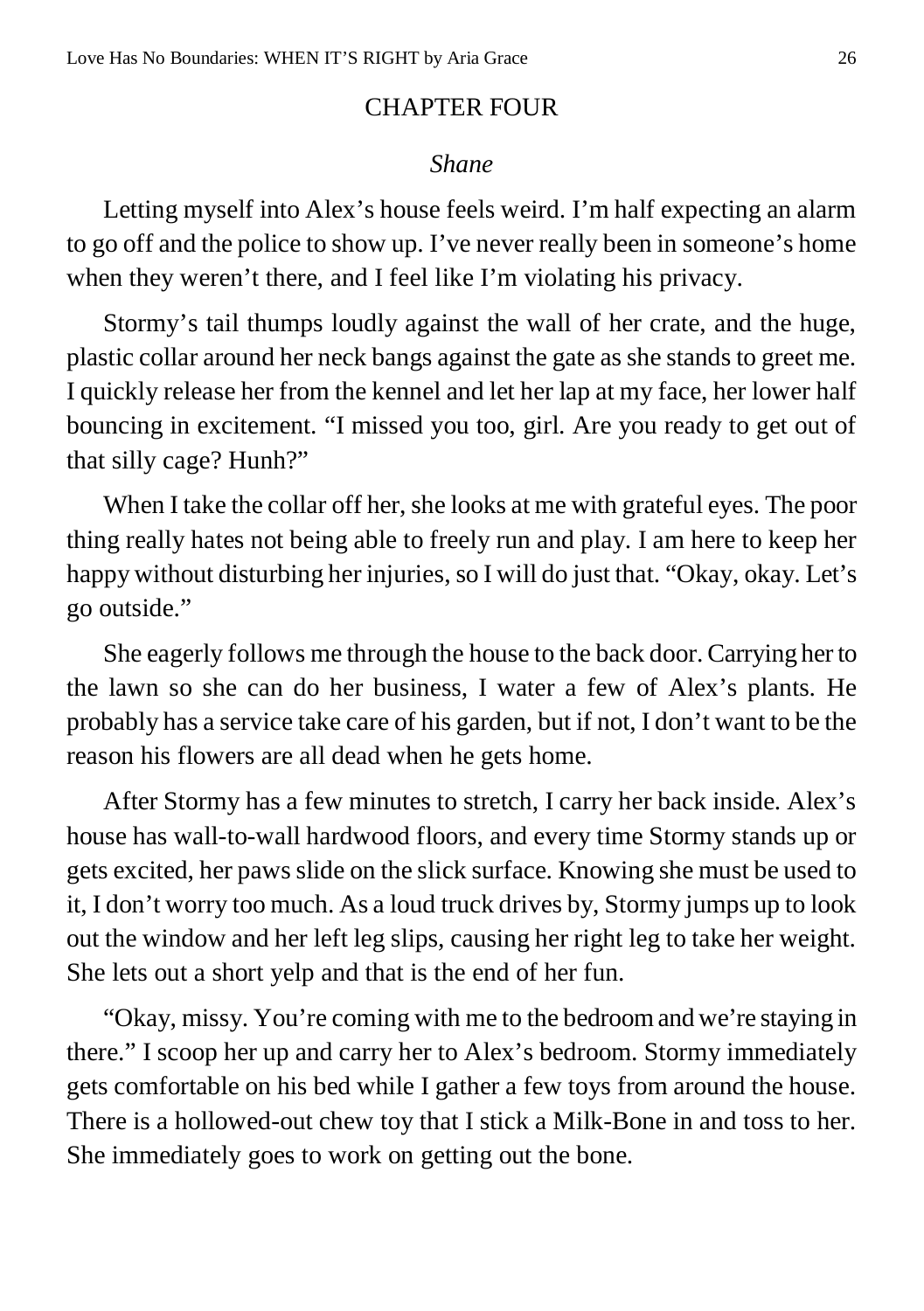Settling in next to her, I feel a little awkward on his bed. He's basically a stranger, and here I am snuggled up on his bed with his dog. It's such a domestic scene, I actually get a little sentimental. This is how I want my life to be. A cute, little house with a dog and a… boyfriend to come home to.

When I left Wyoming, it was so I could finally come out and attempt a relationship with a man. A real relationship where we both want the same things and are both comfortable enough to ask for them.

In the three weeks that I've been in Denver, I've only come out to the girls in the office and that's only because they were all hitting on me. It was extremely awkward to say the words, *I'm gay*, out loud but it was liberating too. I'd never admitted it to anyone. No one back home really knew for sure, except for Brandon. And her. My parents just had suspicions that I never actually confirmed or denied. It wasn't something we ever discussed, and we probably never would.

You didn't do those things where I was from. It wasn't right. The embarrassment that would come to my family would be too much for them to bear. My parents were sad to lose an employee but I think they were secretly relieved that I left before bringing any shame to their good name. They had a thriving business, and it could have been all lost if word got around that they had a faggot son.

Brandon said he wanted me to stay and that it wouldn't be the same around town without me… but I think he was secretly relieved that I was leaving too. I brought out a side in him that he didn't like. Wasn't proud of. He loved me like a brother and I loved him like a lover. It just wasn't good for either of us to indulge the deeper feelings. On those rare occasions when he would slip into my room after a night of drinking and we'd get each other off… I'd get my hopes up that maybe he was coming around. But really, he was just coming. Period.

I was a means to an end when there wasn't a pussy around. And it wasn't right. If I stayed, I'd have let him use me as a blowup doll for the rest of our lives. Just waiting to be his booty call while he got married and had babies and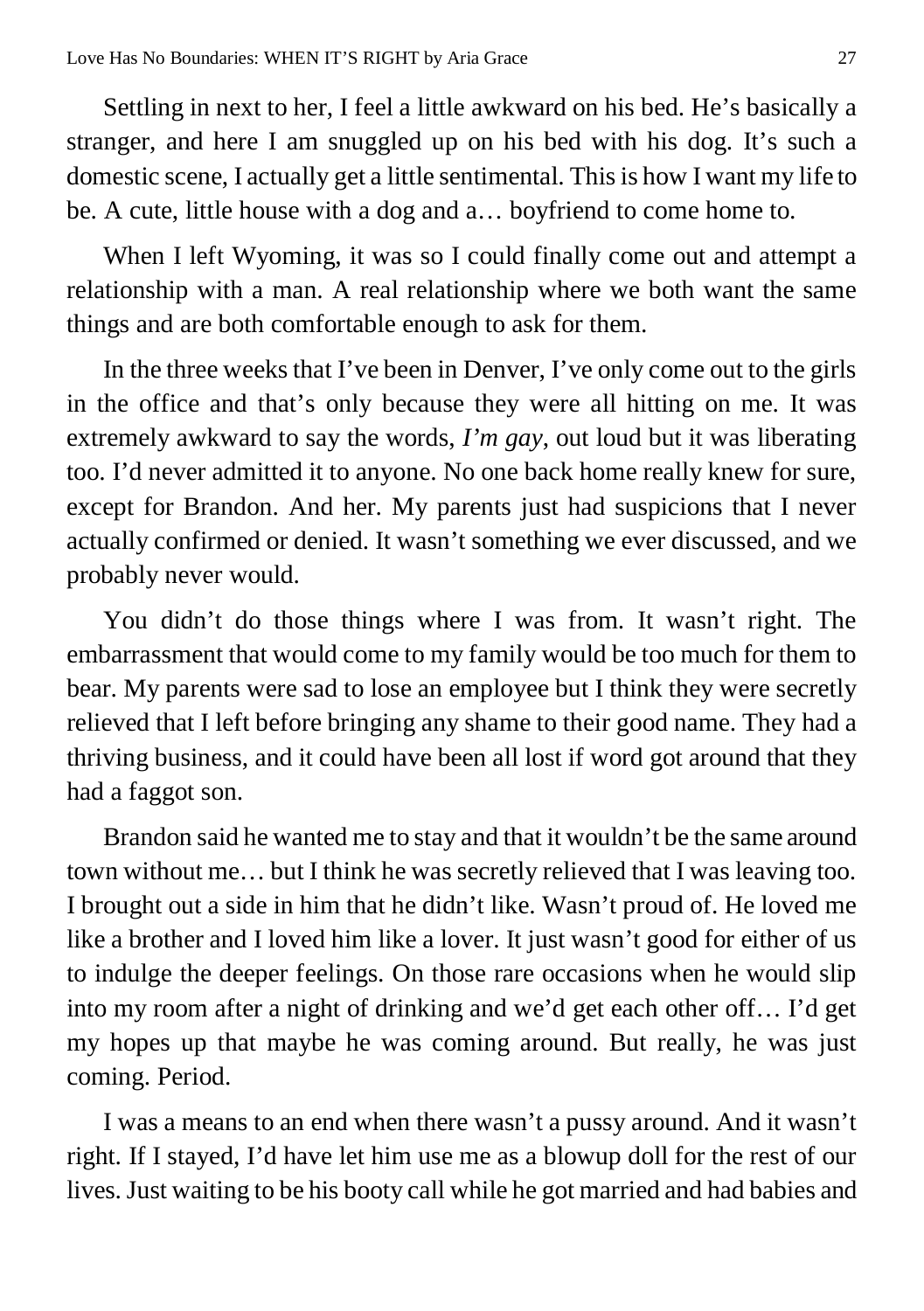lived the idyllic country life. No, thanks. I had to leave while I still had some dignity left to take with me.

It was getting easier to envision myself living openly with a man. Not having to hide behind excuses or fear for my safety. I saw gay couples walking around town every day now. I want that. To live happily ever after in a house like this. With a dog like Stormy. A man like Alex.

Aunt Karen hinted that if I wanted a friendship with Alex, I had to keep things professional while I was working for him. Did she know him well? I didn't ask her about him personally because I didn't want to seem overly interested, but she is a good judge of character. If he was a loser, she would have warned me to stay away.

She's known my secret since I was sixteen years old and not nearly interested enough in any of the girls as I should have been. She was the one to convince me that if I wasn't happy with how my life was playing out in Casper, I should move to Denver where people were very tolerant of all types and I could find whatever I was looking for without judgment. I could read between the lines. She knows and accepts me as I am. When I do meet someone I want to introduce her to, she'll be my biggest cheerleader.

Leaving Stormy to work on her bone extraction project, I slip into the kitchen to see if there is anything to snack on. Being a bachelor, I don't expect to find much in the fridge but when I open it up, I'm shocked. It is fully stocked. Loaded from top to bottom with milk, juice, beer, eggs, white wine, bacon, lettuce, tomatoes, steaks, cold cuts, and stuff that I don't even recognize. Alex must really like to cook.

I grab a Coke and walk to the pantry to see if there are any chips. Again, it is loaded. Bags of Doritos and Fritos and Lay's Barbecue as far as the eye can see. I feel like I am standing in the "food" aisle at a 7-Eleven. Just a bit overwhelmed by the options, I grab a bag of Fritos and go back to the bedroom. I sit at the edge of the bed to make sure I don't get any crumbs in his bed and flip the TV to a baseball movie.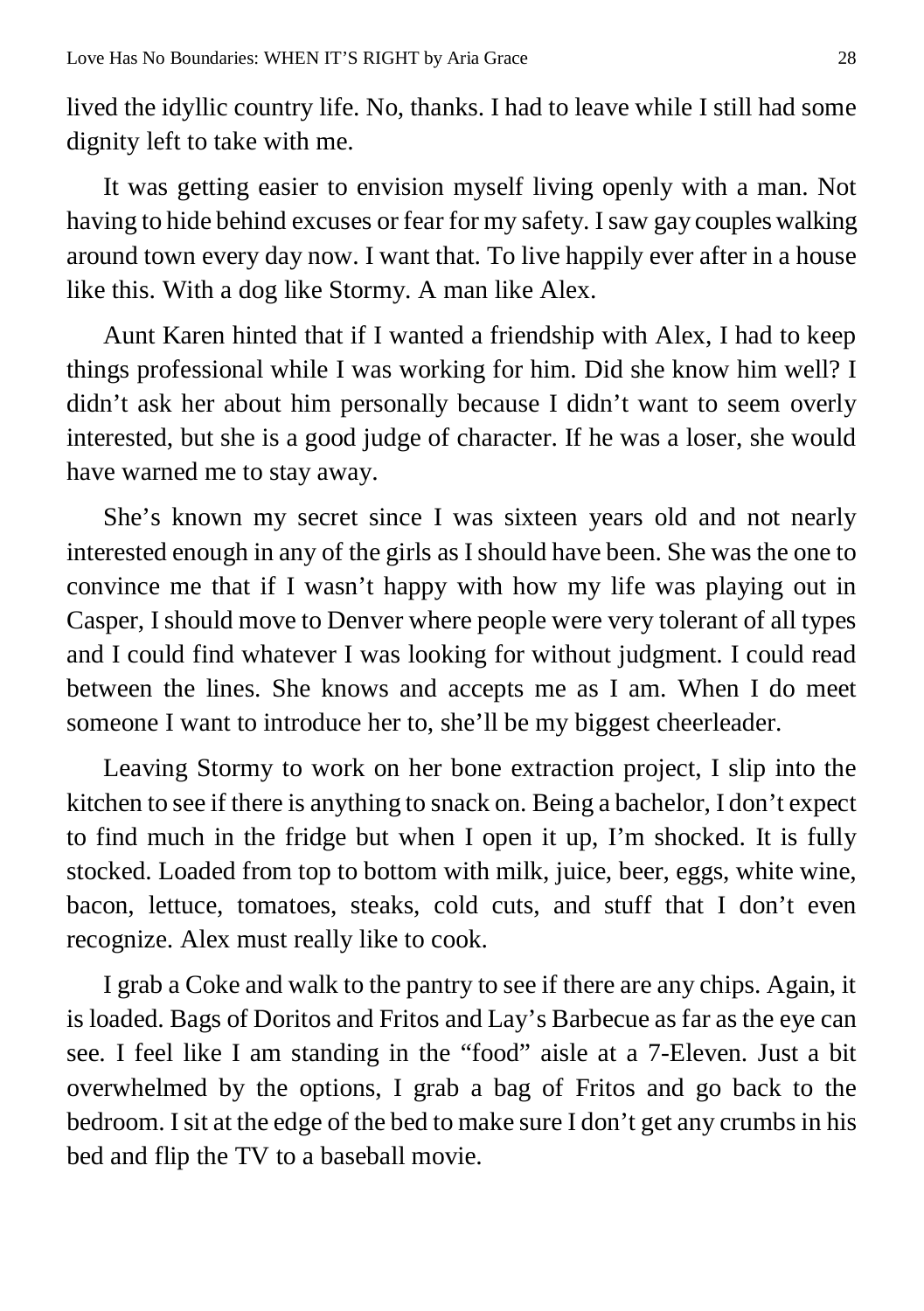I don't realize that I've zoned out on TV until the phone rings. It is so rare to hear a landline ring that I actually panic a little, not sure if I should answer it. Looking around, I see the handset glowing from the dresser across the room but I don't move to answer it. If it is important, they'll call Alex's mobile phone. After the third ring, the phone goes silent. Only a minute passes before my phone rings out from my pocket.

Glancing at the caller ID, I see that it's Alex.

"Hey, Alex," I say into the phone, trying to sound nonchalant.

"Shane. Hey." He sounds breathy, his voice low and heady. I feel myself almost hum into the line at the sound of it. "I just wanted to check in to see how you guys are doing. Is Stormy behaving herself?"

"Yeah, she's great." I look up at her because I haven't actually noticed her in a while. She is curled up on a pillow, sleeping. "She's taking a nap with me."

"Oh, you were sleeping? I'm sorry. I wasn't sure if you were going out tonight, so I was hoping to catch you before it got too late." He sounds nervous.

"Is everything okay?" I ask, unsure if he's nervous for Stormy or himself.

"Yeah, everything's good. Just wanted to… say hi and see if you needed anything."

"We're great. Thanks for checking in." And for reminding me of how sexy you sound. At least I know I'll be christening this bed tonight.

"Glad to hear it. Have a good night, Shane."

"You too, Alex."

When I hear the phone click, I instantly feel alone. I debate calling him back with a stupid question but I don't want him to think anything is wrong. He's busy working and doesn't need any additional stress.

The clock on my phone says it's eight thirty. Have I seriously let hours pass by watching stupid movies and day dreaming? I go back to the kitchen to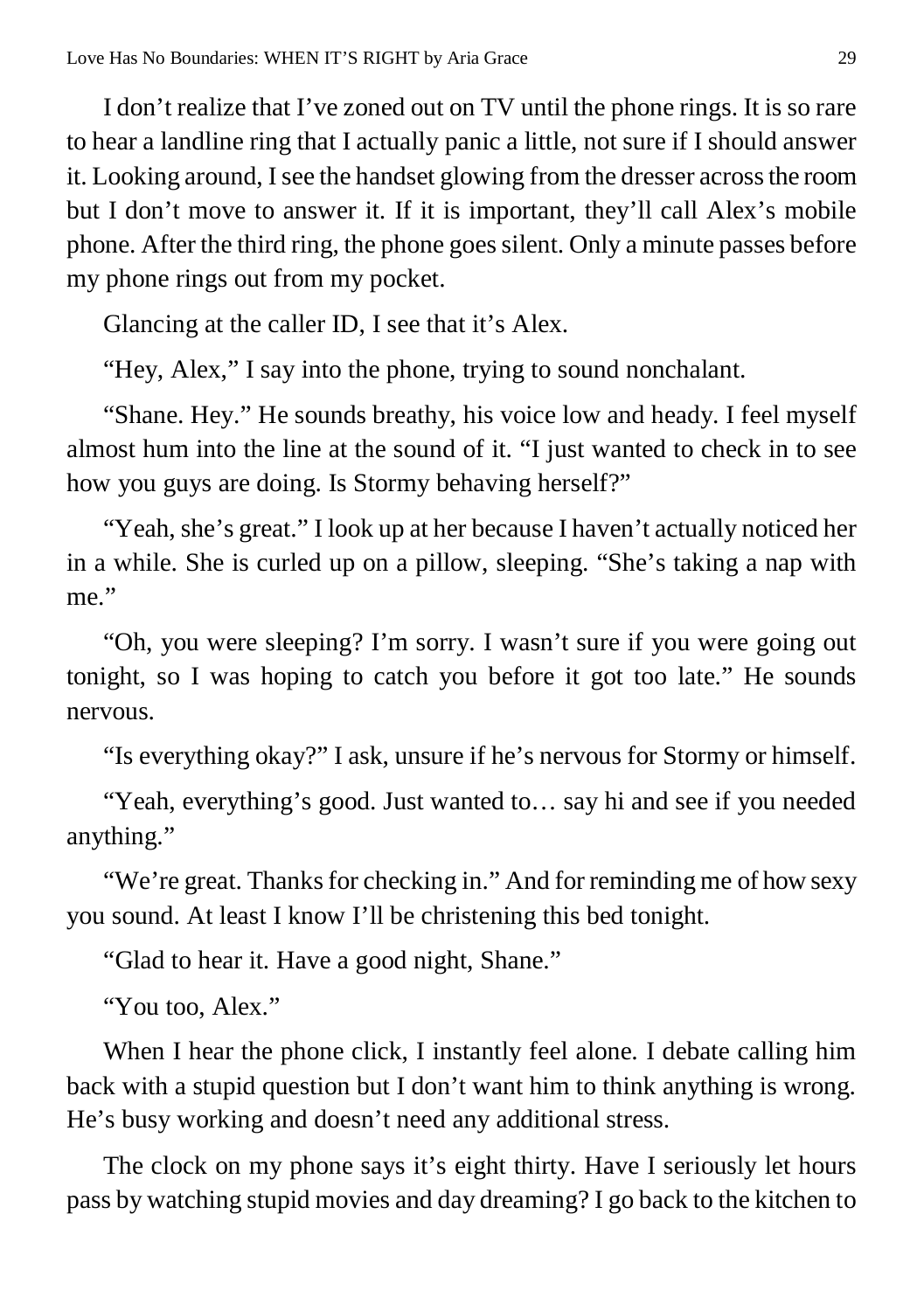fix something for dinner. Having so many choices is always overwhelming for me. Everything looks good but I don't feel right making a big meal in Alex's kitchen. After considering several meal options, I settle on mac and cheese. Childish, yes. But, delicious and probably not something Alex would miss from his pantry.

\*\*\*\*

Stepping out of Alex's luxury shower is tough. If the water hadn't cooled off, I would have stayed in there for another hour. There are fountains coming at me in every direction. I didn't realize how tight my muscles were until the hot water was pelting them with a massaging spray that switched between a steady stream and a pulsing trickle. I am so relaxed when I towel off that I can't think of anything better than passing out in my bed. Well, Alex's bed.

Passing his hamper, I notice a T-shirt on top. It is grey with the words *California Polytechnic State University* written inside a green circle across the front. I don't know what possesses me to pick it up, but as I hold it to my face and breathe in, I am instantly erect. I can smell Alex in his shirt. A little sweaty, a little musky, a lot sexy. Slipping it over my head, I take a quick look at myself. I look good in his shirt. I could get used to this.

With the stress of the week behind me, I slip between the sheets of Alex's bed wearing nothing but his shirt. Spreading out to feel the cool, crisp sheets over my bare skin feels amazing. I don't know much about thread count but his must be high because the sheets feel like velvet.

Scissoring my legs to feel the softness all over, I let my mind wander. With my legs spread, I close my eyes and imagine Alex in this bed with me. It doesn't take long for my hand to wrap around my cock and begin to pulse. Not wanting to make a mess on my first night, I pull back the top sheet and grab the extra pillow to angle my neck forward. Sliding my fist up and down my hard cock, I quickly give in to the fantasy. Being in this bed with Alex. His hand wrapped around me. His mouth on me. Him inside of me. Me inside of him. Fuck, this isn't going to take long.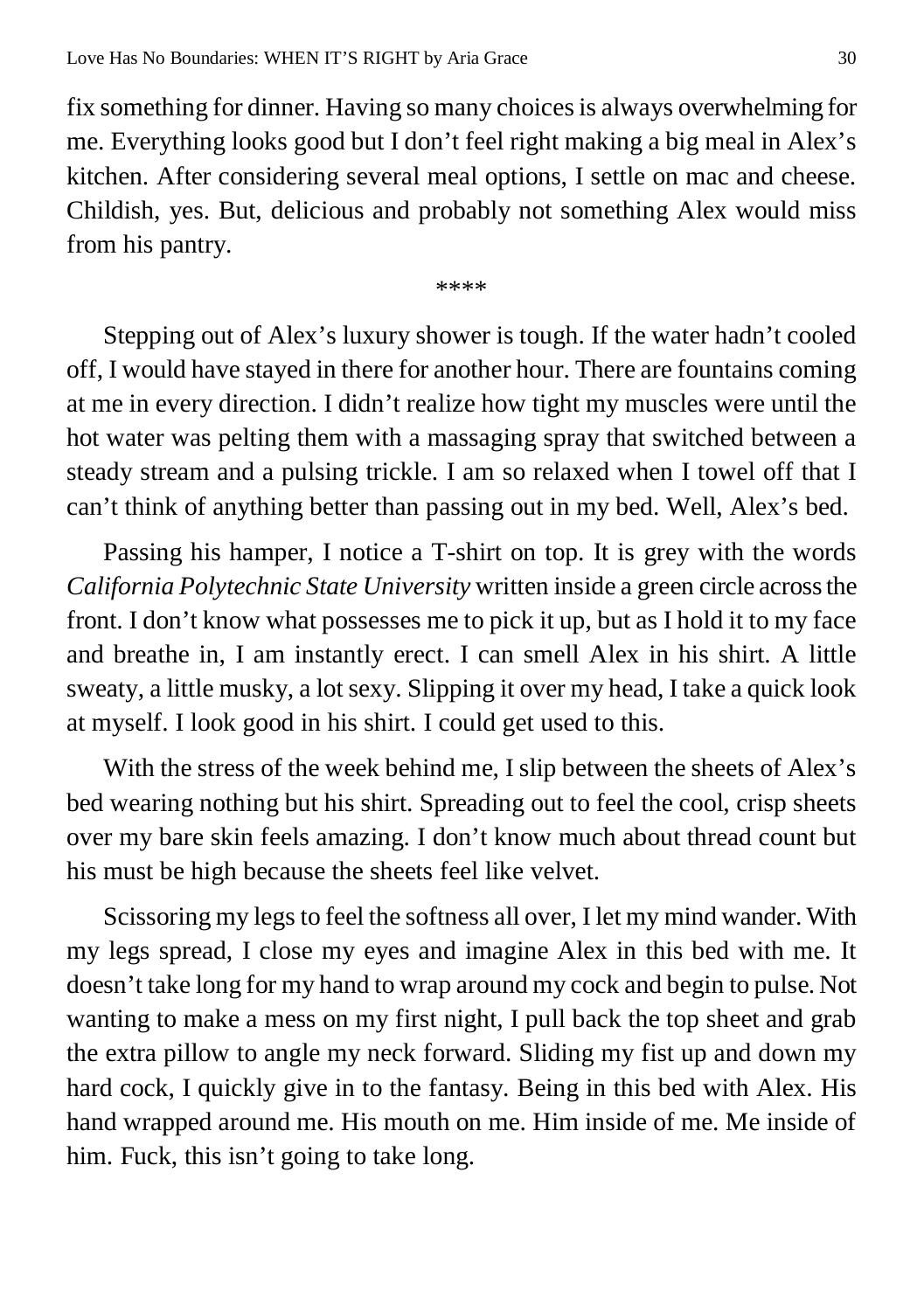On each upward pull, I let my thumb brush over the head to capture the drop of moisture that has settled there. Using it to lube the taut skin, I gently stroke up and down my dick. It's been a few days and the tension builds quickly. Taking a solid whiff of Alex's scent from my shoulder, I tighten my grip, pushing down hard at the base, pressing my balls against the sensitive skin behind them. Imagining that Alex is with me, I let my other hand slide past my thigh and roam below.

My right hand is stroking firmly, wrapping around my head and swirling the moisture with each pass while my left hand finds my opening. With only a mouthful of saliva for lube, my middle finger slides into my ass past the knuckle, quickly finding the ball of nerves hiding in there. Flicking it to the tempo of my other hand, sweat beads on my brow while my breath increases. I know I'm close. I think about Alex's bright blue eyes. His tall, thin body with hard muscles that look delectable. How it would feel to have his hand wrapped around my ass, pressing me to his body. I want to touch him. I want him to touch me. Stroke me. Suck me. Fuck.

With a final turn of my head into my shoulder, I inhale him again while I release. Thick cords of white cream pour onto my exposed belly, just missing Alex's shirt. His sheets aren't so lucky. Gently rubbing my come into my skin, I feel content. Sticky, but content.

Grabbing one of the extra pillows, I hold it against my chest and curl around it. Someday, it'll be a real guy. For now, this is good enough. It has to be.

\*\*\*\*

The room is as warm as the wet tongue trying to peel open my eyes. I guess Stormy is awake. Looking at the clock, I'm surprised it's already nine. I don't usually sleep in this late, but I don't want to wake up. I haven't slept this well in ages. The bouncing pup next to me has other ideas.

"You ready to get up, girl?" I scratch behind her ears before finally sitting up in the bed. Grabbing a pair of shorts from my bag, Stormy and I head out to the back so she can stretch while I get her breakfast.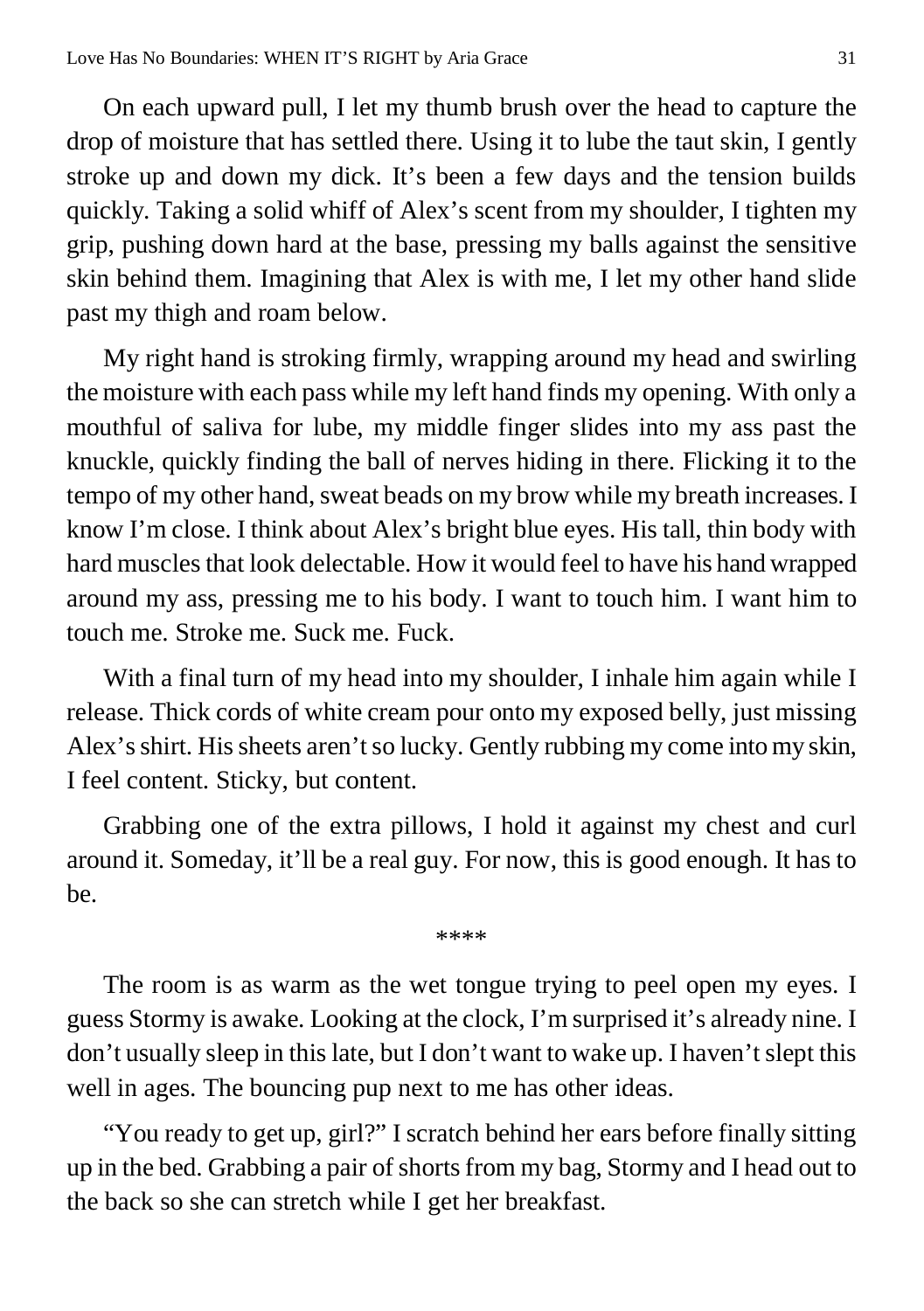While Stormy is eating, I make myself some eggs and toast. I haven't cooked at all since being at Aunt Karen's. Most of the time, she cooks or the girls are hanging out in there so I just grab something quick and try to stay out of their way. Being at Alex's makes me feel like I'm playing house. I like it.

At the table where we had pizza a few nights earlier, I eat and fool around with my phone. I have a text from Mom asking me to call her but I ignore it for now. It's better to call her when I'm driving and have an excuse to keep the conversation short.

Alex has one of those one-cup coffeemakers with a hundred different flavors. I can't find anything that looks like regular coffee so I choose something that tastes like a coffee-flavored Snickers bar. I have to say, it's delicious.

Stormy has a ball in her mouth and is begging me to throw it for her. Not able to resist those eyes, I get down on the grass with her and gently wrestle the ball out of her mouth. As soon as I'm on my ass, she lets out a playful growl that tells me this is a game she's played before. While keeping her weight on her back legs, I steal her ball and try to hide it behind my back.

Between her growling and my laughing, I don't realize we aren't alone until I hear the snap of a camera above me.

Startled, I stand up instantly to face a little brunette with a Rockies baseball cap on. She has short hair and nice curves. This must be the girlfriend.

"Oh, sorry. I knocked but I guess you didn't hear me so I let myself in. You must be Shane." She extends her right hand to me. "I'm Stephanie."

"Yeah, no problem. It's nice to meet you, Stephanie." She isn't really what I would have expected Alex's type to be. I don't know what I expected, actually, but someone taller maybe?

"Damn, you're even cuter than Alex said." She's looking at me like I'm a piece of meat. I am used to getting attention from girls, but they aren't usually so forward. Back home, the dance was much more subtle. That's why it was easy for me to avoid it all together.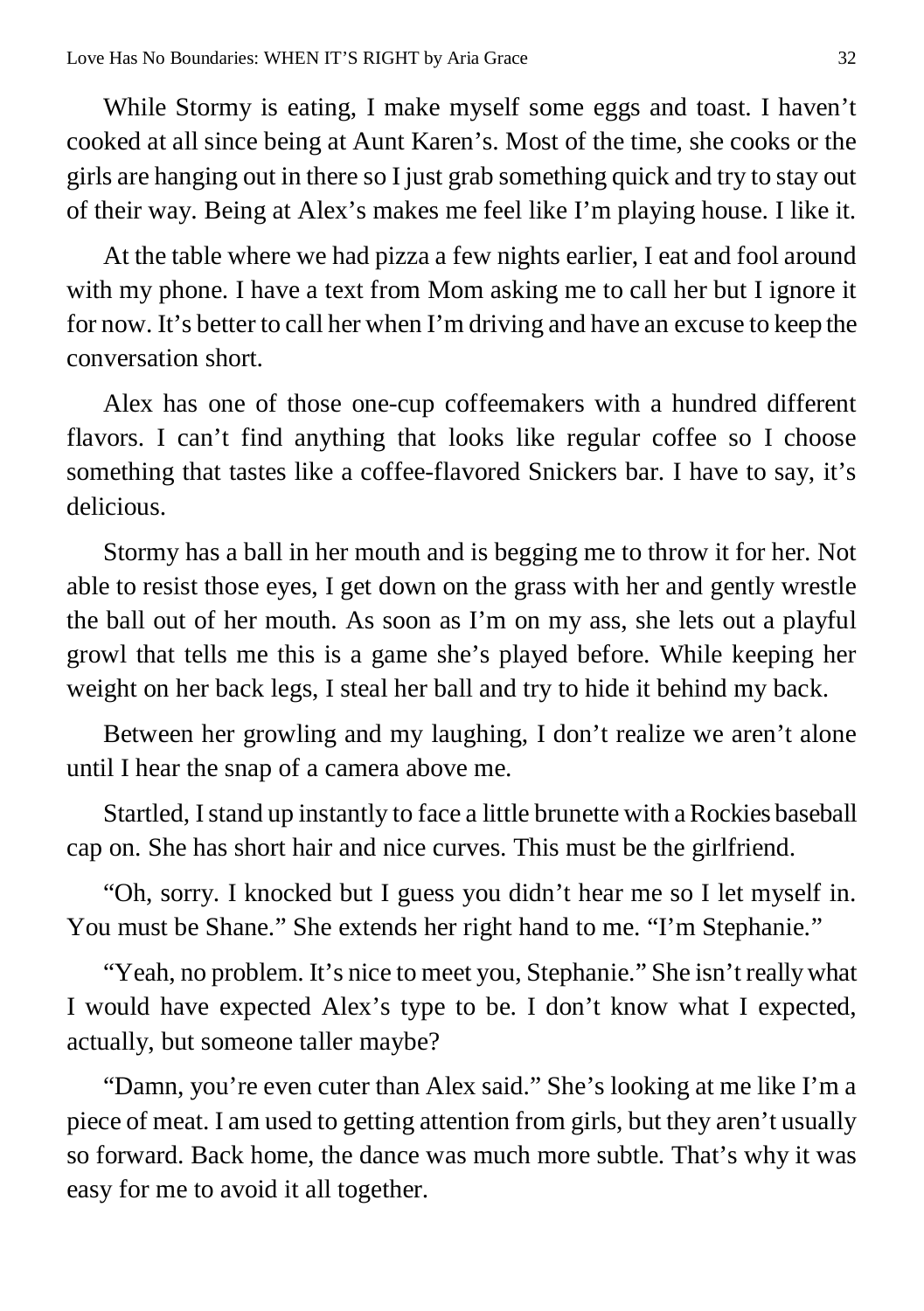"Um, thanks." I don't know if that's a joke or not so I just smile.

"I brought you bagels. I know Alex never has a crumb of food in this house and I didn't want you to starve. I hope you like Asiago."

Ozzie what go?

"Thanks but I already ate. He must have just gone shopping because there is a ton of food here."

She barks out a laugh and reaches into the bag for a bagel before realizing I'm serious. "No way?" She takes the bagels into the kitchen and inspects the cabinets. "Hmm, that boy is smitten. Well, I guess you don't need these." She gestures to the bag in her hand.

What the hell is she talking about? Alex is smitten? With who? Her? She couldn't mean me, could she?

"I appreciate the thought, though." I tug at the hem of my shirt, feeling awkward after her comment.

"Oh, my god! Did you go to Cal Poly too?" She is pointing to my shirt. Alex's shirt. FUCK!

\*\*\*\*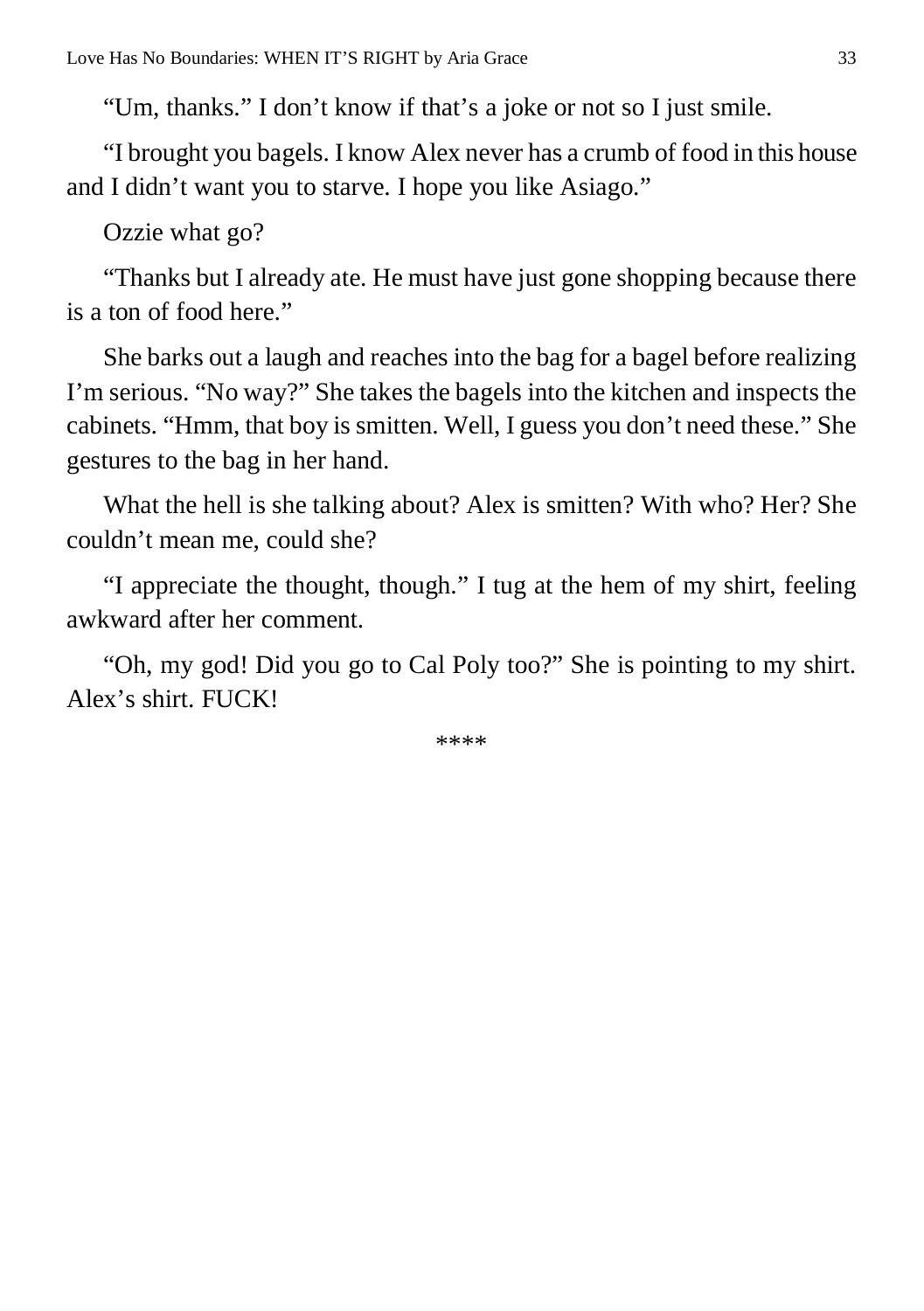#### CHAPTER FIVE

#### *Alex*

<span id="page-33-0"></span>Food. I need food. And a drink. Today was crazy. When one of the hired promotional girls fell off the stage and got a very bloody cut on her head, I thought that was the worst thing that could happen. I was wrong. Her gory ordeal was not nearly as bad as it looked. But when the sound system died in the middle of a live keynote speech, I was ready to slit my wrists. It didn't get much better as the hours passed.

In the end, it all worked out, and the client was able to laugh off the debacle of a day. My nerves are so frayed I just want to curl into the fetal position and cry. I just have to get through the sponsored brunch tomorrow and then I'll be on my way home.

Too tired to go out with everyone, I pick up Chinese takeout on my way back to the hotel. I eat takeout almost exclusively since I'm not big on cooking for one person, so it feels like being at home. After scarfing down a container of chicken lo mein, I strip out of my clothes and flop on the bed. I don't even want to take a shower after being on my feet all day.

Finally looking at the texts that came in throughout the day, I see one from Steph from early this morning.

### *Looks like you've been replaced*

There is a photo attached of Shane on the lawn with Stormy. She is trying to grab something from behind his back and he's laughing. He has a perfect smile. Seeing him so happy warms my heart. His dark eyes are so sexy and he looks damn good on my lawn, with my dog and… in my shirt. That *is* my shirt, right? I can feel little Alex starting to twitch just thinking about how that happened. He fills it out better than I do.

I wore that on Thursday night. Why would he put on my dirty shirt? I know why I would put on a guy's dirty shirt but that couldn't be his reason… Well, maybe I was wrong about that country boy.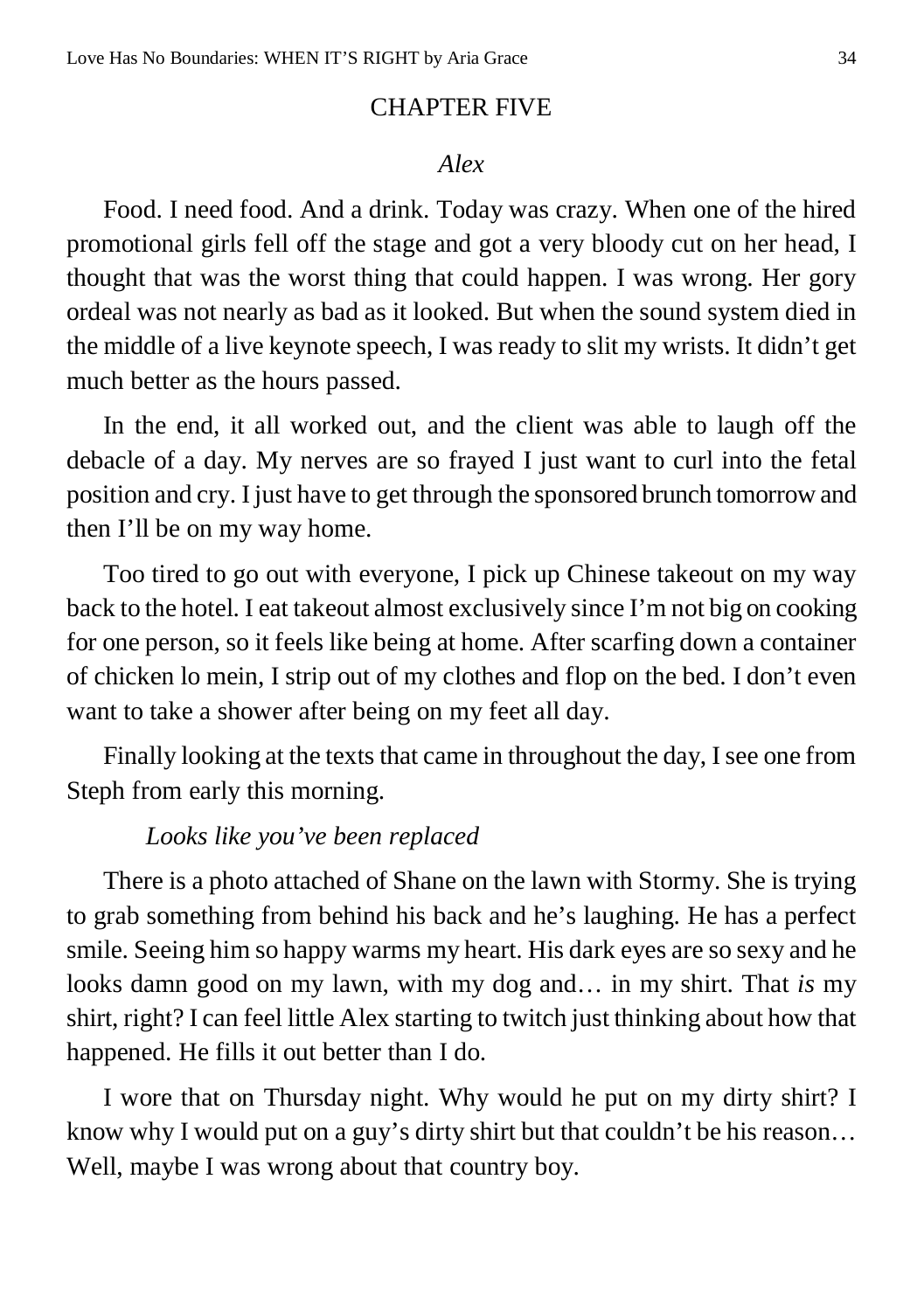Pulling a couple bottles from the mini bar, I lie back on the bed debating whether to call him or not. I empty the small whisky bottle into a can of Coke that was only half full and grab my phone. He's wearing my shirt for god's sake. A straight guy wouldn't do that.

Before I lose my nerve, I thumb out a quick text to Shane.

*I see you met Stephanie.*

Not two minutes later, I get a response.

*Yeah. She seems nice.*

Nice, hunh? That doesn't give me much. I'll have to go the more direct route.

*She is nice. And Single. She'd come over if you called her. She probably even has a hot girlfriend 4 a one nighter if you're looking 4 something casual.*

No way for him to be vague about that. If he responds, I should have my answer.

*Thanks but not really my style. LOL*

Damn, he's good.

*Which part? The hot girlfriend or the one nighter.*

Please say girls, please say girls, please say girls.

*Both.*

Thank you, sweet baby Jesus!

*I guess we have more in common than a love of dogs.*

Okay. That was lame. I need another drink. Opening up a bottle of vodka, I drink the shot straight. Just enough to warm me up. It's been several minutes so I might have spooked him. I try him again.

*Is this a bad time?*

*No. Just took Stormy out one more time and now we're in bed.*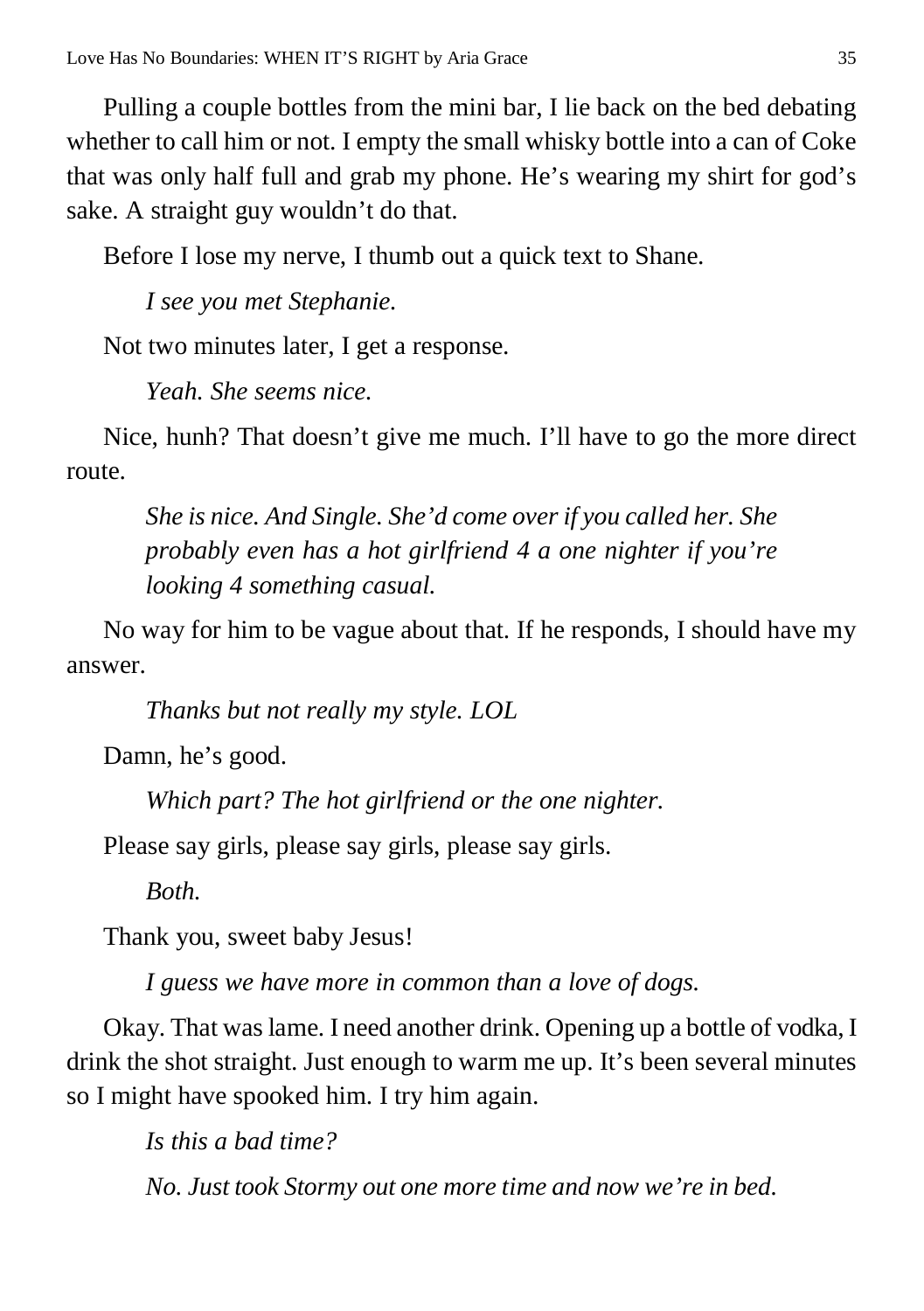Oops. Forgot to ask about my dog. The whole reason he's at my house. What a bad daddy I am! Ah well, all the more reason to find her a new daddy. Whoa, I think I feel those shots already.

*So are you seeing anyone right now? No. Very Single. Maybe we can get a drink sometime next week? Sounds good. Monday? Sure. So you're in bed now? In my bed? LOL. Yes. Me too.*

Is trying to sext too trashy for our first flirt session? I'm gonna have to assume yes so I'll let the poor boy go. As hard as it is to do it. And as hard as I am for him.

*I'll let you get comfortable and go to sleep. OK. Good night Alex. Good night Shane. BTW, you look fucking hot in my shirt.* Okay, I couldn't resist that last part.

\*\*\*\*

The next fifteen hours pass in a blur. I can't stop thinking about Shane while going through the motions of work. I am tempted to text him but hold off. We already did that and I don't want him to think I'm a horny teenager.

The brunch is the most successful aspect of the weekend and the clients are happy. But what I'm really focusing on is what time I'll get home and whether I can get away with ordering dinner again to keep Shane there a little longer.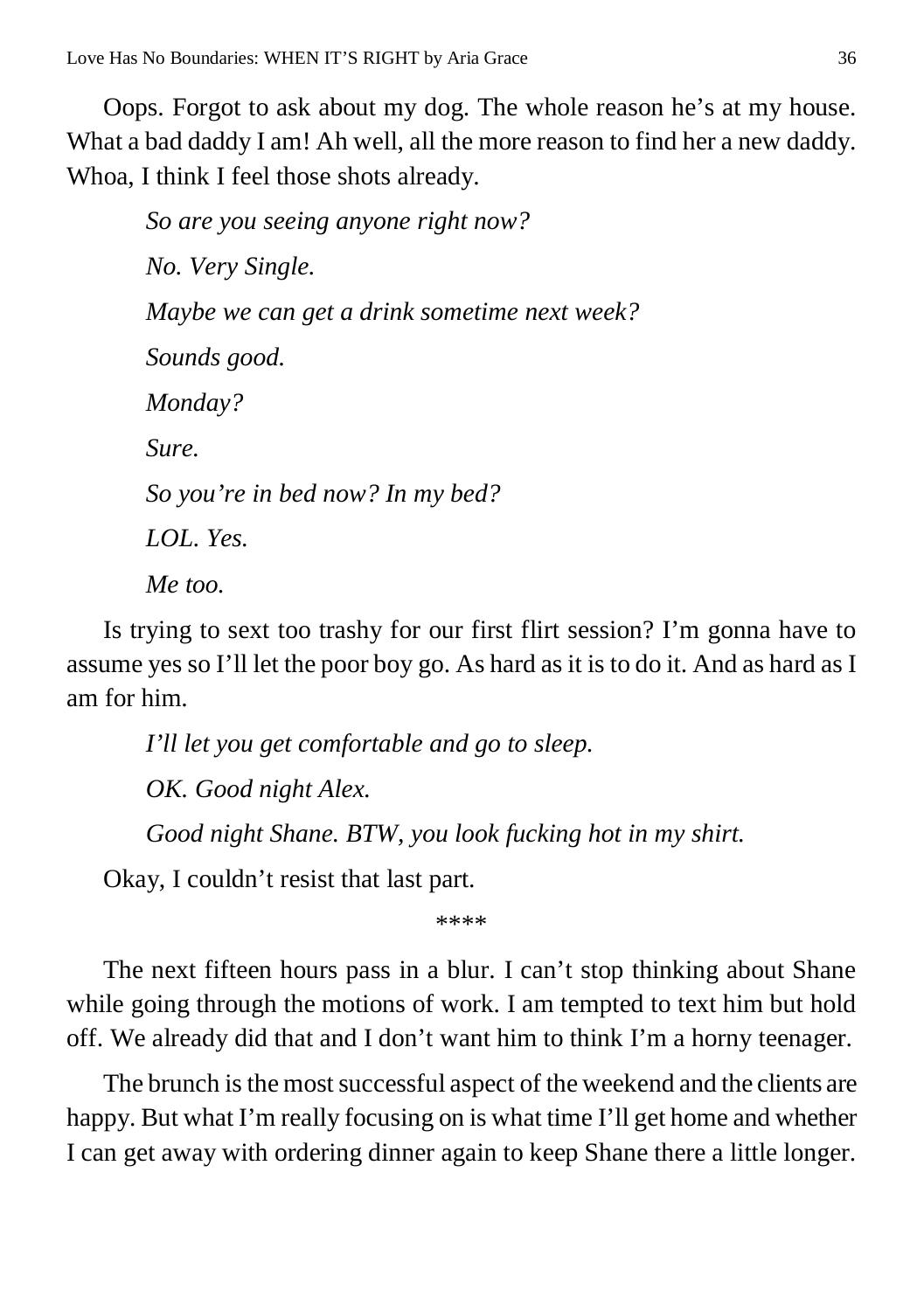Landing at the Denver airport, I practically run to my car. It's only four in the afternoon, and I'm hoping to hang out with Shane for a while before he has to take off. When I finally pull into the driveway, I can see his truck out front. It makes me wonder how often I'll see his truck in front of my house. Very often, I hope.

I can hear Stormy's high-pitched, excited whine so I know she heard me pull up. Taking a deep breath to calm myself, I get out of the car and grab my bags. I'm suddenly nervous about how he's going to react.

Forcing my features to relax, I walk in my front door. Shane has Stormy in a hold position but it won't last long, so I drop my bag and kneel beside her. She is licking my face before I can even release her from her hold. Shane's soft chuckle makes my stomach clench as I remember to be nervous.

"Looks like she missed you." He moves to straighten up the pillows where he was just sitting and then edges closer to the door. His bags are already waiting for his departure.

"Well, she seemed to be pretty happy in that picture Steph sent."

I give him a quick glance and notice his tan cheeks turn a crimson red. Now that I feel like I have permission to really look at him, I stare a bit longer than before. His bronze skin has a light dusting of stubble along his jaw that gives his boyish features a manly edge. Again, I have to fight the urge to reach out and brush my finger along it.

"About the shirt, I, uh, wasn't…"

"Don't. I think it's kinda sexy. Don't ruin my fantasy by telling me you only put it on because you spilled mustard on yours or something. Let me imagine it was intentional." I laugh when I say this but I need to put it out there. He's obviously shy, and now he knows I'm interested. The ball is in his court. And hopefully my balls will be in his… Focus!

"Oh, okay." That's it? That's all he's gonna give me? This kid is either in the closet or a virgin. Or both. A challenge. Well, god-of-making-me-workfor-it, challenge accepted.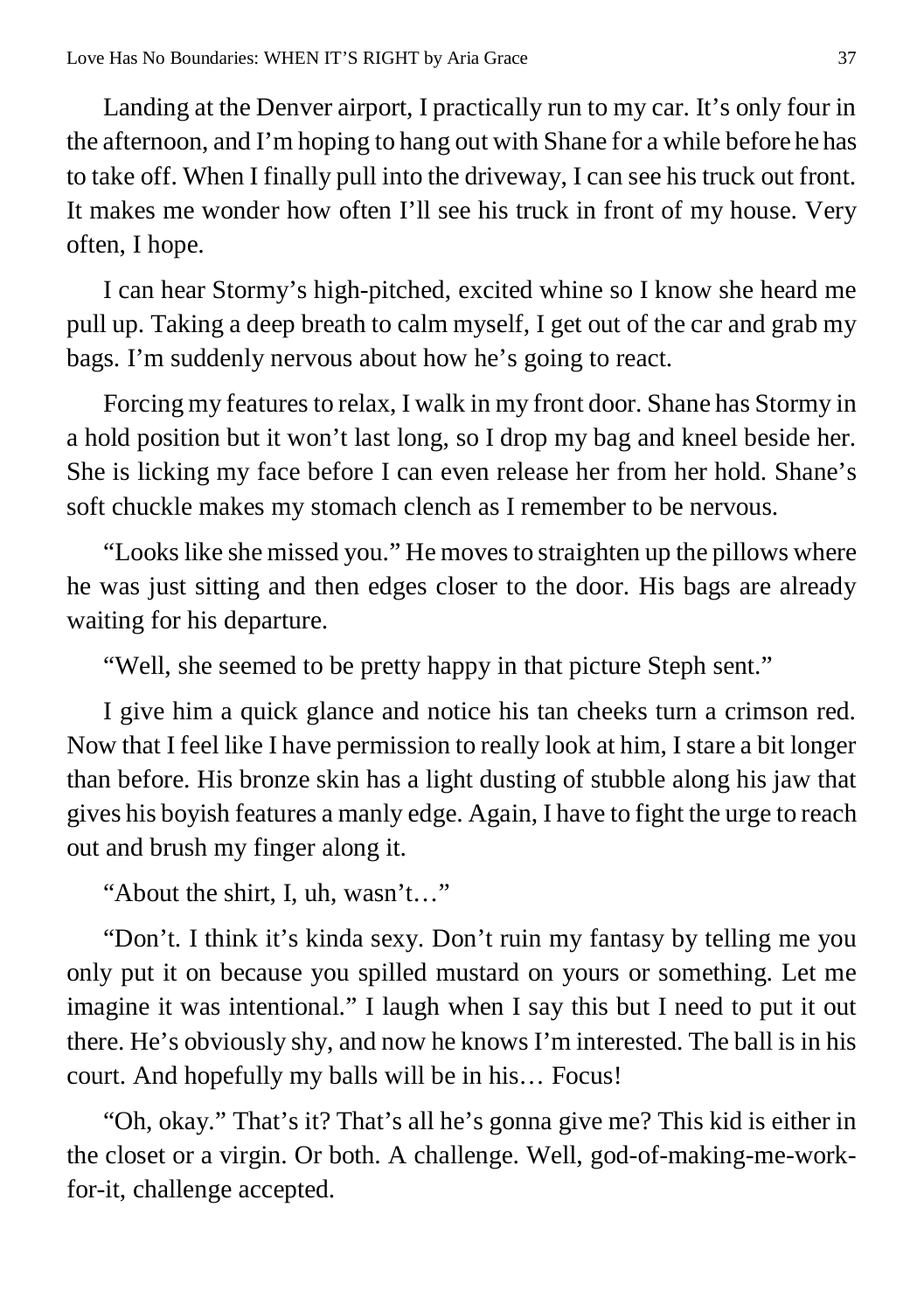"Have you eaten yet? I was thinking of putting some steaks on the grill? Can you stay?" Stormy's still in my lap but is chewing on a bone, already forgetting about my three-day absence. Clearly, I wasn't missed that much. But, let's be honest, I'd rather spend three days alone with Shane too, if I were her.

"Um, I guess, I could stay. If you're sure?" He looks like he's ready to barf but he slowly edges closer to me. If I had to guess, I'd say newly out. Like, maybe as of last night. Could I be his first? Do I want to be? Hell yeah, I do.

Scooting Stormy off me, I stand up and head to the kitchen. Thank god I stocked up for Shane because there usually isn't any food in the house. I wash my hands and immediately start blending spices for a simple rub. I'm not much of a cook but I can grill a mean steak.

After a few moments of silence while I prep the meat, Shane finally clears his throat and finds his voice.

"Want me to make a salad or something?" He is washing his hands and the view of his ass is mesmerizing. His black cargo shorts go just past his knees and I don't realize I've been studying the muscles of his calves until he turns around and walks back to the fridge. I can only murmur out agreement while working the meat in my hands a little harder.

"So, it was a good trip?" It takes him a minute, but he seems more comfortable chatting now.

I don't waste the opportunity. "Really good. My clients are happy. My boss is happy. After our little chat last night, I am happy." I grab the tray of steaks and walk out the door before he can respond.

After a few minutes of standing over the grill by myself, Shane walks out with two beers. He twists the top off one and hands it to me then stands next to the grill. Making himself at home already. I love it!

"Yeah, I'm kinda new at this… so I hope I didn't sound too desperate or anything." He takes a swig of his beer and stares hard at the ground. Rocking back on his heels, he seems like he was trying to avoid looking at me. I hold my gaze until he finally makes eye contact.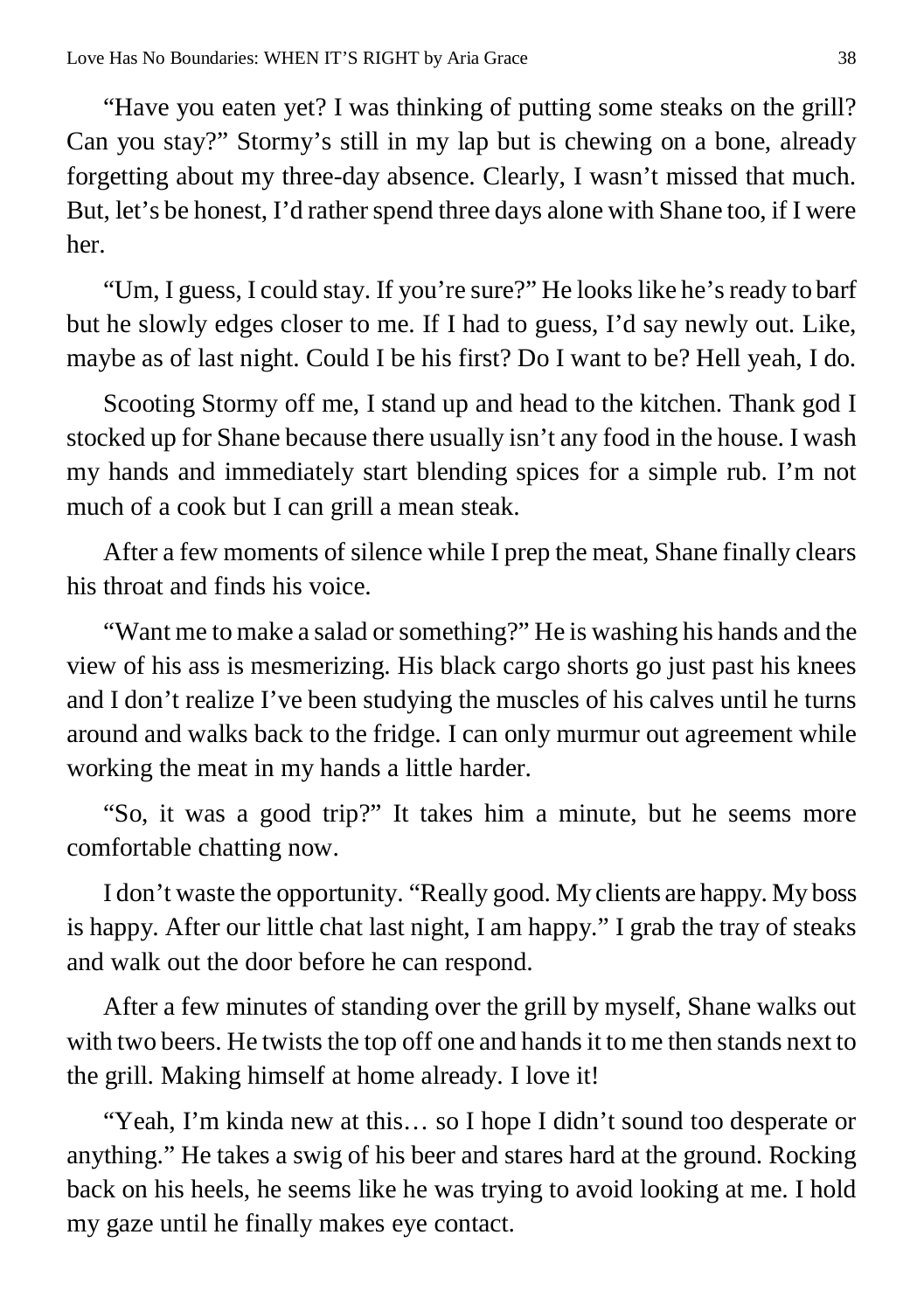"I get it. I'm just teasing you because you're so damn cute. But if I make you feel uncomfortable, just tell me. I can be a little forward when I want something." And I really want you. "But I can also be patient." Kinda. Not really… but I'll try.

"No, it's not you. It's… okay, I'm not going to say that, but it's true." He takes another heavy swallow and then squares up his shoulders and turns to face me. "I just haven't really dated much. Back home, I couldn't, and I've only been here for a few weeks so I haven't met a lot of people." He shrugs to play it off as no big deal but I can tell it is.

Feeling the need to save him, I change the subject. "Do you like 'em rare or medium rare?" I ask as I flip the steaks and glance back at Shane.

"Still mooing." His smile this time is genuine. It is the most relaxed he's been since I got home. "I'll grab some plates and the salad," he says, then disappears into the house.

After settling in for dinner, we chat about Stormy and how she behaved over the weekend. We keep it light and friendly but I don't want him to leave without getting a better feel for what his intentions are. As soon as we both take our last bite, I lean back in my chair and go for it.

"So, would you want to go out sometime? I can take you to some of the bars around here, introduce you to some of my friends… but if you're not ready to be out in public with an openly gay man, I get it."

I smirk in an effort to challenge him but my insides are a mess. Why am I so nervous around him? *I'm* not the closeted virgin in this scenario. *I'm* the converted manwhore. I've done this dance a hundred times. Maybe thousands. Okay, probably not thousands but definitely hundreds. I shouldn't be holding my breath waiting for his answer… but I am.

"So, all of your friends know you're… you know? Are they… you know… too?"

Could he be any cuter?

"Gay? You can say the word. It won't offend me, I promise."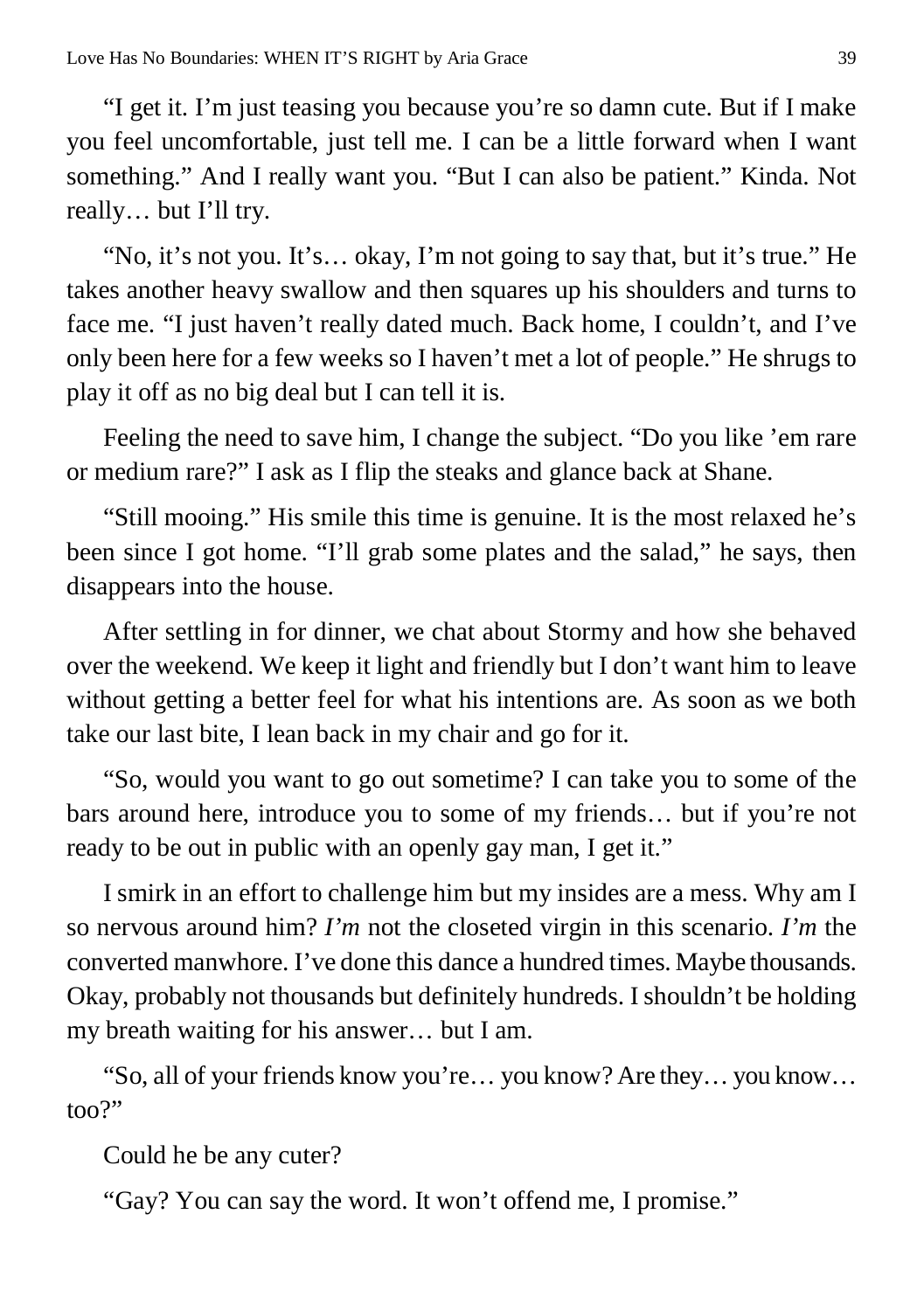"Sorry. I don't even know what is PC to say. Back home, no one ever said that word in a good way. Or, really at all. They used every other word in the book but I've never really been comfortable saying it out loud. I know that sounds stupid…" His cheeks pink up again and he stares at his empty bottle, probably wishing it would magically fill up and give him something to do with this hands… and mouth. I have a few ideas for both… but we're not there yet.

"To answer your question, yes, all my friends know I'm gay. And my family. And my coworkers. And my vet." I'm watching his reaction carefully and I can see the realization as it hits him. His aunt knows where he is and who he's with. Is that going to be a green light or a red light for him? "So, does anyone know you're gay or am I your first?"

When his eyes almost bug out of his head, I realize the double meaning in my words. Oops. "I mean, am I the first person you've told?"

"No, my family here knows. And the girls at work. They all fawn over me like I'm a damn teddy bear. It's crazy. They call me 'their gay'. I don't get it, but it's better than what I would have been called back home…" He trails off as his features harden. Obviously, his ranch in Wyoming wasn't exactly liberal.

"What's that?" I ask quietly. I know I shouldn't pry. Especially if I'm trying to get in his pants… but I want to know.

"Hunh?" He barks out a surprised laugh. "Oh, probably 'my father's dead son'. Maybe, 'that faggot that ruined his reputation and destroyed the family'. I dunno." He looks like he's ready to bail, so I lean forward against the table, trying to get as close to him as possible without physically moving my chair.

"So, do your parents know now?"

"I've never told them in so many words. Maybe never will. They've probably always known, but as long as they didn't have proof, it was okay. I finally got tired of being alone and I knew the only way I could ever be happy was to leave. My aunt and uncle have been really great. Letting me stay with them and giving me a job has made it a lot easier to start over."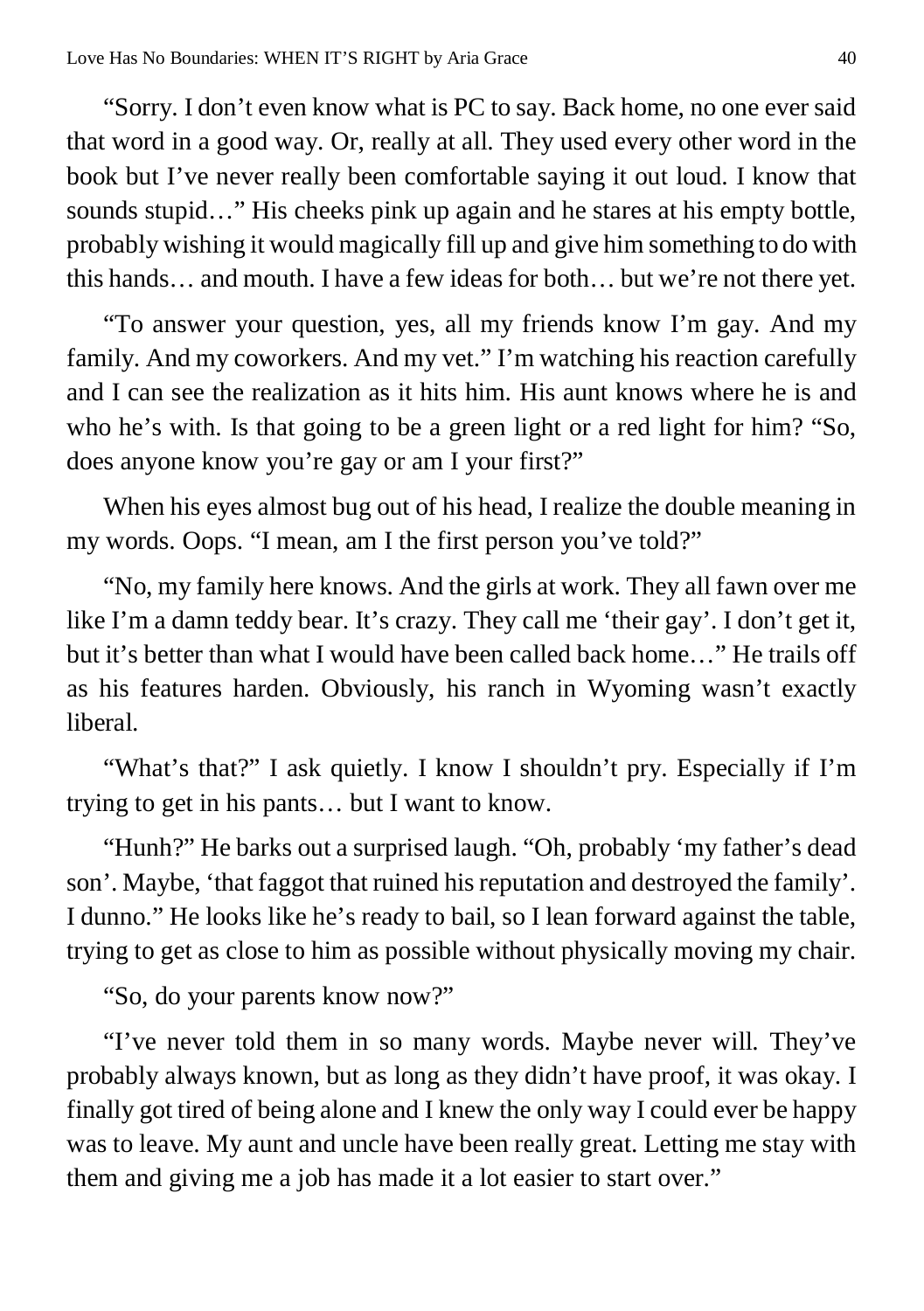Without a conscious decision, my hand reaches across the table and lands on Shane's. His breath hitches as he looks at my light skin clutching his large, rough fist. Despite the obvious differences, we look right together. I can feel the heat coming off him and his brown eyes darken even more. Neither of us say anything for a moment.

I haven't had a connection like this with anyone in a long time. And Shane probably never has. Wait, he didn't say that…

"So, no one knew back home?" I hedge, not sure how I want him to answer.

"No, not really. Well, except Brandon. He was my best friend." Shane quickly looks at me for a reaction and then looks away. Studying the leaves swaying on an apricot tree in my yard, it is clear he isn't sure whether to proceed or not. Not wanting to let the subject die, I wait for him to continue.

"He and I used to fool around sometimes. Nothing serious. Well, not to him anyway. He's getting married next month to his high school sweetheart. He'll have everything he ever wanted." He fakes a smile as he says it, but the hurt is evident on his face. He isn't over Brandon.

That means I have to really be patient or be a rebound. Damn it, both of those choices suck.

\*\*\*\*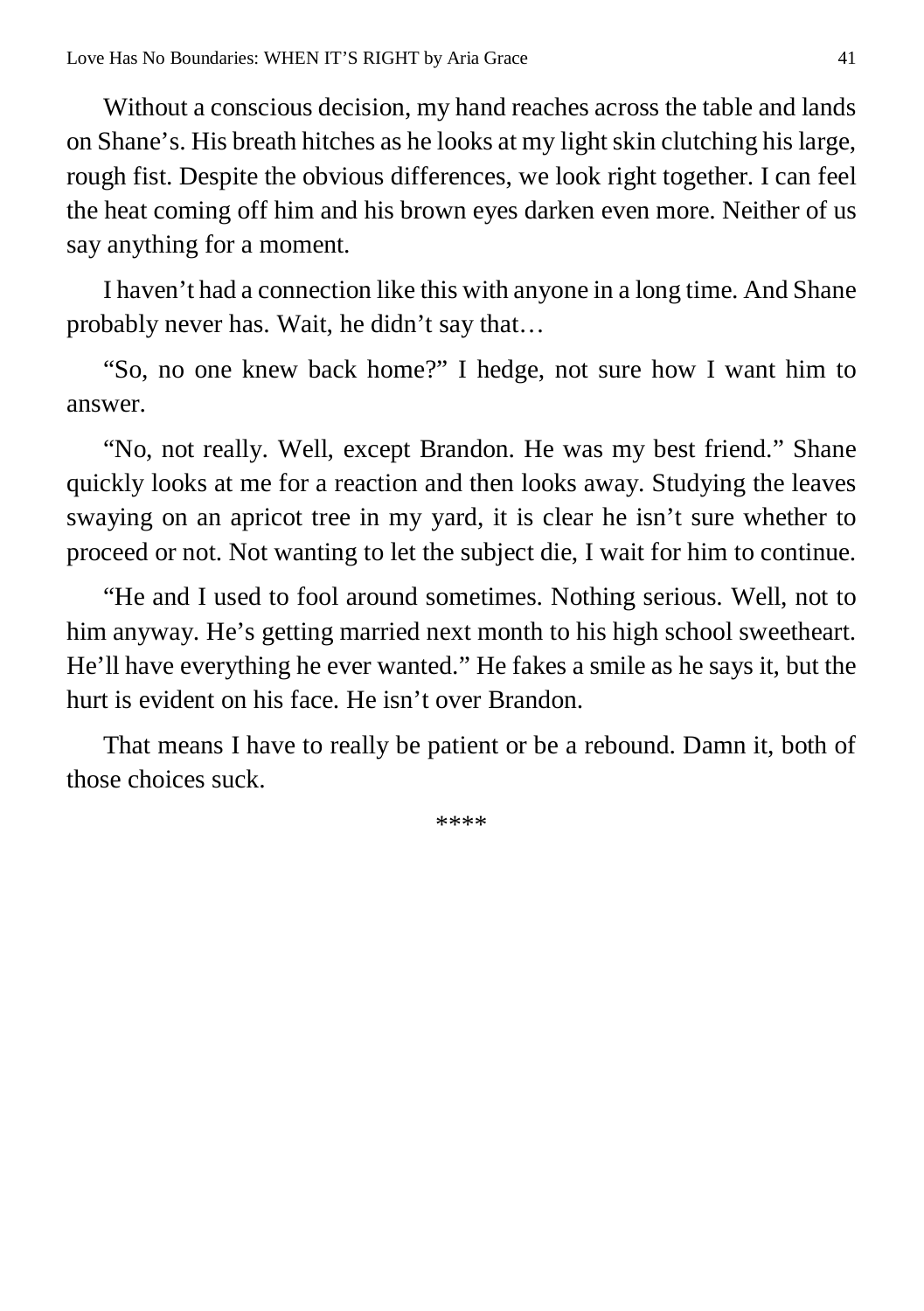# CHAPTER SIX

## *Shane*

As uncomfortable as it is baring my soul to Alex, it also feels good. Like a Mack truck has been lifted off my shoulders because now at least one other person knows the real me. He seems to really understand what I'm going through.

I don't get to ask him much about his own history, but it sounds like his parents are still in his life. And all his friends know about him, which means they could know about me. It is like waking up after a lifetime of being sedated. I feel alive. Really, truly alive. I suddenly want people to know. I want to be accepted. I want to find a guy like Alex and fall in love. He joked about being interested, but he's not serious. He's the kind of guy you have fun with but it doesn't last.

If he was the settling-down type, he wouldn't be alone. He's too much of a catch. Funny, successful, sexy as sin. Yeah, he would be in a relationship if he wanted one. Unfortunately, that is what I want. I know I should take this sexual awakening as an opportunity to sow my oats and have sweaty sex with strangers in clubs, or wherever strangers go to have casual sex, but that's not me.

Even if it doesn't last forever, I want my first "real" time to be with someone I care about. Someone who knows me and accepts me and loves me… warts and all. Not like the last time. Not like with her.

Knowing that Alex probably isn't looking for the same thing, I have to keep my attraction to him under control while absorbing all of his confidence about how to be a gay man. How ridiculous is it that I need a tutor to be gay in public?

\*\*\*\*

I agreed to meet Alex at The Unicorn at eight thirty, but now that I'm in the parking lot, I'm not sure. His Pathfinder is parked along the street so I know he's here, but I'm having trouble with the idea of walking in alone. Why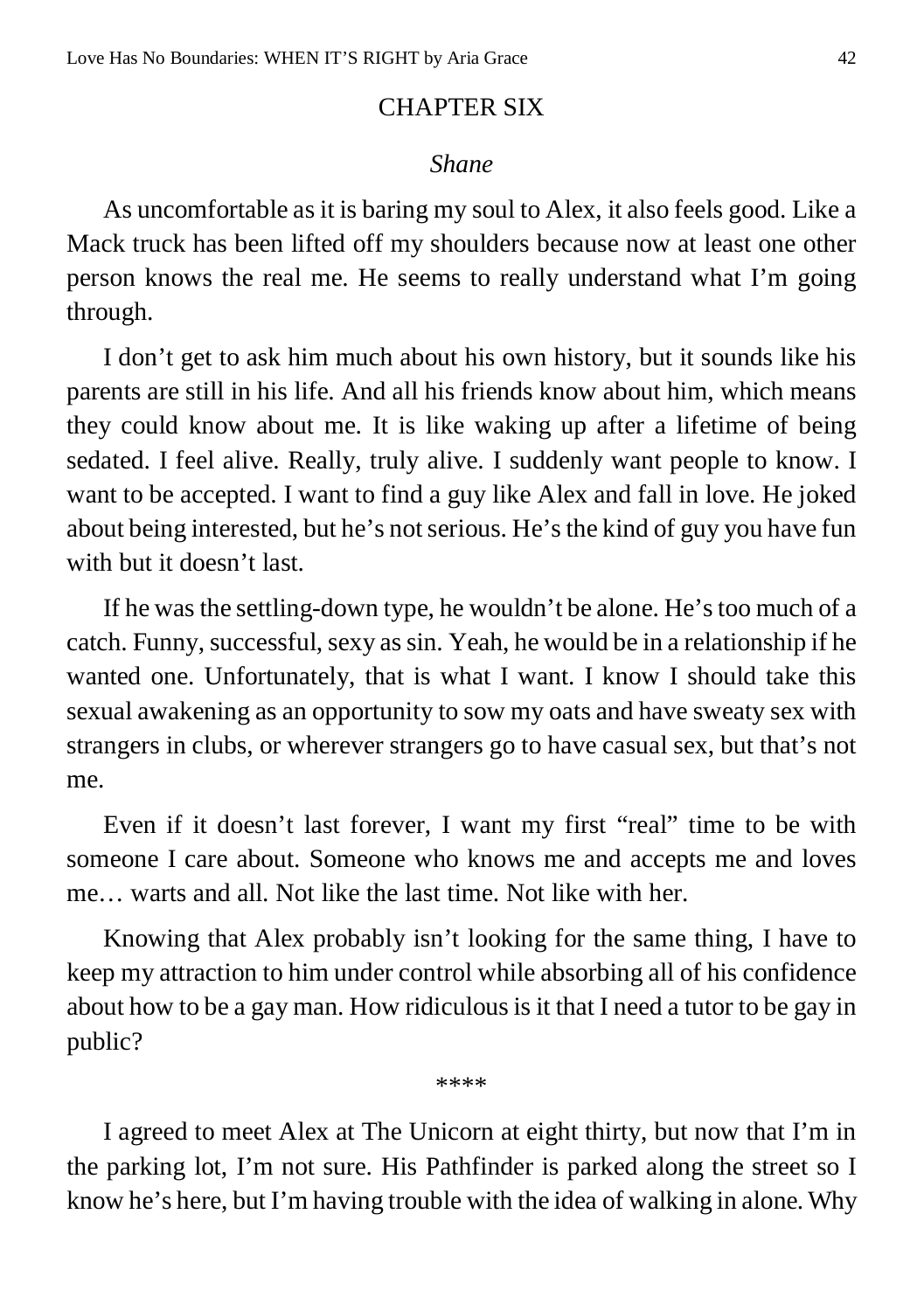does it have such a fucking fairy name? Couldn't it be called the Beer House or Joe's Sports Lounge or something more neutral? There is no way for me to play it off as ignorance if I get called out while walking in. When you walk into a bar called The Unicorn you might as well be waving a damn rainbow flag.

I'm not ready for this. I want to be ready for this, but I'm not. I moved to a different goddamn state to do this. But I need more time. Maybe I'll go to an eighties bar first. Those seem pretty gay. I'll work my way up to The Unicorn. I'll just tell Alex I got stuck at work. Or I could say I'm sick. At least that wouldn't be a lie. I'm about three breaths away from puking.

As I'm about to start the truck, my phone buzzes.

*I'm here. When you walk in, we're at a table on the left.*

Stay or go? My traitorous thumbs make the decision for me.

*Parking now.*

Okay, I guess I'm doing this.

Keeping my head down, I walk into the bar and turn left. Taking a deep breath and steeling myself for The Village People to be dancing on a table in front of me, I quickly glance around. I'm almost disappointed by the fact that it looks pretty much like every other bar I've ever been in. There is a rainbow flag on one wall and an obvious absence of women, but other than that, it's not as flamboyant as I expected.

Alex is at a table with two other guys. He stands up as soon as he sees me and waves me over. *I can do this.* He pulls me into a quick hug and ushers me into the chair next to his.

"I'm so glad you could make it," Alex says while scooting his chair closer to mine.

I haven't been shy since kindergarten, but I am suddenly afraid to make eye contact with anyone. All eyes at the table, and, honestly throughout the bar, are on me and I want to crawl into a hole and die.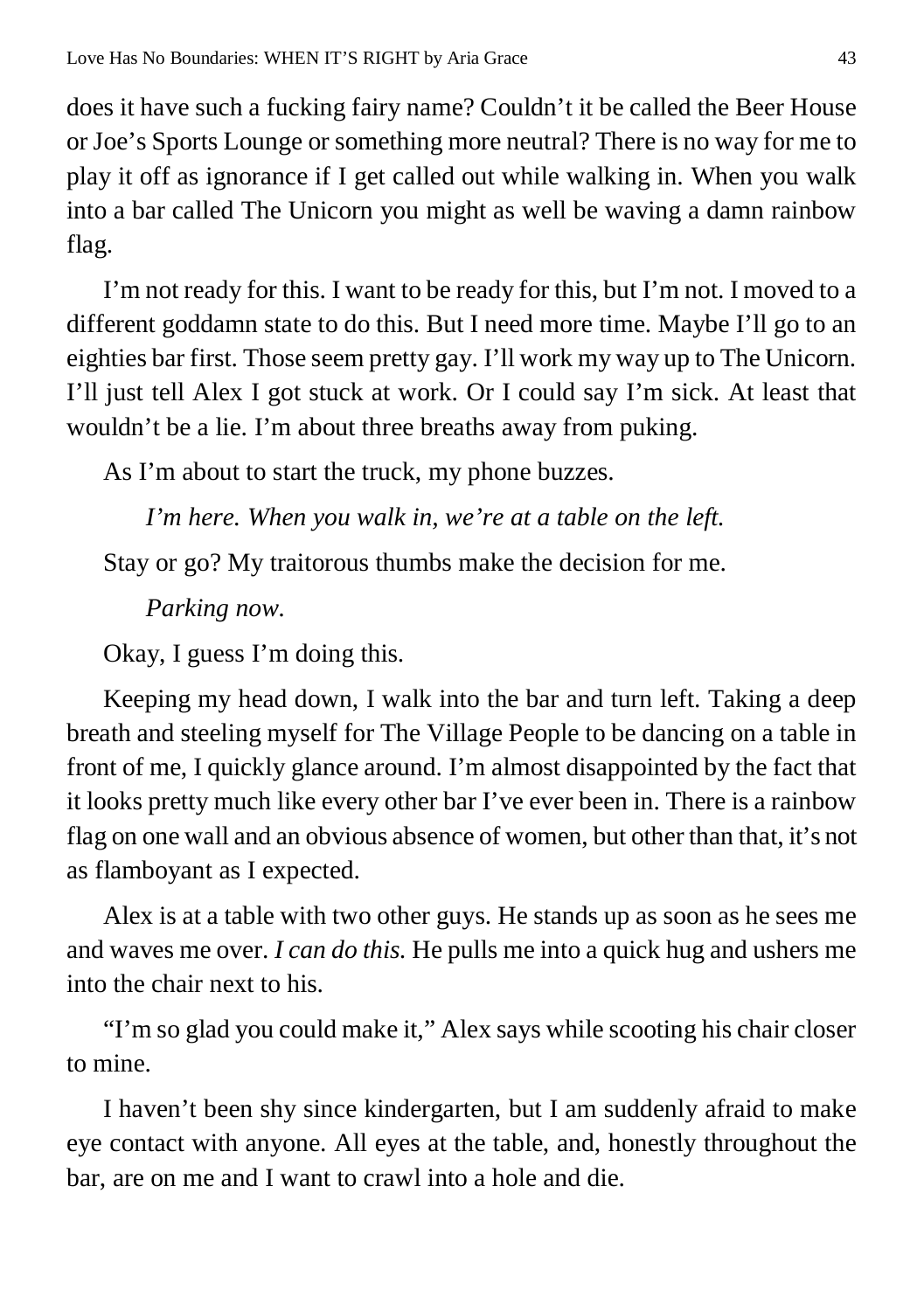"Yeah, me too," I say quietly, continuing to avert my gaze. What am I so afraid of? I've had guy friends all my life. Alex isn't any different. Except in every way that matters.

I need a drink.

"Shane, these are my friends, Greg and Dave. I grew up with Greg in Seattle. They moved here about two years ago after they got married. Guys, this is Shane Greenly. He just moved here from some mountain in Wyoming and is working for my vet." Alex is interrupted by a thin guy that looks like he's fifteen and is wearing short jean cutoffs and a sheer, skintight V-neck. Okay, I guess that's another difference from all the bars I've been to.

"Oh, Lexy, who's your cowboy?" the server purrs above my head, almost drooling as he boldly checks me out. I unconsciously scoot my chair in deeper under the table so he can't ogle my crotch. I need some looser jeans because these Wranglers don't hide much, especially when I'm around Alex.

"Down, boy. Shane just moved here and I don't want you scaring him away. He's newly out so be nice and bring him a Blue Moon."

"New, hunh? Well, sweet pea, I think you'll fit in just fine around here. You are just delicious. I'll make sure to add some orange to yours. You look like you could use a little tang in your punch," he says while doing some pirouette thing to walk away. I am pretty much speechless after that. Noticing my shock, Dave comes to my rescue.

"Don't worry about Jamie. He's a total size queen, so unless you're packing nine inches or more, he'll leave you alone."

What. The. Fuck.

Out of the last ten sentences I heard, I really only understood the words *Blue Moon*… and I'm not positive that isn't a euphemism for something else. I'm so not ready for this. That fight-or-flight instinct is setting in again when Alex puts his hand on my shoulder.

"I know this is overwhelming but try to relax," he whispers close to my ear. Feeling self-conscious, I glance at the couple across the table. Dave is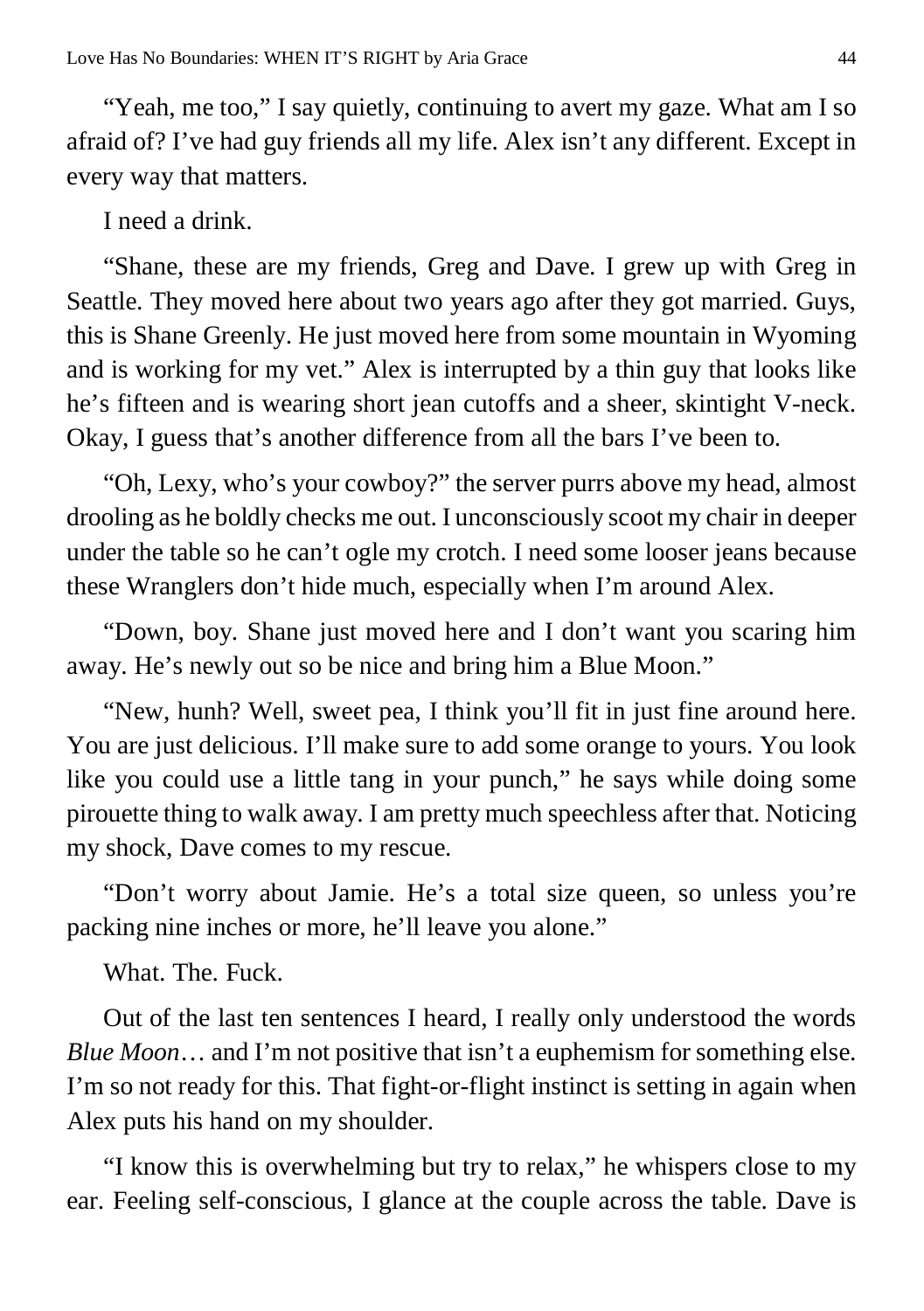curled into Greg's neck and gazing at the silver band on his finger. "We've all been there to some degree. Dave just came out a few years ago when he met Greg. You're safe here."

Alex's hand drifts down to my bicep and he gives me a reassuring squeeze. Where is my fucking beer? And like the devil himself, Jamie is back. He puts the wet bottle on a napkin in front of me and turns completely around so his ass is leaning on the table.

"If you need a tour of the city or want to hang out sometime, just call me. Lexy has my number…" Jamie pats the side of my cheek and pushes off the table.

Remembering what Alex was saying before Jamie arrived, I nod at him. "I'm okay. This is sorta what I expected. Well, better in some ways," I look back to where Jamie is taking an order from the lap of a biker on the other end of the room, "and worse in others. But it's cool."

Taking a quick drink from the bottle, I'm already feeling better. Knowing that Alex isn't judging me helps take off some pressure to fit in. I know that I don't fit in yet but I really want to. More than anything, I want to feel comfortable in places like this.

"Okay, you two, you were about to tell me your big news when Shane showed up so let's hear it."

Both men break out toothy grins as they prepare for their announcement. Looking up to Greg, Dave nods. "We have a surrogate," Greg says quickly. He looks like he's about to burst from the chair.

"Seriously? That's awesome, guys. Congrats." Alex stands up and walks around the table. He pulls Greg up into a hug and holds him for a few seconds. I see him whisper something into Greg's ear but I can't hear what he's saying. It's obvious from their embrace that they are close. Probably very close at some point in the past. Dave is watching the exchange lovingly so it must be way in the past. Alex leans down to hug him as well. "Who's the lucky lady?"

"Do you remember Marisa from our New Year's Eve party? The gorgeous blonde that is like ten feet tall?" Dave asks, jumping into the conversation.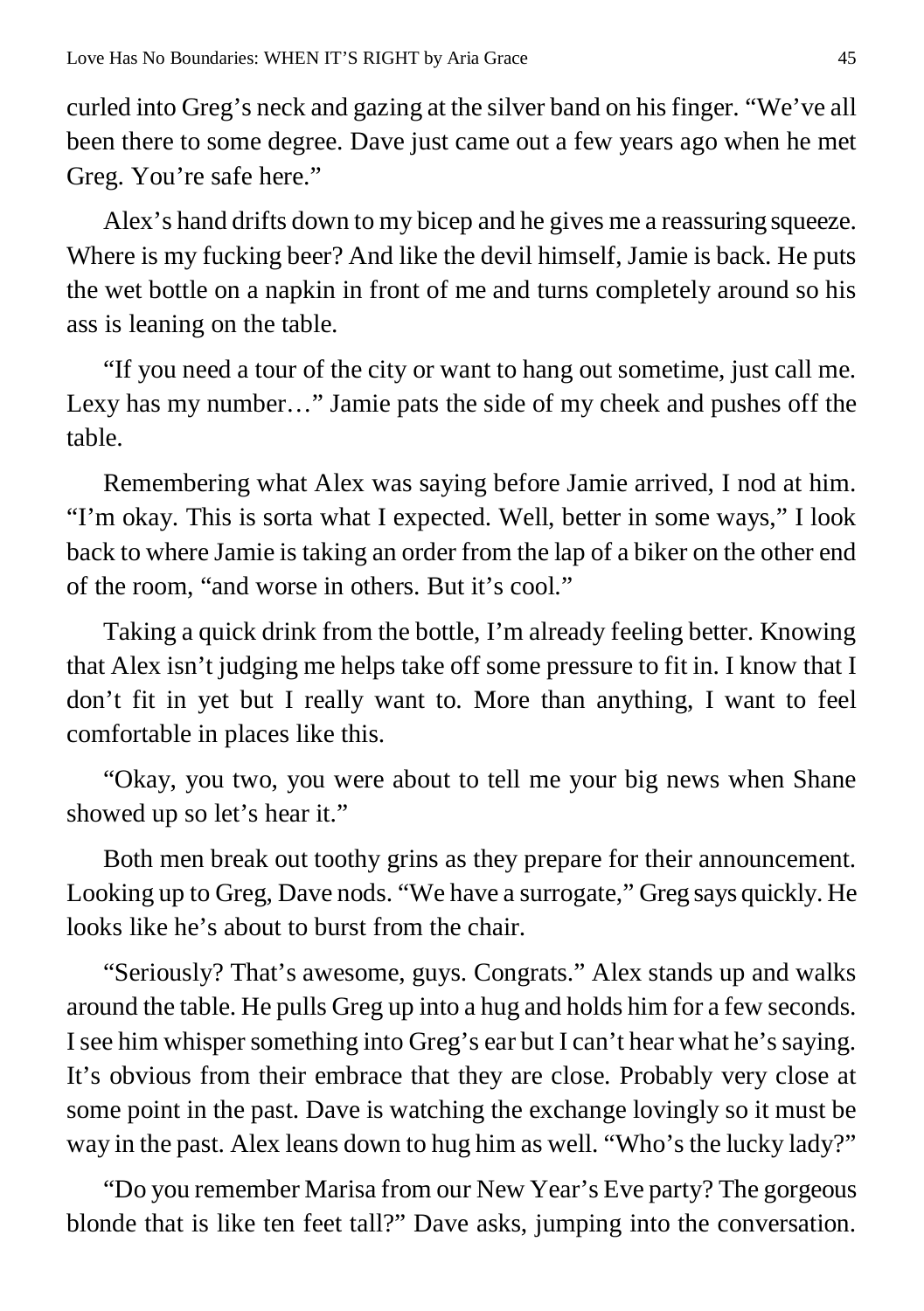"Well, she posted something on Facebook about how her husband got snipped and they were done with babies but she was gonna miss being pregnant. So, I posted that she should be our surrogate so she could get the good parking spots and six weeks paid vacation and we'd get a baby. After a few conversations, she agreed to do it. Can you believe it?"

As the guys talk, I nod appropriately and laugh when they do but I'm not really paying attention to their words. My focus is completely on the men themselves. Watching the way Alex's aqua eyes seem to twinkle when he teases his friends makes me smile. He is so generous with his laughter that I want to hug him. Or kiss him. Or both. Definitely both.

The craziest part is that I can. If I want to hook up, I'm pretty sure he'd be into it. And it probably wouldn't change our relationship, as far as he's concerned. He's obviously had something with Greg in the past and they are still close friends. He's just one of those happy people that wants to do his thing and let others do their thing. You gotta respect that. And I do. But I know it would change things on my side. I want a partner. A best friend *and* a lover.

When I turn to the couple in front of me, I feel a yearning for something that I didn't realize I could ever have. I know gay people can get married, but those that I've seen on TV always seemed like old guys that had been married to women at one point and now wanted to marry men. Not guys like Greg and Dave. Not guys like me.

It's almost shocking to realize I could have that if I want it. And I do want it. To be married. Maybe have a family someday. A husband. It still sounds weird in my head but it sounds exactly right in my heart.

\*\*\*\*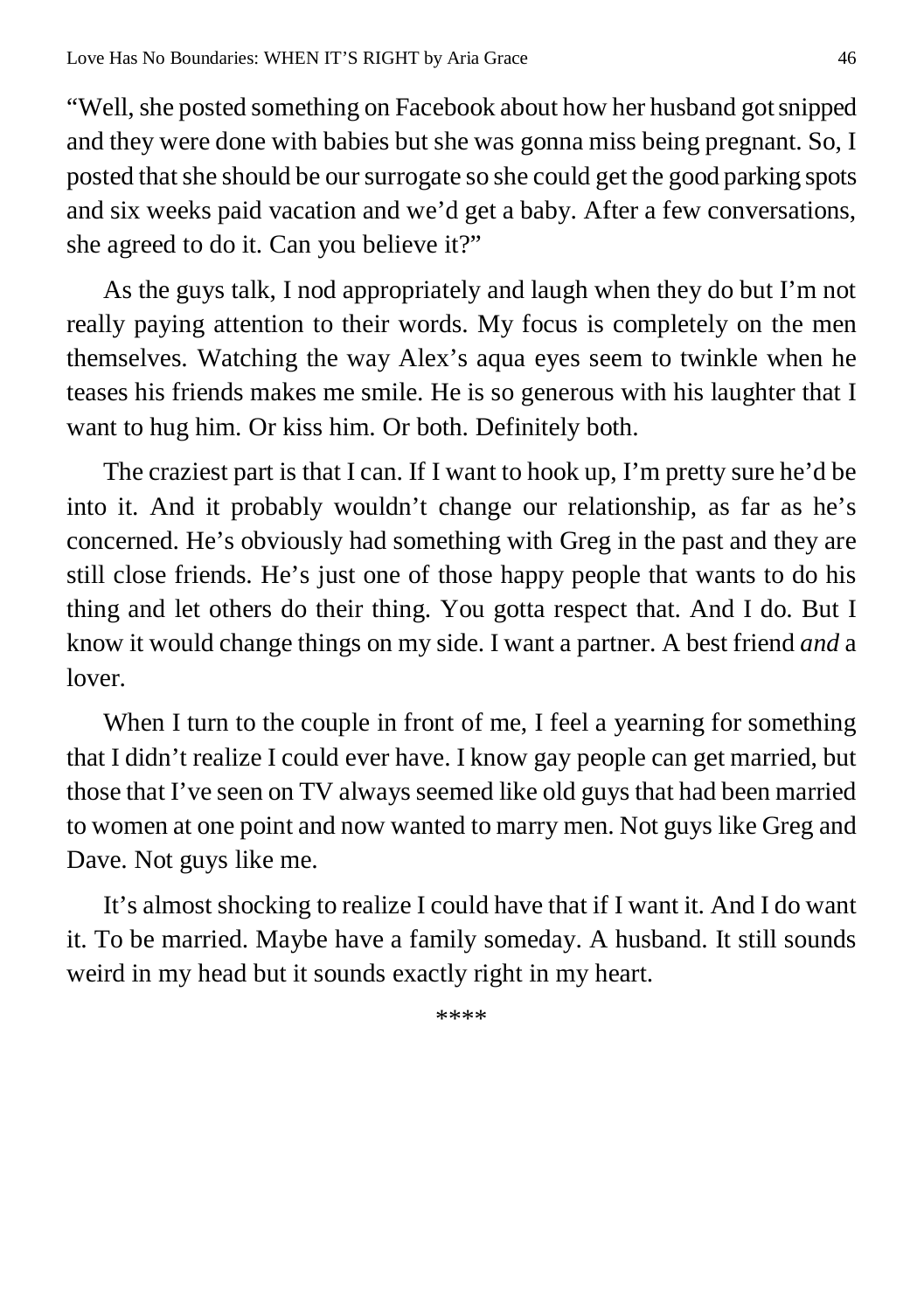# CHAPTER SEVEN

### *Alex*

When I told Shane that Greg and Dave were married, he blanched. Even in the dim light of the room, I could tell that his mind was spinning. At first, I thought he was upset by the idea. Maybe same-sex marriage hasn't made it to Wyoming yet? But as I'm watching his reaction to Flaming Jamie, and Greg and Dave's PDA, I realize he's not disgusted. He mostly looks fascinated by everyone. Like he's watching his favorite reality show.

His grin is genuine so I relax. He is just not used to this kind of open acceptance yet… but he will be. I know he needs time before he'll be ready for anything serious but the wheels are turning behind those sweet brown eyes. He might be ready sooner than he thinks.

I don't even realize how many hours have passed until Shane announces that he has to leave. Quickly signing my tab, I follow him out. His truck is in the back, and I walk next to him in silence until we get to his door.

"So, Greg and Dave really like you."

"Oh, yeah? They seem cool. I can't believe they're married. And a baby? That's… wow. I've never met a couple like them." Shane was fidgeting with his keys but I could sense a wistfulness in his words. That's a good sign.

Unable to resist, I reach out and place my hand on his forearm. I want to pull him to me but he's still tense. Obviously, he's not used to being touched. That makes me want to hold him even more.

"So, would you like to go to dinner on Friday? Just us?" I ask. He slowly moves his gaze from my hand, up my arm, stopping at my mouth and then finally settles on my eyes.

"Yeah, I would."

"Good." I smile widely, now that he's accepted. Pulling him into a hug, I whisper, "I'm glad you came."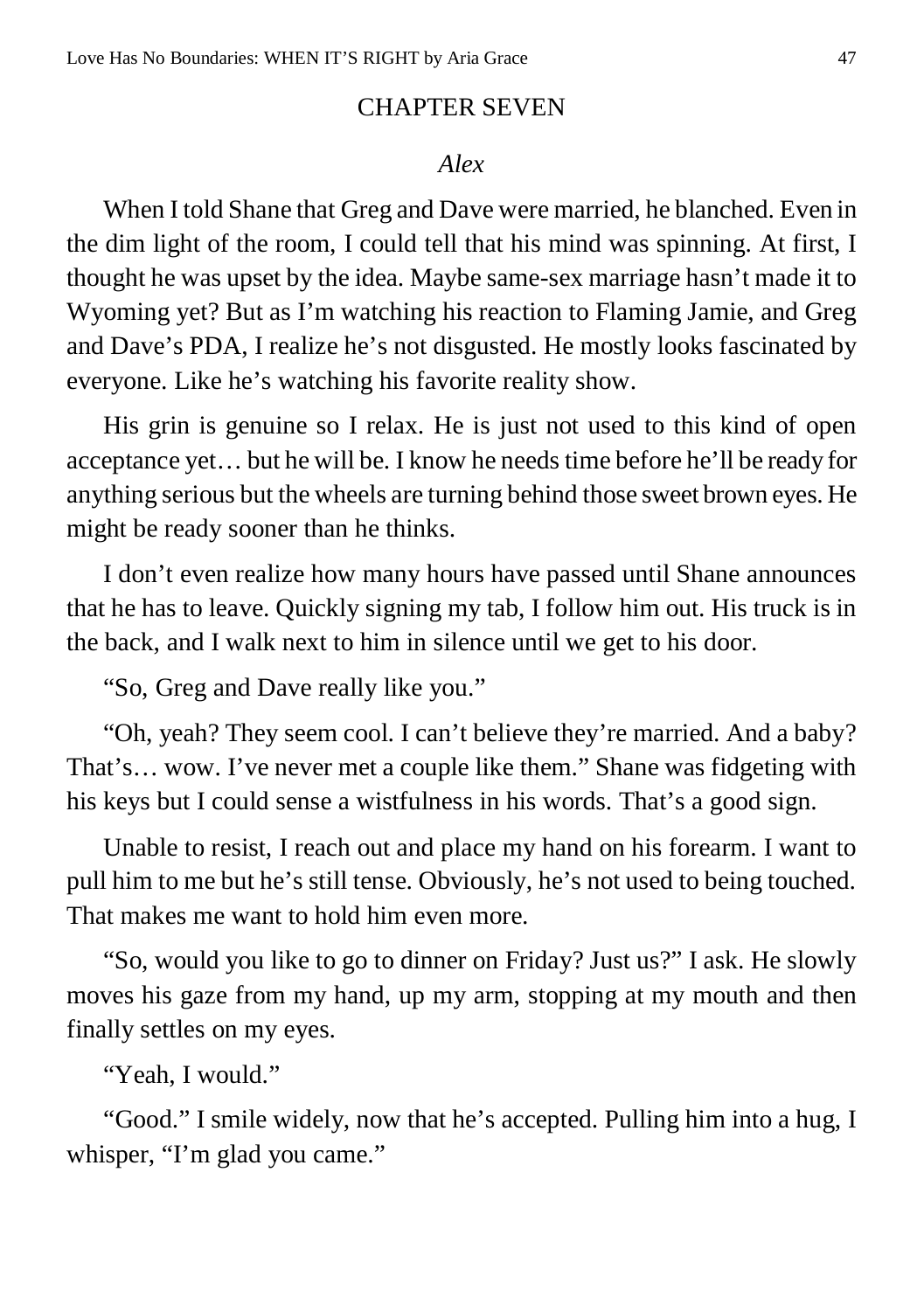His arms are tentative at first and then he relaxes, holding me against his broad chest. He smells so good, I can't help but inhale his cologne. Maybe it's just his deodorant but it smells amazing.

"I'm glad I came too," he whispers into my neck. His hot breath tickles me everywhere. Afraid he's going to feel the effect he's having on me, I pull back. I want to give him a peck on the cheek but I don't. I just need to go slow with him.

\*\*\*\*

Wanting this to be a proper date, I insist on picking him up. He's shy about me meeting his family, but this is all part of the process. If he wants to be out, he has to be able to invite a guy over to his home. At least, this is how I'm justifying the fact that I'm being selfish in wanting him to be ready to date. More specifically, ready to date *me*.

Dr. Mills answers the door with her husband at her side. "Alex, welcome. It's great to see you. Please, come in." They both step back so I can enter the large foyer. Their home is newly-built and quite large. Obviously, she's done well as a vet.

"Thanks, uh, Karen." I give her a quick hug and reach my right hand out to her husband. "Hi. I'm Alex."

"Ron. Good to meet you. I've heard a lot about you from…" Karen pinches his side and he stops himself. "Karen. She's always talking about that dog of yours."

Was he going to say Shane? Has Shane been talking about me to his uncle? Definitely a good sign.

"How's my favorite patient coming along? Has she been staying off that leg?"

Just as I start my update on Stormy, Shane appears at the bottom of the staircase. I can't speak. He looks so damn good I can feel my heart speed up. I know I've got a stupid grin on my face but I don't care. I just stare as he walks up to me. Unconsciously, I reach out and pull him into a quick hug.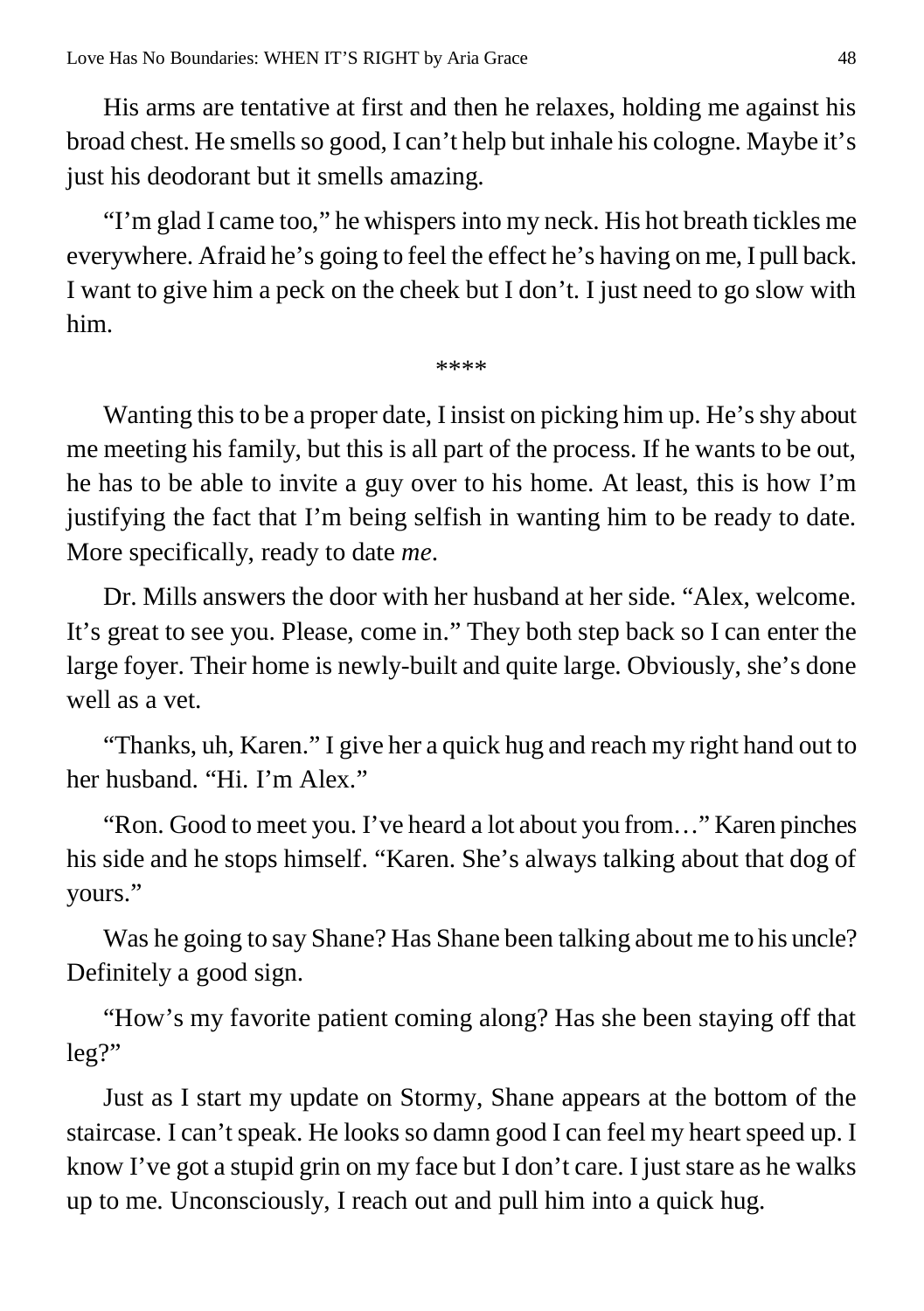"Hey," he says tentatively.

"Hey. You look great," I say quietly, aware of our audience but unable to suppress my mouth. If I don't speak, I might lick him or something equally inappropriate.

"Well, have a great time, boys," Karen says as she drags Ron out of the room.

"You look good too," Shane says shyly. He briefly scans up and down my body. His eyes are just as hungry as mine. We need to get out of here.

"You ready?" I ask, hands in my pant pockets to keep them from wrapping around his thickly muscled arm.

"I think so." Shane's smiling but I can hear his hesitation. Before he can talk himself out of this night, I reach for his wrist and tug him out the door. By the time we get to my car, he's walking in step with me. I'm not usually traditional but I open his car door for him. That might have been a little too much because he just stands there on the sidewalk staring at the open door for a minute before finally climbing in.

Once we're driving, I realize something is wrong. Shane is unusually quiet in the passenger seat. I can see him watching me from the corner of my eye but I wait a few minutes before looking over to him.

"Is everything okay? You seem like you want to say something." While we're stopped at a light, I shift in my seat a bit to fully look at him. "You can say anything to me. If you are uncomfortable with anything I do or if you have any questions, just let me know."

"Um, well, do you always do that?" Shane asks, unable to make eye contact with me.

"Do what?"

"Open doors and stuff. Are you, like, always the guy?"

It takes me a minute to figure out what he's talking about but once I do, I have to chuckle. God, he's adorable.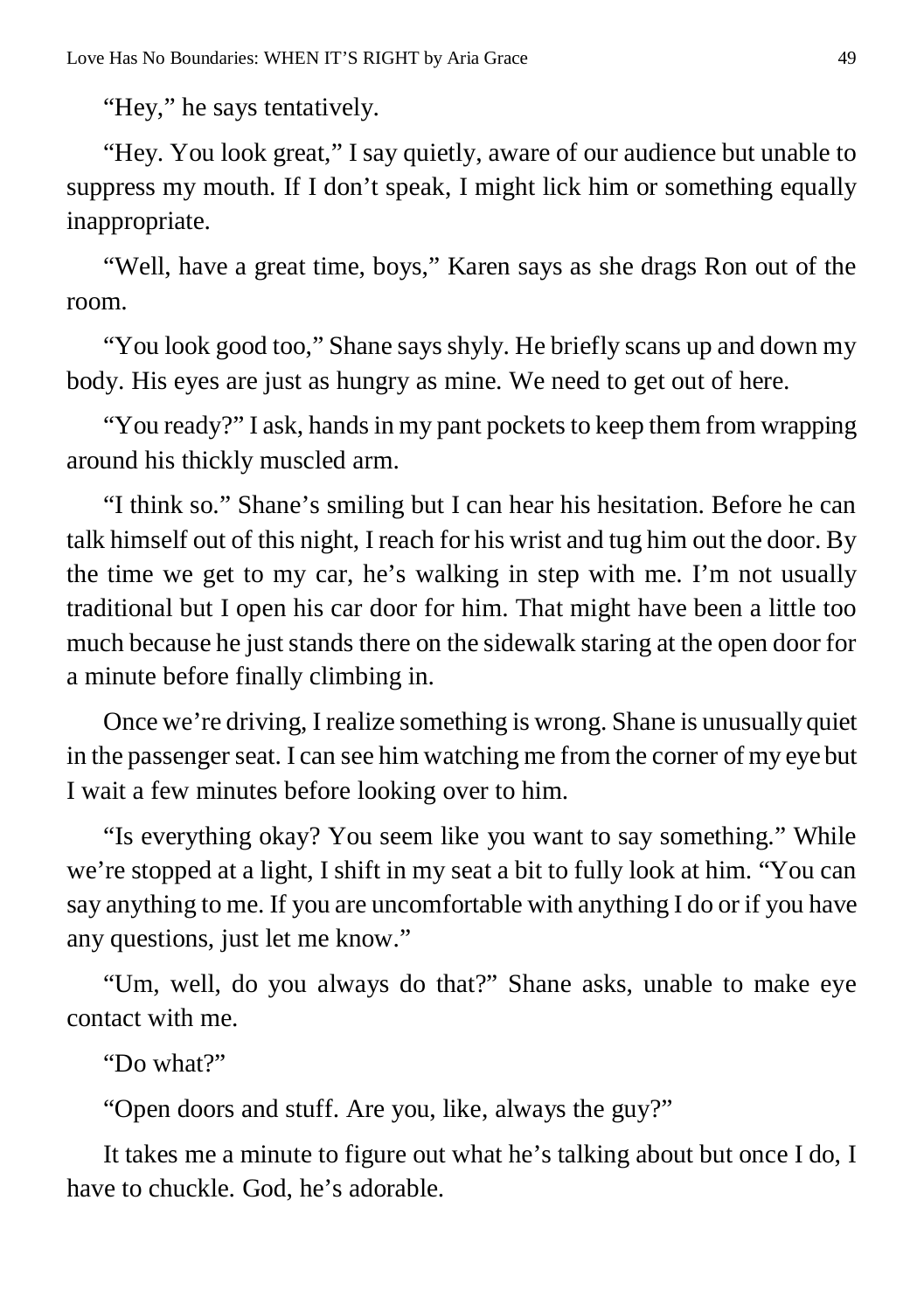"Yes, Shane, I'm always the guy. But, so is my date. We're both 'the guy' tonight." I'm trying to be funny but he hasn't relaxed yet so I know it's still bothering him. "I don't know what kind of experiences you've had, if any, but I don't go for the really femme guys. I like to be with men. Strong, tough, sweaty men. And I like to be strong and tough and sweaty too. But I asked you out, so I'm opening doors and picking up the check and all that good stuff." He's chewing the inside of his cheek so vigorously, I'm expecting to see a hole appear on the outside. Maybe that wasn't the right answer either.

"Is that what's bothering you or is there more to your question? I promise, you can ask me anything." I don't want to mess this up so I reach over and put my hand on his knee. It's meant to be a reassuring gesture but I can feel the muscles of his thigh through his jeans and I'm tempted to pull over and rip them off him. *Control yourself, man!*

"I was just wondering if that translated into other areas. Like, are you always the top?" His gorgeous face reddens, but I'm glad he feels comfortable enough to ask. And even more glad that he is thinking that far into the future. Although, hopefully it's not *that* far into the future. Like, maybe after dinner tonight?

"Oh, I see." I should have known that would be a concern if he is inexperienced. "Actually, no. I can switch, but I'm usually a bottom." The light is green so I can't watch his reaction as closely as I'd like but I can see his shoulders relax back into the seat.

"Really? Hunh…" He's quiet after that so I give him the rest of the ride to think. I can only imagine what's going on in that pretty little head of his. Hopefully there are some images of him slamming me against my headboard in there. I know that's what I'm picturing through the silence.

\*\*\*\*

Dinner is perfect. The restaurant is one of the best in the city, and once you take that first bite, it's obvious why. Reservations are usually booked a month out, but the owner does a lot of work with my agency and when I ran into him on Wednesday, he was happy to get me onto their VIP list. The table was in a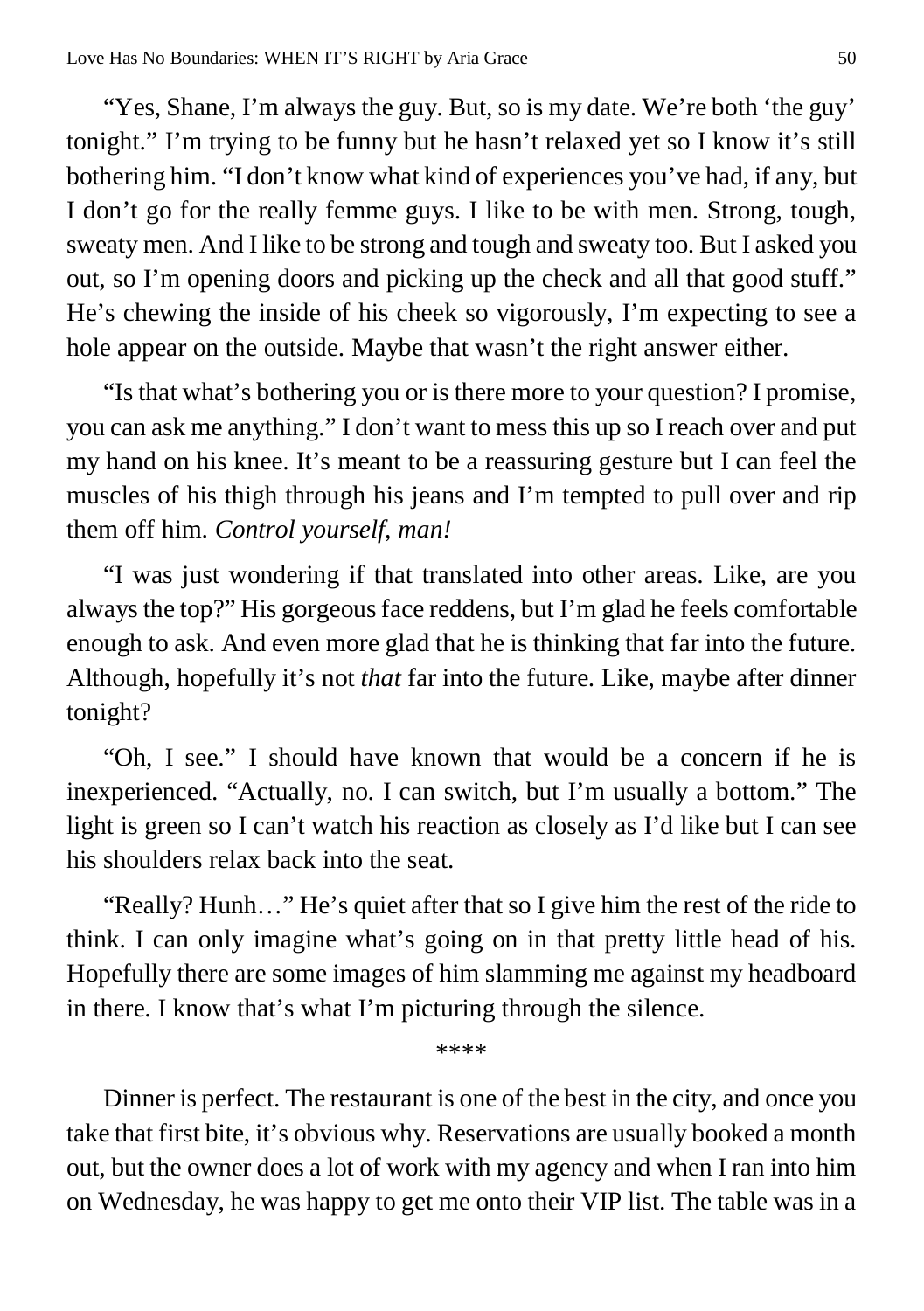secluded corner that couldn't have been more romantic. It was also private enough that Shane doesn't mind when I make a toast to "us" with a seventydollar bottle of champagne. Or when I reach out to hold his hand while we wait for dessert. Or when I offer him a bite of my soufflé off my fork.

As we walk to my car, I hold his hand. He seems a little tense as we pass a couple in the parking lot, but when they don't react, his whole body relaxes. I can't remember ever being so self-conscious of my sexuality but I respect his hesitancy. Of course, that doesn't mean I'm not going to keep pushing him.

I walk him to the passenger side and place my hands on his hips, shifting his weight so his back is up against the door. Taking a step between his spread legs, I press the length of my body against his. When his initial shock wears off, he looks at me with a shy grin. That's all the encouragement I need. With my lips parted, I lean into his mouth, closing them around his lower lip and tug it gently. He is already breathing heavily when I run the tip of my tongue over the front of his teeth. He opens his mouth wider as I pull him into me, exploring his hot mouth eagerly.

Shane's hand untucks my shirt and kneads my lower back as we continue to explore each other. Remembering that we're still in the middle of a parking lot, I force myself to take a step back. Leaving one hand on Shane's neck and the other gripping his bicep, I look into his eyes. "You up for dessert?"

Getting him to agree to come back to my place for a drink takes some effort. I can tell he wants to… but is still afraid. Not willing to part ways so early, I pull out the big guns and remind him that Stormy needs to be let out. As expected, he quickly gives in.

When Stormy sees Shane, she almost pees herself. You would think they were long lost siblings or something. She is so jumpy that he has to sit on the floor and wrestle with her just to keep her weight off her cast. I quickly snap a picture on my phone and attach it to his contact. I could stare at that image forever.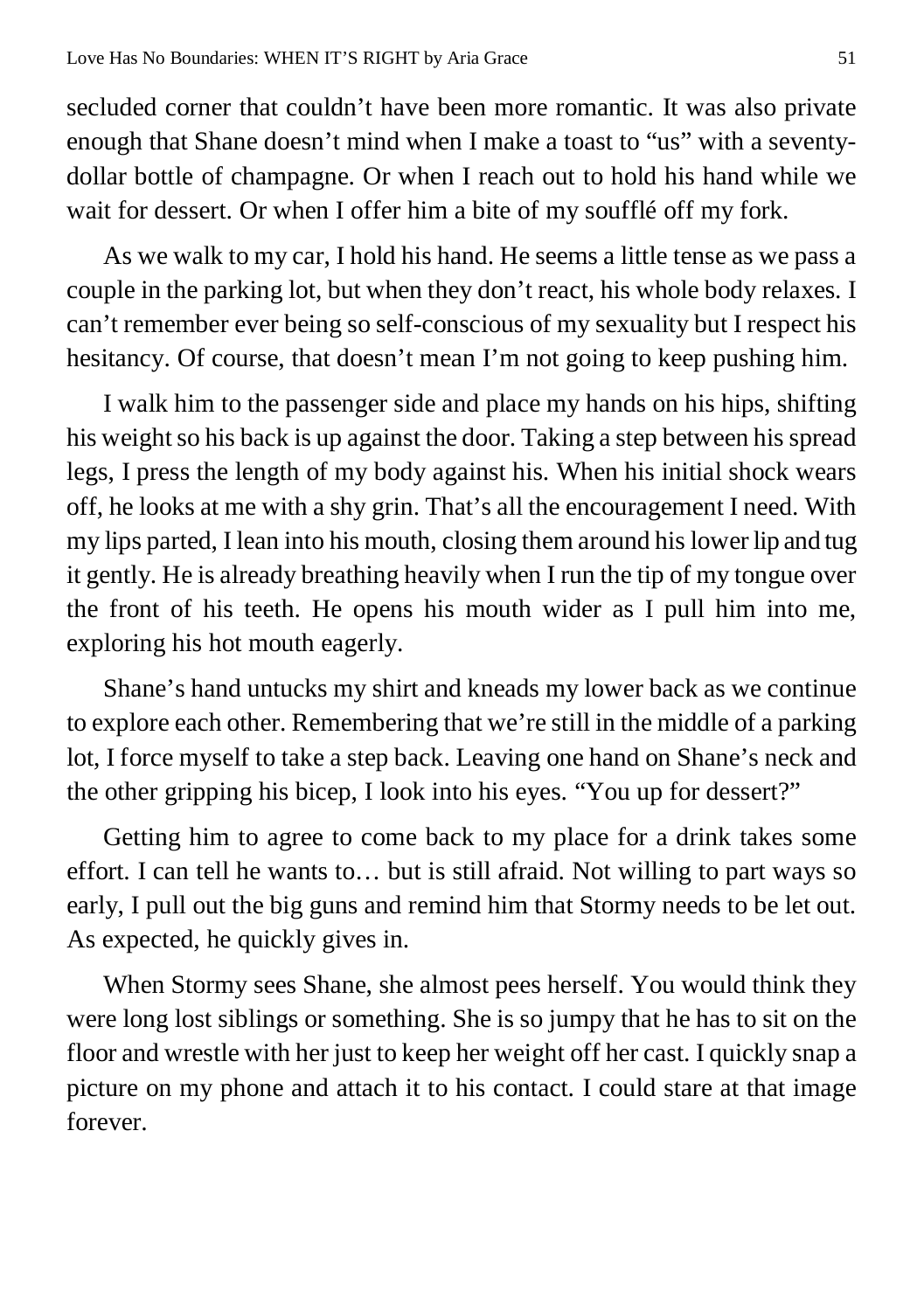Once she settles down, we sit on the sofa with some chardonnay and Shane confesses that he isn't much of a wine drinker. He seems to like it though, and I think it might loosen him up faster than beer.

"Tell me about this kennel that you want to open up," I ask. We are sitting side-by-side on my sofa but still have a good foot between us. Close enough that we can be pressed against each other in seconds… but far enough away that I can continue to ogle him. It's fast becoming my favorite pastime.

\*\*\*\*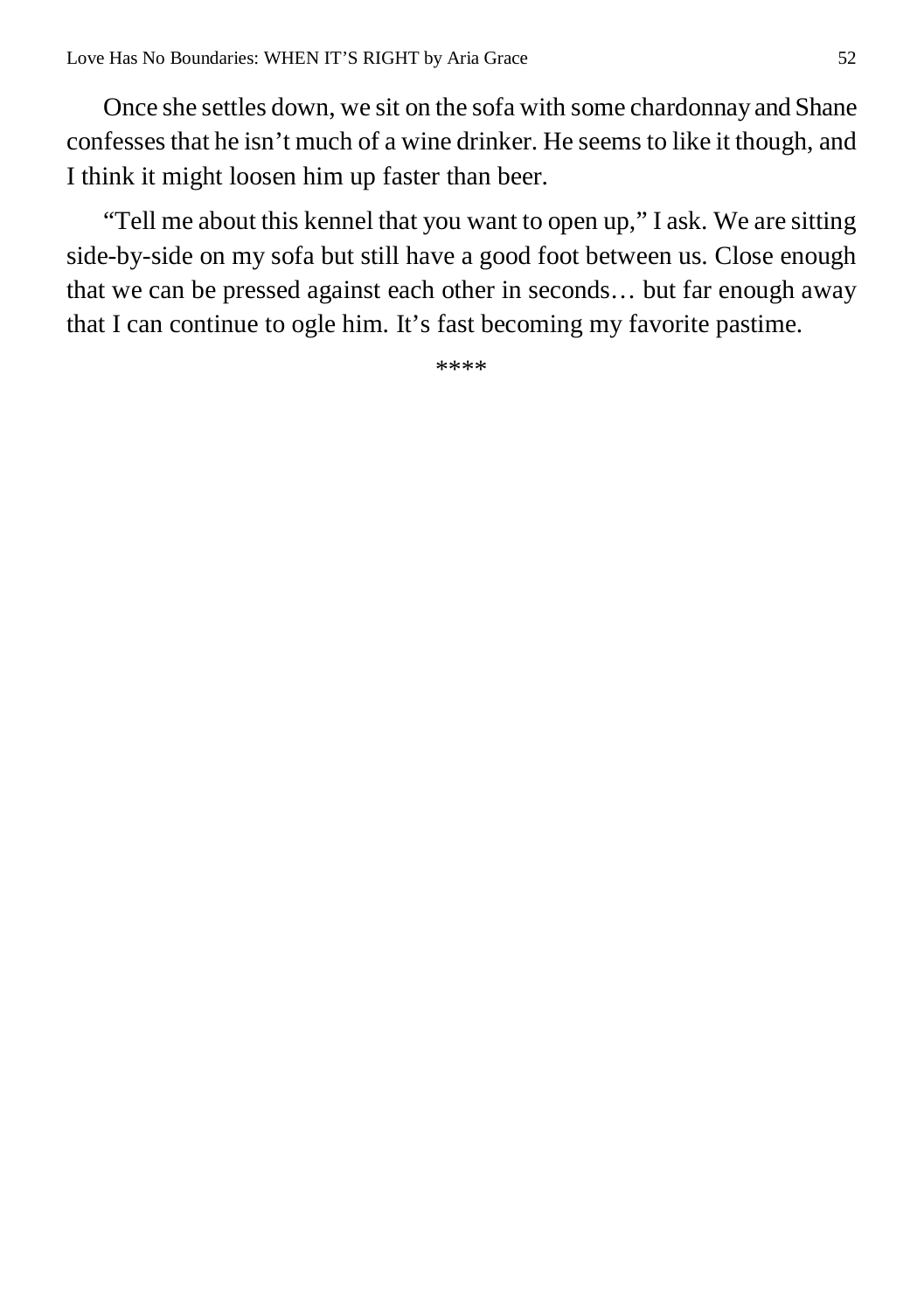# CHAPTER EIGHT

#### *Shane*

Our date started off a little rocky. When he hugged me in front of Aunt Karen and Uncle Ron, I almost passed out. But they didn't wince or comment so I guess they can deal with it. But when he opened the car door for me I almost bolted. The only thing I could think was that if he's doing the guy stuff, that means he expects me to do the girl stuff… which I'm still not sure about.

But once we got into the restaurant and started talking, everything fell into place. Alex is thoughtful in ways that keep surprising me. Not only did he get us a table in a corner that was totally private, he also eased me into the physical affection. When he reached for my hand across the table and held it, in plain view of the world, I was beaming. I had to stop myself from climbing over the table and into his lap.

I waver on whether or not to go back to his house after dinner, but it's close to the restaurant and Stormy needed to get out. I didn't want her to suffer because I was being a pussy about alone time with Alex.

Now that we're on his sofa, facing each other with a glass of wine, I am so glad I came. This feels so natural that I can easily picture spending my evenings here with Alex for a long time to come.

"Well, my parents' ranch trains hunting dogs for people across the country. We'll usually get a pup for six to ten weeks and work with them until they are competent bird dogs. I guess I want to do the same thing here but on a smaller scale." I paused to make sure Alex was still interested and he was staring with rapt attention. Like every word out of my mouth is fascinating to him. "Ultimately, I'd like to have a few acres that I can use to do day boarding of dogs and just take a few training pups at a time. Land is more expensive out here, so it'll be a while before I can buy something, but Aunt Karen said I can manage her kennel services at the end of summer if I want."

"That's sounds great. Are you going to take her up on her offer?" Alex asks me, scooting forward just a bit so he can rest his hand on my elbow over the back of the sofa.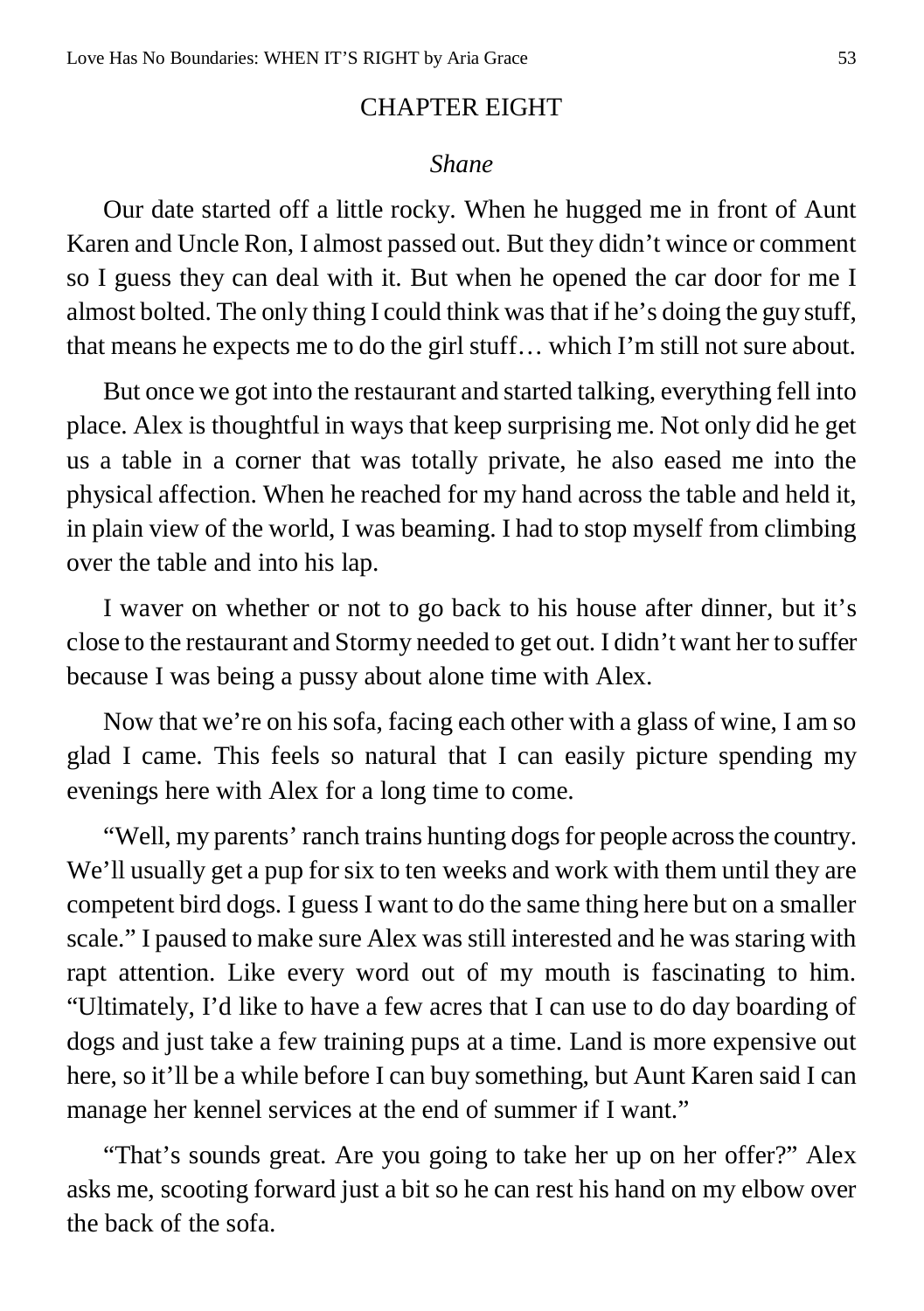"Probably. I didn't want to commit for the long term in case I didn't like living here, but I'm starting to think this might be a good place to settle down." Feeling suddenly bashful, I tuck my chin and look for Stormy. She's curled up on her bed across the room, passed out.

"Is that what you want to do? Settle down?"

"Well, eventually. I just mean this seems like as good a place as any to set up my kennel. And with referrals from Aunt Karen's office, it makes sense to be here."

Looking over to Alex, his eyebrows are furrowed. He's contemplating something that he doesn't look happy about. Damn. I knew those words would be a turnoff, but I have to be honest about what I want. No more lying. That's what I promised myself when I moved here and it has to start now. Of course, that doesn't mean I have to disclose everything yet… but I will be honest about any direct questions he asks. I just hope he doesn't ask *that* question anytime soon. Or ever.

Not able to stand the silence, I reach my hand up and rest it on his bicep. His compact but very well-defined bicep.

"What about you? Where do you see yourself in five years?" Whether he wants to talk about it or not, I need to know. If this isn't going anywhere, I need to stop before we get too deep.

"Well, I'm a bit older than you, so I probably have different priorities. I hope that in five years I'll be in a serious relationship. Maybe thinking about a family. Maybe get Stormy a little brother or sister."

A little bit of wine dribbles out of my mouth as I almost choke at his confession.

A serious relationship? A family? "Human brother or sister… or canine?" I ask with a smirk. Maybe he's just messing with me.

"Either. Both maybe." He scoots toward me so his calf is pressed against mine. Even through our clothes, I can feel his heat. Looking into his eyes, the aqua is just a tiny border around solid black. He is just as aroused as I am. I'm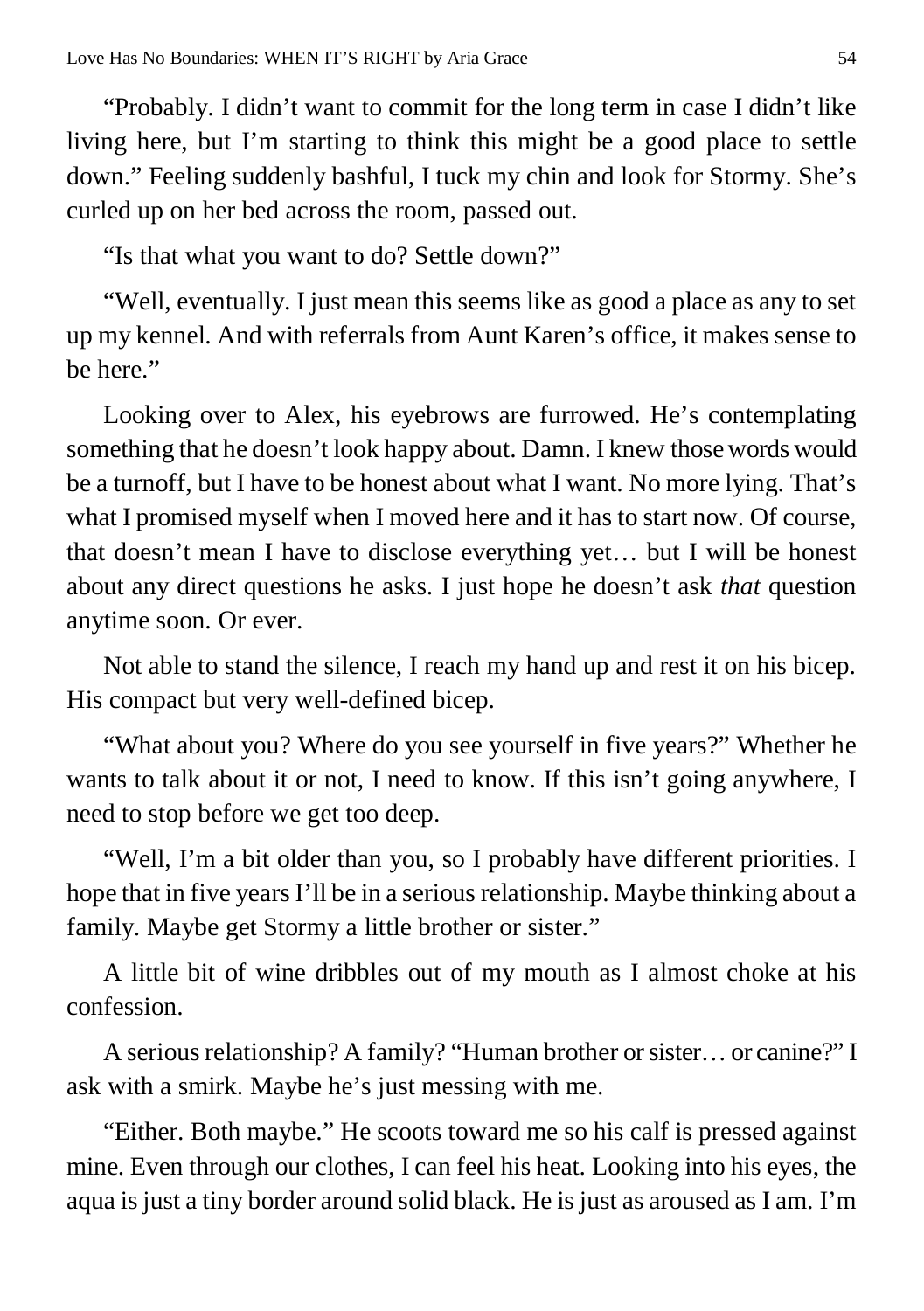leaning forward without realizing it when he finishes his thought. "But don't let that scare you. I don't expect anything more from you than some fun. I know this is new to you so don't worry about that now. This can be totally casual"

What? What the hell does that mean? He doesn't expect anything from me. Does that mean he doesn't want anything serious with me? Am I just some checkmark off his bucket list? Seduce a virgin and then start looking for someone long term. Fuck that.

"You know, maybe I should get out of here. I'm flattered that I've made it onto your list or whatever but we aren't looking for the same things." I've gone from aroused and ready to pissed off and humiliated. Within seconds, I'm on my feet and heading to the door. "I'll just call a cab, you don't need to drive me home."

"What? What's wrong? Shane… why are you leaving?" He's right behind me but I can't look back. I'm afraid my emotions will manifest into tears and I don't want him to see that. I don't know why I'm so upset. I knew he wasn't interested in me in a serious way. What happened to my plan to just use him for "tutoring" and maybe friendship? Doesn't matter now. I've got to get the hell out of here.

I pull the front door open only a few inches before his hand passes my head and stops it. Palm flat against the door, only inches from my face, Alex slams it shut and takes a step into me. With his chest pressed into my back, he whispers, "Please tell me what's wrong. If I said something stupid, I didn't mean to. I'm just... really stupid. Please."

I'm frozen between Alex and the door. Part of me wants to run but he feels so good on me that I lean back. My ass is against his crotch and I can't help pushing into it.

"Just tell me what freaked you out so we can talk about it. Okay?" he asks into my ear.

I nod slightly and let him pull me back to the sofa. When he sits, he grabs my hand and laces his fingers with mine, holding them on his lap. Looking up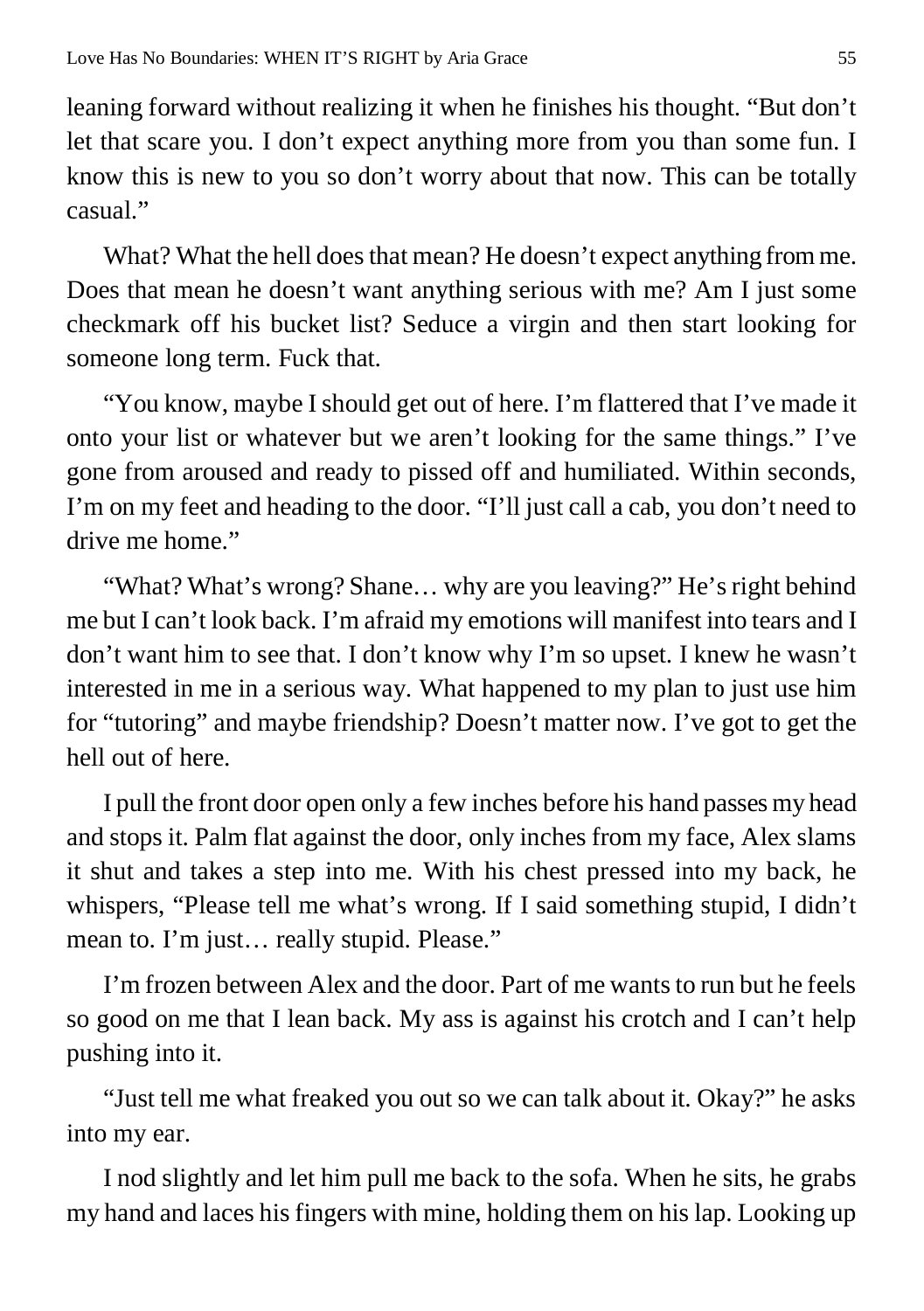at him, I decide to try out that honesty approach I committed to just moments ago.

"I'm not looking for a one-night stand. I'm looking for a… boyfriend, I guess." I try to pull my hand out of his grip but he doesn't let me. His grip tightens and he adds his other hand to reinforce his point.

"I'm looking for that too. I just told you that," he says softly. "What's the problem?"

"Well, you said you weren't looking for that with me. If I'm just some kind of conquest, I'm not interested." Finally, I meet his gaze. The anger and embarrassment are back but I'm ready to confront him. Maybe even looking for a fight after all this.

"I did? I didn't mean to say it like that. I meant that if you don't want that, it's okay. But, I definitely want more than one night with you." His hand reaches up to cup my face, trailing his fingers along my jaw, brushing his soft thumb across my lower lip. "I want you. More than I've wanted anyone in a long time."

Without another word, his palm wraps behind my neck and he pulls me in. My lids drift down as I feel his smooth, warm lips land on mine. At first, we are both still. Then, he begins to move over the curves of my mouth. Tasting me. It feels so good. It's been so long since I've been physical with anyone that I quickly lose control. In a matter of seconds, I shift from hesitant to desperate. My mouth opens and I'm pressed into his lips, seeking his tongue, licking his teeth, practically climbing inside of him. I can't get close enough.

Alex's shirt is off before I realize that I pulled it straight up and over his head in one pass. He pulls me up and we're stumbling to his room, never losing contact. My lips always on him. His jaw, his neck. God, he smells good. My mind is rationalizing what my body can't stop. I know I should slow it down. That I've only just met Alex and we should wait but I've waited too long. I'm done thinking things through before I act. I need this. I need Alex.

Once in his room, he backs up to his bed until he's leaning against it. My jeans and boxers are off and in a pile before he even sits down. Pushing him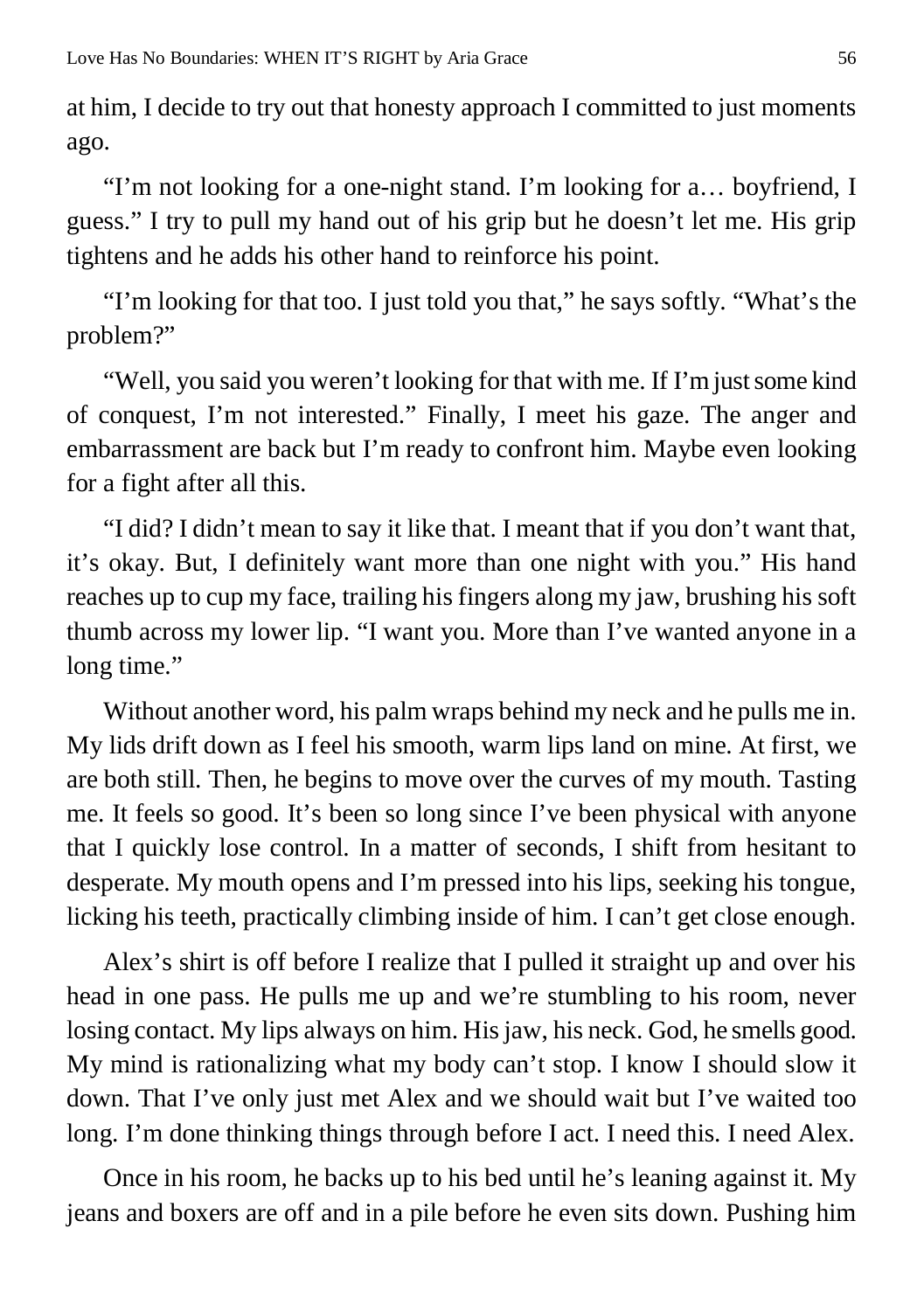down against the bed, he lays back and I climb over him, tearing my shirt off in the process.

I attack Alex's mouth, months of pent-up tension pushing me to keep going. Faster. Harder. He places a palm on my forehead and pushes back just a bit. "Hey, slow down there, turbo. We don't have to rush." He pulls me into a languid kiss and I melt into it… for about two seconds. Then, I am all fired up again and pawing at his pants to get those fuckers off.

"I don't want to slow down. I want you. *Now*," I almost growl as I finally pull down his pants. I am greeted by the most beautiful cock I've ever seen. Perfectly pink and glistening at the tip with anticipation. Granted, I haven't seen very many in person but Alex's has to be one of the best. It is lean and long, just like him.

Now that it's out, I need to put it in something. Immediately. I lean over and kiss it. So smooth. Wrapping my tongue around the head, I roll it around in my mouth, sucking on it like a pacifier. And it is.

Alex is making adorable moany sounds that make me want him even more. His short fingernails are grating the top of my head, trying to get a grip, but the sweaty strands slip easily between his fingers.

Taking a deep breath through my nose, I suck hard on his tip and push down, letting him slide further into my mouth. He is at least an inch longer than Brandon so I know I won't be able to take him fully in but it doesn't matter. When he hits the back of my throat, his thrust tells me what he needs.

I pull off his dick slowly and let him pop out of my mouth. He grinds up a bit but my hand on his thigh holds him down. We're doing this my way. Like a caged animal that has finally escaped, I am ready to lose my virginity. Well, to a guy anyway.

This *is* my first rodeo and I'm gonna savor every second of it. I want to try everything that I was never allowed to try before. Touch everything that was off-limits with Brandon. Do everything that I've spent the past ten years fantasizing about. And I'm gonna do it all with Alex.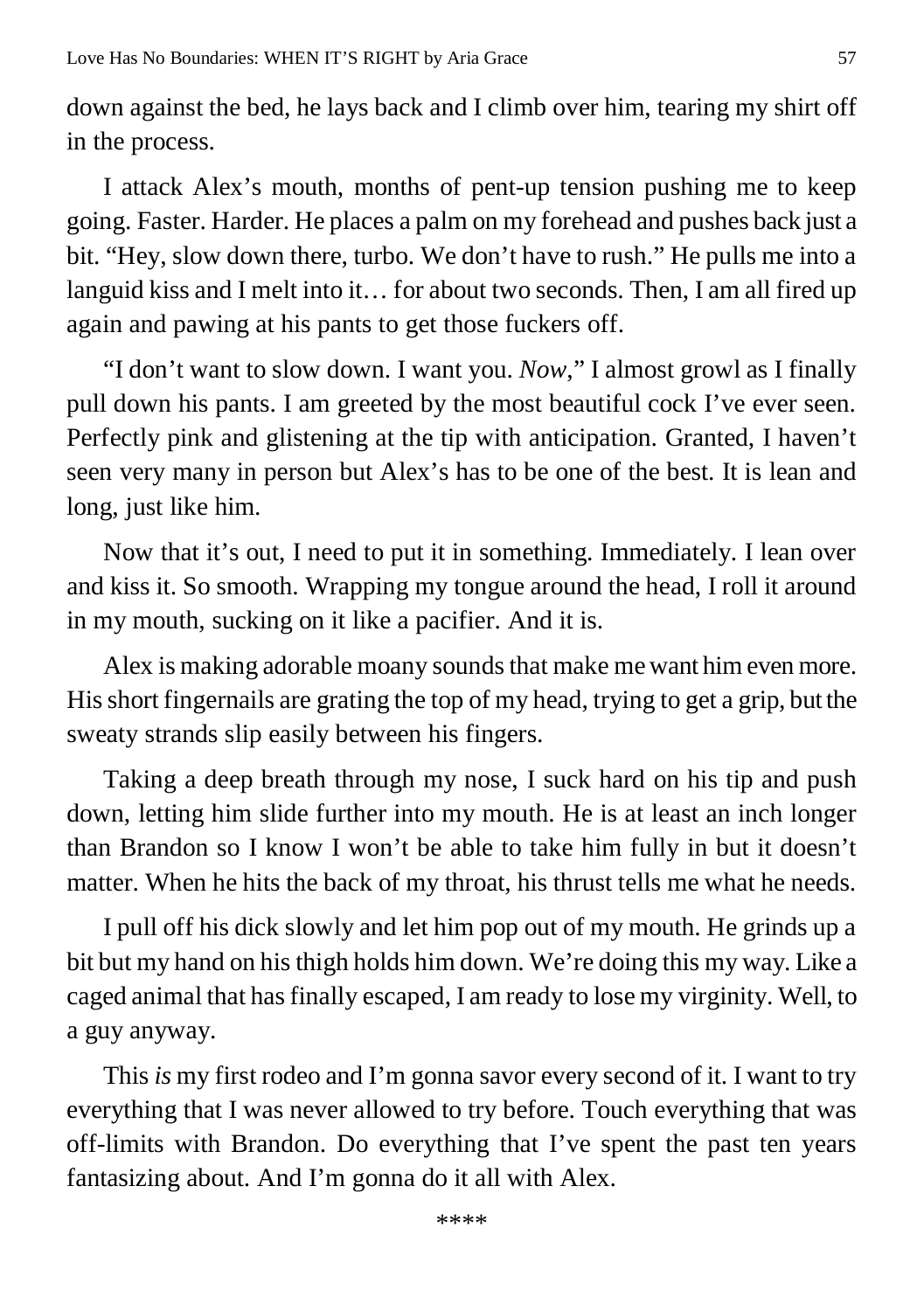### CHAPTER NINE

#### *Alex*

Oh my god, this boy can give head. Obviously this is one of the things he did when he "messed around" with his buddy. I want to come but he won't let me. Using his lips and tongue and teeth to get me just to the edge and then backing off. I almost wonder if he's doing it accidentally, not realizing how close he's getting me before changing positions. It might have been frustrating if it wasn't so damn sexy watching him experiment on me.

This isn't at all how I expected the evening to go. I thought I'd totally screwed up any chance I might have had with him when he went for the door. My stupid mouth got me into trouble again. After we straightened that out, he's been unstoppable. But I'm definitely not asking him to stop. I did try to get him to slow down but he's been slowed down, or stalled completely, for too long. As soon as he knew I was serious, he practically jumped me.

I hope he doesn't regret this in the morning because I want all of him. And by the way his fingers keep inching toward my ass, I know he wants it too.

"Is this okay," he asks, taking his lips off my cock only long enough to get the words out. He's rolling my balls around in his hand with just enough pressure to make me squirm. They're full and tight and begging to release.

"Mmmmm." I'm so lost in the moment, I don't want to speak. Afraid I might say the wrong thing again, I try to encourage him with the sounds that I like to hear. Sounds I don't always make but can't seem to suppress with Shane.

"Ah, ah, ah," he coos against the seeping head of my cock, pulling off and trailing his tongue along the dorsal vein and then continuing down my thigh. Pushing both knees off the bed, he leans back and looks at me. I'm fully exposed to him.

"Please, Shane. I need to feel you," I beg. Lifting my ass up off the bed, he just stares for a moment.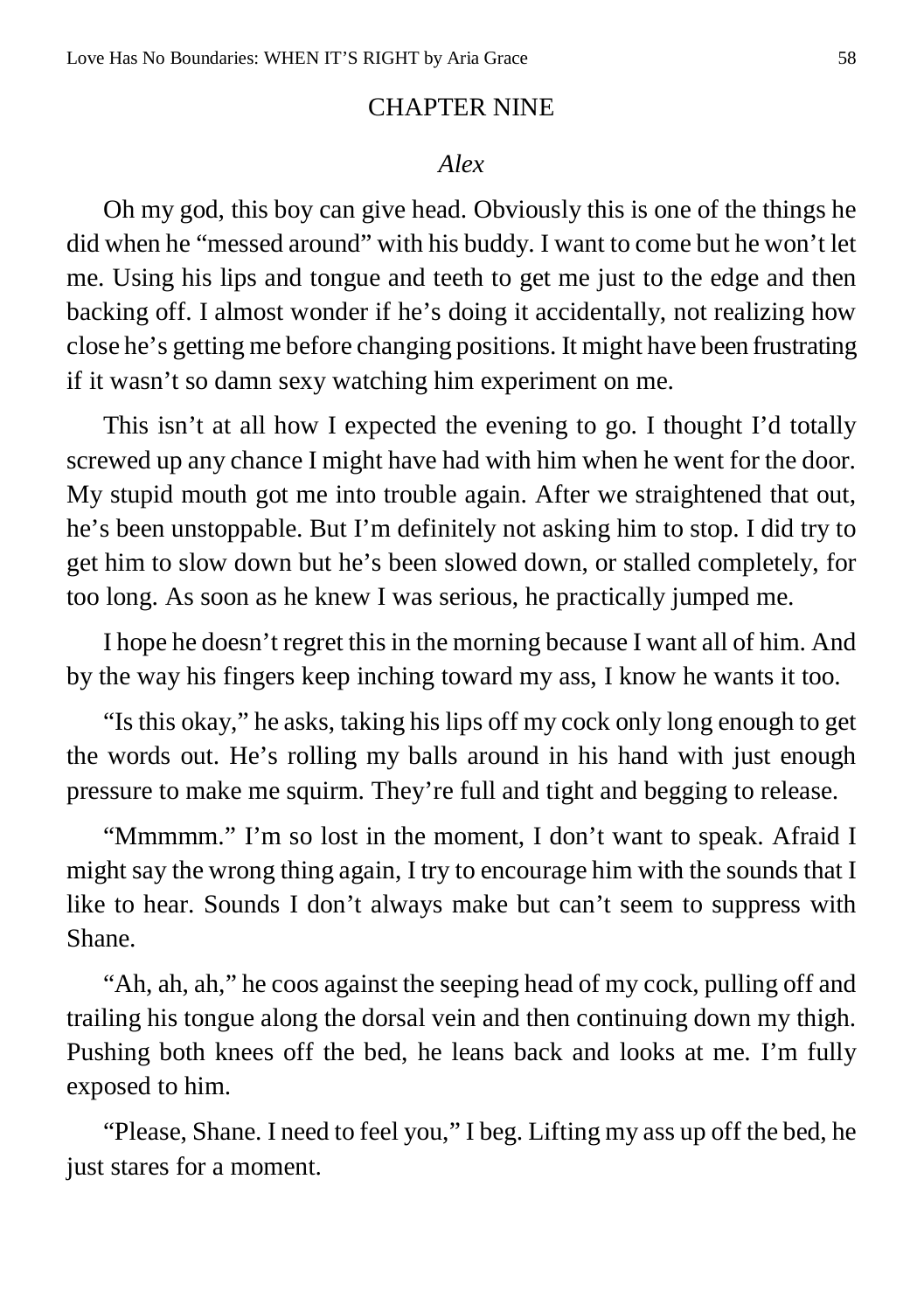"God, you're hot." If I wasn't on the brink of imploding, I would have felt self-conscious under his scrutiny. But I don't. I know this might be one of the first times he's ever really looked at a naked man, and I don't want him to feel ashamed by it. I try not to let my own embarrassment tense me up. He seems to like what he's seeing so I'll let him get a good look. And I won't feel bad when I subject him to the same ogling.

"Fuck me, Shane."

"I want to but… I haven't before. Not like… this." He leans over my body and hovers just above me. Not even really touching me… just a faint teasing of his skin against mine. Grabbing his ass with both hands, I pull him against me, hard.

"That's okay. We'll go slow. I just… Fuck, I want you." With that, his mouth is back on mine. I know he's trying to pace himself but he's just as desperate as I am. Moving his lips to my chin, he nibbles up to my ear.

Shane slips the tip of his middle finger into my mouth and I eagerly accept it, sucking it in deep as he shudders against my chest. When he pops his finger out of my mouth, he moves it straight to my hole and gently starts to rub. He isn't pressing in yet, but I can't wait much longer. I need to get this moving. Quick.

"In the drawer," I mumble, pointing to the nightstand on the other side of the bed. He freezes for a moment before realizing what I mean. Climbing over me, and rubbing his rock-hard dick across my belly in the process, he opens the drawer.

"Um, what do we need?" He's shuffling things around, probably curious about some of the toys in there but we don't have time for that. Not this minute anyway. Maybe on the next go-round.

"Just the lube and a rubber." And you in me. Now!

With supplies in hand, Shane resumes his perch above me and is suddenly shy. Not sure what to do next, he just stares at the condom.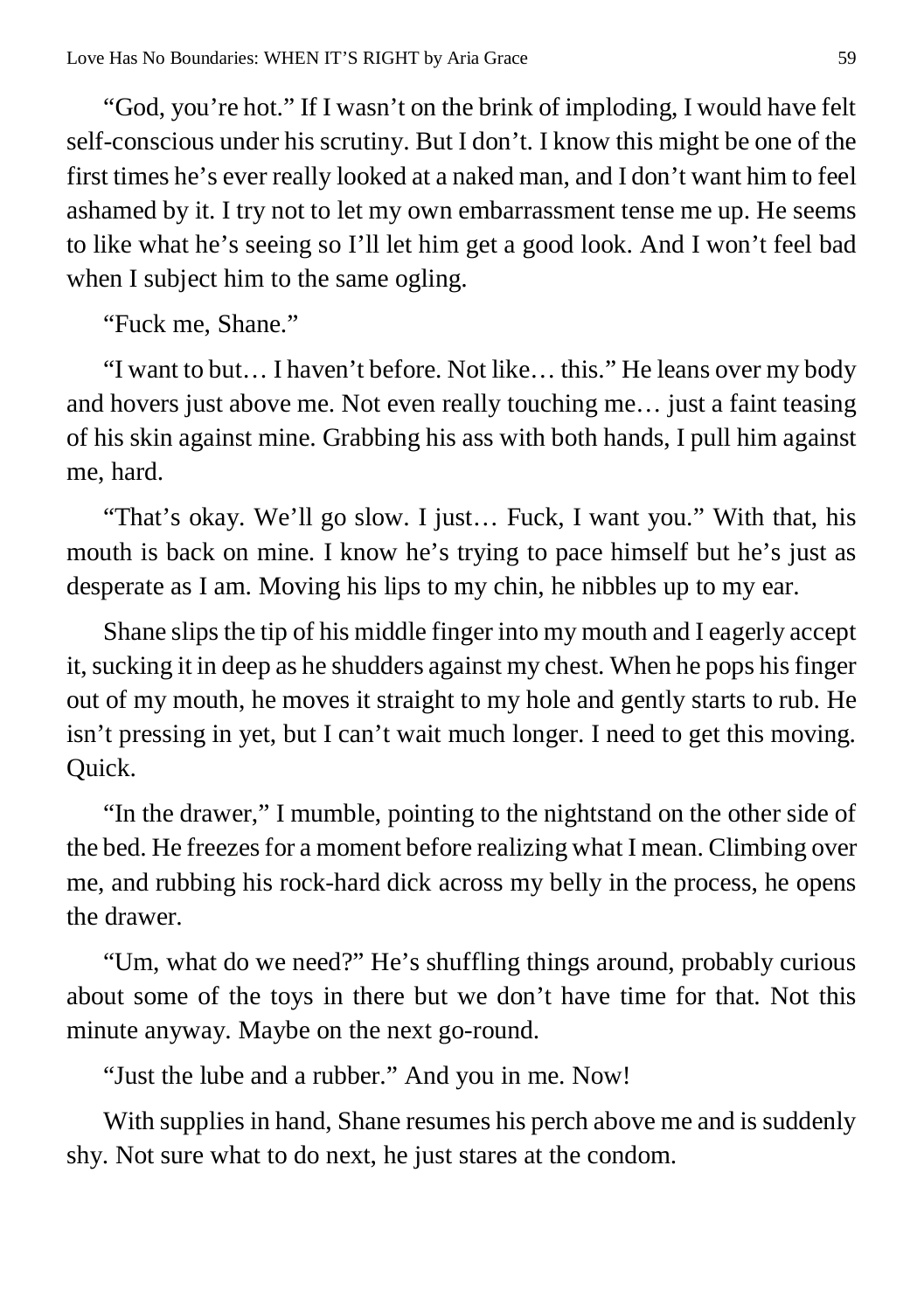"Do you have a preference? Like, position or whatever." Could he be any cuter?

"C'mere." Pulling him down into a soft kiss, I try to take a bit more control. I know he wants to do everything, and I want him to do everything, over and over again. But, I also want him to enjoy it and not be stressed about whether it's right or wrong. This thing between us already feels different than with other guys I've been with. It already feels right. I want him to love every second of it.

Shifting him to the side, I reposition myself so I'm straddling him. Our cocks are finally touching and I'm ready to blow again. Reaching between us, I let myself touch him. With the overhand grip that I prefer to use on myself, I firmly grasp his head and stroke down to his base. The long breath that he lets out releases some of the tension in his body.

With a few more solid strokes, I sit back on his thighs and look into his eyes. "Are you ready?"

His eyes light up like a kid on Christmas morning, and that smile makes me melt just a little bit. "I want you, Alex."

That's all I need to hear. I unwrap the rubber and slowly roll it down his length. His cock is thicker than mine but a little shorter. Perfect. I want to spend hours inspecting every inch of his body but that'll have to wait. Right now, I just need him to fuck me.

With a generous dollop of lube, I slowly cover his sheathed cock. When I lean forward to kiss up his chest, I reach under and coat myself with lube. Lightly pressing in the tips of two fingers, I stretch myself just a bit. I've only been with a few first-timers but it can get a little rough until they know how to read my cues. Not that it matters. At this point, I'd let him fuck me bare and dry if he wanted to.

When we're both out of breath, I move him to my opening. As much as I want to keep kissing his face, I pull up so I can control my descent. Without breaking eye contact, I slowly slide over his head. Shane's breath catches and his almost-black eyes bore into mine. I continue to lower myself, not even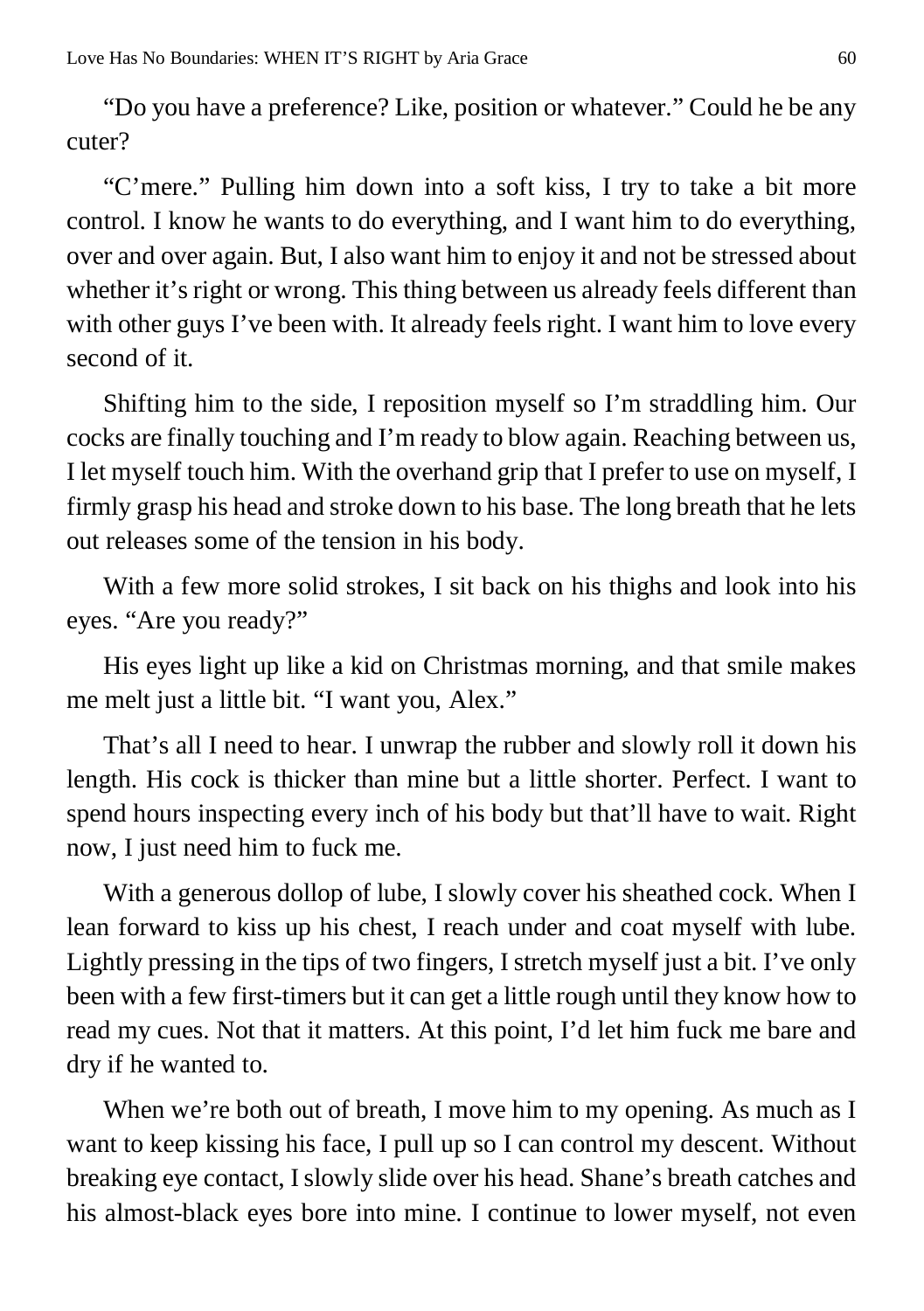waiting to adjust. He fits perfectly inside me and is fully buried within moments.

"Fuck, Alex," he whispers. "You are so tight."

With my palms on his chest, I lift up slowly until only his head is in me and then drop my weight quickly. He is pressed against every nerve that matters and I'm in heaven. I want to go slow but he feels too good. Trying to pace myself, I set a medium rhythm. Not super slow, but not fast enough to make him come before he's ready.

His pecs are solid and smooth. Just running my fingertips over his taut skin is almost enough to bring me to the edge. After a few more long strokes, I increase my speed. Shane grabs my hips and holds me against his pelvis.

"Don't move. Just hold there for a sec." His eyes are closed and I have to grin. I know he's probably picturing his mother or some other mood-breaking scene to calm himself down. When his eyes open and he notices me watching him, he just smiles. That perfectly sweet smile. I lean down to him.

"You're so beautiful, you know that?" I ask softly as I lick the length of his ear lobe.

"You're pretty fucking gorgeous, yourself," he says, chuckling. More seriously, he adds, "You have no idea how many times I've imagined this moment."

"And?" I ask with a smirk. Part of me knows he wouldn't tell me if it was bad but I still want to hear him say it.

"Way better than I imagined. I'm trying not to come but… fuck, you feel good."

Not wanting the boy to wait too long, I start moving again. With my knees spread wide so I can stay as low to him as possible, I set a faster pace. Sliding all the way to the tip and pumping hard against him. Each time he hits my prostate, I shudder. It's like I'm having mini orgasms with each pass. Is that possible? If it is, it better be a permanent phenomenon because I can't go back to the old way. This is amazing. Shane is amazing.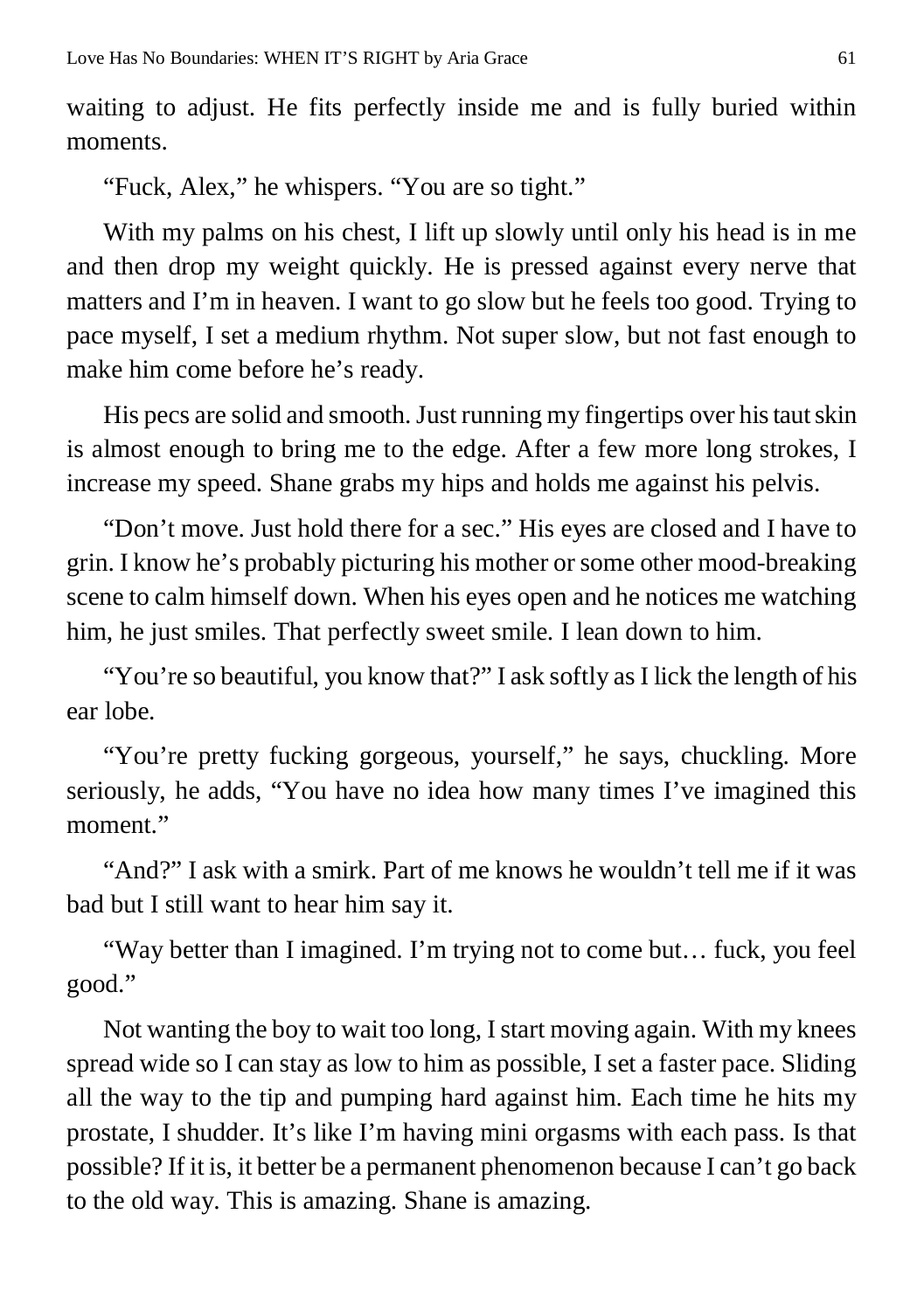While I'm lost in my own ecstasy, I feel his body tense below me. He's ready. My hand wraps around my cock, matching the speed of his hips. With two quick, short thrusts into me, Shane releases his load. His hips arch off the bed as he tries to get even deeper, chasing the orgasm that has his body vibrating. As his eyes flutter back and his fingers dig into my thighs, I give into my own release. A deep, rolling wave of pleasure rocks me forward and I shoot hard all over Shane's chest.

After a moment of just lying in my come on top of Shane, I finally lift my ass off him and curl into his side. His arm wraps around me and pulls me closer. There is no place in the world I'd rather be than with this man, naked in my bed.

"Fuck, that was amazing," Shane says once he's caught his breath.

"For me too," I confess into his neck. "I felt like I was coming the entire time. I've never had that happen before." I reach down and pull off the condom, tying it and tossing it on the nightstand.

"Really?" I can hear the smirk in his voice.

"Yes, really. But don't go getting a big head or anything. I'm sure it was just a fluke," I tease. "You'll have to do that at least… I dunno, ten or fifteen more times before I'll believe it was more than just beginner's luck."

"Beginner's luck, hunh?" He shifts his weight so he is lying on me, his full weight pressing me against the mattress. I'm already hard and ready for him. "Well, let's see what you think about this."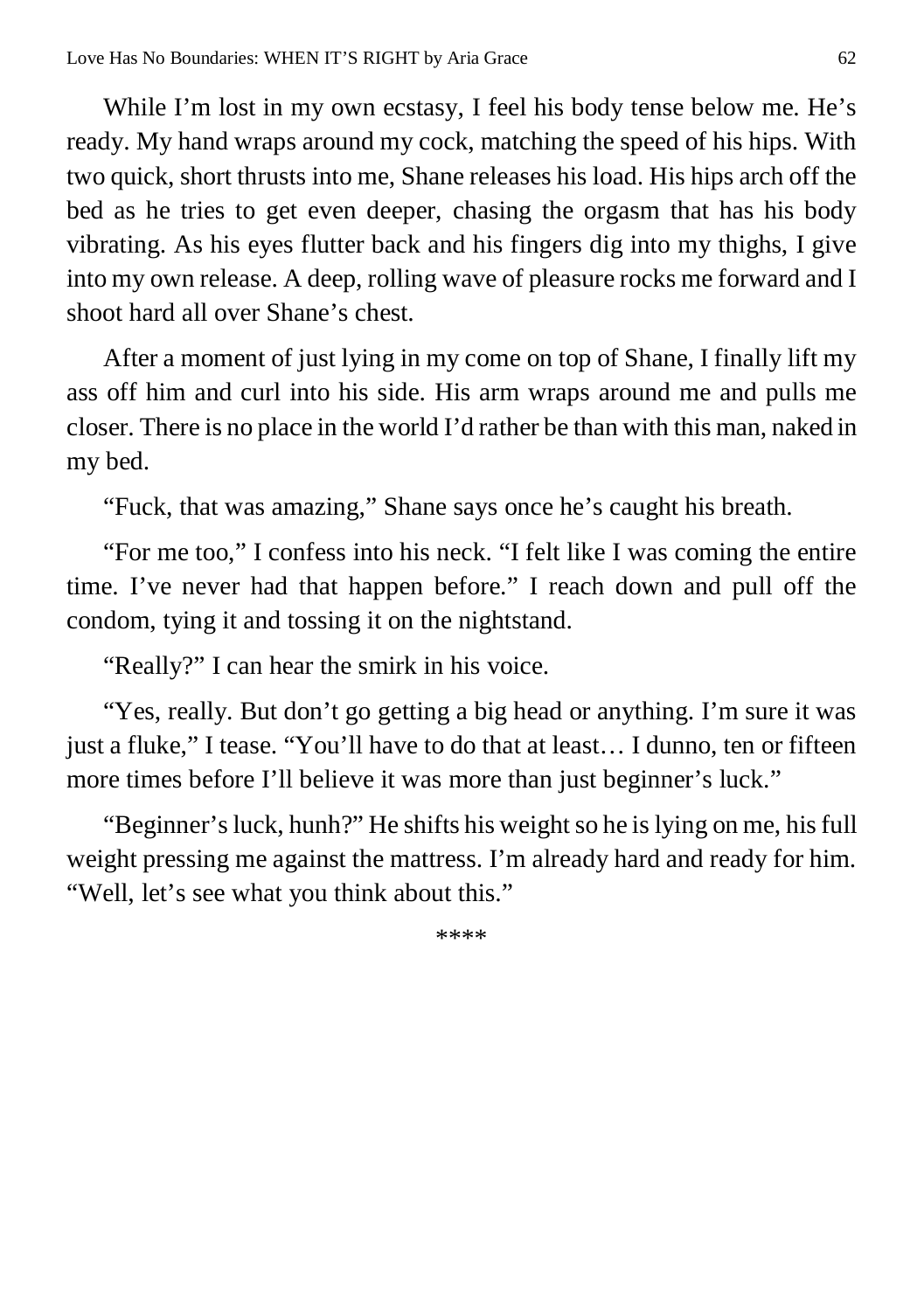## CHAPTER TEN

#### *Shane*

Beginner's luck, my ass. Okay, it's true that I am technically a beginner, but I knew exactly what I was doing to Alex. His face is so expressive that when I hit the right spot, I knew it immediately.

After he was fully relaxed on me, I was able to angle my thrusts so every one counted. His weeping cock on my belly was proof enough of that. Each time I pounded into him, it seemed to thicken just a little bit more. When I knew I was ready to blow, I had to hold him in place. Deep enough to keep him stimulated but still enough that I could regain my loose grip of control.

I was just barely able to hold out for a few more minutes once he started riding me again, quickly stroking me with his ass in a way that made it impossible to concentrate on anything else. I could feel my orgasm building but when he reached for his cock and started jerking it, it was so hot that I knew I was done. Holding him down, I gave a few more thrusts before I was erupting within him. Pushing my ass off the bed, I tried to get as deep into Alex as I could. His muscles, still contracting from his release, were milking my dick of all that I had to offer.

I knew intercourse would be awesome but nothing I'd ever done alone or with Brandon could possibly have prepared me for how it felt to be with Alex. Not even with her. This was gentle and hot and… intimate. Alex was completely open to letting me have his body in a way I wasn't sure I'd ever feel comfortable doing. Yet with him, everything feels right. Like we've been doing it for years. When I came, I could feel every nerve in my body light up.

Maybe that was some kind of beginner's luck because I can't imagine ever leaving this bed again if that could be repeated. Not that I ever *want* to leave this bed.

\*\*\*\*

After that first night, Alex and I have been practically inseparable. The excuses that we were using to see each other every day were so ridiculous that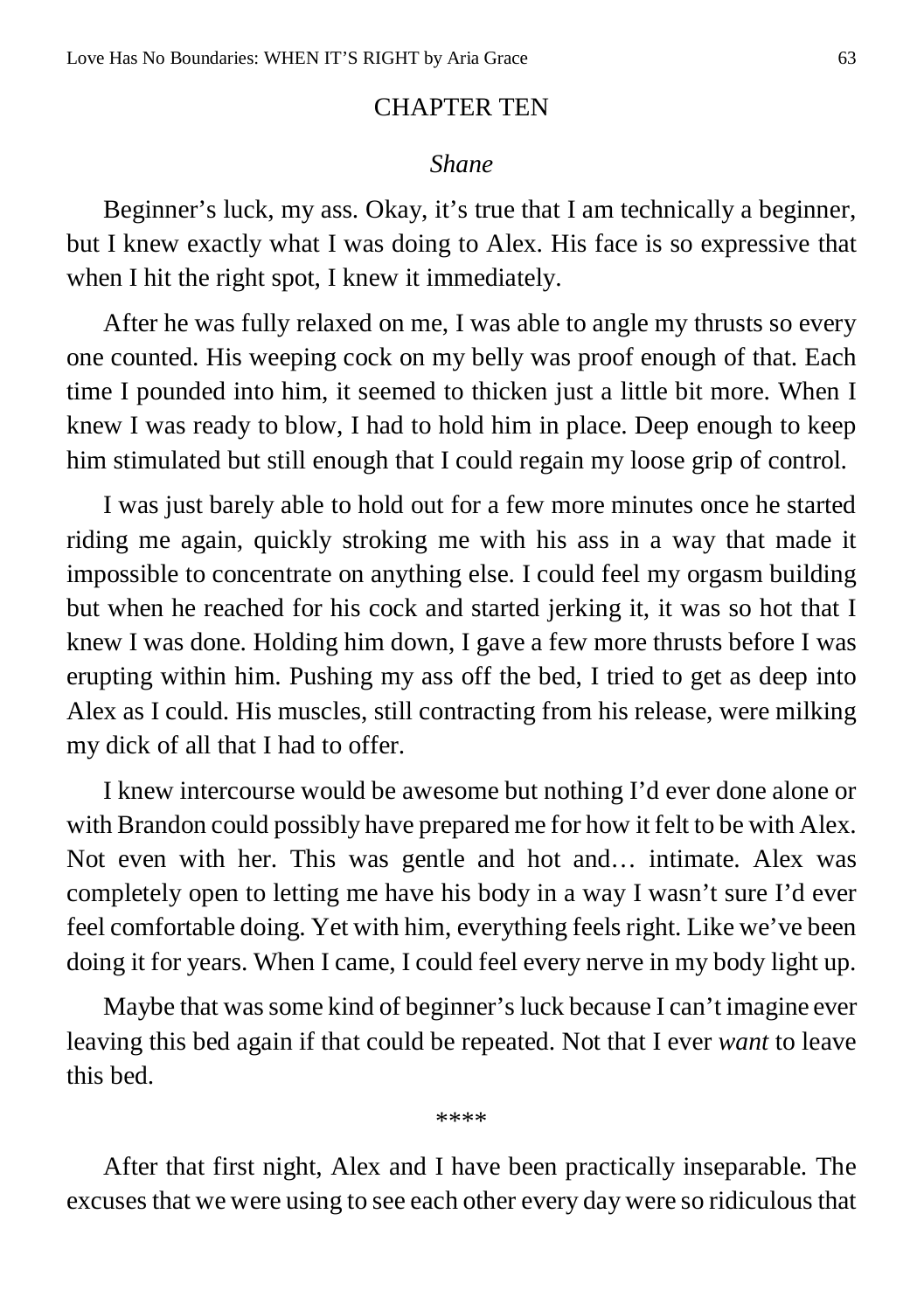it's become a running joke. One night he asked me to stop by to help him shuck some corn for the grill. A few days later, I told him I needed him to go with me to the barber shop to help me choose a new hairstyle.

Tonight, for our one-month anniversary, he asked me to go to dinner with him at his favorite dim sum restaurant so I could help him order from the Cantonese menu. Tomorrow, we're going on a hike so I can take pictures of indigenous butterflies. That'll be funnier when he remembers I don't own a camera.

I told Aunt Karen and Uncle Ron that I'd probably stay at Alex's this weekend but they know *probably* means one hundred percent definitely. Since that first weekend, I've stayed over every Friday and Saturday night and have trouble going home on Sunday.

So, with my duffle bag on his back seat, Alex is driving us to the restaurant with my hand entwined in his. Now that we're officially a couple, he is always touching me. I love it. I'm not even shy about public affection anymore. When I'm with Alex, the rest of the world seems to fade into the background. If people are uncomfortable around us, I don't even notice. I only notice where his skin is touching mine. Where his arm embraces mine. How his smile grows when he's looking at me. And how many minutes are left until we're alone again.

"You brought your English-to-Chinese dictionary, right," he says, tugging on my arm.

"Gong Hei Fat Choi," I immediately respond.

"Great." Alex laughs. "I'm sure after we wish them a happy New Year, they'll bring us something delicious."

"We'll just do what you usually do. Point and grunt at anything rolling past that looks good. It'll be fine."

Looking at me with those adoring eyes, he nods slowly and squeezes my fingers. "Yeah, it will be."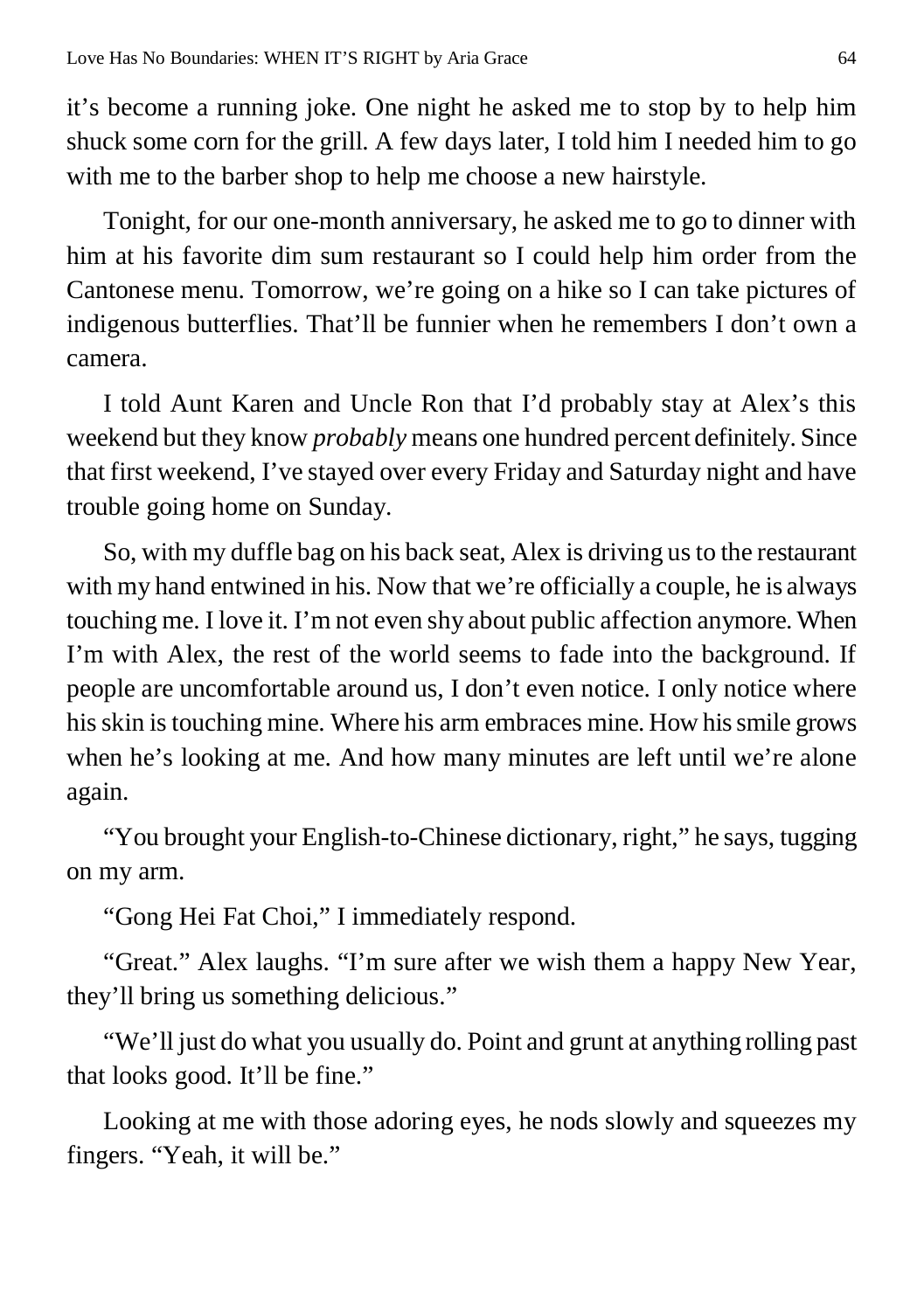And that's how it always is. We joke around and act silly. And then there are these moments when we get lost in each other. I've seen my aunt and uncle do it and thought it was just something old people did when they were remembering their younger years. But now that I'm doing it, I realize it means something more.

Having never been in a real relationship, I didn't know how quickly one could go from being just attracted to a person to head-over-heels, completely in love with them. But, in only a few weeks, I've done it. I haven't said the words to Alex, and he hasn't said them to me, but that's how I feel.

Without meaning to, we rush through dinner. Everything tastes great, as usual, but Alex has something planned at his place that he was anxious to get back to. Based on past experience, I had a pretty good idea of what his plans would entail and I was just as antsy to get out of the restaurant as he was.

"Can you wait out here for a second?" Alex asks when he pulls into his driveway. "I need to get something ready."

"Sure."

He opens his door and then ducks back in to grab me by the neck for a kiss. It was meant to be a quick peck but quickly turned into the beginning of a full on mack session.

"Hold that thought for two minutes," he begs when he pulls away and hops out of the car.

When Alex walks back out, he is beaming. The goofy grin on his face has me mirroring his excitement.

"Ready?" I ask, getting out of the car and stretching my arms above my head.

"Are you?" he says back with a smirk.

"I've been half hard all night so if whatever is in there involves you getting naked, I'm more than ready."

"Is that all you ever think about?" he teases, grabbing me by the bicep and pulling me onto the porch.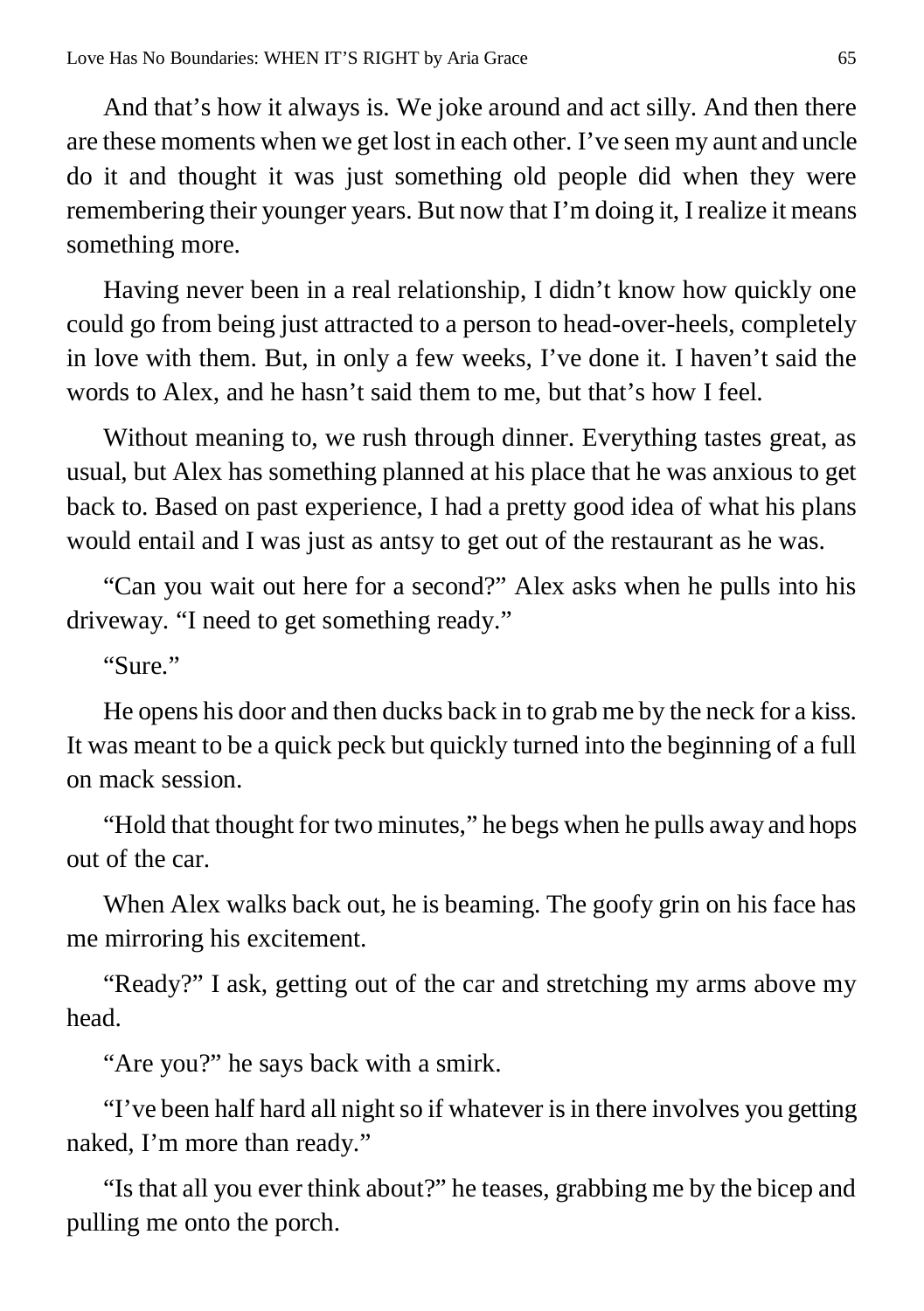"Honestly?" I look over his shoulder and down to his perfect ass. "Yes."

"Good answer, perv," he says, smacking my ass and pushing me through his front door.

Not sure what to expect, I enter his front room and look around. Nothing seems out of place so I glance back at Alex.

"What am I looking for?"

"Just keep going. Out back," he says, pushing me to walk through the house.

When I step out the back door, I'm greeted by a twinkling picnic. Alex has clear Christmas lights strung across every branch and post in his yard, creating a beautiful canopy over a blanket that is set directly under the large apricot tree.

"I thought we could have dessert out here," he says, glancing to me. He's still smiling but I can tell he's nervous about my reaction.

"You did all this?" Wrapping my arm around his waist, I pull him against me. "I love it."

"It's not too much? I wanted to do something romantic but I didn't want to freak you out." He brings his hand up to trace a finger around my ear. "You're not freaked out, are you?"

"Not even a little bit. It looks great." I lean into his mouth and lightly kiss him. Just a soft brush of my lips on his before I feel him smile against me. Easing off, I ask, "So, what's for dessert?"

"Not that. Well, not yet." Alex pulls back with a smirk and drags me to the blanket.

Taking a seat in the middle of the blanket, I watch as Alex opens the basket. He pulls out a bottle of champagne and two glasses. Then, he opens a container of huge, chocolate-dipped strawberries. Finally, a can of aerosol whipped cream is unveiled and my mouth is watering. I don't eat a lot of sweets but I have a feeling this night is going to satisfy more than my sweet tooth.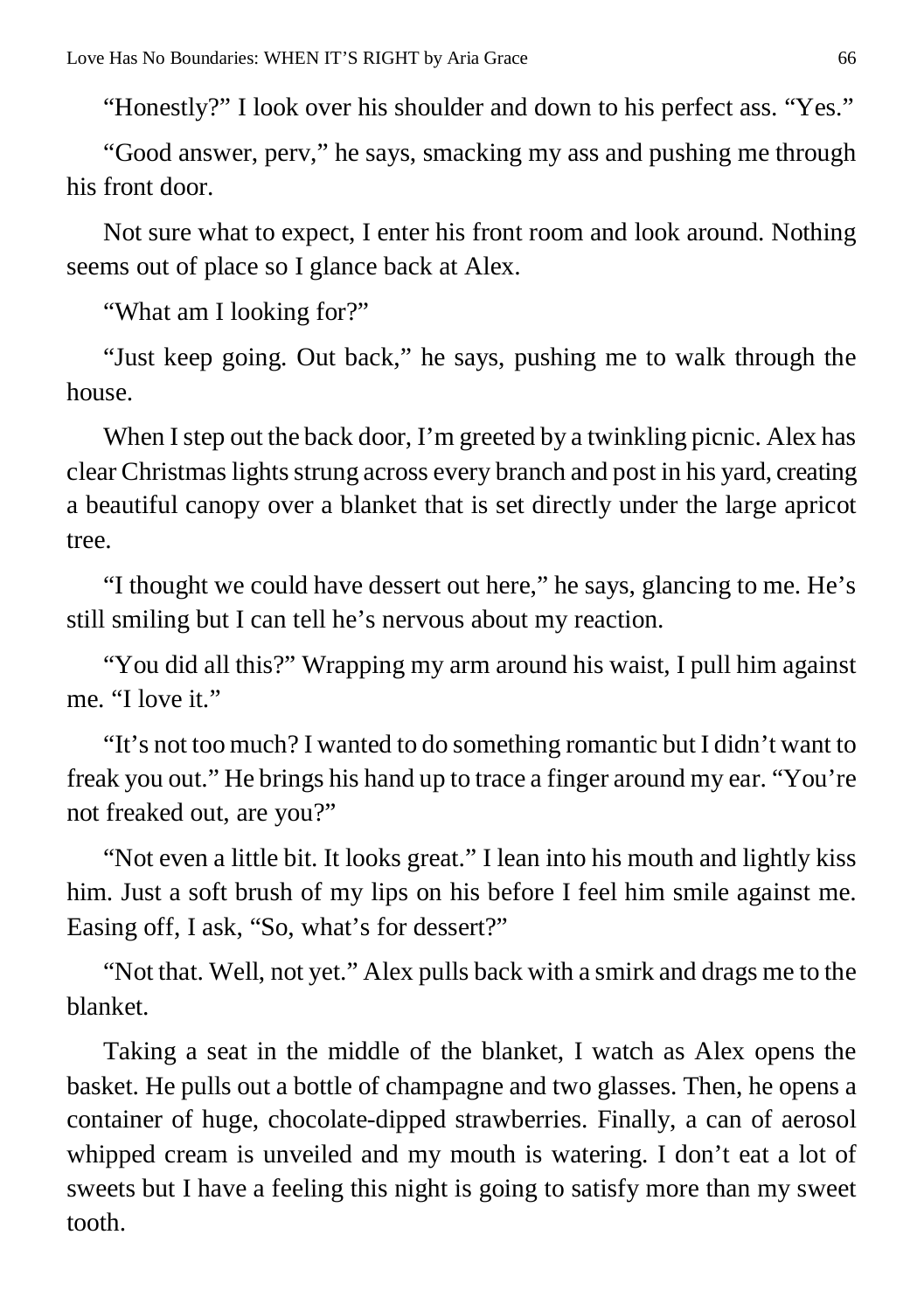"So, I wanted to start off with a toast," he explains, opening the bottle. The cork pops, but no fizz is lost. Alex has done this before. While he pours the champagne, I sneak a peek into the basket and realize it isn't empty. There is a small, black box with a red bow around it. A gift. Shit.

"What is that? I didn't know we were doing gifts, Alex." I feel like a total douche. I should have asked what he had planned but it never occurred to me that I should get him something for one month.

"No, it's nothing. Don't worry about it. Please, just… here." He hands a glass to me and raises his own. "I know it's only been a month but I really care about you, Shane. A lot. I know this is all new for you and I don't want to rush you into anything you aren't ready for but, actually, this is new for me too. I've never felt this way about anyone before. Even the guys that I thought I was in love with, I'm beginning to think maybe I wasn't. Because, now I'm thinking that maybe I really am… in love with you."

I'm speechless. Alex just told me that he's in love with me. He loves me. Is that possible? Does he really feel about me the way I feel about him? I know he's waiting for me to respond in some way but it takes me a minute to compose myself. My throat burns but I manage to finally find my voice. "I think I'm in love with you too."

The relief and happiness on Alex's face is evident. He was afraid to be honest about his feelings but he did it. I know that I'll need to be honest with him about everything at some point but not yet. This is too good to mess up. He is more than I ever hoped to find and I'm not sure how he'll react when he finds out what I did. Tonight that doesn't matter. All that matters is that Alex loves me. And I love Alex. And we've got all weekend to show each other just how much.

\*\*\*\*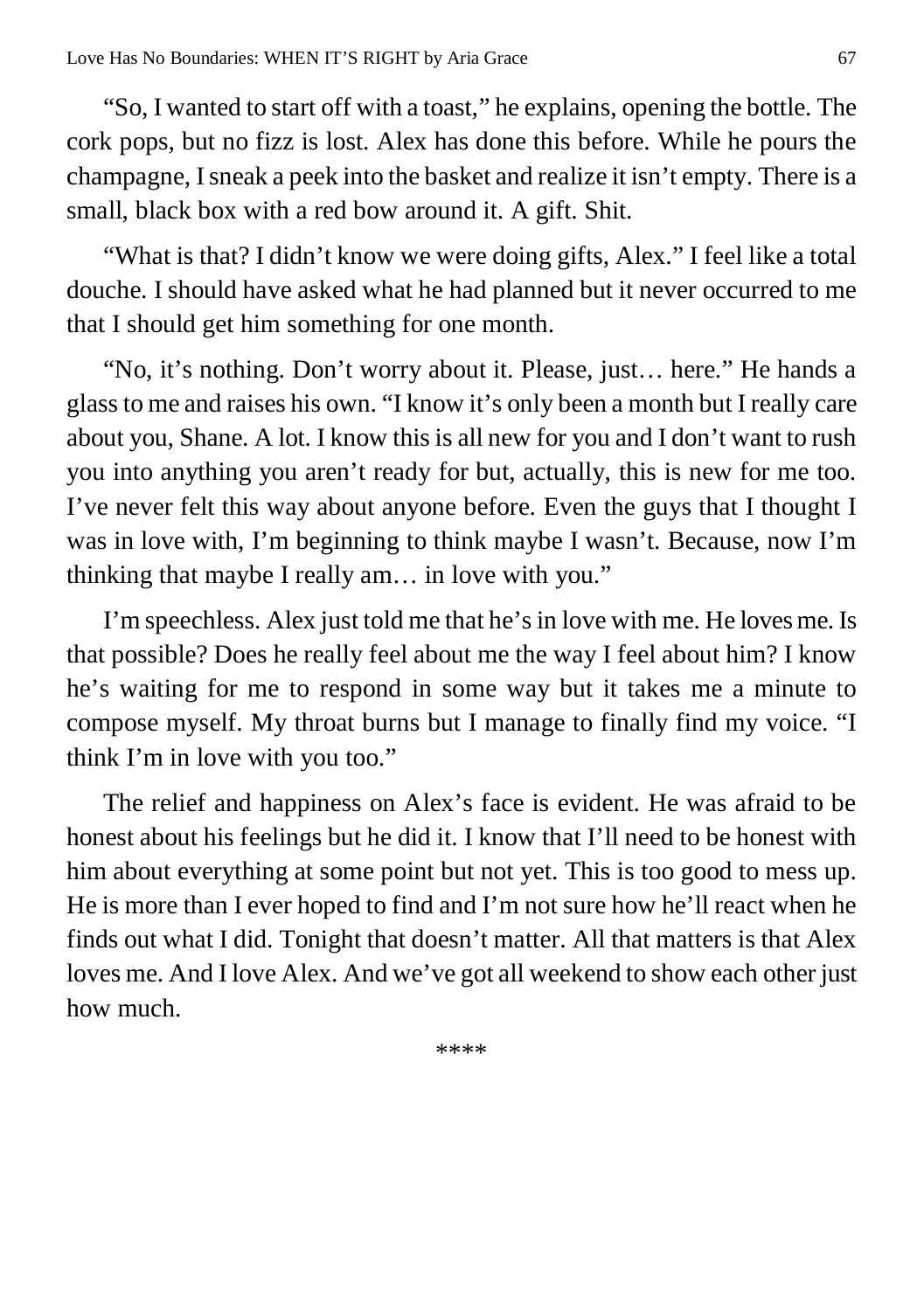# CHAPTER ELEVEN

## *Alex*

After hearing Shane tell me that he loves me too, I felt like I was floating. I planned to give him a key to my house for our one-month anniversary but I wasn't sure how he would take it. I know one month doesn't seem like a long time, and in all my previous relationships, I was never sure I liked the guy enough to consider a key exchange until at least the six month mark. But, to my surprise, Shane happily accepted it. He looked as happy to say the words as I was to hear them.

We spent the whole night feeding each other strawberries and licking whipped cream off each other and making love. Just slowly moving with each other under the lights with only a small blanket to cover us from the world. It was amazing. I came over and over again within Shane's embrace. Cocooned inside of him in every possible way.

Fast or not, I was in love with Shane and couldn't stop myself from imagining a future with him. A long and happy future with Shane by my side. Living on a ranch with a bunch of dogs running around… and maybe even a baby or two at some point. I don't care how it all happens, I just want to be with that man for the rest of my life.

\*\*\*\*

When Shane's phone rings at eight am, I immediately have a sense of dread. No one calls that early on a Saturday unless it's an emergency. The first time it rings, he just hits ignore and nuzzles into my neck. When it rings again a few minutes later, his whole body tenses up. I know that he's thinking the same thing I am. This is bad.

"Hey, Mom," he says into the phone, clearing his throat. He sits up in the bed to better focus on what she is saying.

"No, it's fine. What's up?"

"B negative, I think. Why?" The tension is now in his voice. Are they talking about blood?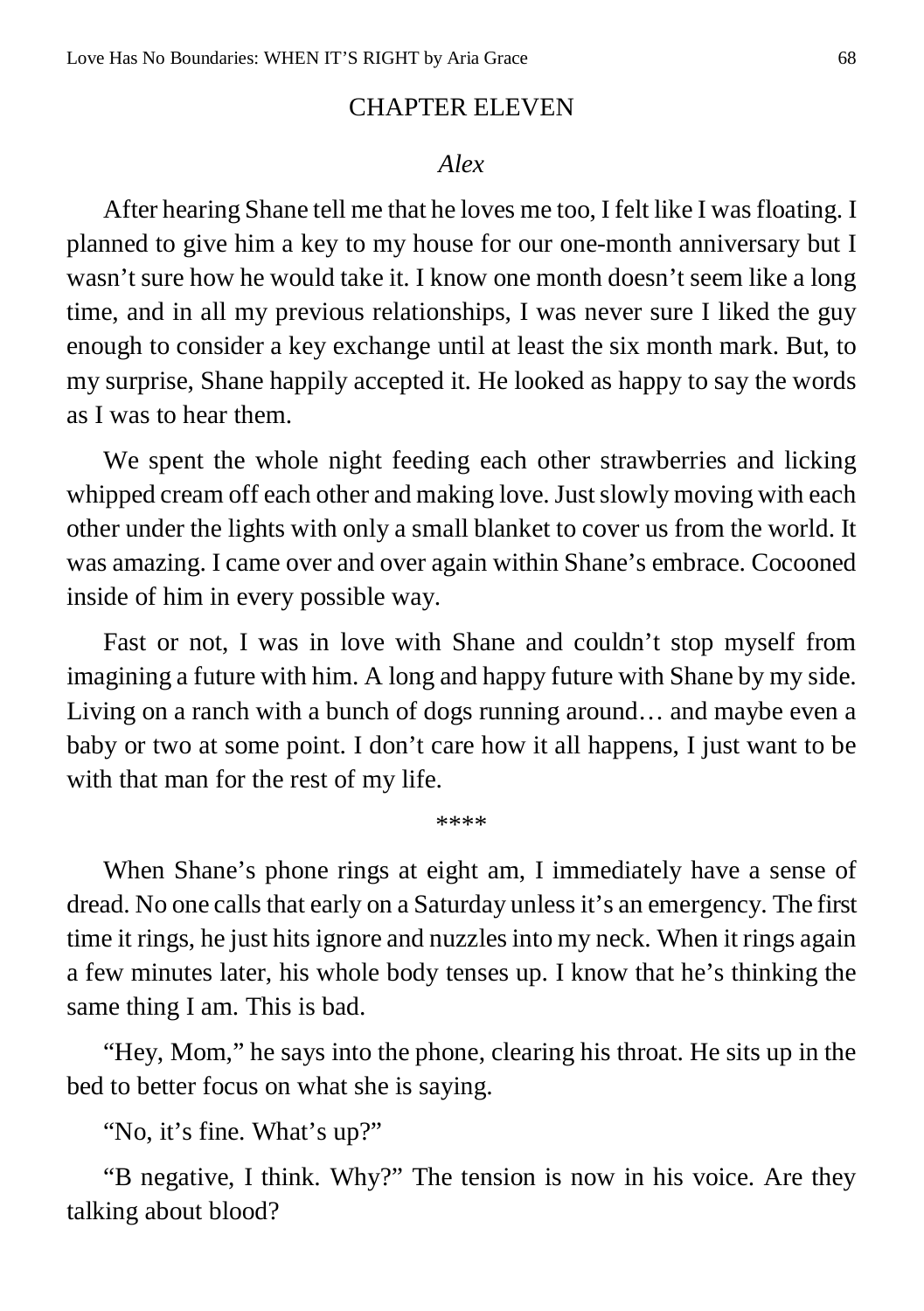"When?" Shane swings his legs off the bed and reaches for his boxers on the floor.

"What about… uh… Jacob?"

Jacob? He's never mentioned a Jacob in his past. His best friend slash jacking buddy was Brandon.

"I'm on my way."

"No, it's okay. I'll be there in a few hours. I'll call when I'm close."

Shane hangs up the phone and quickly starts gathering his clothes.

"Is everything okay?" I ask, stepping in front of him to get his attention.

"Um, no actually." He looks at me for a second like he forgot I was there. "A family friend was in a car accident yesterday. I need to go home for a few days." He pulls out of my arms and starts looking for his keys.

"Now? You're driving up there now?"

"They're in the hospital and need blood donations or something. I guess I'm the right blood type so I'll see if I can help." As he approaches the door, he seems to realize he's about to leave me for a few days. Dropping his bag, Shane turns back to me. "I'm sorry I have to leave like this but I'll call you later or tomorrow."

"Do you want me to go with you? I can take a few days…"

"No. Thanks, but no." Staring into my eyes for a long moment, he kisses me urgently. I can feel the fear and pain in his motions but I tell myself it's just his fear of losing a loved one. I have so many questions I want to ask, not the least of which is about *Jacob*. But, I hold my questions. He's obviously distracted and needs to get on the road. "I love you," he says quickly as he pulls away.

"I love you too." I barely get the words out as the front door shuts and Shane is gone. I feel like my whole world just walked out the door.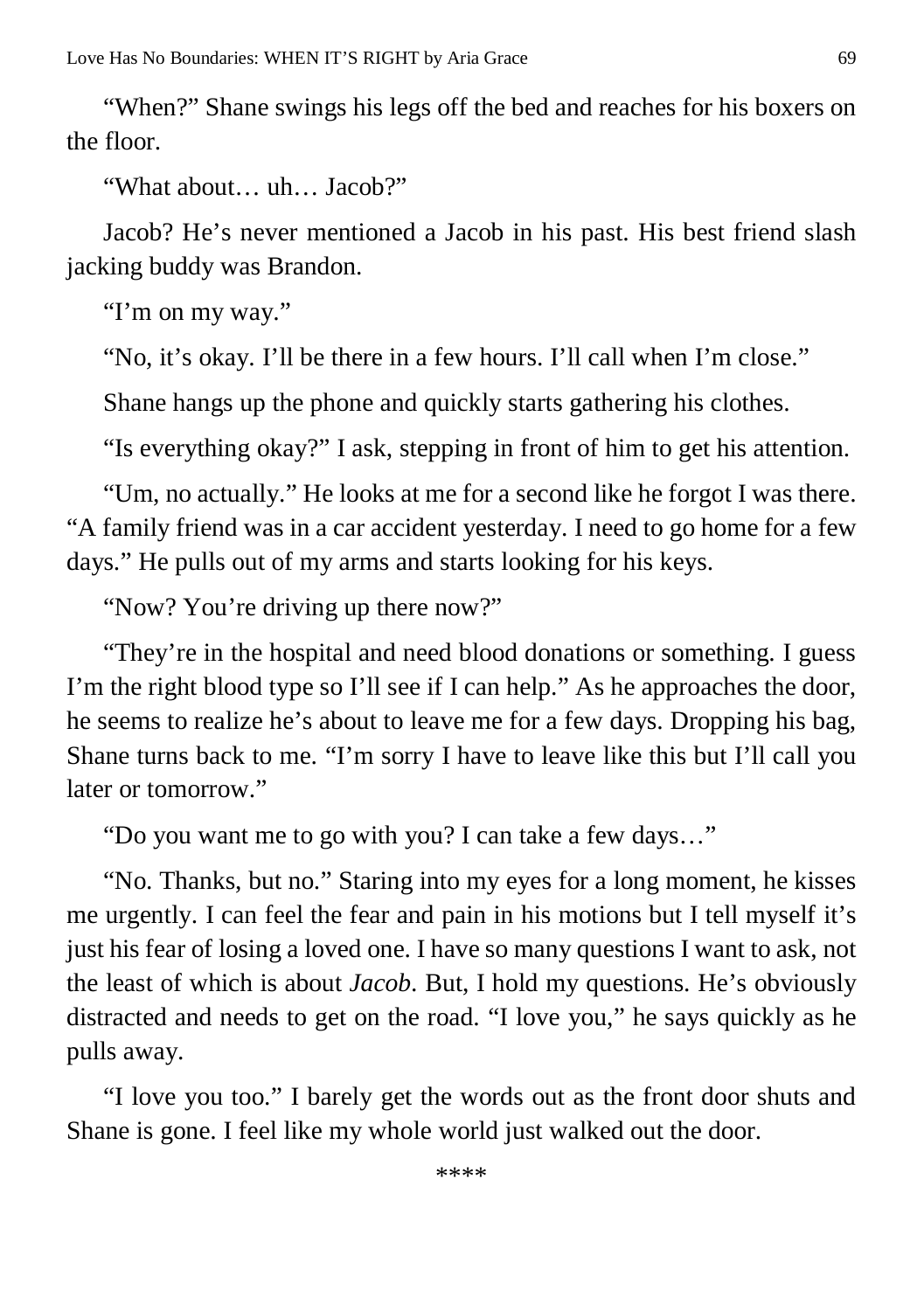The drive to Casper should have taken about four hours on a Saturday morning. It's now four pm and I haven't heard from Shane at all. I've sent a few texts to see how he's doing but no response yet. I try to distract myself with laundry and errands but I can't stop thinking about him.

I'm not generally insecure but I can't help feeling that I'm about to lose Shane. It's stupid and immature but I just need to hear from him. I need to know he's okay. And that we're okay.

Greg took pity on me and invited me over to their house for dinner. I wasn't in the mood to socialize but I couldn't stand being home any longer.

"Lex, come on. You know he adores you. He's just got to deal with a family thing." Greg is always good for a pep talk but it's not working today.

"I know. I'm sorry I'm being such a downer," I apologize.

Dave sits next to me on the couch and hands me another glass of Syrah. "Remember when my mom broke her hip a few years ago? I think I went three days without calling Greg because I was so focused on helping her and keeping my dad calm and making sure my sisters weren't fighting. Just give him some space and once the initial shock wears off, he'll be just as anxious to get back to you as you are to see him."

"You think so?" I want to believe that's all that's happening but I can't completely trust it. Until I hear from Shane that we're good, I just won't be able to rest.

"Of course, I do." Dave pats my knee. God, I hope he's right.

\*\*\*\*

At nine thirty on Sunday night, I finally get a text from Shane.

*Hey. Sorry couldn't talk til now. I'm OK. U? I'm fine. Was worried about you. I miss you. Miss U 2. When will U be home?*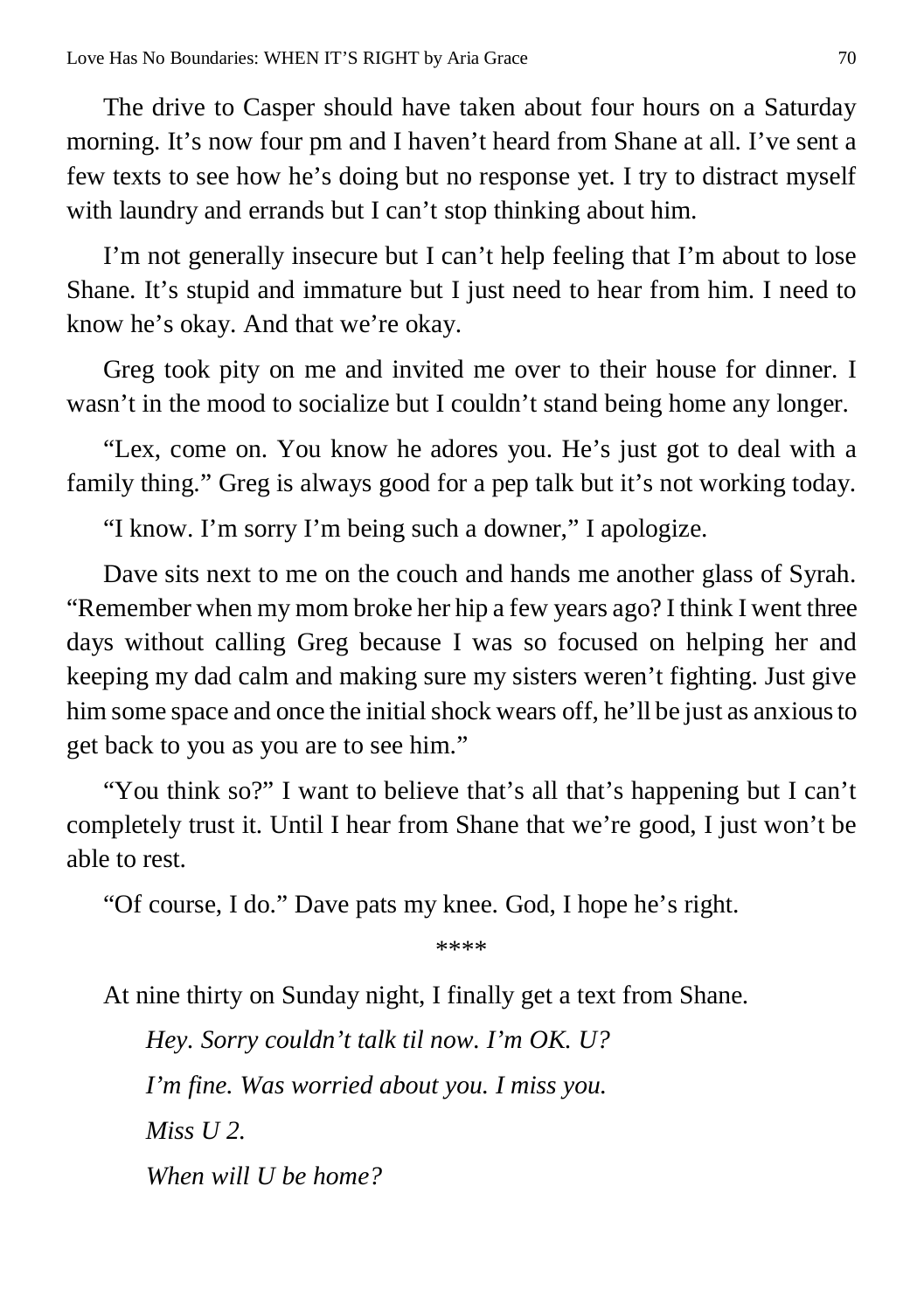*Not sure. Got some stuff to take care of here. I'll call this week. Can you talk now? Can't. At the hospital. Not supposed to use my cell.*

*OK. I love you.*

*Love you 2.*

Okay. That's not so bad. He's okay but in the hospital where he can't use his phone. That makes sense. I still want to hear his voice. See his face. But I can chill for a few days and give him space. He knows I'm here for him when he's ready. I just hope he isn't planning an extended stay.

\*\*\*\*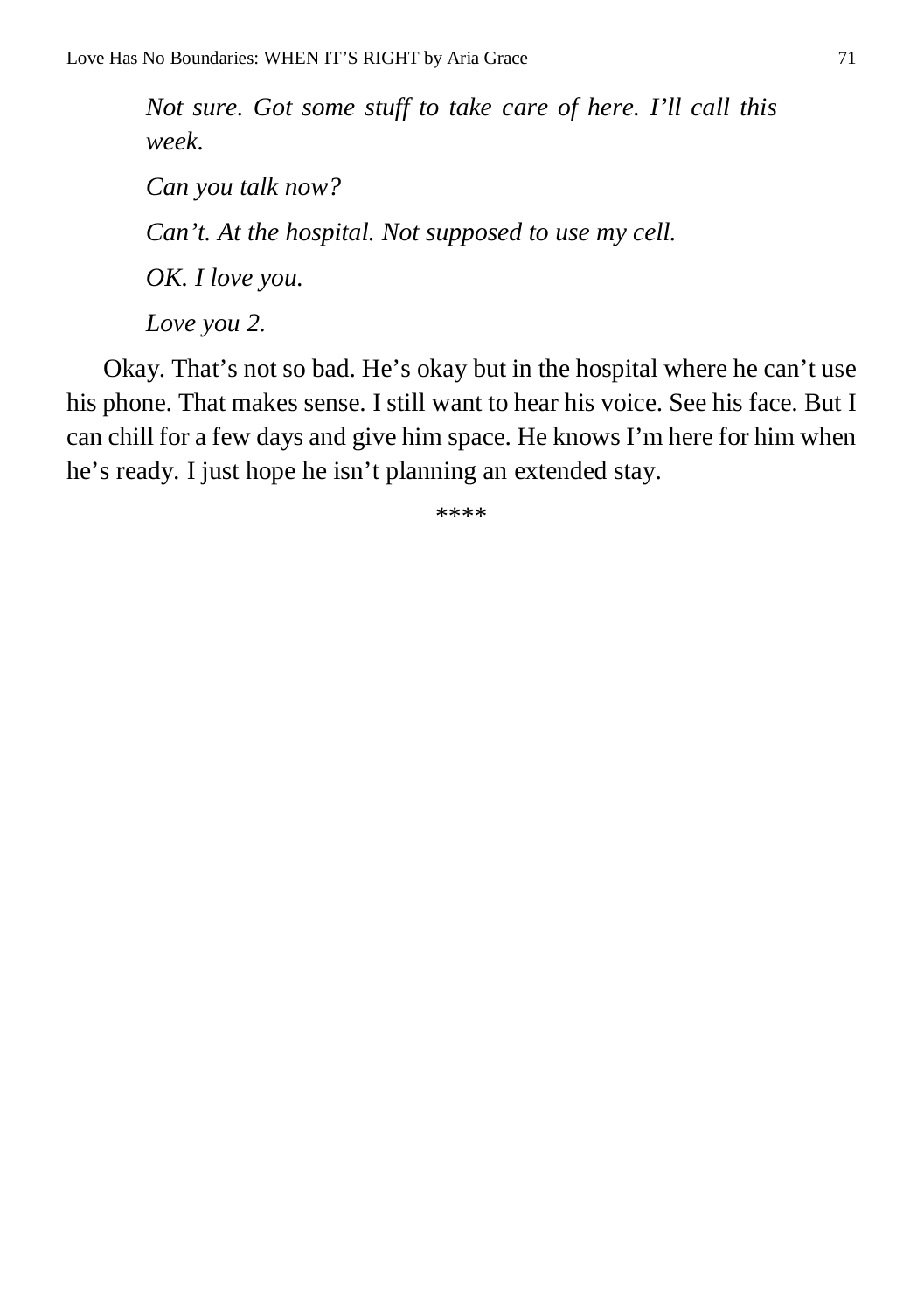# CHAPTER TWELVE

#### *Shane*

When Mom told me that Ashley had been in a car accident, I felt bad for her but wasn't sure why Mom was telling me. But when she said that Jacob was with her and is now in critical condition, I was shocked. She knows. Mom wouldn't have called me if she didn't know.

I don't know how I avoided a ticket but I managed to go almost three hundred miles in three and a half hours. The whole drive, my thoughts jumped between what to tell Alex and what to do about Jacob. I should have known that life couldn't be as easy as it was.

Everything is perfect with Alex. I am finally in a relationship with a guy that cares for me the way I care for him and that could all be ruined. One stupid moment in time eighteen months ago and now my life could be changed forever.

Walking into the hospital I visited several times in my childhood makes everything more real. My mom is in one of the waiting rooms when I finally arrive.

"Shane, honey, you made it." She rushes to hug me. "I didn't expect you for a few more hours."

"Well, there wasn't any traffic…" I'm happy to see Mom but still ashamed that she knows about the secret I've been hiding for over a year. "How's Ashley?"

"Come sit with me." Mom pulls me to a chair and holds my hands in her lap. "The accident was very serious. A truck hit their SUV head-on and caused it to roll over twice."

I feel like I'm listening to her through a pair of headphones. Her voice seems muffled as I take in every word.

"Tim died instantly. He was driving and had the most direct impact. Ashley had a lot of internal bleeding when she arrived but we thought she'd pull through. I talked to her last night and it seemed like she had turned the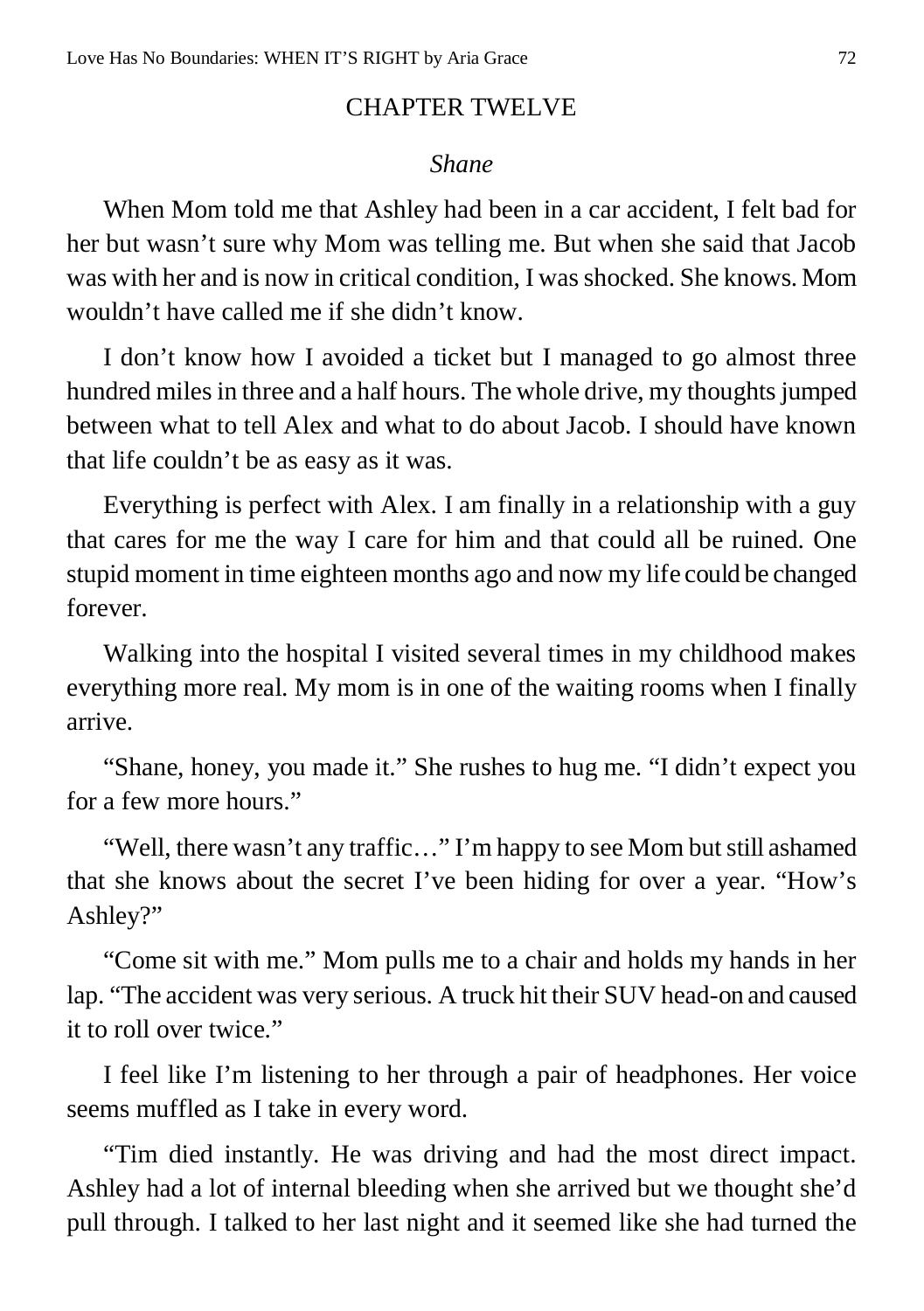corner. But, overnight, she went into cardiac arrest and passed away at about four am"

"Oh my god." I can't believe this. Standing up, I pace the small room trying to understand what my mom is saying to me. "Why didn't you tell me on the phone?"

"I didn't want you to be upset while you were driving but, as I mentioned, we needed you here. Jacob wasn't actually hurt from the accident itself but there was a bag with tools in the car, and when it rolled over, a screwdriver impaled his leg, nicking his femoral artery. Because it was a clean wound, he didn't lose as much blood as he could have but I wanted you to know."

I'm still contemplating the meaning of her words when a doctor asks me to join him in an office.

"Thank you for coming so quickly, Mr. Greenly. I take it you know why you're here."

"Yes, sir."

"So, you know that you're Jacob's biological father?"

All I can do is nod. I never thought I'd hear those words again. After Ashley brought Jacob over to meet me before I moved, I thought that would be the last time our secret was ever discussed. Who knew that she and her husband would both be dead just a few months later?

"As his next of kin, you're now legally responsible for making decisions about his care. He is doing well, but it'll be a few more days before we know for sure. We'll need you to fill out the necessary paperwork as soon as possible."

"What do you mean, I'm responsible? I don't know how to make decisions for a baby. I've only met him once."

"Don't worry. We're the doctors so we'll tell you what needs to happen. I just need to know there is someone here to make decisions on his behalf."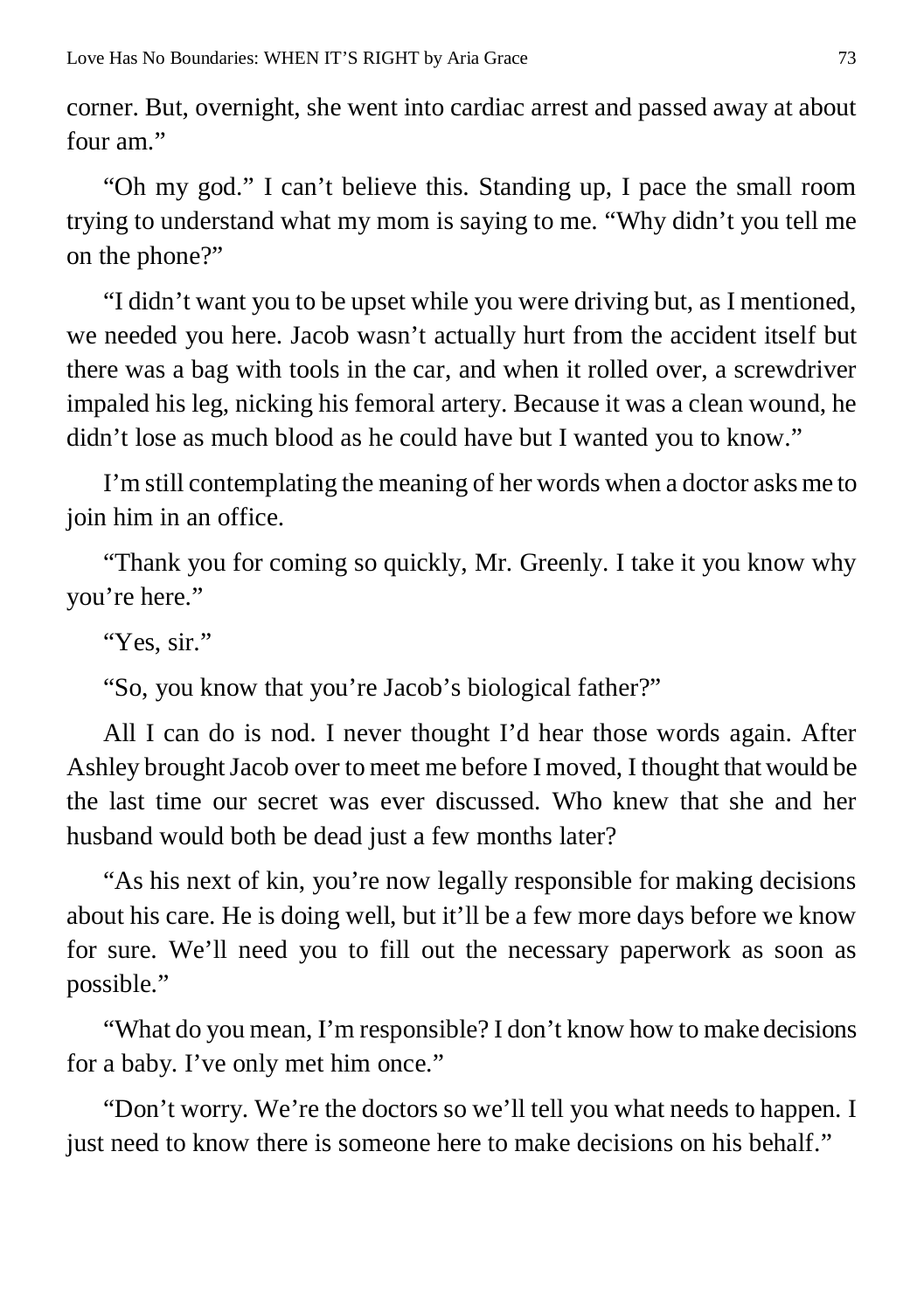The doctor says more stuff but I can't remember what. I nod a lot and sign the papers that are put in front of me. When I get back to the waiting room, my mom is still there.

"Are you ready to tell me how this happened?" Mom asks as soon as I sit down across from her.

"What did Ashley tell you?" If she doesn't know about me and Brandon getting caught by Ashley, then I'm not going to tell her. It wouldn't be fair to Brandon and Missy. I never would have believed that one night could have such a significant impact on so many lives.

We both knew there was a risk of getting caught but we'd just come home from a game and were amped up. Since we had the house to ourselves, we decided to stay out on the deck under a full moon instead of going to my room. Ashley stopped by to pick up her paycheck and when I didn't answer the door, she went around the back to see if my dad left it on the picnic table. I was on my knees with Brandon's dick in my mouth when Ashley turned the corner and caught us.

I begged her not to tell anyone and she agreed as long as I'd do something for her. She'd been trying to get pregnant for years but her husband was almost completely sterile. The doctors gave him only a ten percent chance of successfully fertilizing an egg so she agreed to keep her mouth shut if I'd get her pregnant. Thankfully, it only took one well-timed lay to do the deed. Never did I imagine I'd be the kid's only living parent just a year and a half later.

"Well." My mom takes a deep breath. "She didn't tell me much. She just said that you were Jacob's father and she wanted you to take him if anything happened to her. Of course, at that point we expected her to pull through, but now it looks like you'll be his legal guardian."

"I don't know how to take care of a baby," I say in a whine that I would only attempt with Mom.

"I know, sweetie, but your father and I are here to help. I can watch him during the day and you'll learn as you go. That's how all parents do it." She stands up and moves to the chair next to me.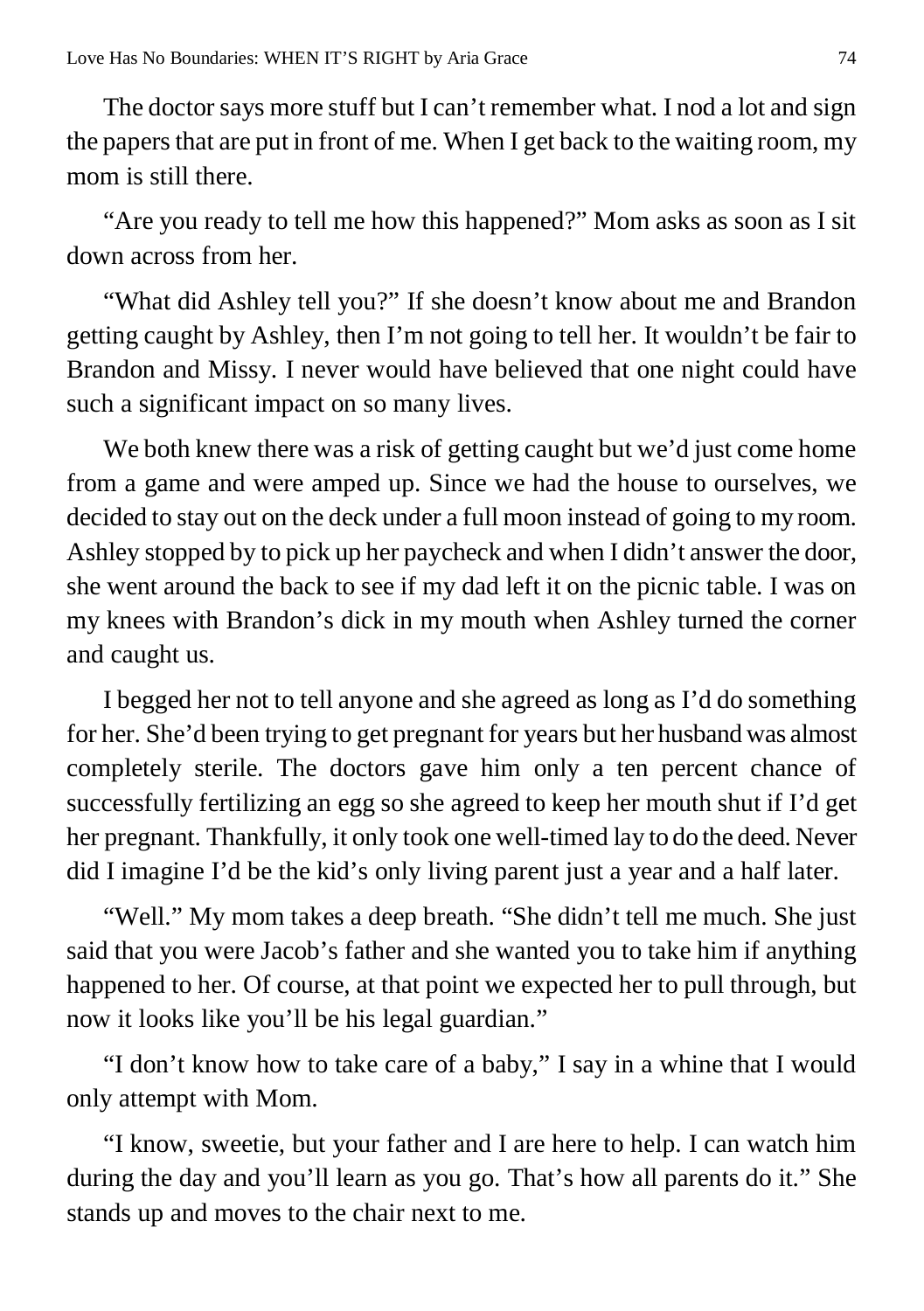"But that would mean I'd have to move back here." It's all just starting to sink in. I'd have to leave the world that I was just starting to feel comfortable in. And Alex. I don't want to leave Alex but I can't go back with a ninemonth-old son. He made it clear that's not when he's looking for right now. Not to mention that I can't support a kid working as a vet tech and living in my aunt's guest room.

"Of course, you would. That way we can raise him together. It takes a village, you know. And your father and I did a pretty good job with you. He'll be so relieved when finds out."

"Wait, what?" I interrupt her grandmotherly fantasy. "What are you talking about?"

"Well, you know, he's always been a little worried about you. He thought you moved away because you didn't like women. Now that he knows you're fine, he'll be so happy to have you home. And a grandson. Wow, he'll be shocked. I didn't say anything to..."

"Mom, stop." This can't go on. Whether I'm at home or not, I can't continue to live a lie. This ends now. Angling my body so I'm fully facing her, I say the words I never wanted to say. "Dad wasn't wrong. I don't like women, in that way. I'm gay, Mom. And, believe it or not, I am fine. More than fine. I'm actually pretty happy with how my life is going. As a matter of fact, I have a boyfriend." Well, had a boyfriend. I'm pretty sure this is going to be a game changer for him.

"Honey, don't say that. I know you needed to experiment while you were living with your aunt but now you have a son. You'll want to find a mother for him." She paused for a moment, her eyes pleading with me to just agree with her. "Unless, well, unless you want your father and I to raise him for you?"

And there it is. She wants Jacob. I guess I'm not surprised. She always said she wanted more kids but wasn't able to. Honestly, it would probably be the best-case scenario for all of us.

"How's he doing? Jacob, I mean." I haven't seen him yet but I know my mom's been talking to his doctors while I was gone.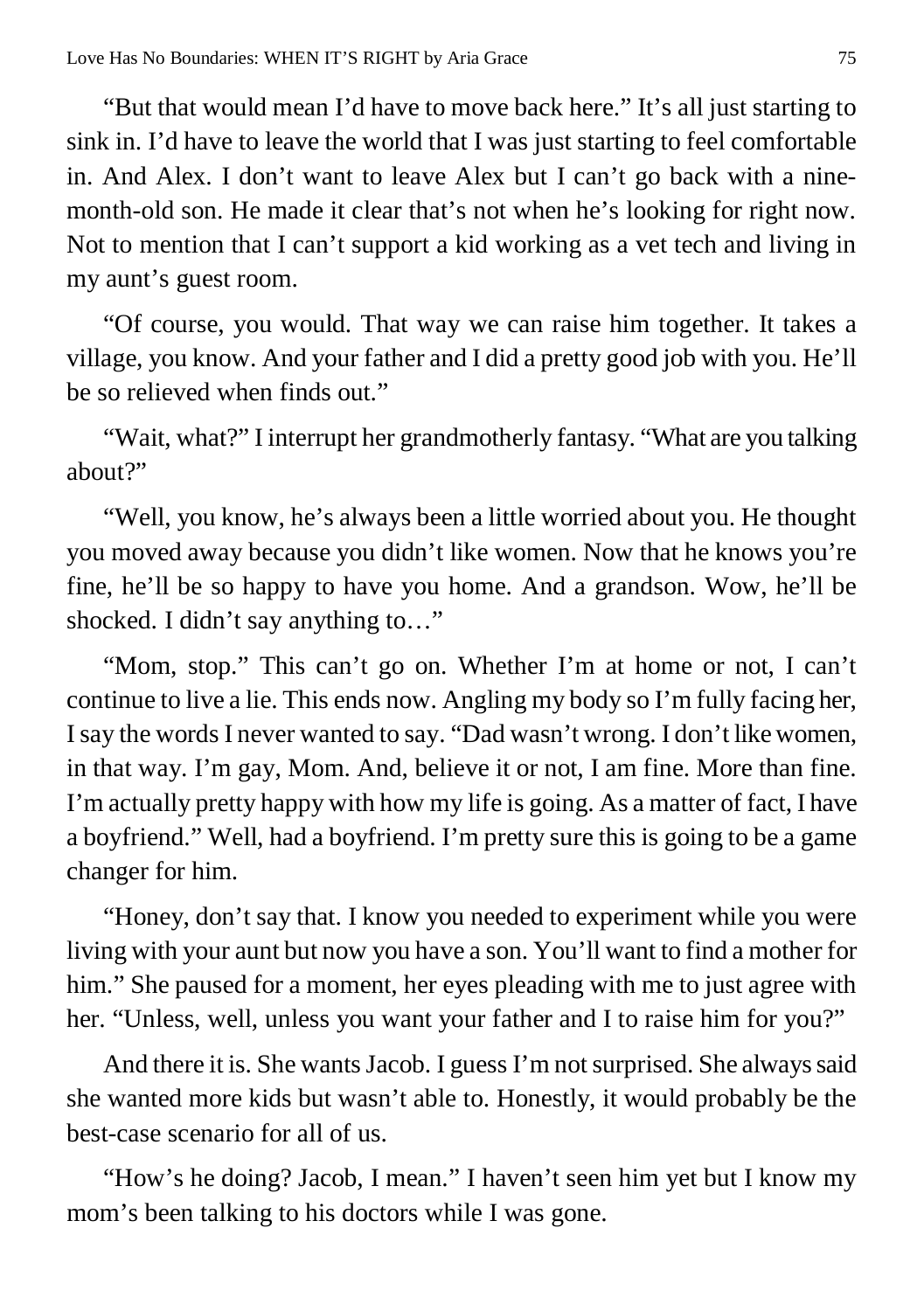"He's a fighter. And he looks just like you. Honestly, I can't believe I didn't make the connection sooner. I remember saying to Ashley that he looked like you when she'd bring him by but it never occurred to me…" As if remembering that I never gave her the story, she changes course. "I didn't even know you two were having an affair."

"Mom, did you hear what I just said? We didn't have an affair. I don't date women." My voice is getting louder but I can't help it. This has to be said. "Ashley was blackmailing me. Sorta. She found out I was gay and made me knock her up to buy her silence. We were never dating."

My mom is speechless… but I think she finally understands. It's all out there and she looks like she is about to faint. I reach for her hands and hold them on the armrest between us. "Mom, are you okay?"

She nods her head but doesn't say anything. After waiting a few minutes for her to speak, I move to stand, but she holds tight, keeping me in place. "Are you sure this is what you want? How you want to live?"

"Yes, Mom. I'm very sure."

"Okay." She takes a deep breath and slowly blows it out. "Well, then, I guess we do need to have a talk with your father."

Really? Not exactly what I expected her to say but I'll take it. Whether or not Dad ever accepts me, at least I know Mom can deal with it.

As we're both thinking about how that conversation might go, a doctor comes into the room.

"Mr. Greenly. Mrs. Greenly. Jacob is awake if you'd like to see him."

"Of course, thank you, Doctor." Mom is out of the chair and rushing down the far hallway to the pediatric trauma wing before I collect my phone and keys from the coffee table.

I follow Mom down the quiet corridor but not too closely. She's been here all night so she just walks to a scrub sink and begins a rigorous process of washing up. Following her lead, I read the instructions on the wall for getting dressed in scrubs and washing my hands and arms.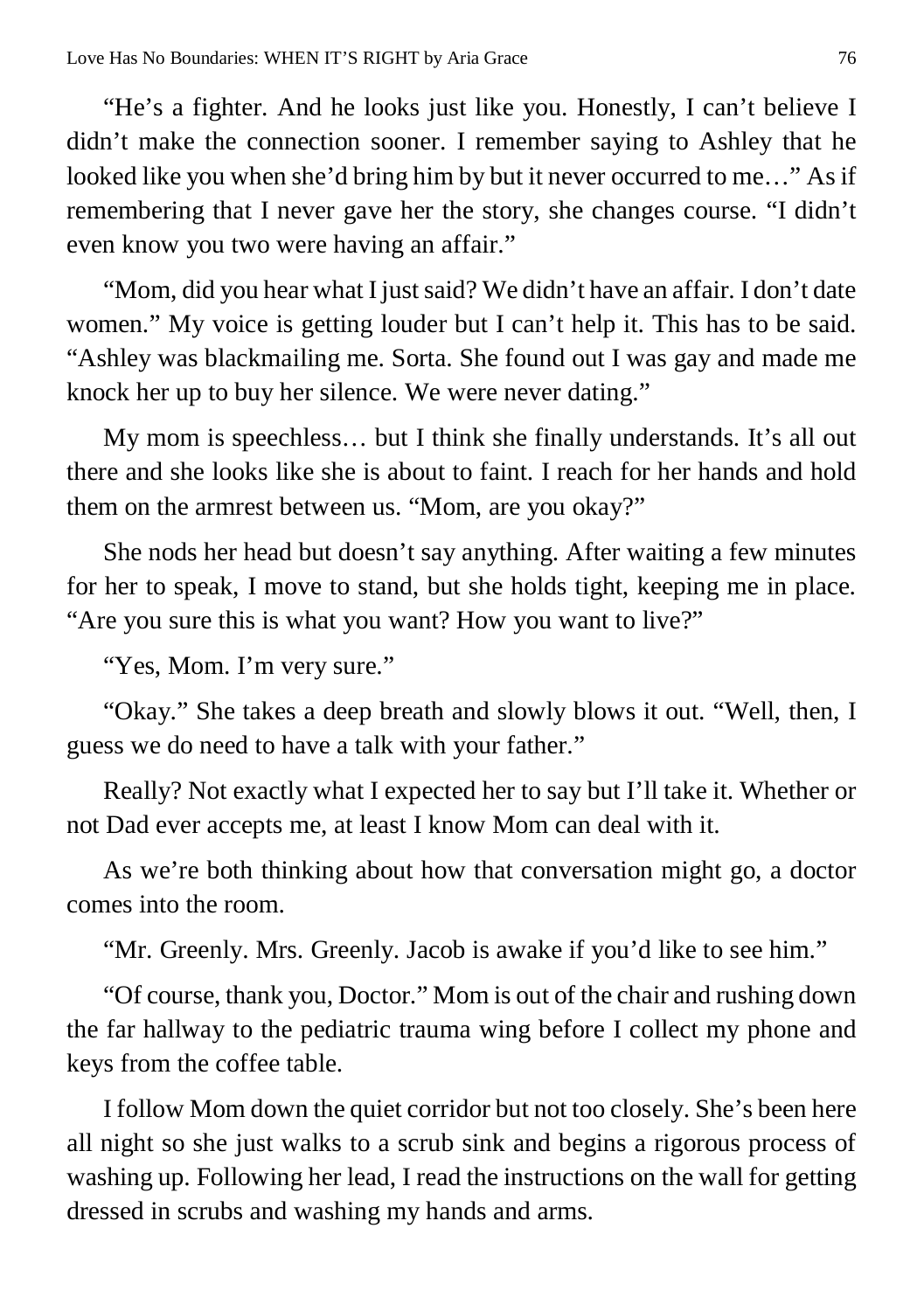When we're finally ready to cross the curtain, I hold my breath and walk to the bed my son is strapped to. I don't know what I was expecting to find, but seeing a little baby with his wrists strapped down in a crib and monitors taped to his body makes me a little light-headed. I stop short of the crib while he turns his head to look at me.

I can see what Mom means. He does kinda look like me. He has the same nose and his ears stick out like mine. Except for the eyes. He has Ashley's crystal-blue eyes. I'm just staring at him while Mom rearranges some wires and unstraps his restraints, lifting him to her chest. Settling in the rocker next to the crib, she cradles him in her arms. I can imagine her holding me that way when I was a baby.

Apparently a curious baby, Jacob is craning his neck to look at me so I move to stand closer to Mom. The large, green pacifier in his mouth stops moving as he stares at me.

"Jakey, this is your…" She looks at me. "Maybe we shouldn't use the word he'll associate with… anyone else. He's still waiting for them to come for him." Her eyes well up as she looks down at him. "Jakey, this is my little boy, Shane."

I don't realize I've got tears streaming down my cheeks until they tickle my chin. I can't imagine what he must be thinking. Yesterday, he was driving in the car with his mom and dad. Today, he'll never see either one of them again. I reach out to touch his hand. His fingers close around mine and he holds on. He's still studying my face but his pacifier is moving at a steady pace again.

"Hi, buddy," I say quietly. Despite all the machines and the gauze on his left leg, he seems healthy. His chubby arms and cheeks are a little pale but he's alert. And strong. He won't let go of my finger. When Mom offers to let me hold him, I try to step back but he just holds on. Without much choice in the matter, I trade places with Mom and snuggle with Jake in the rocker.

"I'm going to call your father," Mom says. "If you need anything, just hit that button there and a nurse will be right in."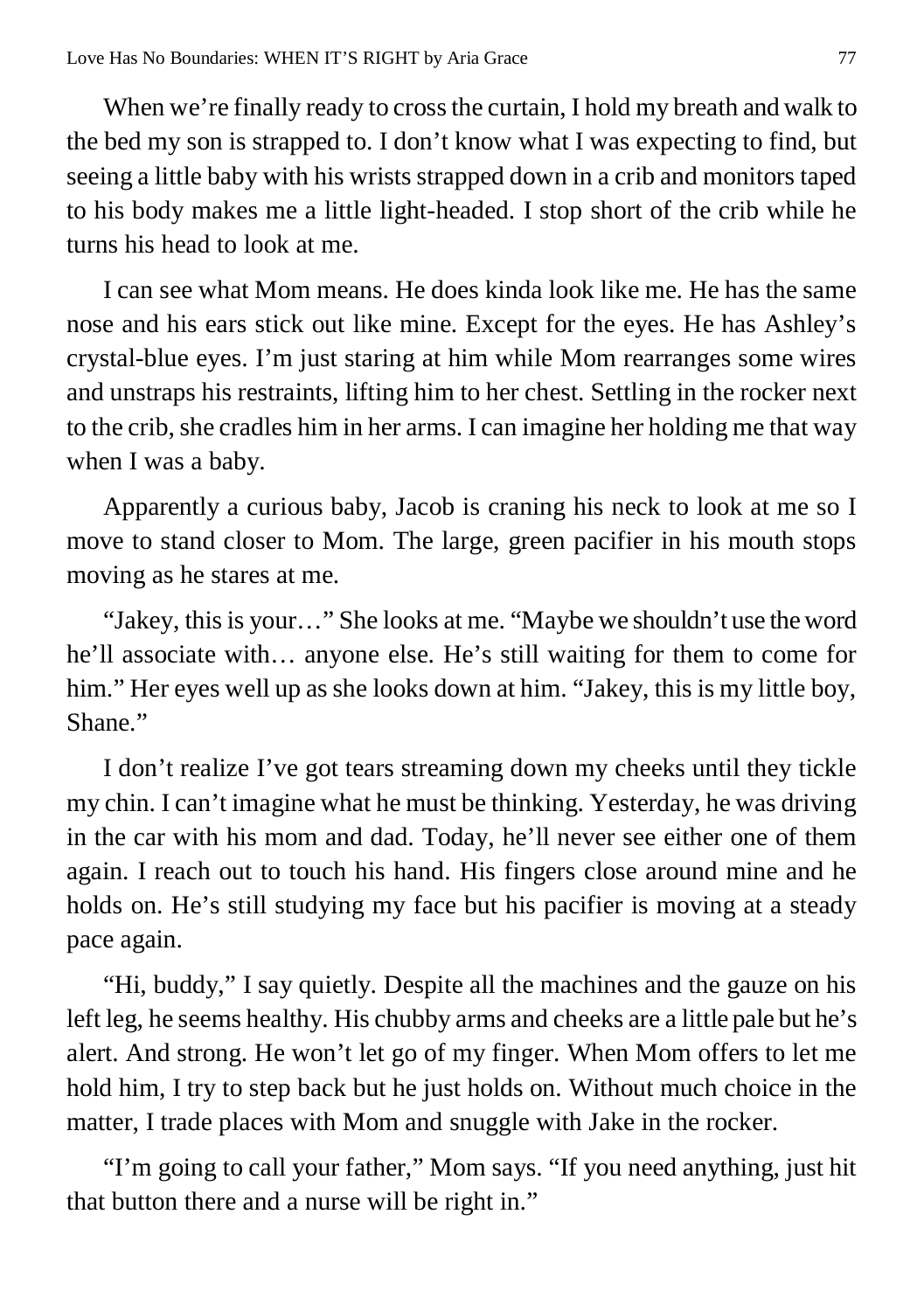"But, what if…" I try to argue with her to stay but she cuts me off.

"You're doing fine, honey. I'll just be a few minutes."

When I look back down, Jake is still staring at me but his pacifier is out of his mouth. We're both analyzing each other. He's inspecting every inch of my face and I'm doing the same to him. I can't help but wonder if he can sense that I'm his biological dad. I know that's not really possible, but deep down I'm almost hoping he does.

After a few minutes of silence, I begin to ramble.

"You all done with that? It doesn't look very tasty." He smiles at me. Do nine-month-old babies smile or is it just gas? Either way, it looks like a smile. I can finally see that he has two bottom teeth. He really is a cute baby.

"You think that's funny?" I say to him. "Well, just wait until you taste your grandma's cooking. Then you'll know what tasty is. You'll never want a pacifier again."

And then he laughs. He actually laughs. I don't even realize Mom is back until I hear her sniffling from the other side of the room.

"I think he likes you, sweetheart," Mom says as she wipes her eyes with a tissue.

\*\*\*\*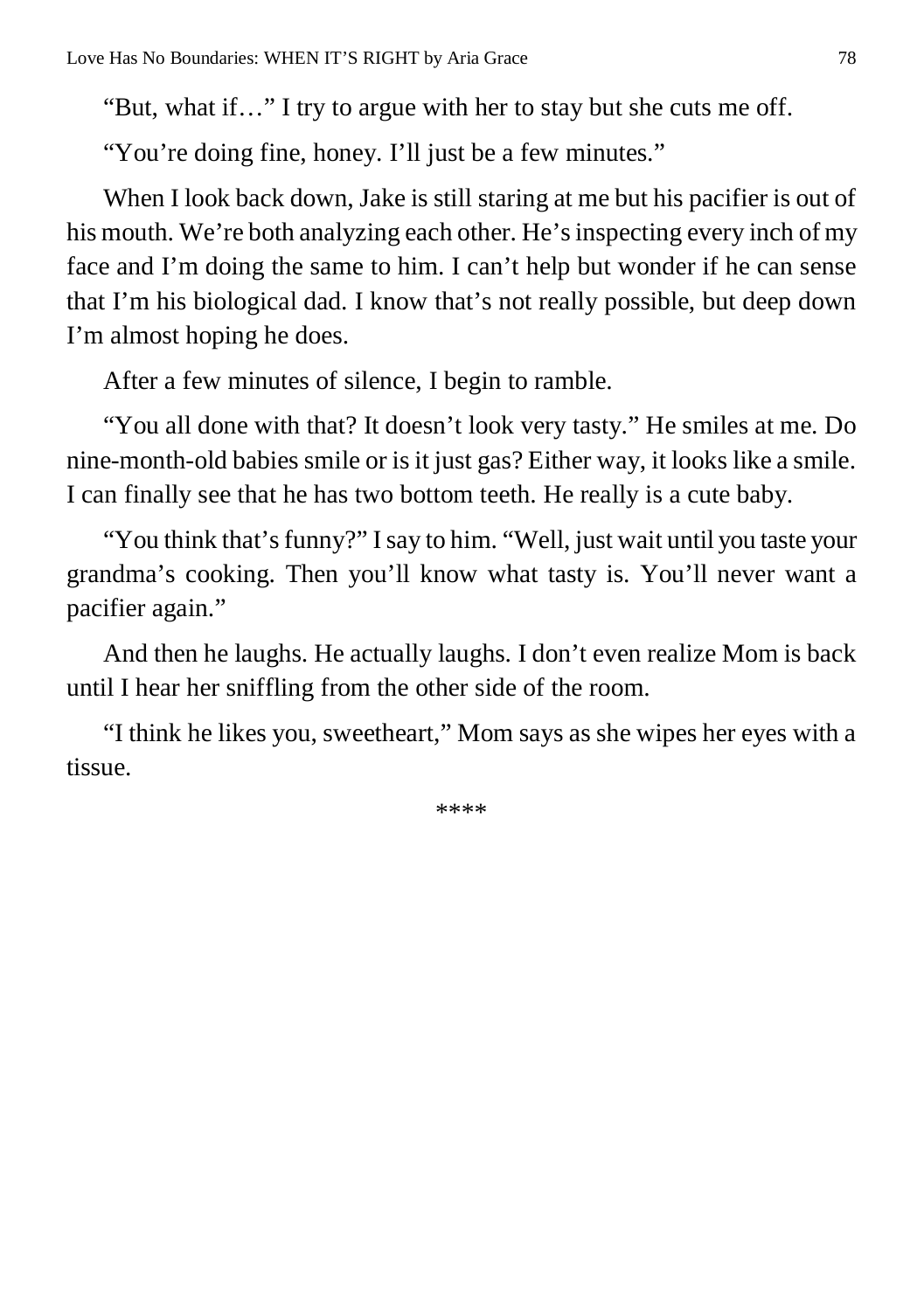### CHAPTER THIRTEEN

### *Alex*

This has been one of the worst weeks of my life. I know Shane is dealing with stuff but we haven't talked at all. He's sent a few texts to let me know he's okay but he won't answer when I call and keeps making excuses for why he can't call me back. I feel him pulling away and I hate it. Every morning I have to talk myself out of driving up to Casper just to see him.

If he's done with me then I want him to say it to my face. I don't know what's going on but I'm not just going to give up without a fight. I've never had this kind of reaction to guy and to feel this strongly after only a month… well, I think it's worth fighting for.

And who is this Jacob that he rushed out of my bed to see? Maybe he's an ex that Shane didn't want to tell me about. Maybe he's someone that he crushed on but never had a chance with before? Not knowing is the worst part. My brain is constantly thinking up ridiculous scenarios of what could be happening but they all play out the same way in the end. Shane doesn't come back.

Pathetic as it is, I made an appointment to see Dr. Mills, hoping she'll give me a hint about what's going on. Stormy's cast came off last week so she isn't due for a follow-up for another week, but I can't wait that long. I make up some weak story about Stormy limping and they let me come right in.

Fortunately, Stormy has healed really well and isn't limping at all. It's not ideal for my lie but I'm thankful that she's not limited anymore. After being cooped up in the house for weeks, she's so happy to be back in the car and on her way to the "treat people".

When Dr. Mills comes into the exam room, I know she knows that I'm full of shit and just looking for info. But she was rooting for us from the beginning, so I'm just hoping she'll take pity on me and give me something I can hang on to.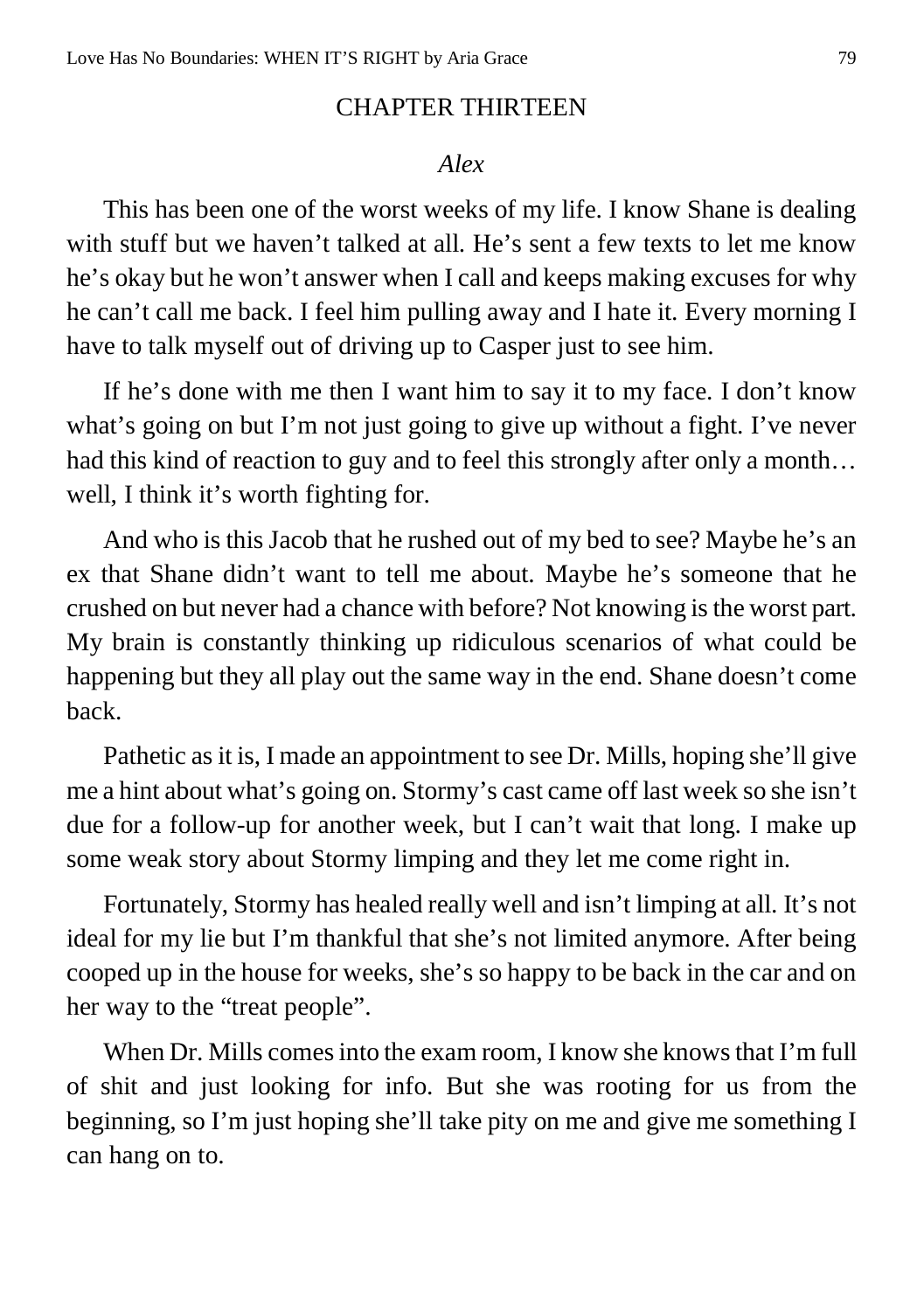"Stormy, girl. Have you gotten yourself into trouble again," she says, not making eye contact with me when she first walks in.

"Hi, Doctor. She seems to be doing well but I think I noticed a limp earlier so I wanted you to check it out."

"Hi, Alex. It's good to see you." She gives me a look that is both sympathetic and frustrated. "Let's see what we have here. Stormy, are you ready for a treat?"

Stormy hops up and trots over to Karen. Not even a token stumble to help sell my story.

"Well, Stormy, you look perfectly healthy to me. I think your daddy must be seeing things."

"Well, I figured it was better to be safe than sorry," I say, feeling stupid for trying to pull one over on her. But, as long as I'm here, I have to get what I came for. "So, how are you doing?"

"I'm well," she says, leaning back on her supply cabinet with her arms crossed over her chest. "How are you?"

"Fine." I lean down to put the leash back on Stormy's collar. "Actually, kinda bummed that Shane's still gone. Do you know when he might be back?"

"Alex, I know this isn't easy for either of you but Shane's dealing with some family stuff that I'm not sure he's ready to talk about yet."

I stand up to face her. "But, is he okay?"

"I think he's adjusting to some things going on. I've made it clear that he still has a home with us and I hope he comes back but I'm just not sure if he will $"$ 

What? I back up to the bench at the back of the room and slide down onto it. "Not come back? Like, at all? I thought this was temporary? What could be happening that would keep him from coming back?"

I feel like I've been kicked in the gut and I want to double over.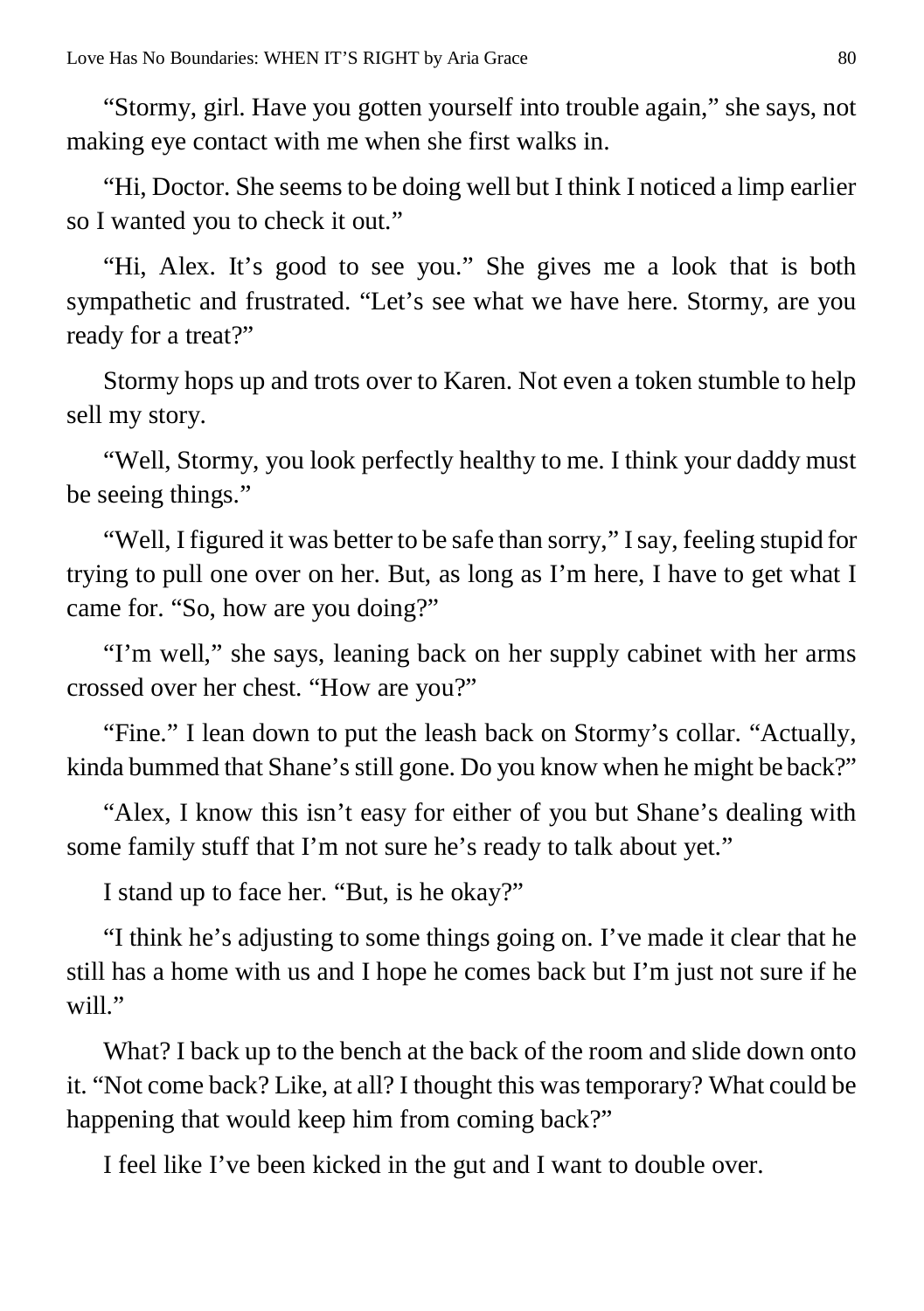"I wish I could answer your questions but you really need to talk to Shane." She walks over and rests a hand on my shoulder. "I know he doesn't want to hurt you but he's not sure how to handle his new reality."

"Is this about Jacob?" I ask, anger replacing my hurt. "Is that why he doesn't want to come back?"

"You know about Jacob?" Karen seems shocked that I know about him.

"Yes. Well, no. Are they, like, seeing each other or something?" I glance up at her, afraid of her answer.

The smile that breaks across her face is surprising. "No, Alex. It's not like that. You need to have a conversation with Shane. If I talk to him tonight, I'll try to get him to call you. I think he's just worried that you aren't going to handle his news well."

"What's his news? Is he sick?" God, could he be sick? The rolling cramps in my stomach start up again.

"I'll ask him to call you, Alex," she says again and walks out of the room.

\*\*\*\*

It's been four days since I went to talk to Karen and I haven't even gotten a text from Shane. I'm officially in panic mode. I can't stand this any longer. I've called in sick to work, dropped Stormy off with Steph, and am driving to Casper. If he wants to dump me, he needs to just do it. This state of wondering is killing me.

It was easy enough to find a listing for Greenly Training Kennels on Casper Mountain. It is an impressive ranch on over a hundred acres of open space. I can almost see why he would want to come back. It does seem like the perfect place for Shane. But, then again, he left it for a reason. What could possibly have changed in just a few weeks that could make him want to stay there? And not want to talk to me. Well, I'm going to find out.

I'm not sure if he'll be at the ranch but it's the only place I can think of to start. His parents may not want to tell me where he is, but if I have to park in front of their house until he shows up, I will. Either they will talk to me to get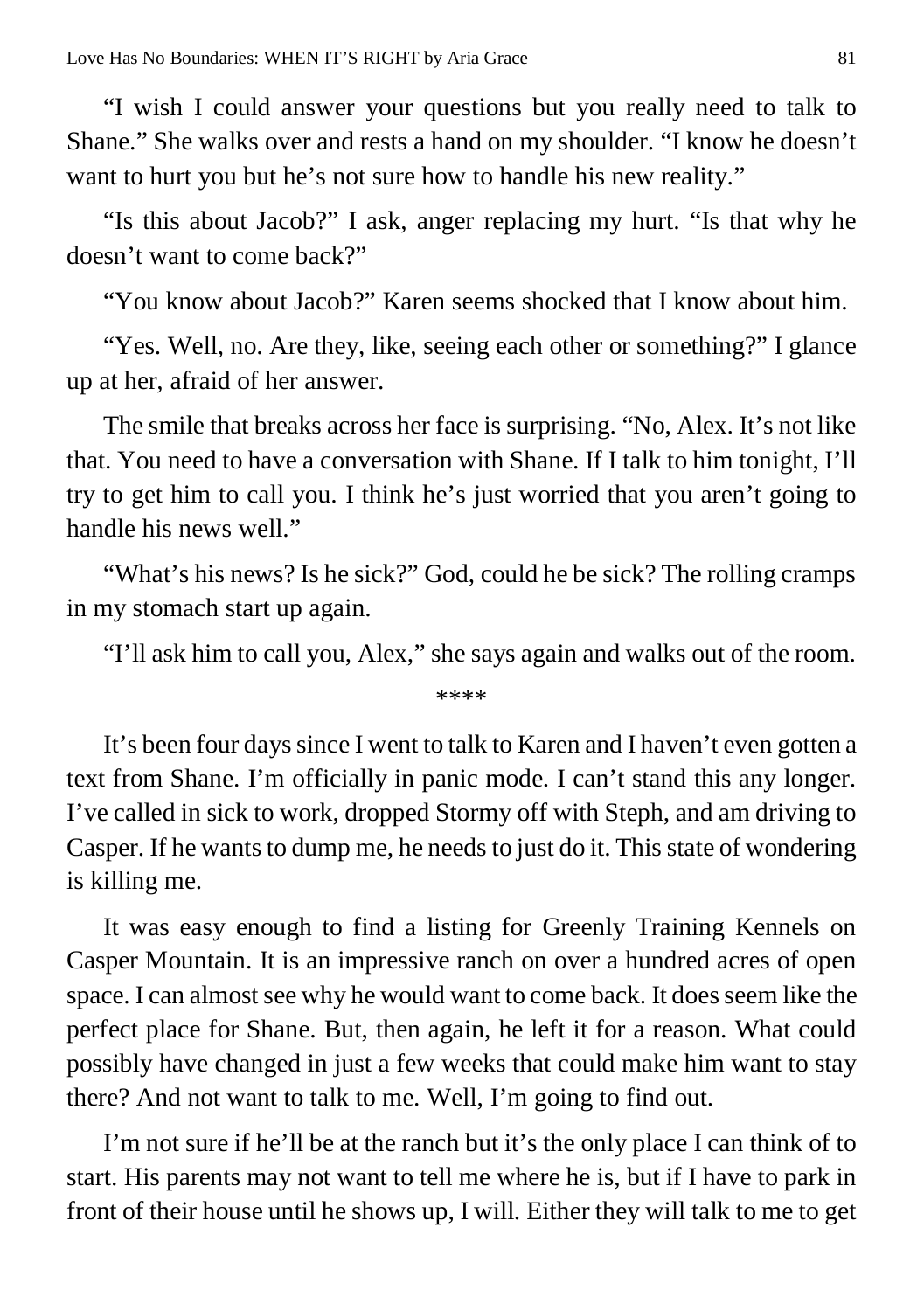rid of me, or the Sheriff will pick me up. I don't care which, as long as I get some answers.

When I finally pull up to their ranch, the large gate seems ominous. The rusted metal bars are propped open on both sites and a sign above welcomes guests to Greenly Ranch. I stop just outside the gate, debating whether or not I should keep going.

If Shane wanted to talk to me, he would have called. Or even sent a text. He obviously needs some space and this is the last thing I should be doing. On the other hand, if he thinks I'm going to reject him because of some weird family issue going on, then I should be here. I want to reassure him that I'm here for him... regardless of what's going on at home. If he needs to stay here for a while, we can work through that. The drive isn't too bad and it's not like I can't bring Stormy with me. She loves road trips. We'll figure it out. Just as soon as I know what *it* is.

Although, if there really is another guy and he wants to end it with me… well, I guess I'd rather know that for sure than to stay in limbo. I'm doing this. One way or another, I'm going to see Shane today.

With a newfound determination, I drive through the gate and down the long path to the house. There are several buildings but the main house is centered on the property. It's a yellow farmhouse with green shutters and dogs everywhere. There are at least fifteen dogs running loose on the property, but none give me a second glance as I park beside Shane's truck. He's here.

\*\*\*\*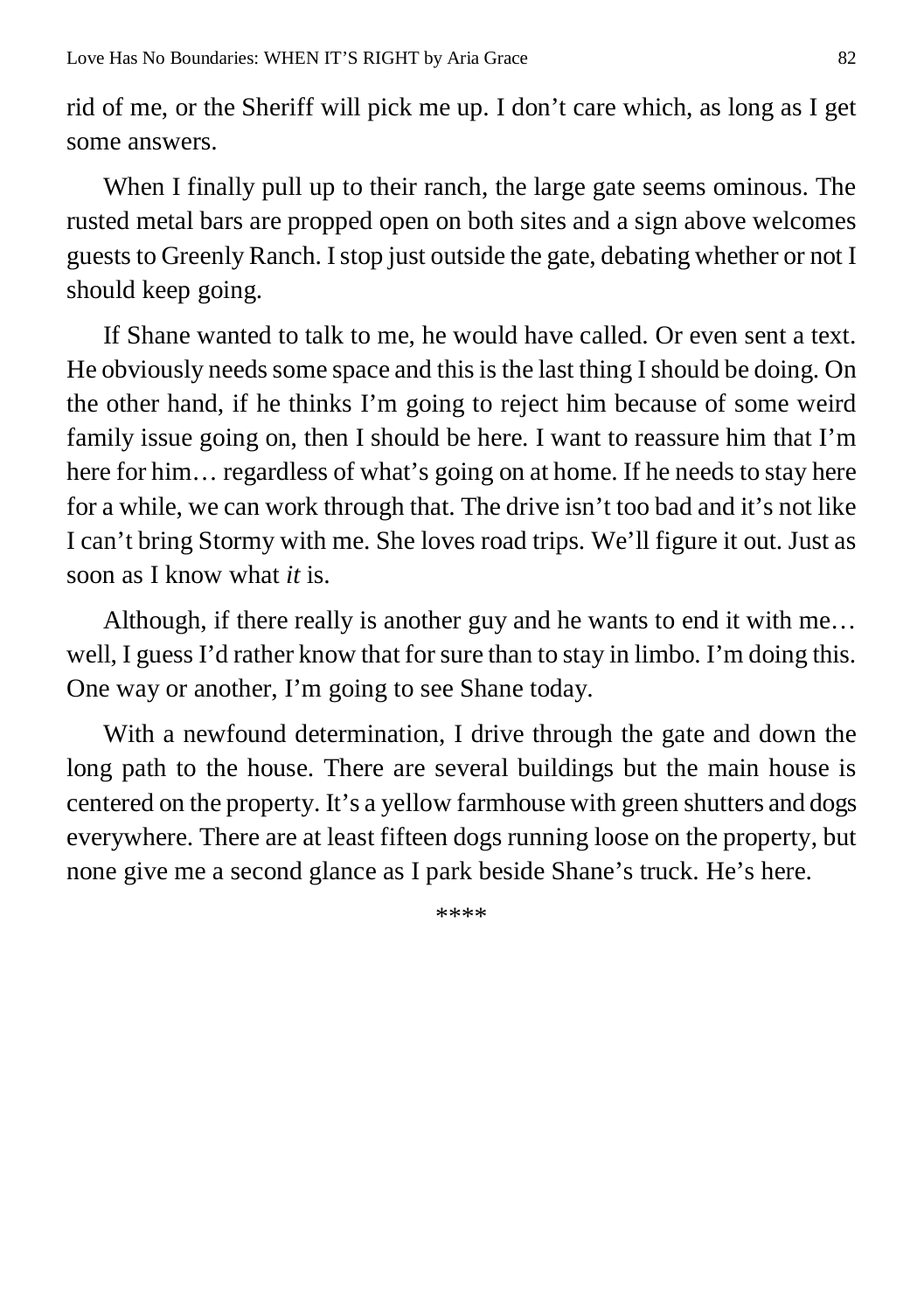## CHAPTER FOURTEEN

## *Shane*

The rest of that first weekend home was spent in Jacob's room talking to him or watching him sleep. Mom and I never left his side. At about six pm on Sunday night, a woman burst through the door wearing too much makeup and perfume that made me dizzy from across the room.

With a nurse closely inspecting her, the stranger scrubbed up and prepped to fully enter the room. Jacob woke up and instantly reached for me so I gathered him in my arms and waited to meet his visitor.

When she finally comes in, she eyes Mom and me suspiciously but then zones in on Jacob.

"Oh, baby boy, I'm so glad to see you." Her loud voice and wide arm gestures cause him to flinch as she rushes to take him from my arms. When he sees her quickly approaching, he starts to cry. It's the first time I've heard him really cry and it breaks my heart. I want to punch this bitch for scaring him but I still didn't know who she is.

"Hello, ma'am. Can I help you?" I ask as politely as I can manage while trying to soothe Jacob and shield his eyes from her scary clown makeup.

"Yes, please. You can hand me my nephew. I'm Amber Osterlund and I'm his legal guardian."

The fuck?

"Amber, it's so nice to meet you. You are Tim's sister, right?" Mom says, jumping in before I can.

"That's right." As if remembering to be in mourning over her dead brother and his wife, she chokes out a few sobs and reaches for a tissue. "I still can't believe they're gone. I talked to him just last month and he was fine."

Okay, she's clearly a sharp one. I want to tell her that car accidents don't usually manifest a month in advance but I bite my tongue. Mom's got this for now.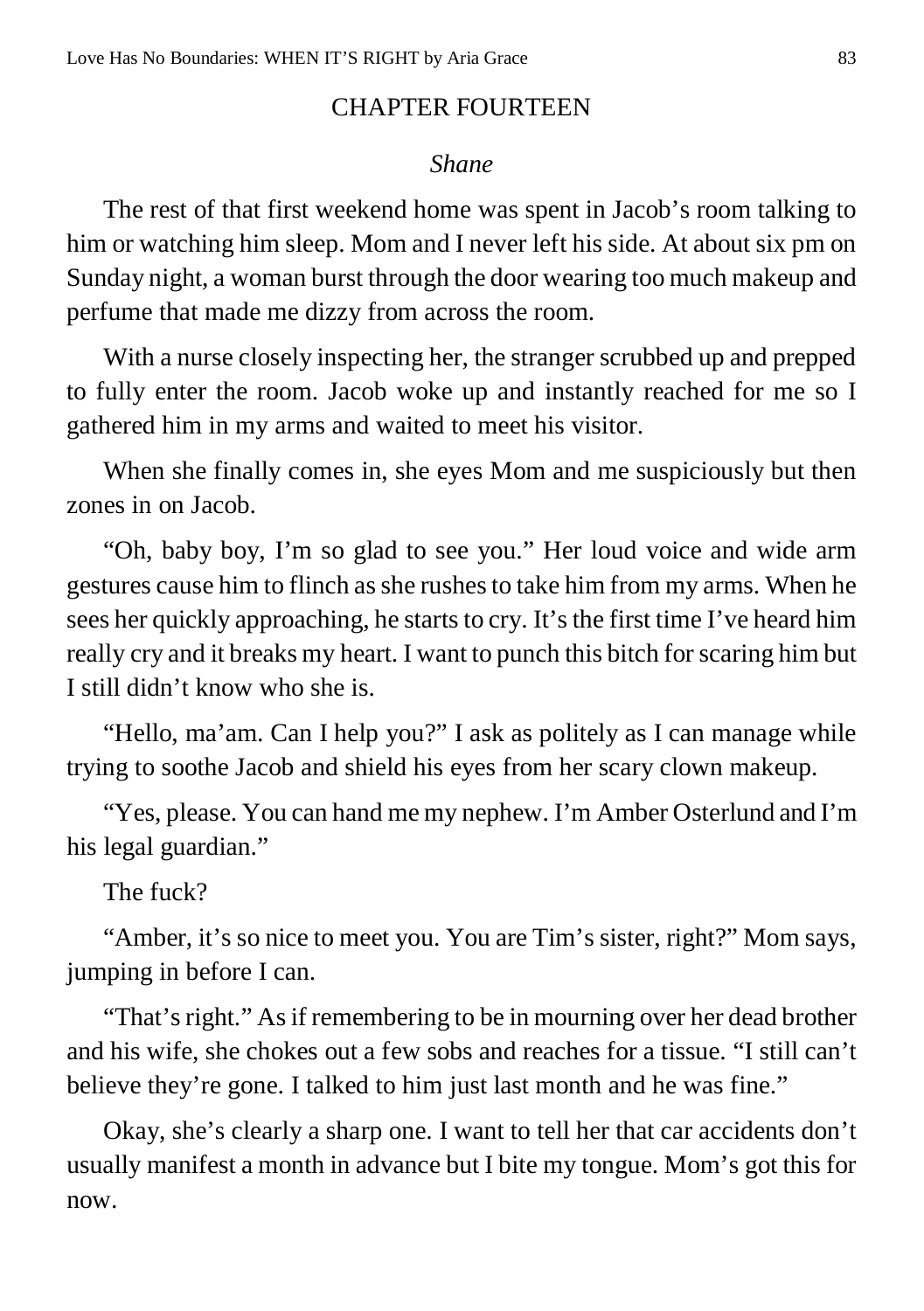"I'm so sorry for your loss, Amber." Mom stands and guides the woman to her chair, and away from us. Thankfully.

"Thanks. It just breaks my heart that this little guy is an orphan now. But, I'll make sure he knows what good people his parents were." She is still eyeing me but hasn't attempted to get any closer. "And you are?"

"I'm Margaret Greenly and this is my son, Shane. Ashley worked for us and was a close family friend."

"It's nice to meet you both. I appreciate that you've been here to keep an eye on Jacob until I could get in town but I probably should take some time to bond with him. This is really just a family matter. I'm sure you understand." Standing again and walking towards us, she further explains, "We've got a long drive back to Aberdeen and I don't want him fussing the whole time like I'm some stranger."

I lean away from her and wrap my arms protectively around Jacob's still form. He's watching her speak but has a death grip on my shirt. *Don't worry, kiddo. You're not going anywhere with her,* I think to myself.

"Um, ma'am, I think there is a misunderstanding." I have no idea how to tell her that her dead brother's son wasn't his son… but there isn't any nice way to say it. "I'm sorry to be the one to tell you this, but Tim wasn't Jacob's biological father. I am, and I'll be keeping Jacob here."

She stops just short of tearing him out of my arms but is able to contain herself.

"I think you're mistaken, Shane, was it? Jacob is my brother's son and I am the beneficiar… I mean, I am the guardian that they chose to raise him. We discussed it on several occasions." She's going with the sweet route but it's not going to work.

"Amber, I understand your confusion. We are all still in a state of shock, but the doctors have confirmed that Shane is the biological father, and since Tim never adopted him, Shane is now the sole parent. Of course, we want your family to stay in his life and would love for you to visit as often as you can."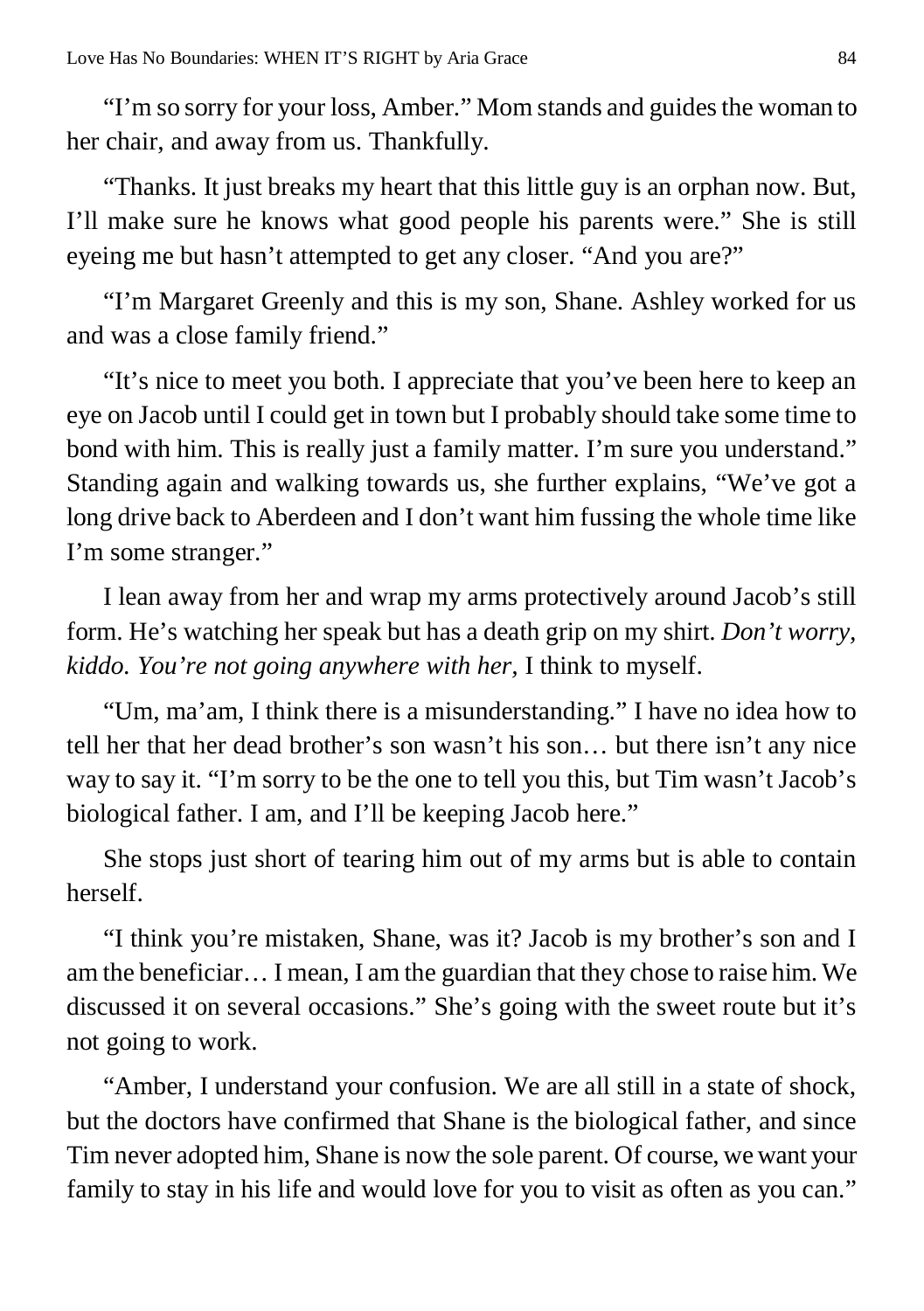Mom was always great at handling people. Said it was similar to working with dogs. The irony is not lost on me.

"Listen here, lady. I don't know who you are but if you think you can just show up and claim rights to this baby or his inheritance, you've got another thing coming. My lawyers will be all over your ass if you try to fight me on this," Amber says to Mom, waving a finger in her face.

Mom gently pulls Amber out to the nurse's station and asks for a family counselor to intervene. After an hour of yelling and swearing, Amber eventually leaves in a huff with the threat that she'd sue the hospital if they let Jacob leave with anyone but her.

\*\*\*\*

By noon on Monday, Mom and Dad had their attorney file the documents to change his birth certificate, and I was assured that Amber did not have any kind of case. Ashley's mom stopped by once to see Jacob but she didn't stay long. She and Ashley were never close and she seemed relieved when we explained that I was his guardian and she wouldn't "get stuck with the kid," as she said.

Jacob was off all the monitors and able to keep formula down. If his vitals remained strong, we would be taking him home on Tuesday. Dad stopped in to bring a change of clothes for Mom and to say hello to me. He was civil, but it was clear that Mom had given him the rest of the story. He was colder than usual but said he'd be setting up a crib at the house and had picked up a car seat for the ride home. I almost laughed at the picture of my big, gruff dad in his dirty Carhartt jeans and plaid flannel in the baby section at Walmart.

The entire time I sat in that hospital room, I kept thinking of Alex. Jacob's blue eyes turned a bright aqua when he laughed or cried. They reminded me of Alex and everything that we wouldn't have together. But, honestly, I wasn't resentful of how things were working out with Jacob. Sad for him and for me, but not resentful. After just a few hours of hanging out with the little guy, I couldn't help but love him. He seemed so vulnerable and alone. He didn't have anyone left but me and my parents.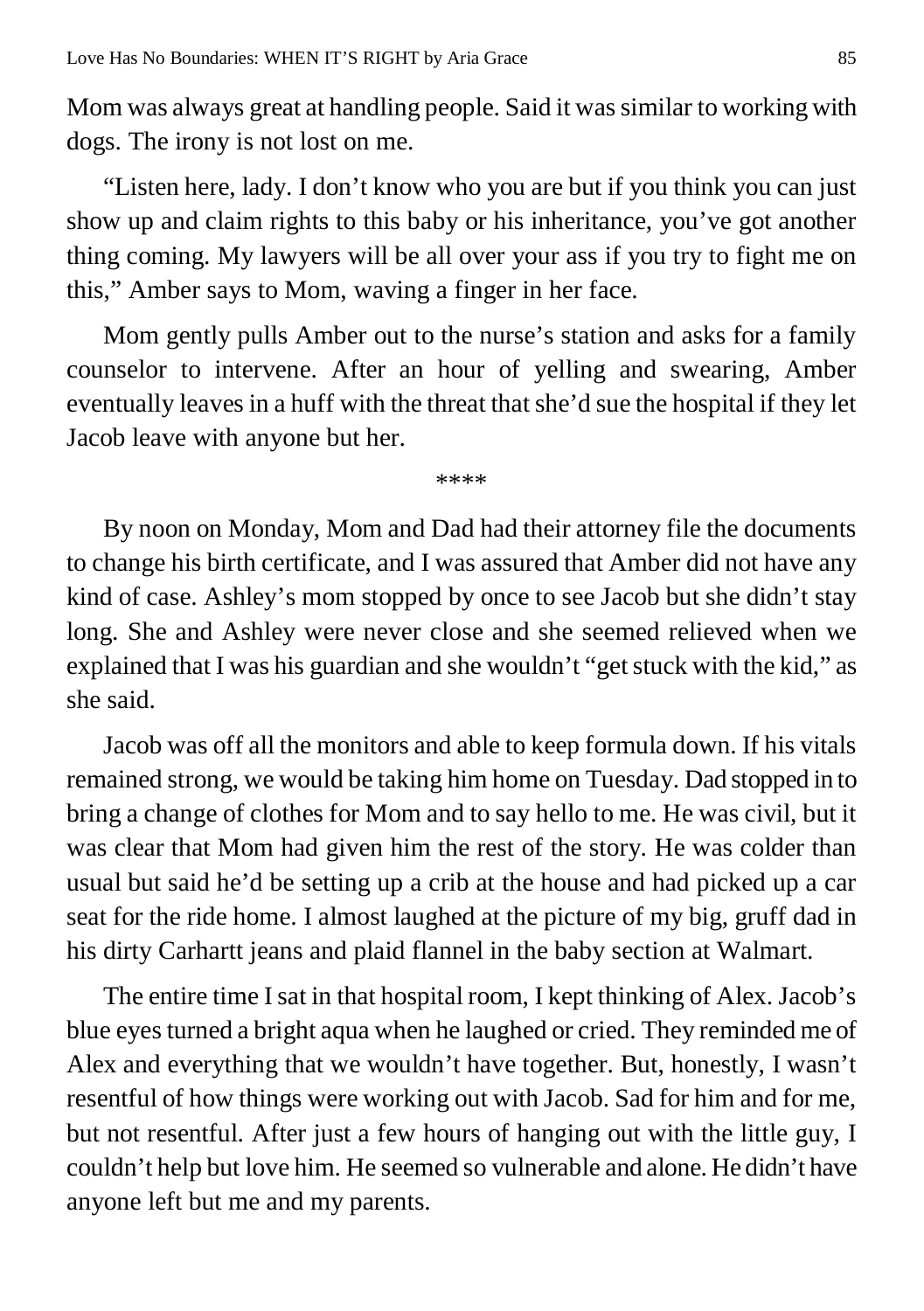Mom taught me how to change a diaper and give him a bottle but that was really just the very basic part of being a parent. Actually being there for his every need was the overwhelming part. Mom and Dad agreed that they would raise him. I'd have to stay in Casper to help out, but he needs more stability than I can give him. I'll go back to working at the ranch and get an apartment in town. As he gets older, maybe he'll want to spend the weekends with me.

Maybe at some point, I'll even try dating again. I wouldn't ever have the kind of lifestyle that allowed me to hold the hand of a guy as we walked down the street. Or, sit in a dark restaurant with a man over a romantic meal. That was completely out of the question but maybe I could be happy again. Eventually.

\*\*\*\*

Bringing Jacob home was almost as scary as meeting him for the first time. I carried him into the house in his car seat and didn't quite know what to do next. He was asleep so I just put the carrier on the table and went to find Dad. We hadn't said more than ten words to each other since I came home so we had to have it out.

"Dad, you got a second?" I ask, peeking my head into the kitchen where he is making a sandwich.

"Yeah. I've got a few. You hungry?"

"Yeah, that'd be great." He pulls out two more slices of bread and begins making me sandwich.

"So, are you sure you're okay with all this?" I grab two Cokes from the fridge and sit at the table.

"I'm okay with taking care of my grandson." He was silent for a few minutes while he finished with the sandwiches and then turned back to me. "If you aren't man enough to step up to your responsibilities, then I guess I have to do it for you."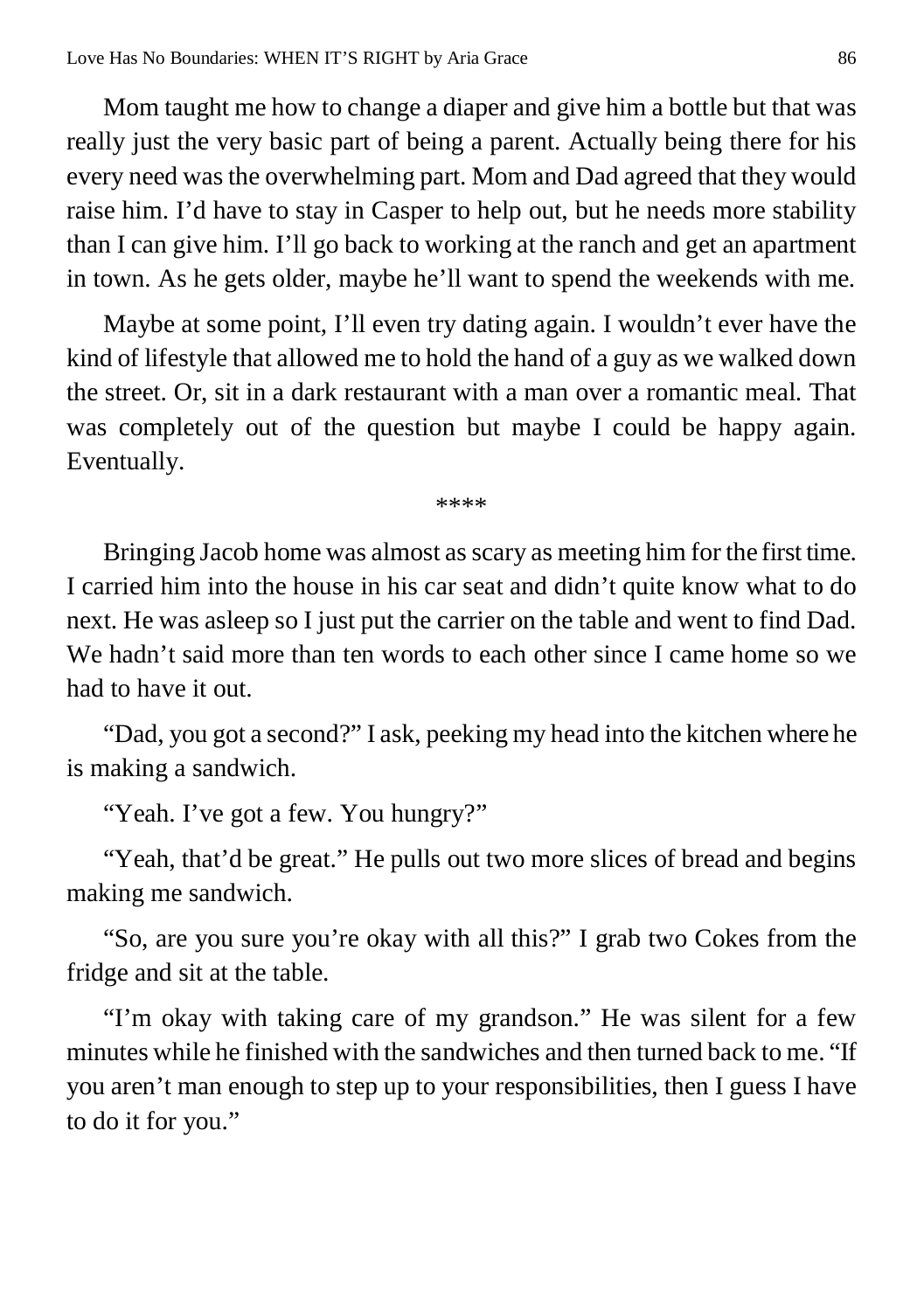This is pretty much what I expected. I take a few deep breaths and try to steady my voice before speaking. I don't want this to turn into a fight. He's right about that part.

"Dad, I don't know how to take care of him. He's just a baby. Once I get settled in an apartment, I can try to keep him sometimes and—"

"No, I don't think so." He put down his sandwich and stared at me. "You can't be a role model for a man. You're barely one yourself. No, he'll stay here. You go do whatever it is you want to do."

"Dad, I know you don't approve but I'm still a good person. I just, well, I just…"

"I don't want to hear about it. From you or from any of my friends so I hope you'll be discreet in your exploits." With a disgusted glance at me, he stands up from the table and stomps out the door.

That went well.

\*\*\*\*

Every time my phone buzzes in my pocket, my heart breaks. I want to answer it. I want to call Alex and hear his voice and tell him I'll see him soon… but I can't. I can't give him what he wants anymore. I thought I could but not anymore. Now that I'm going to be staying in Casper, I have to let him move on. It's not fair and he probably hates me by now anyway, but I really don't have a choice anymore.

Aunt Karen told me about her talk with him. She said he seemed sad but I just couldn't do it. I can't say the words that will officially end us. I'm just going to let him come to that conclusion on his own. It's a chicken-shit solution, but it's all I can do right now.

Staying with my parents is awful. Dad, though not openly hostile, is cold when he does have to speak to me. Fortunately for both of us, he doesn't speak to me much. Mom's been great with me and with Jacob but I'm anxious to get a place of my own. The only thing holding me back is Jake. He's really growing attached to me. As soon as he wakes up, Mom brings him to me. She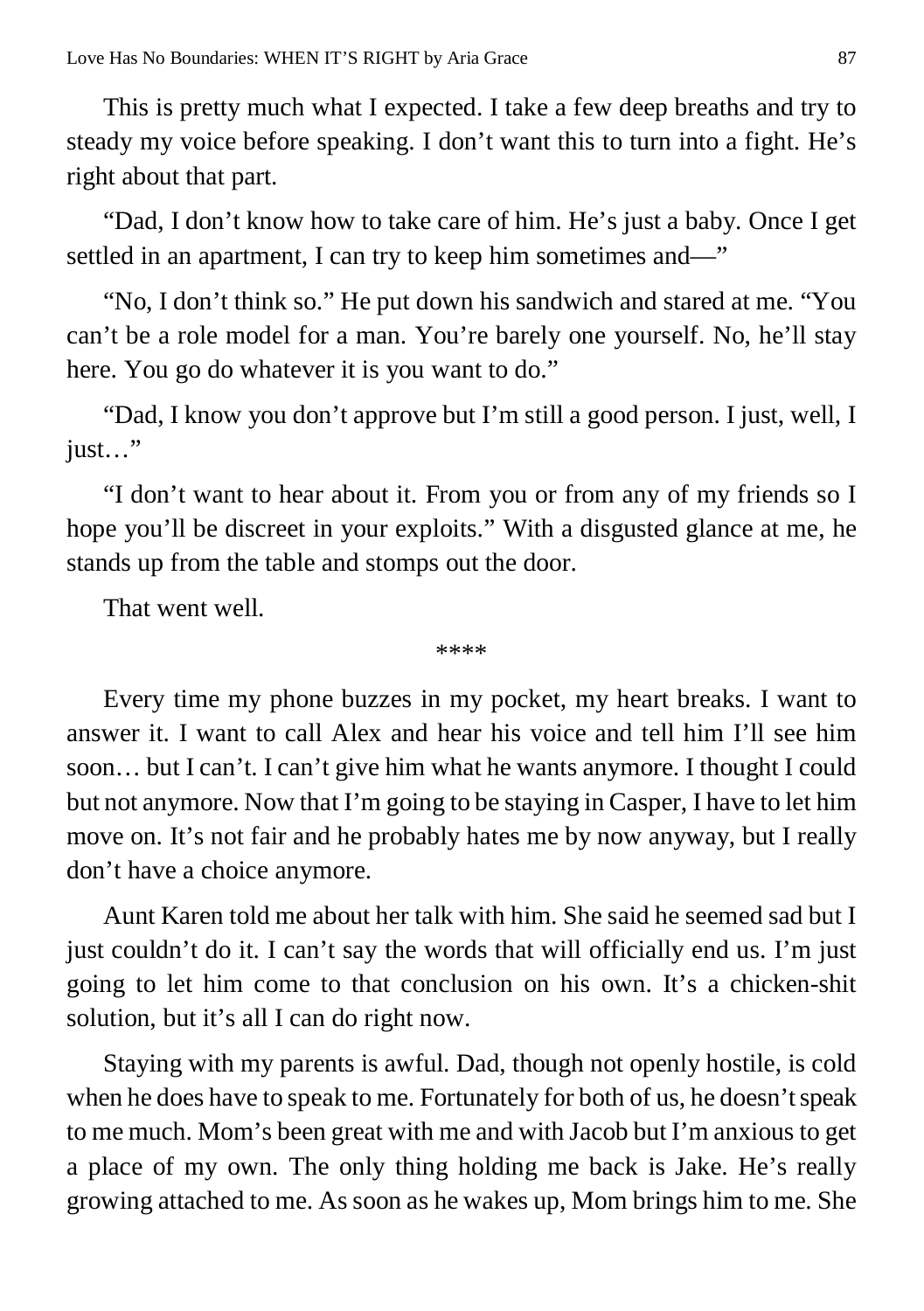places him on the bed next to me and he pokes my face until my eyes open. Then he laughs.

That laugh gets me every time. I wonder what he'll think when I'm not living here. Will he be just as content to hang out with Mom all day? He loves being with her but I have noticed that as soon as I walk into a room, his eyes are on me the whole time. If I get within ten feet of him, his arms fly up for me to take him. And I have to admit to being pretty attached to him too. I never imagined being a dad, but I'm already considering him in everything I do.

When I want to run to the store, I consider whether Mom or Dad can watch him or if I should take him with me. When I take him out, I check the weather to see if it's supposed to rain so I can pack his diaper bag. And when I think of Alex and want to call him, I remember that I can't. That I have a son now and I'm not the single guy that Alex fell in love with in Denver. I'm the single parent of an infant, living with his parents on Casper Mountain.

Not speaking to Alex for over a week has been tough. I let my phone battery die a few days ago just so I don't have to feel the pain every time it buzzes. I hate myself for doing this to him but it has to be this way. He's probably already over me. Maybe he's been going back to The Unicorn to pick up guys that are actually eligible. The thought makes my stomach turn but I can't begrudge him that. I want him to move on and be happy. He deserves that. He deserves all the happiness in the world.

\*\*\*\*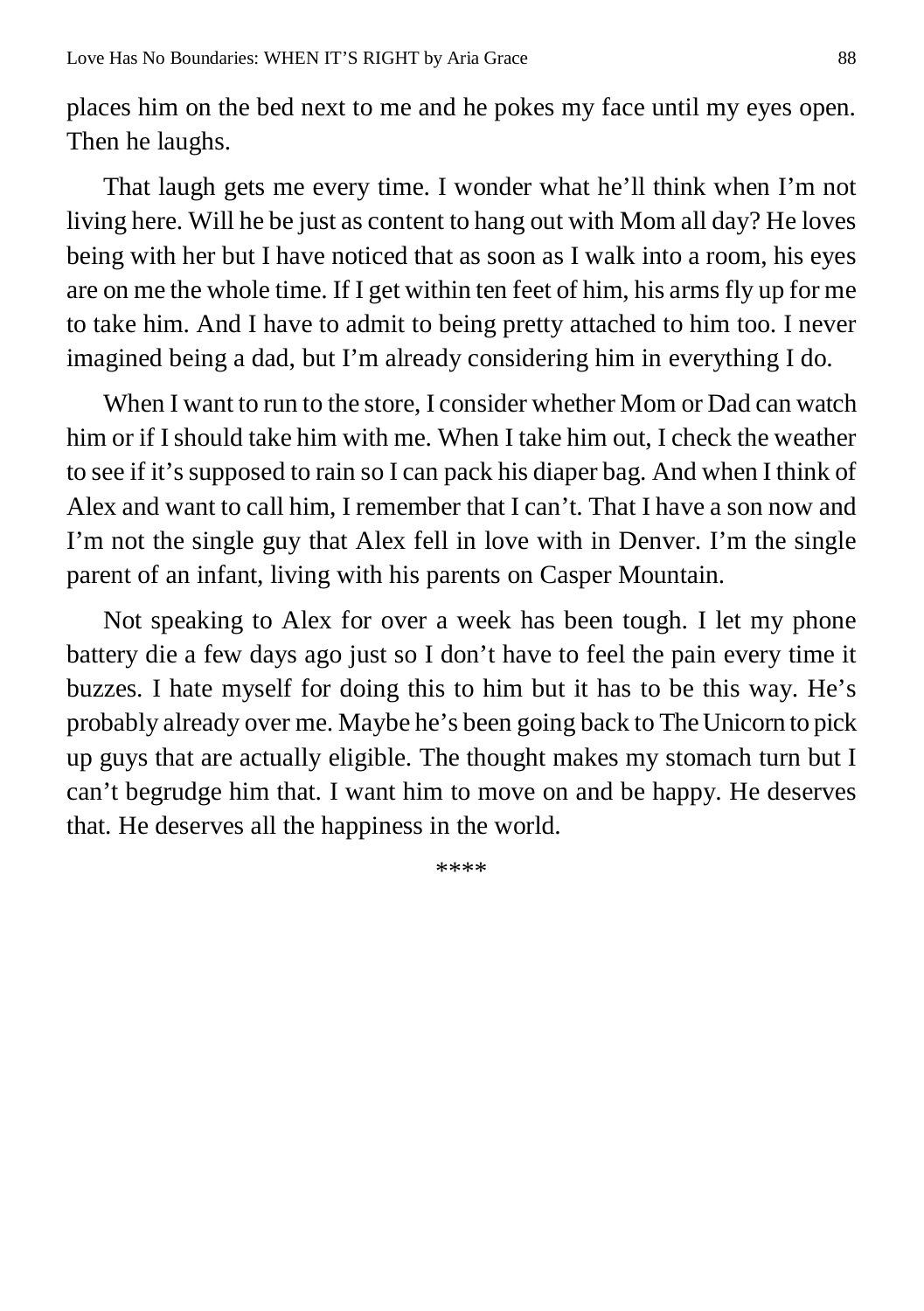## CHAPTER FIFTEEN

## *Alex*

Steeling myself for the rejection I'm heading into, I walk to the front door. It takes a minute for me knock but once I do, I wish I didn't. I don't want to hear the words that I know are coming. When Shane tells me it's over, I'm not sure what I'll do. Will I cry? Will I beg? Will I die? It feels like it.

The door pulls open and Shane is on the other side. There is a woman approaching behind him that I assume is his mom.

"Alex," Shane says, looking shocked to see me. There's something else there in his eyes—I want to believe it's happiness, but that's probably just my wishful thinking.

"Hey. I'm sorry to just show up but I really wanted to talk to you."

The woman quietly backs out of the room, leaving us alone.

"Yeah, of course. Come in." He steps aside to let me pass but I don't. I walk into him and wrap my arms around his chest. He feels so good. Smells so good. He's stiff for only a second before his arms come up and hold me too.

"God, I've missed you," I whisper into his ear. I know I sound desperate but I can't help it. I am desperate. Desperate to have him back. Desperate to know why he might not come back.

"Me too," he says. "Let's go sit down."

I follow Shane to a cozy den and he sits in an armchair next to the couch. I have no choice but to sit on the couch, away from him. Damn, this isn't good.

"I know I owe you an explanation and I'm sorry I couldn't give you one sooner. I just wasn't sure what was going to happen here and then, well, I was afraid of what you'd say so…"

"Shane, please tell me what's going on. I can't stand not knowing. If you've moved on or if this has to do with Jacob or whatever, just tell me. I can handle it"

"What do you know about Jacob? Did my aunt tell you about him?"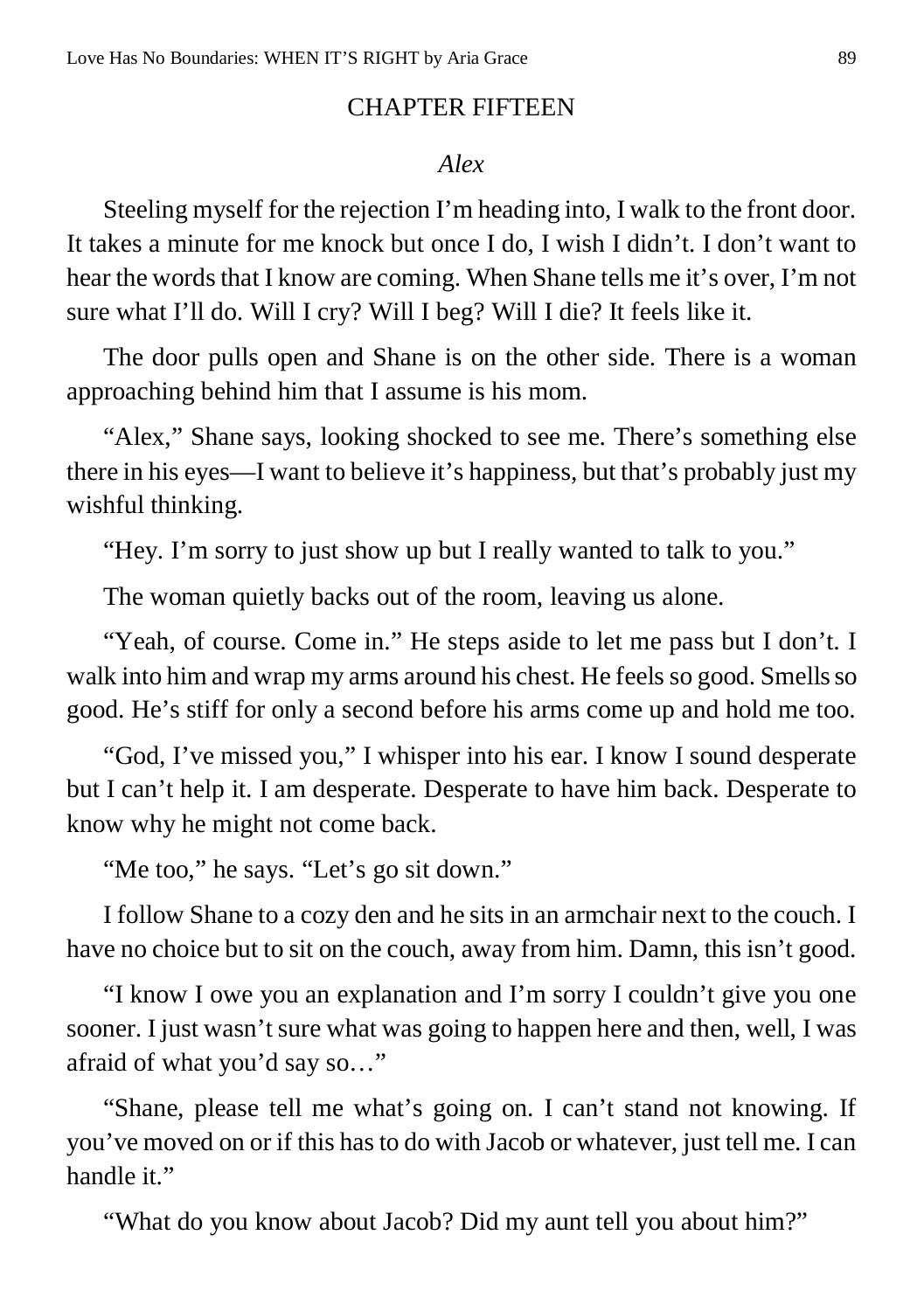That is not what I want to hear. The rolling of my stomach increases as I shake my head. "I don't know anything about him." I school my features and try to sound more composed than I feel but my words just come out pissed off. "I just heard you say his name but no one will tell me a goddamn thing. Please just spit it out."

He looks away and takes a deep breath. I know it's serious by the way he's avoiding eye contact. "He's my son."

"Your… son?" I feel like the room is spinning and my mind is jumbled. Is this actually happening?

"I was with a woman one time and she got pregnant. It was planned, on her part. She threatened to tell my parents about me if I didn't do it. Anyway, she and her husband were both killed in the accident and now I'm Jacob's legal guardian." His words come quickly, all in one breath. He lowers his face into his palms and holds there, unwilling to look at me.

After a moment of taking in his words, I scoot to the edge of the couch and reach for Shane. Tracing the outline of his ear with my fingertips, I trail down to his jaw and nudge his face upward. Once he is looking at me, I recognize the fear in his eyes.

"So, there isn't another guy?"

He looks stunned for a minute before he grins. "Well, not like that. But, there is a nine-month-old little guy, I guess."

"So, do you still…" I don't want to say the words because I'm afraid of his answer. But I have to know. "Do you still love me?" I whisper with a shaky voice.

"Of course, I do. But everything's changed now. I have to stay here and we can't be together." He chokes on that last word and I slide off the couch onto my knees, landing right in front of him.

"Why not? Why do you have to stay here?"

"Well, I don't want to leave him here. I thought about it, I swear I did, but we've bonded. He's already lost his parents and I can't just leave him here…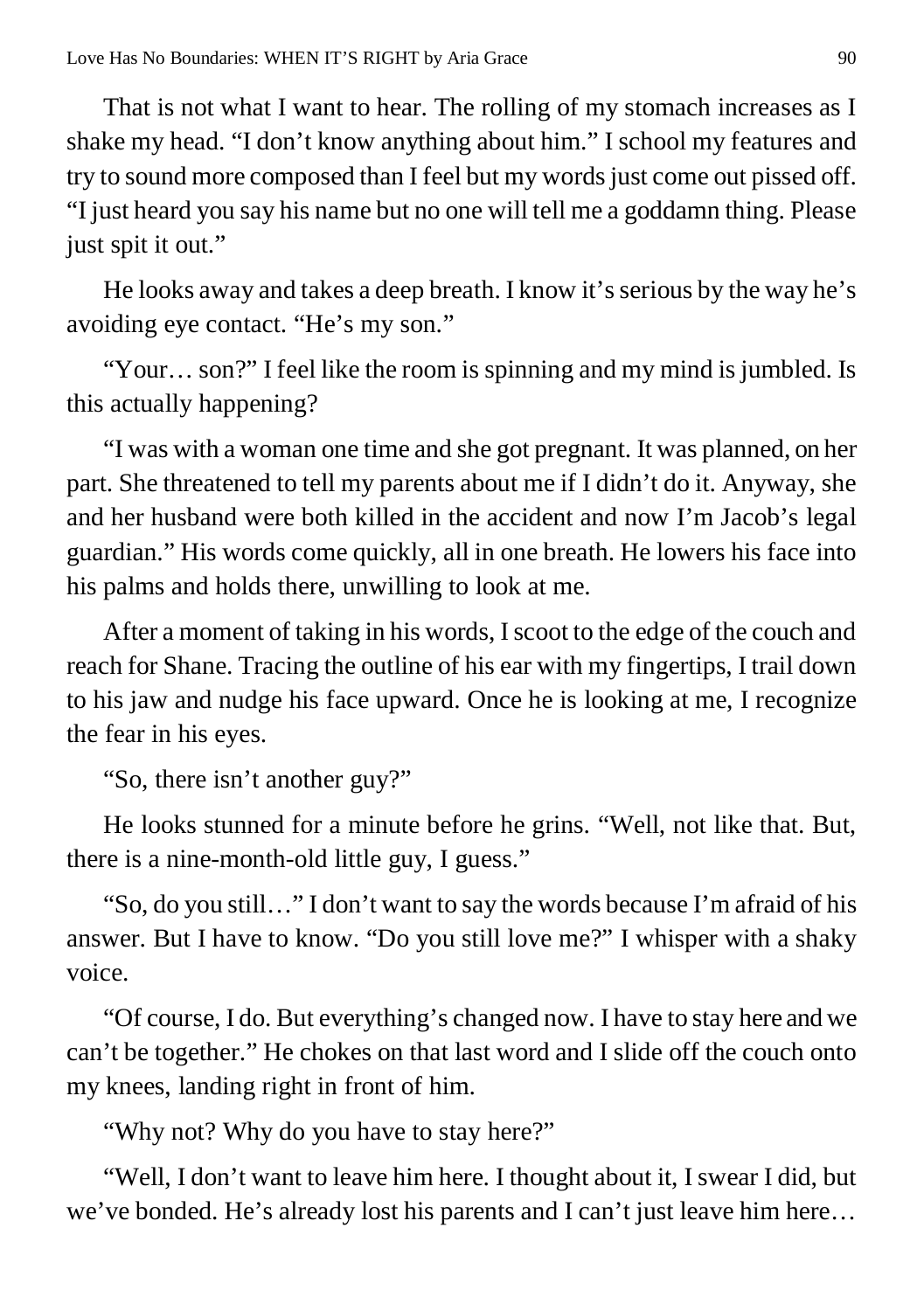no matter how much I want to be with you." He looks away but not before a tear escapes his watery eyes.

"Shane." He still won't look at me. "Shane, I'd never expect you to leave him here. Bring him to Denver. It's a great place to raise kids. I'll help you. And Karen said you still had a home with her. I'm sure they'd love to have a baby around."

"It's not that simple. Daycare is expensive and we can't just live in her guest room forever. I'm not capable of taking care of him right now. If I can save up for a few years, maybe we can move back, but I wouldn't expect you to wait around for that. Who knows how long it might take. You deserve to find someone that can give you everything you've always wanted. Be the partner that you need."

"I already have. I want to be with you, Shane. Please don't give up on us." My eyes are filling and my throat stings as I'm literally on my knees begging him. "We'll figure it out."

\*\*\*\*

After twenty minutes of trying to convince Shane that we could find a way to be together, we heard a small cry from the back of the house. Shane's eyes lit up.

"Do you want to meet him?" he asks tentatively.

"Hell yeah. Oh, sorry. I guess I have to watch my mouth." Oops, I'm already screwing this up.

"Why?" He seemed confused for a second. "Oh, shit. I guess so. Wait here. I'll go get him."

While Shane is gone, I take a look around the room. The walls are covered with photos of Shane growing up. There is an eight by ten portrait for every year of his life. He was a cute kid. Always had short hair and big ears… and those big brown eyes. When he was little, his eyelashes were even longer. Adorable.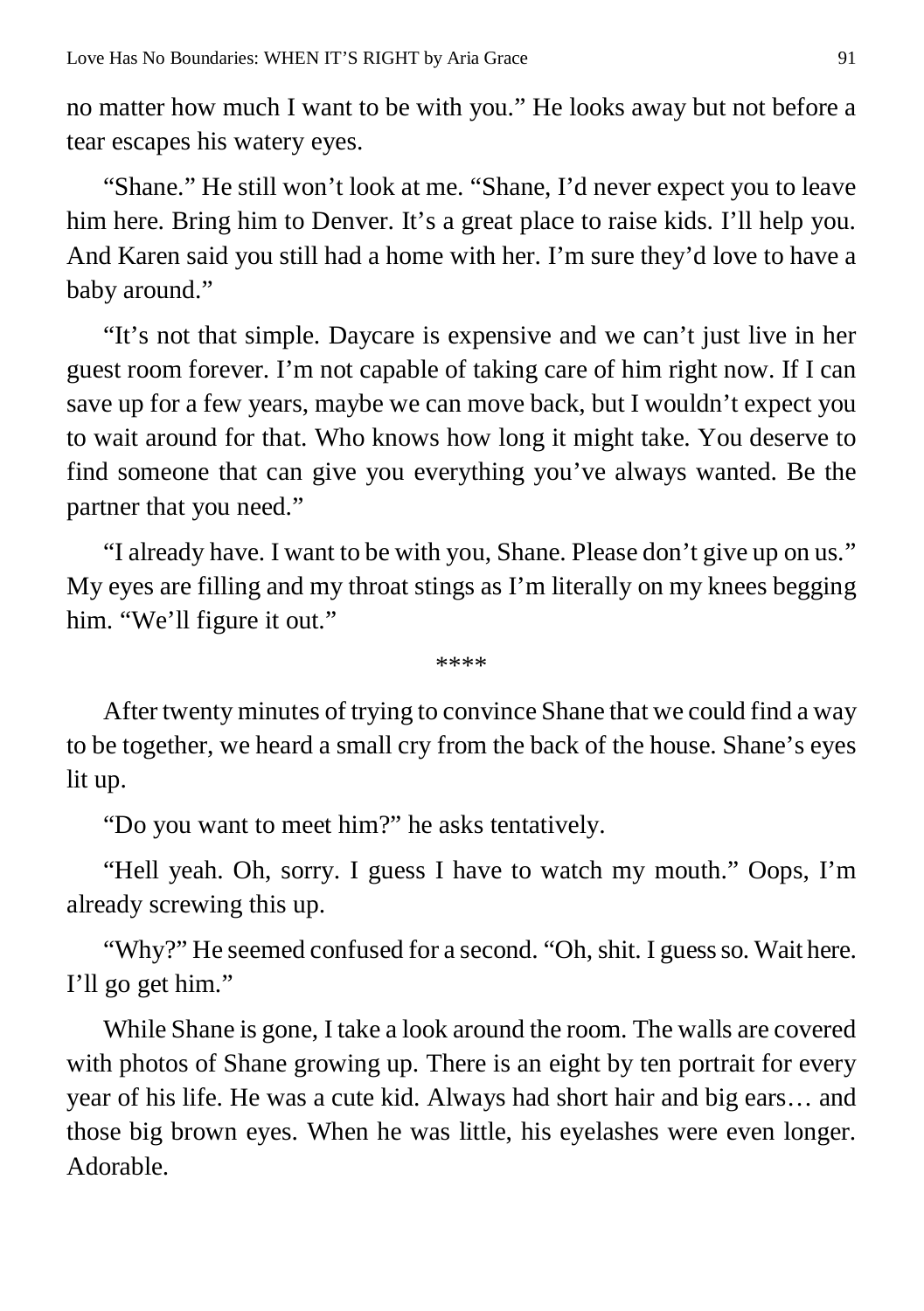Caught staring at his high school graduation photo, I hear a cooing noise and turn back to the doorway. Shane is standing there with a wide grin, holding a miniature version of himself. Jacob has a light downy layer of brown hair on his head and the same Dumbo ears as his daddy and I can't help but laugh.

"He looks just like you," I say, walking up to them. "He's gorgeous."

"Yeah, he's pretty cool."

"Hi, Jacob," I say, shaking his foot.

He seems tentative with me at first but when he looks up at Shane and sees his smile, Jacob gives me a mostly toothless grin. I like this kid already.

"He's probably hungry. Come with me while I feed him."

I follow Shane into the kitchen and he places the baby in a high chair. Shane's mom is at the sink when we walk in. She dries her hands and looks at me. Taking a deep breath, she approaches with an outstretched hand.

"Hi, there. I'm Margaret and you must be Alex. I've heard all about you."

Surprised by this, I look to Shane. He seems just as shocked by her announcement.

"It's nice to meet you, Margaret," I say, still watching Shane.

"Where did you hear—Oh, Aunt Karen," Shane concludes. He takes a container of yogurt from the fridge and pulls a stool up to the high chair.

"Well, you must be tired after that drive. Have a seat. Can I make you a sandwich or something?"

"No, thanks. I'm fine," I reply.

My stomach isn't quite ready for food yet. I'm still in shock over the news about Jacob. That was the last thing I expected to find when I showed up. I guess it's better than finding some twenty-five-year-old cowboy here with him, but still a shock nonetheless.

The more I watch Shane with Jacob, the more relaxed I become. He really has taken to parenthood well. It's only been a few weeks and he already looks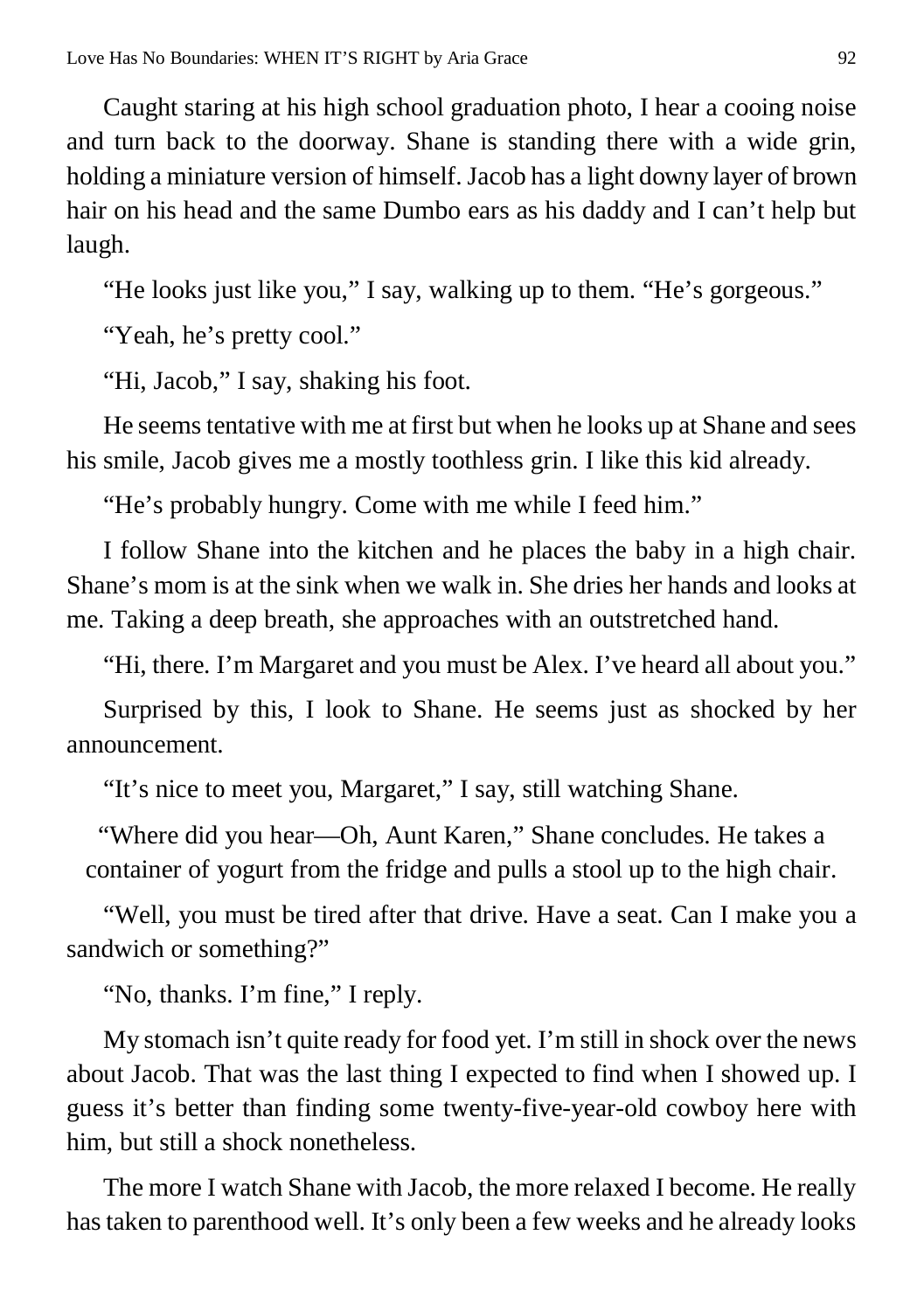like a pro. Wiping up the extra yogurt with the side of the spoon like I've seen moms do and placing the cup just out of reach. I'm impressed. He's even chatting up Jacob like they are having a full conversation.

"Do you need any help," I offer. I've spent some time around babies and am not a complete idiot when it comes to taking care of them.

"Oh, yeah," Shane looks surprised by the offer… but pleased. "Can you get me one of those baby wipes by the sink?"

Walking back with a wipe, I gently swipe it across Jacob's mouth. He is staring at me like I'm crazy but he isn't scared. Probably just curious at the stranger that is touching him. Looking over to Shane to make sure it's okay, I can see him watching me. His eyes meet mine and the fear that was there earlier is gone. I just see happiness on his face now. Taking that as approval, I run the wipe through Jacob's fist to clean off the mess he made when he grabbed the spoon.

\*\*\*\*

I spent the night at a motel to give everyone some space. Jacob's mom offered to let me sleep in their RV but I didn't want to push my luck with his dad. When I finally met Robert Greenly, I could feel the hatred and disgust seeping out of every pore in his body. He shook my hand when his wife nudged him to, but I know he probably soaked it in bleach after. By the way he crushed my fingers together, I am lucky I can still drive. It's already starting to bruise. But, that's a small price to pay if I can keep Shane in my life. And I guess that means Jacob too.

Shane and Jacob meet me the next morning at an IHOP. It was a bit of a drive from where I was staying but I think Mr. Greenly made it clear that Shane needed to keep his "funny business" away from the prying eyes of their neighbors.

When they finally show up, I rush out to his truck to help him with Jacob. He continued to impress me with his comfort at being a dad. He disconnects the carrier, hands me a diaper bag, and we walk into the restaurant like we own the place. The little stand they bring out for the car seat is interesting. We both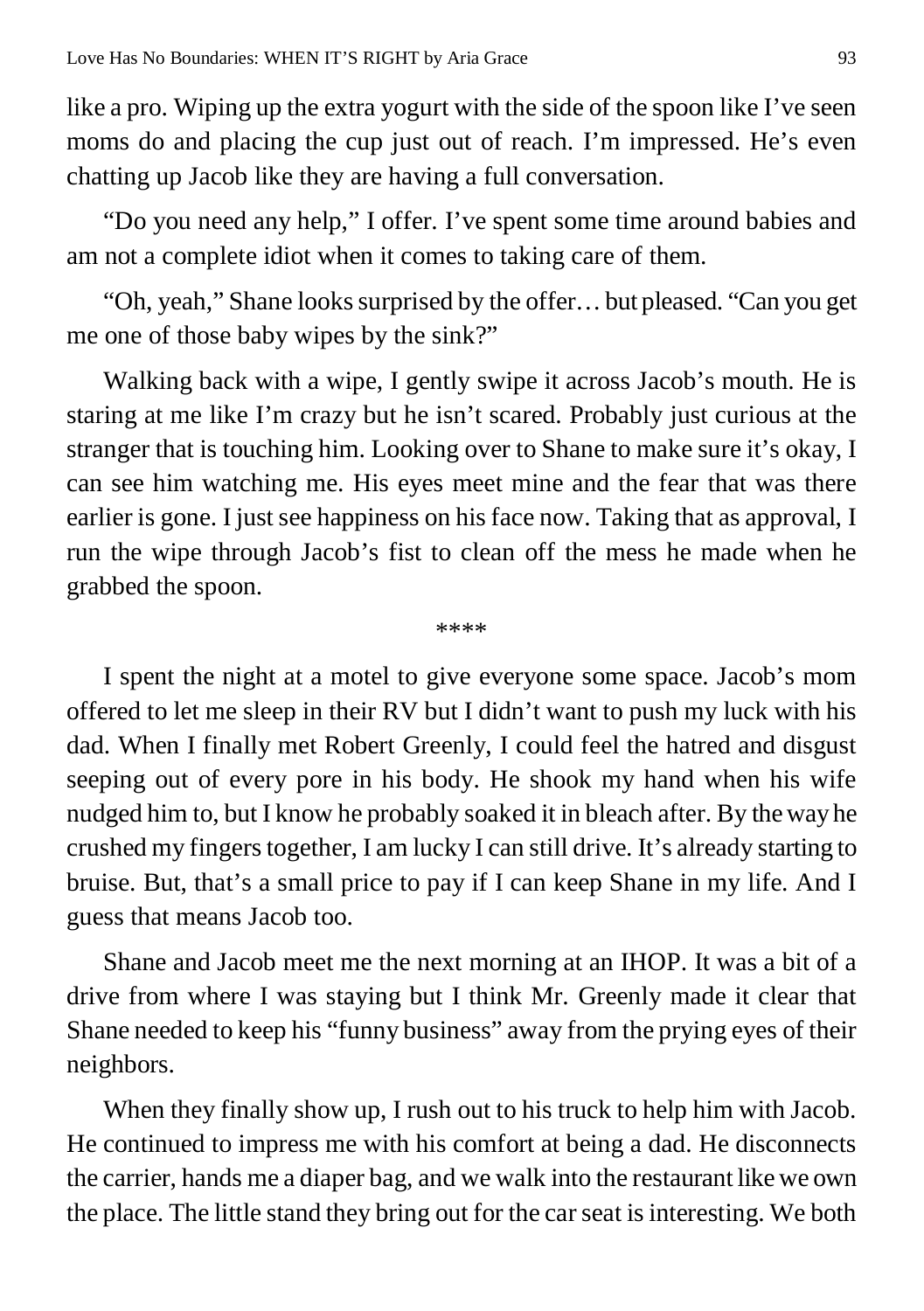reach for it every time someone walks by, afraid it would topple over. But, I guess they are sturdier than they appear because it didn't move and he was content to chew on a rubber block for most of our breakfast.

Just before the check is dropped off, Shane's phone rings. I'll forever associate his phone with bad memories, but I try to keep the panic at bay until he looks at the caller ID. When his brows furrow, my stomach turns.

"It's local. No one around here has this number." Looking at me and back at Jacob, he scoots back his chair. "Are you okay with him if I grab this?"

"Yeah, sure." Watching the baby was fine. Watching Shane walk away with that damn phone to his ear took ten years off my life.

When Shane returns ten minutes later, his expression is unreadable. He seems to be in a state of shock, again, and I want to puke. Now what?

"Is everything okay?" I ask, not really wanting to hear the answer.

"Yeah." He sits down and stares at the black screen of his phone. "That was my dad's lawyer. He's been trying to reach me but my phone was dead."

"What's going on?" Instinctively, I reach across the table and hold his wrist. Shane looks at me with a shocked expression on his face.

"Apparently, Tim and Ashley had life insurance. They left it all to Jacob, of course. But, since he's a minor, I have access to it to take care of him."

"Seriously? Is it… a lot?" I'm not actually concerned with the amount but if it means Shane can afford to move back to Denver with Jacob then I'm very interested.

"Yeah. It is. They each had policies worth two hundred and fifty thousand dollars. So, Jacob has half a million bucks." He looks over to Jacob, sucking on his fingers. "He's rich."

"Well, he better be smart, since now he can afford to go to any college he wants to." I'm still waiting for Shane to say what I need to hear.

"I guess so. And, I guess that means day care won't be a problem. Shit, we can get a nanny if we want."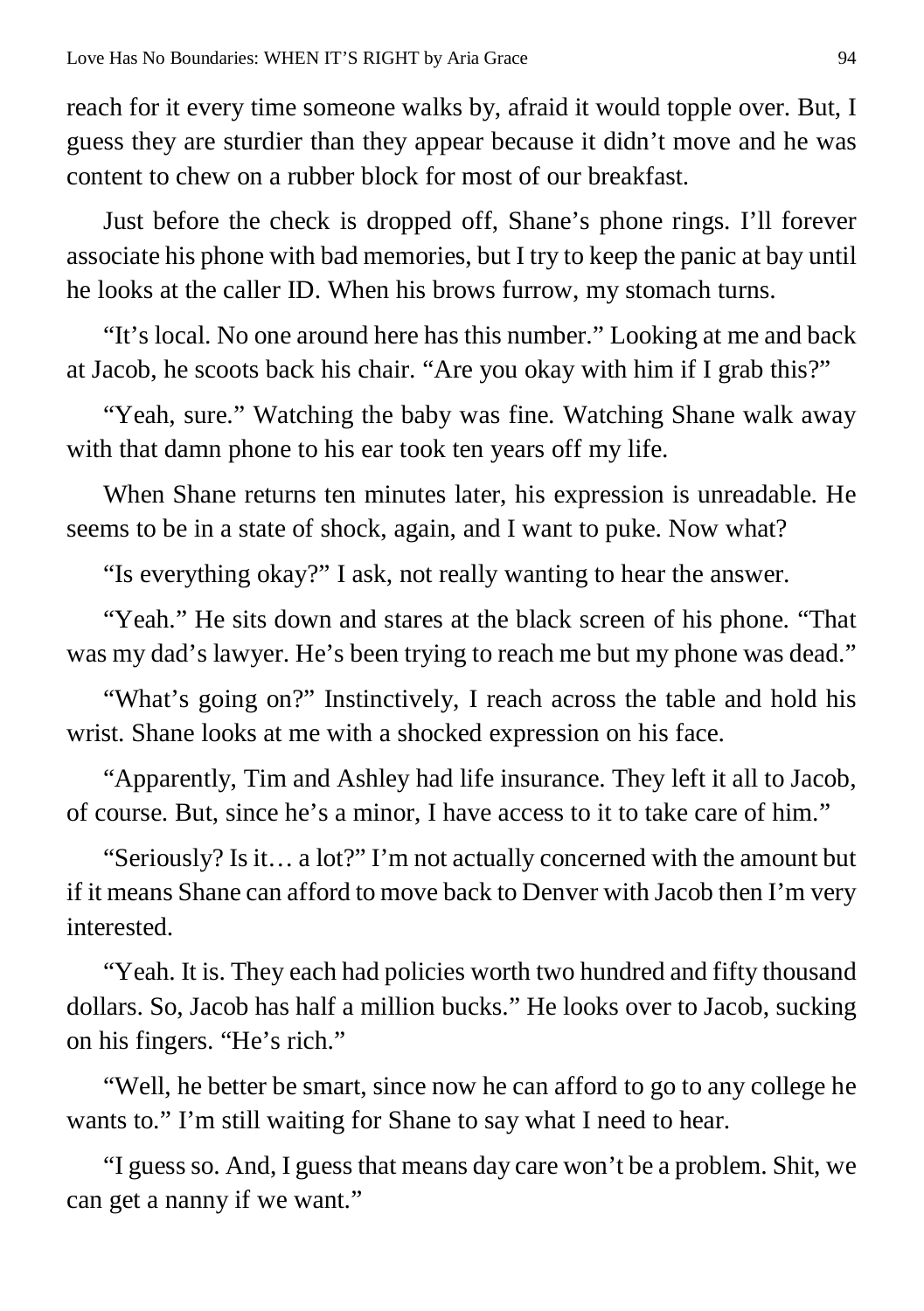We. He said we. Does he mean me and him, we? Or, does he mean him and his parents, we?

"Yup, anything you want. You guys have choices now."

Shane's face softens as he takes both of my hands in his. "Choices, hunh?"

\*\*\*\*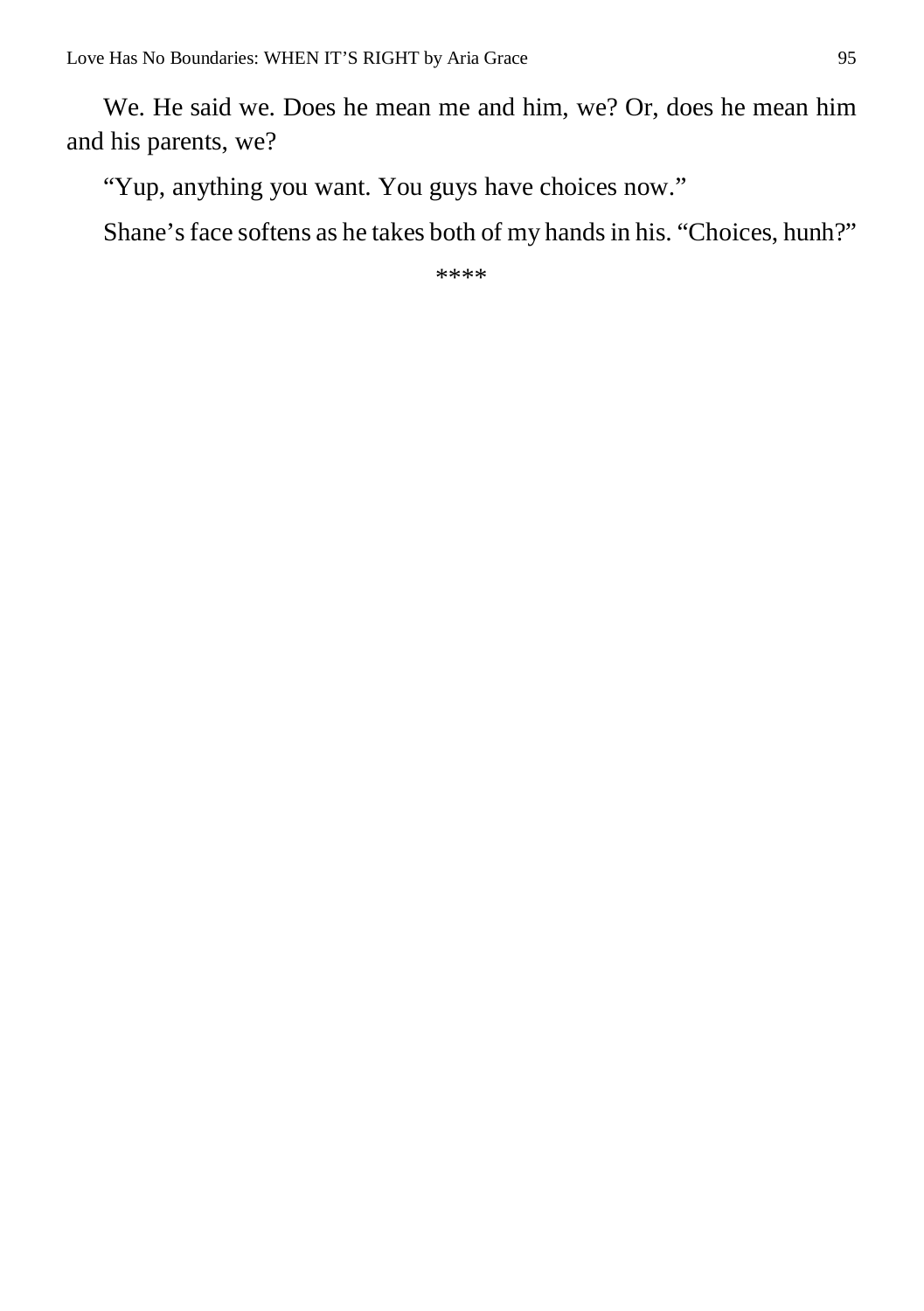### CHAPTER SIXTEEN

#### *Shane*

When Jacob and I get back from breakfast, Mom and Dad are both sitting in the kitchen. I put Jacob in the high chair with some Cheerios and sit at the table between them.

"Have you heard from the lawyer?" I ask.

"Yes," Mom says quietly. "It's great news."

"It means I don't have to stay here."

"I knew it," Dad says and slams his coffee cup on the table. "I knew you'd run at the first chance you got. Just because you have some money now, you're gonna take off with that hippie and just leave your responsibilities with  $\overline{\mathbf{u}}$   $\mathbf{s}$ ."

Hippie? I want to comment on that but now isn't the time.

"I'm not leaving Jacob." I look to Mom. She knows what this means. She already has tears in her eyes as she reaches for my hand.

"Honey, please be reasonable. He'll be so much better off with us. We can provide him with a normal childhood. He needs a mother and a father… not… well, please think this through," she begs.

"There's nothing to think through, Marge. He isn't taking our grandson to some sex shack where he'll be raised to be just like them. It'll be over my dead body!" my dad yells, making Jacob flinch at the noise and wail loudly. This is only the second time I've heard him cry like that. Like he's terrified. I will not make him live like this. If I have to deal with my dad the way I did with that crazy woman that tried to take him, I will.

Rushing to get Jake out of the high chair, I pace the room, holding him tightly to my chest. He likes when I press his arms against me and he can't squirm. He knows he's safe with me.

"Do you seriously think I'd leave him here? He is my son and I will raise him. You have no right to keep him," I say to him through gritted teeth. The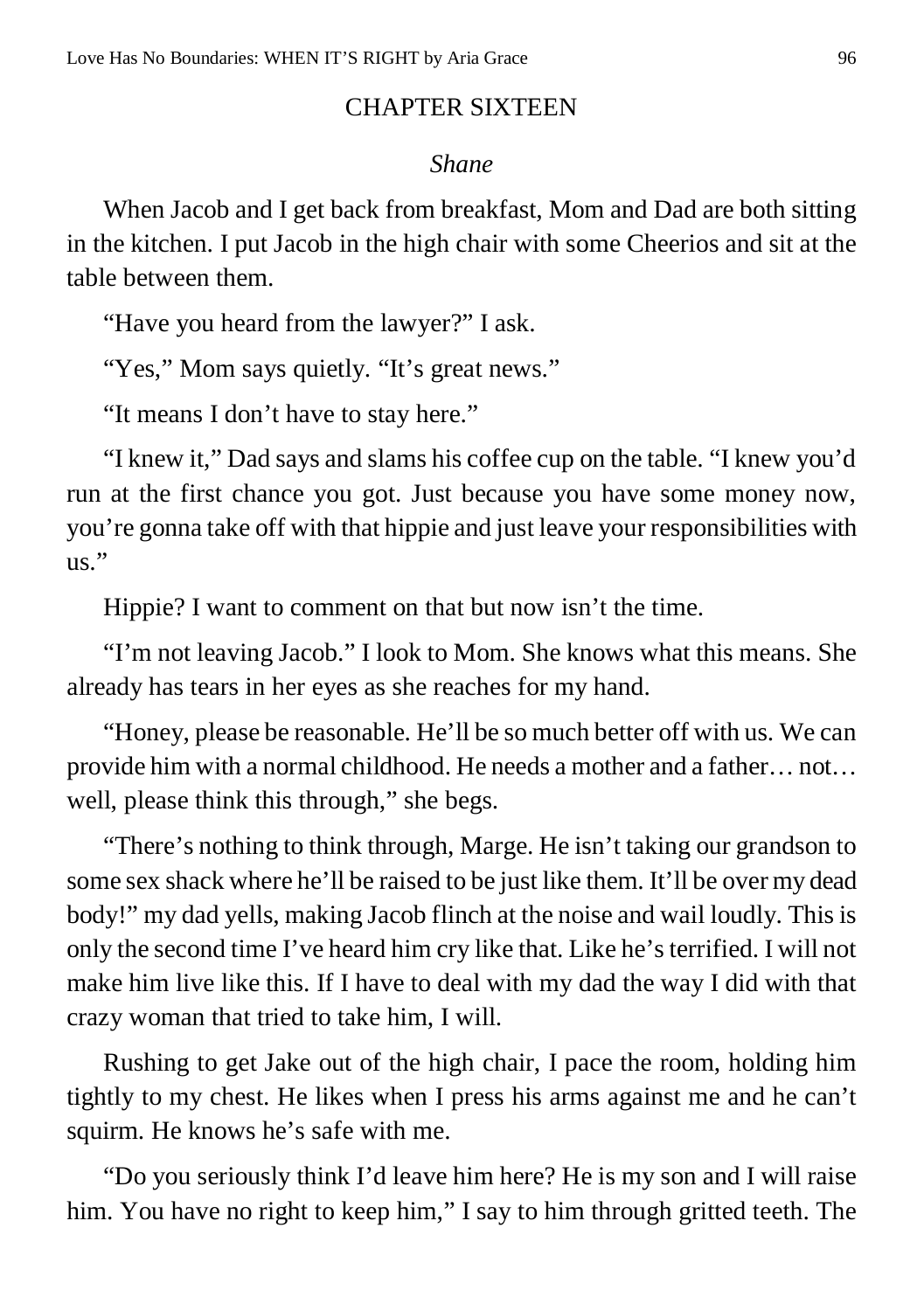only thing keeping me from completely going off on him is the scared baby in my arms.

"Shane, we know you don't have to leave him, but just think about. What kind of life will he have with two dads? That won't be healthy for him. He can still visit you and you'll always have a home here but please let him stay with us." Mom is fully crying and I want to go to her but I'm watching my dad. He should be comforting her instead of being an asshole. But, really, that's all he knows. He's an ignorant homophobe, and he isn't going to change just because his son has come out. That probably makes him hate all gays even more.

"I'm sorry, Mom. I know you'd be great with him and I want you to be in his life but I can't let him be raised by a bigot. What kind of things would Dad teach him? What does he say about me now? Do you want Jacob growing up to be like him?"

I know they both hear me but neither will look to me. That's okay. I don't need their permission or approval. I'm going back with Alex tomorrow, whether they like it or not. I'd rather raise Jacob completely alone than around someone like my dad.

\*\*\*\*

After Jacob goes down for the night, Mom suggests I go get some air so I head over to Alex's motel. He was catching up on some work and said he'd just get something delivered for dinner. When he answered the door and saw me, he immediately pulled me into his arms.

"You're here? Is everything okay?" he asks, hesitantly. With all the bombshells he's had lately, it's no wonder the poor guy is paranoid.

"Everything's great. Jacob's down for the night so my mom suggested I 'get some air' but she meant see you." My grin is contagious and Alex quickly sports one too.

"So, she's okay with everything? Okay with us?"

"She's dealing with it. The three of us talked for a while today."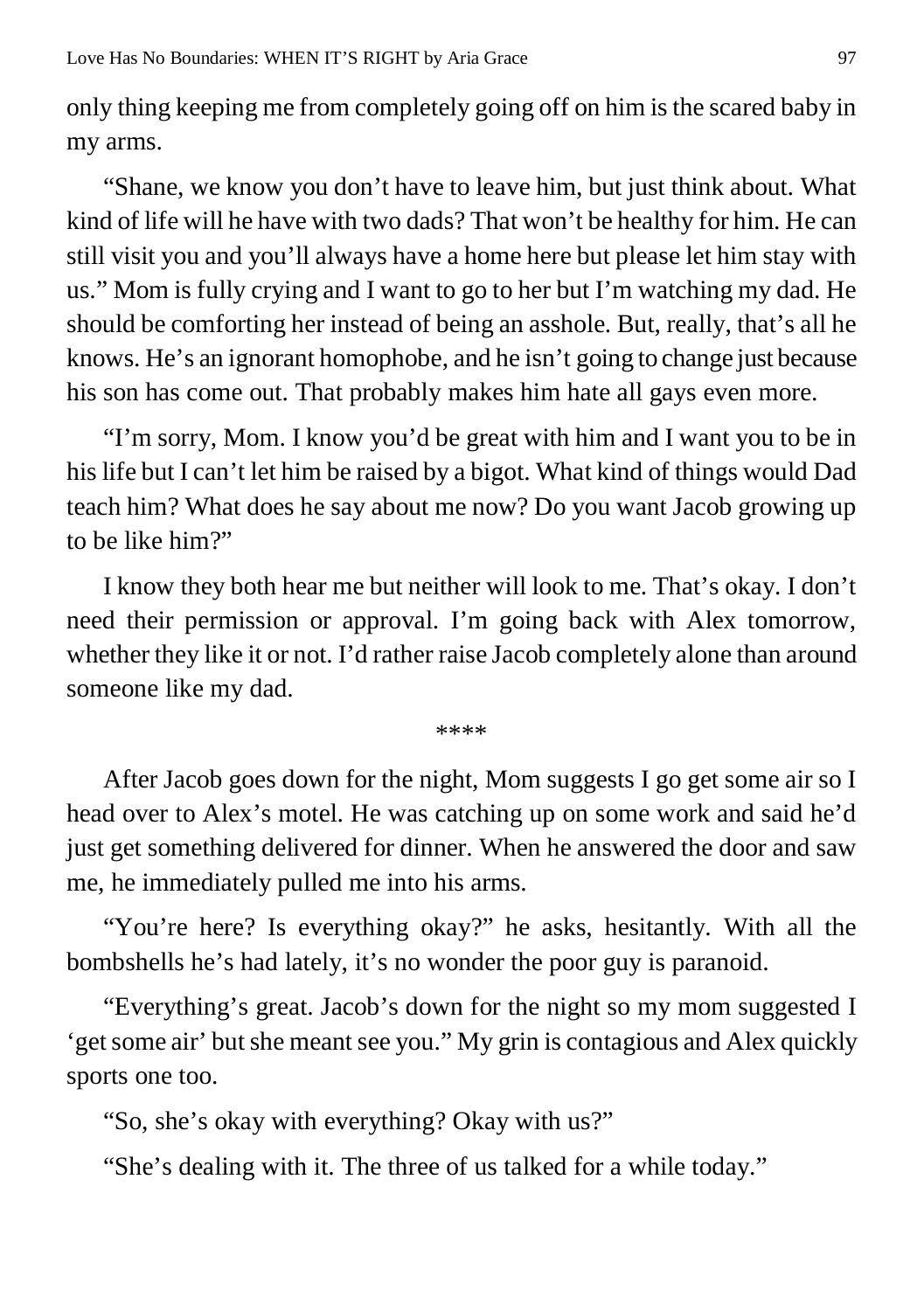"Oh?" Alex turns off the TV that was on in the background and pulls me next to him on the bed. Sitting directly across from a mirror and dresser, we are looking at each other through the reflection across the room. We look damn good together.

"I told them Jacob and I are going back to Denver with you tomorrow." Watching Alex's reaction without turning toward him is funny. He quickly turns his torso to face me, a wide smile forming across his face.

"You did?"

"I did." I finally face him. We are practically giddy. He hops up and straddles my lap.

"Tomorrow? You're coming back tomorrow?" His right hand cups my cheek and his left combs through my hair. Having been sidetracked for the past few weeks, it's long enough that he can grip it. His fingertips leave a trail of heat every place they touch. I've missed this so much.

I nod, leaning forward to meet his lips. Alex's mouth is hungry. The weeks of fear and loneliness and anxiety pour from him in waves. His hands grab my hips and yank me lower so I'm flat on the large bed. His whole body is pressed onto mine, his weight holding me still, securing me with his embrace.

His tongue explores my lips. Moistening me with his warmth and entering me eagerly. My hands are under his shirt and trying to pull it over his head, even though I don't want to lose contact with his mouth. I'd forgotten how good he tastes. I don't ever want to move from this position but I need to feel more skin. With a frustrated groan, I release him long enough to get his shirt off and then he's back on me. Kissing my jaw, licking my neck, sucking my earlobe.

"I need you, Shane. Don't leave me again," he whispers into my ear. His hot breath sends tingles down my body to the tips of my toes. Fumbling with the button on his shorts, I finally get it open and the zipper down. Sweet Jesus, has he gotten bigger? His dick is sticking straight up out of his boxers. Its beautiful head is pressed against his belly and seeping for me. Waiting for me.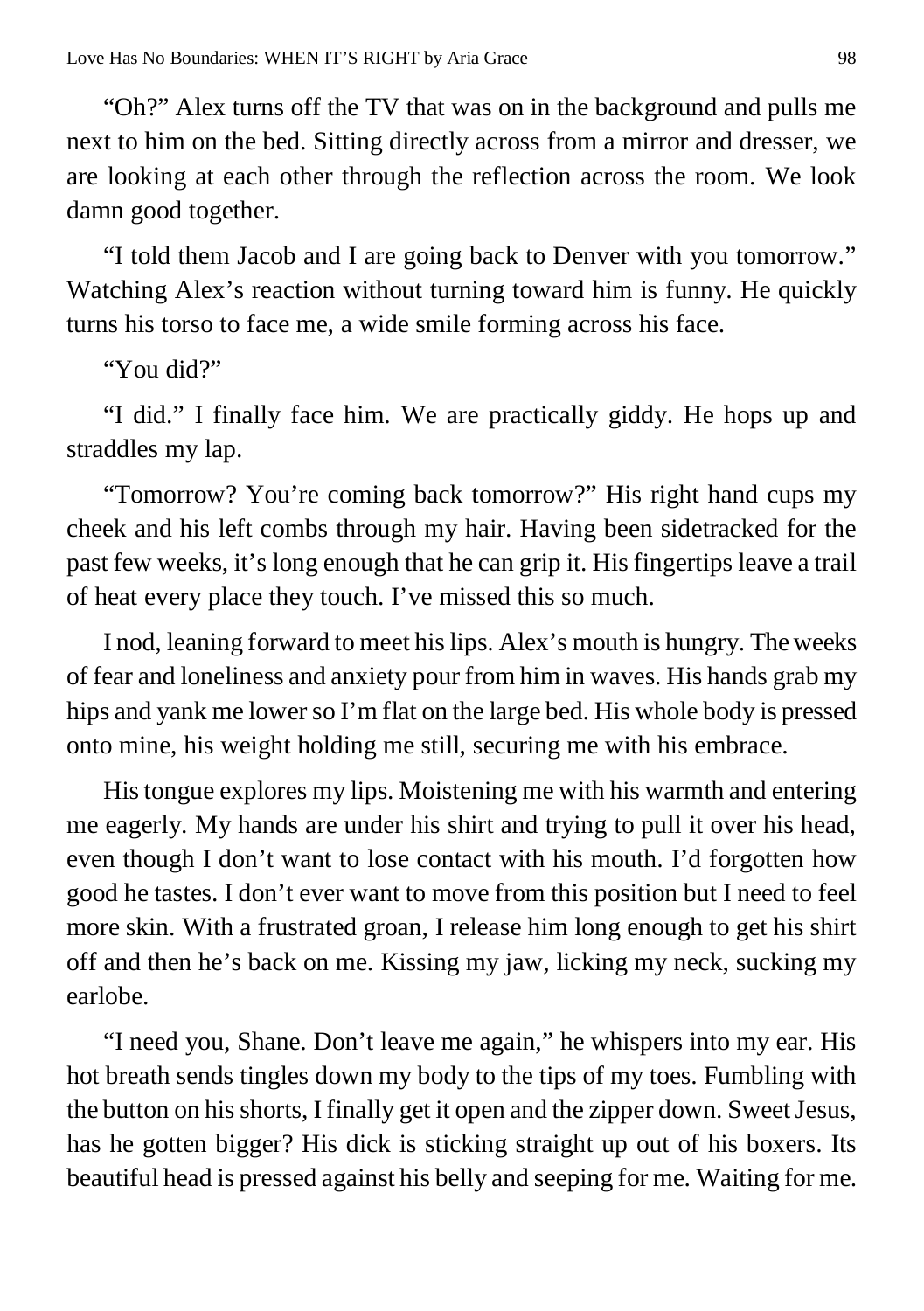"You've got me, Alex. I'm not going anywhere." I gently shift our positions so I can stand up and slip off the rest of my clothes. Once naked, I take a moment to admire this man spread open on the bed before me. He's given me more than he'll ever know and I want to show him how much I love him.

Taking a quick look around the room, I see his toiletry bag on the dresser. I grab it and place it on the bed next to us. Lowering myself over his thighs, I take the head of his dick into my mouth and gently suck. The bittersweet drops make my own cock twitch. Alex whimpers and grabs my hair with one hand, holding me against him. With a tight suction around his shaft, I slowly lower my mouth, sucking as I go. When I am as deep as I can go, I release the seal with a pop. Alex shudders beneath me.

"God, that feels good," he says to the ceiling, his head thrown back.

But I want to see him. I want to watch him when I make him come. So I slowly pull off of his cock and leave a trail of wet kisses from his pelvis, up to his right nipple. I swirl my tongue around it to tighten it even more, then gently close my teeth over it. Just tight enough to get his hips to buck into me, but not enough to hurt. My tongue flicks the beautiful brown nub a few times before sliding across his chest to the left side. Knowing what to expect, he lifts his shoulder off the bed just an inch to get his nipple into my mouth even sooner. I eagerly accept his offering, sucking hard, while wrapping my hands around his waist to cup his ass.

Every part of his body is hard. He's like a live wire just buzzing with anticipation. Moving my lips up to his hot mouth, I devour him. I'm almost as close as I can be and it's still not close enough. Reaching for the bag, I feel around for the lube and a condom. We've done this enough now that I don't need to look. I couldn't pry my mouth away if I wanted to so I tear open the package and roll it onto myself without ever opening my eyes.

Feeling more ready than I ever have, I lift up and sit back on my heels, between Alex's bent legs. Slowly applying a handful of lube to myself, I lock Alex's gaze. Running my slippery hand over his cock a few times, he bucks up again, begging for more. But, we're not ready yet. This is going to last a while.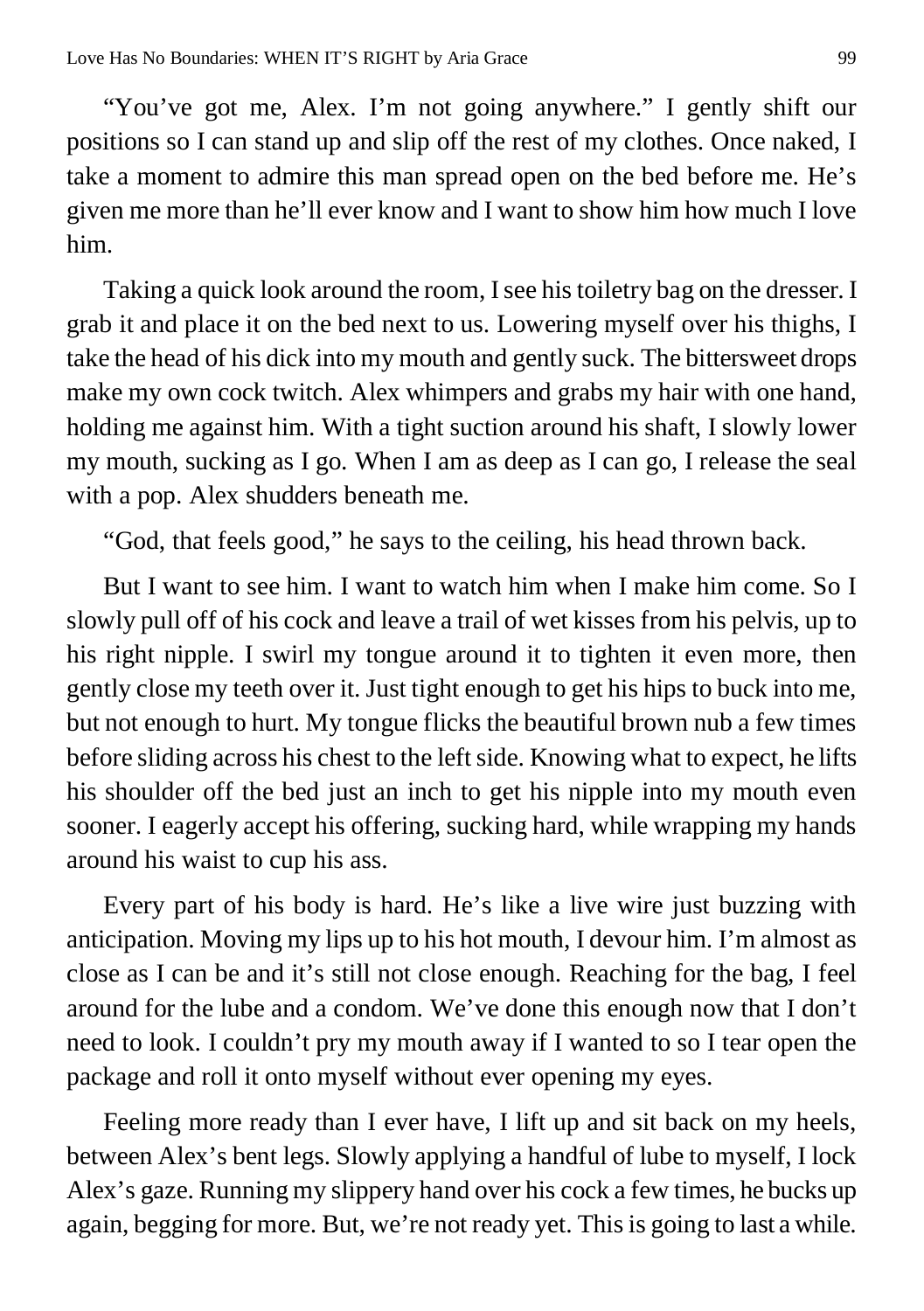After adding more lube to my fingertips, I hover over him, resting my weight on my left hand by his head so I am perfectly aligned with his body. Still staring into his bright blue eyes, I press my middle finger into his opening. Feeling only a moment of resistance, Alex relaxes and I slide completely in.

He's already panting as I work my finger in and out. By the third stroke, I slip in a second finger. When they're as deep as I can get them, Alex squirms. I know he wants more and I want to give it to him. Scissoring my fingers just a bit, I stretch him as much as my patience will allow and pull out.

Moving down for a soft kiss, just barely enough to taste his mouth, I slide my cock into him. He takes me completely in one motion, bucking up to suck in every inch of me. He is watching me as I am watching him. Studying his sparkling eyes and beautiful mouth and perfect nose. His wavy hair is moist with sweat and I can feel the heat of his body like I'm lying on a cloud. As I move in and out of him, I know this is where I always want to be. Right here with Alex. Making love to him slowly. Always reminding him how much I love him.

\*\*\*\*

#### *Six months later*

Moving back to Aunt Karen's house was an adjustment for everyone. The girls thought Jacob was a dress-up doll and spent hours taking pictures of him in different outfits. Uncle Ron brought home a new piece of sports equipment every day and Alex and I figured out how to be in a relationship with a baby in the mix. It was a little awkward at first to explain to everyone how he came to be, but everyone has been supportive.

On September fifteenth, Jacob turned one. We had a quiet party at Alex's house with close friends and family. He took his first step that day to the balance bike that Uncle Ron brought for him. He is now running and can babble up a storm.

His first word was *me*, while tackling Stormy. His second word was *dada*. Alex was holding him but he was looking at me. Well, that's what I keep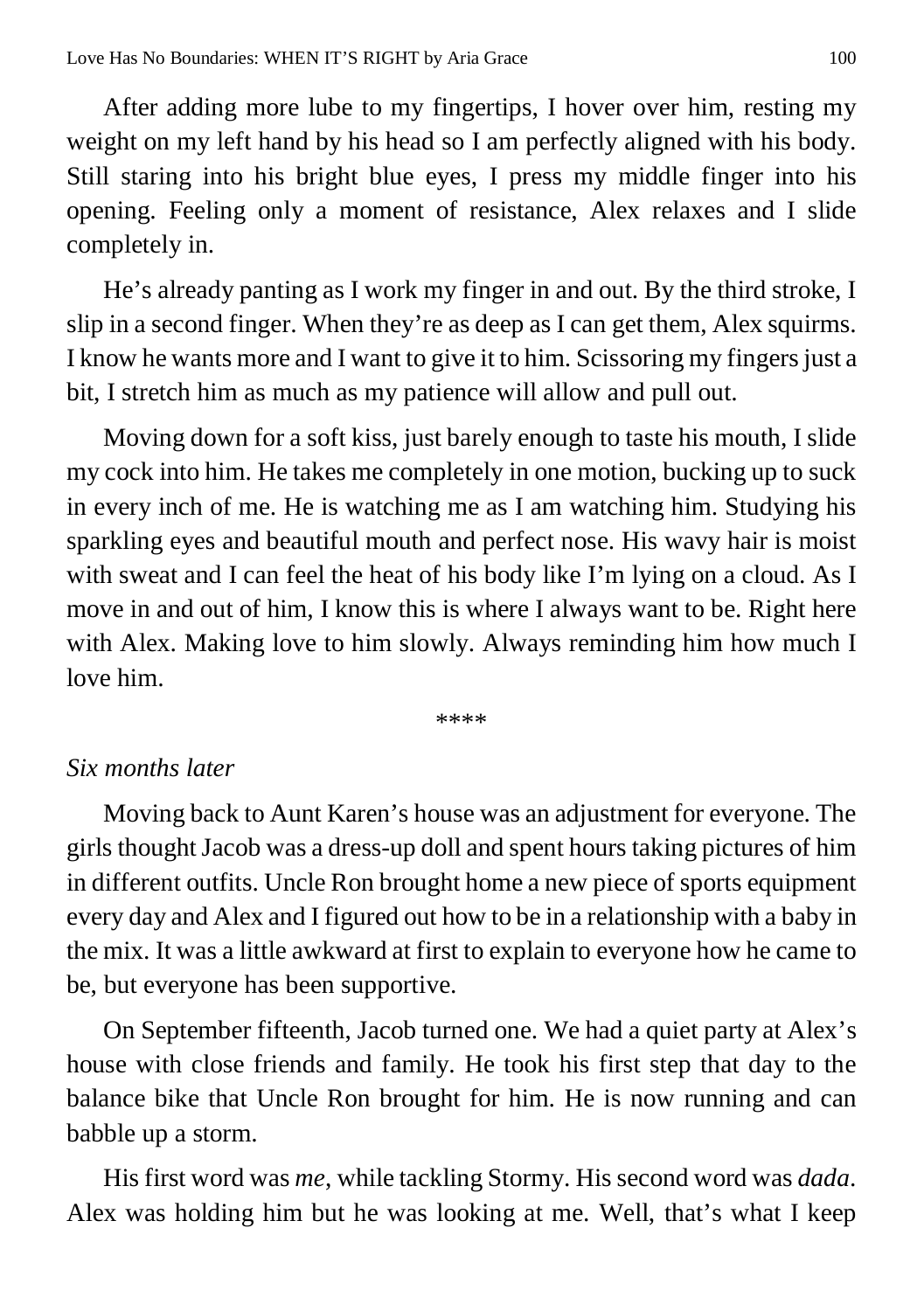telling myself. Honestly, Jake adores Alex. His natural confidence carried over into his handling of Jake. He always seems so calm, even when I'm freaking out about a scratched knee or bumped head.

As soon as we got back from Casper, Alex cleared out his guest room and started setting up a room for Jake. I resisted at first, needing time to make sure we were both ready for full-time parenthood. But now, after six months of figuring everything out, Jacob and I are going to officially move in. It won't always be easy and it definitely isn't as traditional as some families, but sometimes you just know when it's right.

## **THE END**